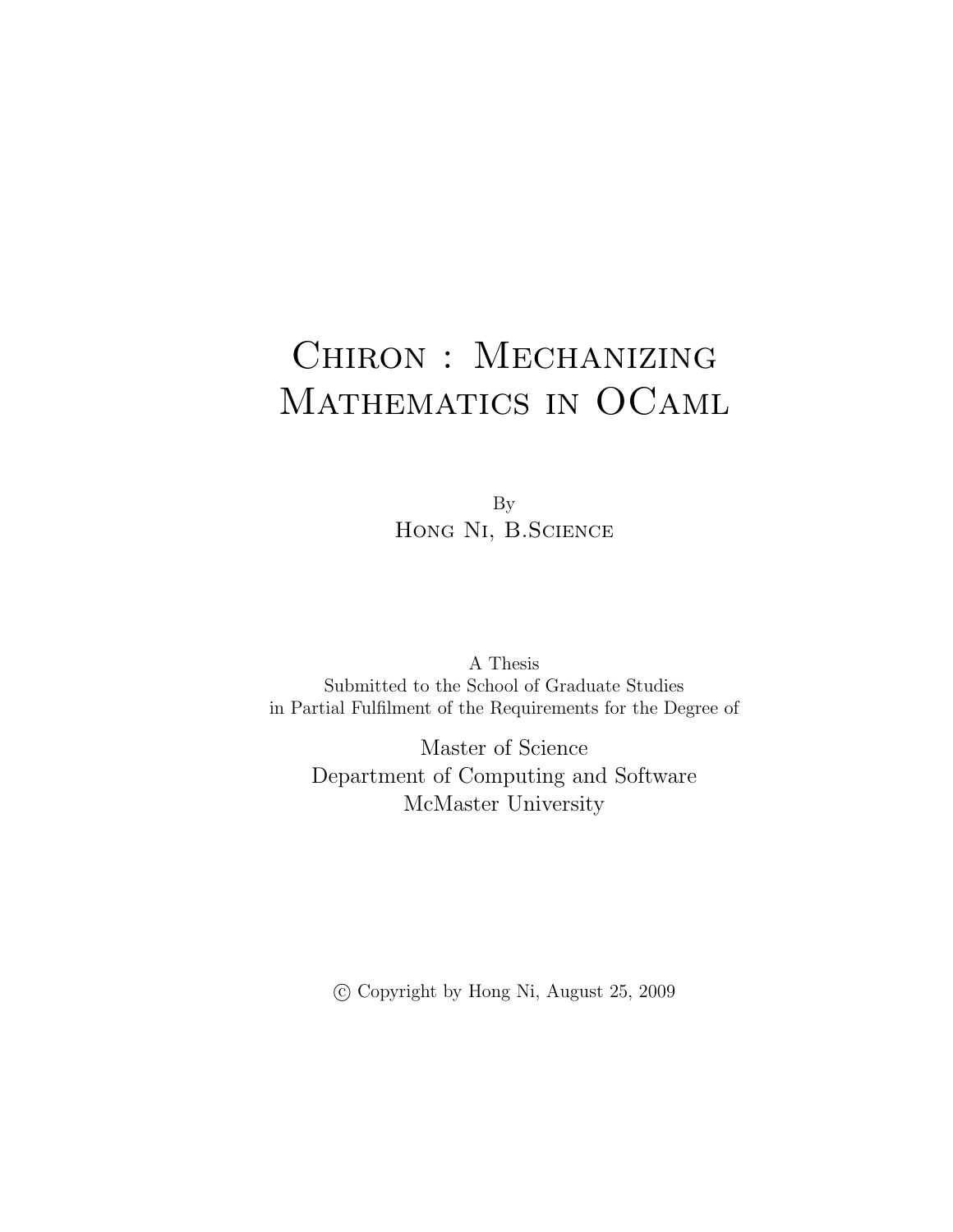| MASTER OF COMPUTER SCIENCE (2009)<br>(Department of Computing and Software) | McMaster University<br>Hamilton, Ontario               |  |
|-----------------------------------------------------------------------------|--------------------------------------------------------|--|
| TITLE:                                                                      | Chiron: Mechanizing Mathematics in OCaml               |  |
| AUTHOR:                                                                     | Hong Ni, B.Science (University of Toronto, ON, Canada) |  |
| SUPERVISOR:                                                                 | Dr. Jacques Carette                                    |  |

NUMBER OF PAGES: x, 108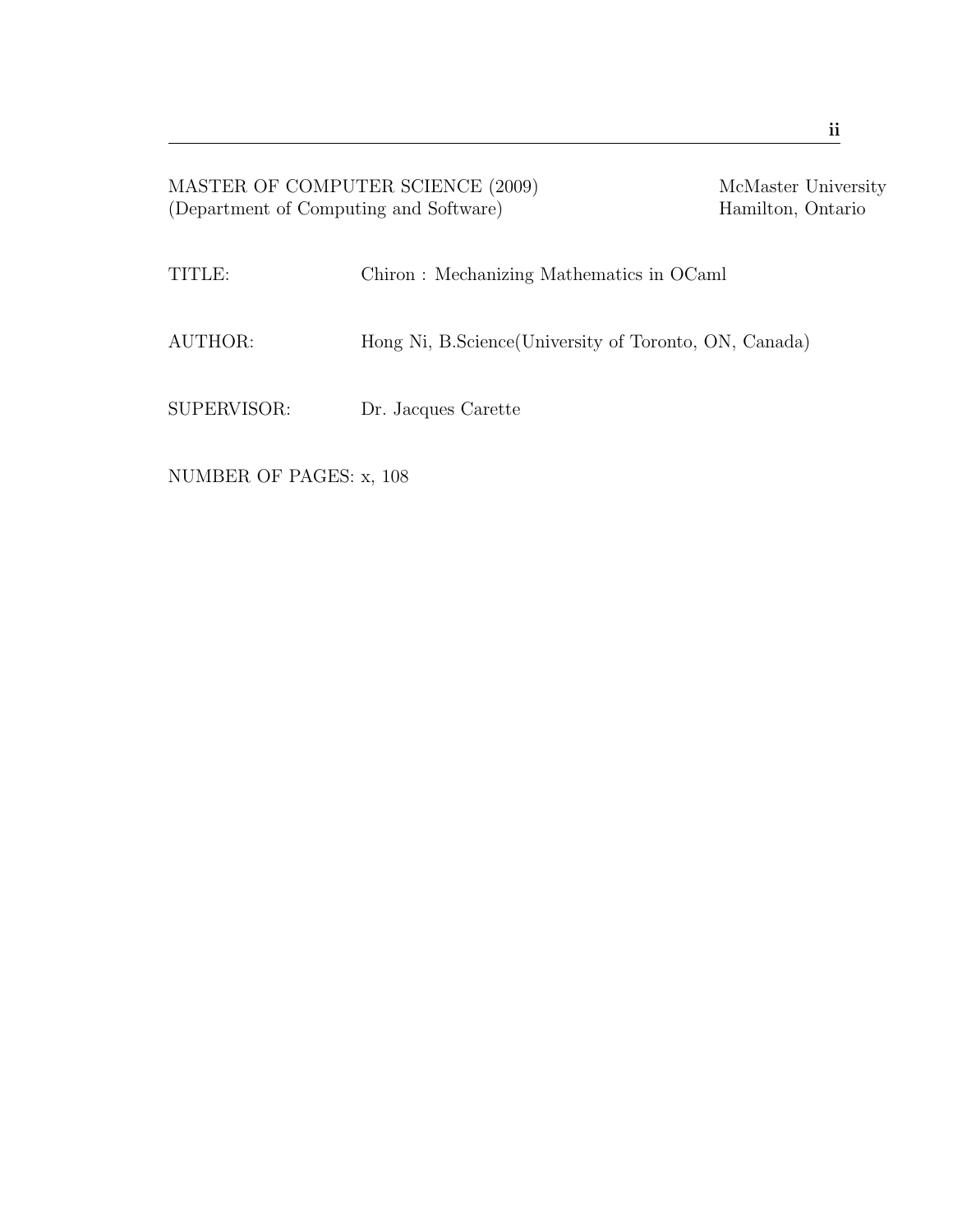### Abstract

Computer algebra systems such as Maple [2] and Mathematica [12] are good at symbolic computation, while theorem proving systems such as Coq [11] and pvs [9] are well-developed for creating formal proofs. However, people are searching for a mechanized mathematics system which can provide highly integrated symbolic computation and formal deduction capabilities at the same time.

My work is to design and implement the basis for a mechanized mathematics system based on a formal framework, which was previously developed as part of the MathScheme project at McMaster University. The core idea of the framework consists of the notion of a biform theory, which is simultaneously an axiomatic theory and an algorithmic theory, providing a formal context for both deduction and computation.

A mechanized mathematics system which utilizes biform theories to represent mathematics requires a logic in which biform theories can be expressed. Chiron, as a derivative of von-Neumann-Bernays-Gödel set theory, is the logic we choose for our MMS development. It is intended to be a practical, general-purpose logic for mechanizing mathematics and has a high level of both theoretical and practical expressivity compared to other logics such as Zermelo-Fraenkel ( $ZF$ ) set theory and first-order logic (FOL).

The thesis presents the first stage of the development of the MMS. In particular,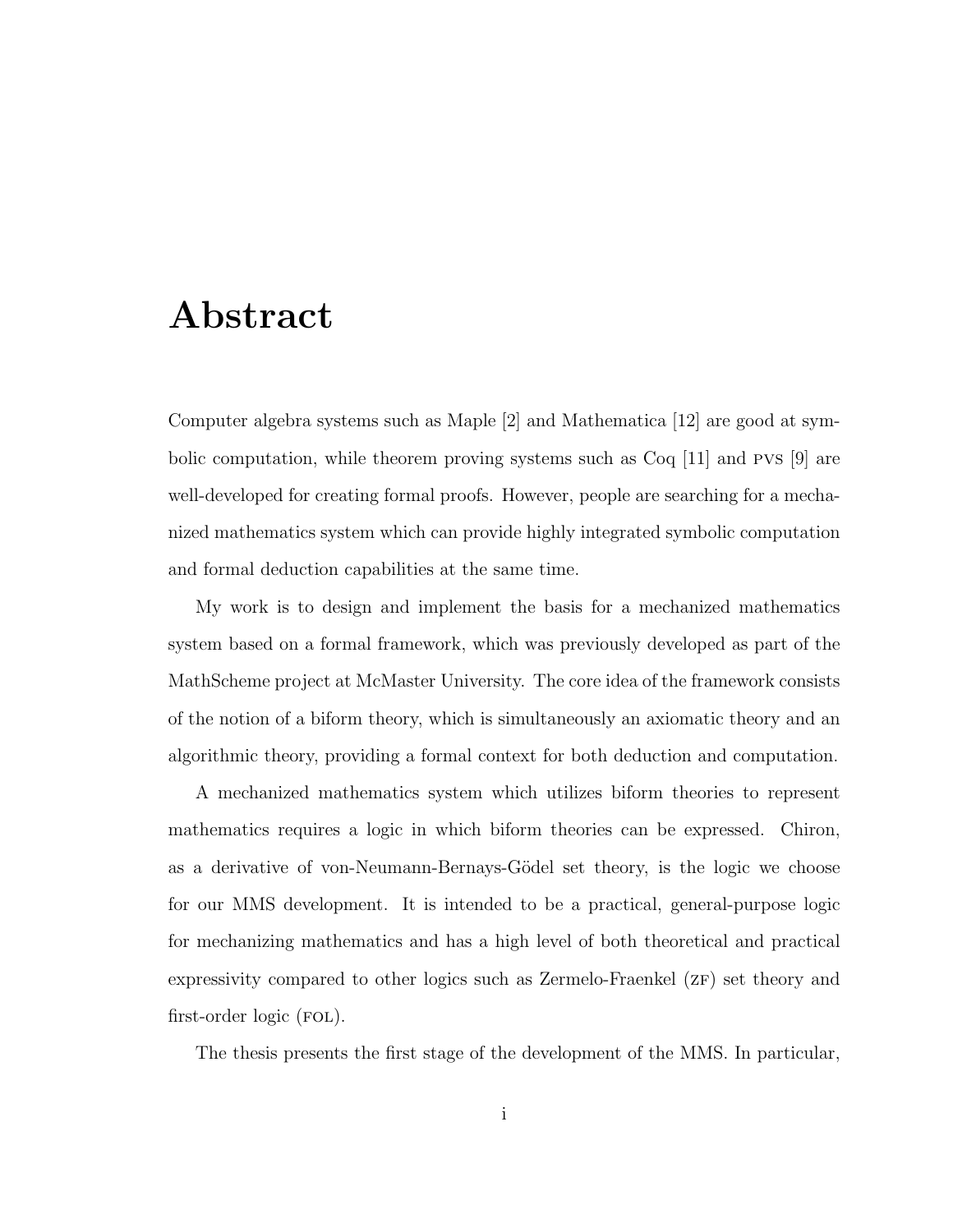the type system of the MMS has been fully established along with all necessary expression constructors for building typed Chiron expressions. Half of the work for formalizing biform theories in Chiron has been implemented by introducing the notion of name spaces, which is used for exporting the low level implementation of Chiron transformers. We have experimented with the Chiron representation for expressing the meaning formulas of Chiron transformers, in particular for boolean algebra and logical operators in the other half of the work.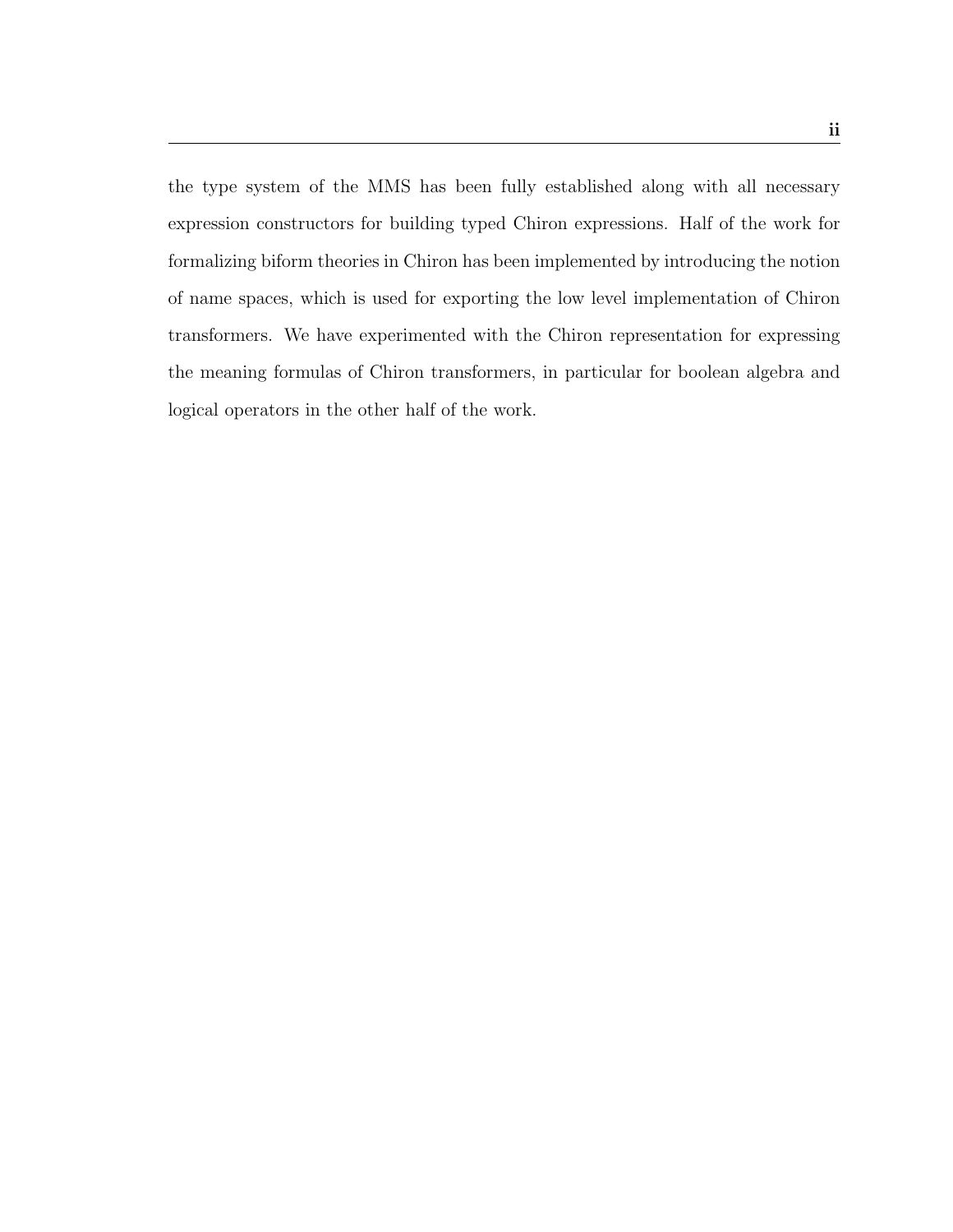### Acknowledgements

I would like to first and foremost express my sincere thanks and appreciation to my supervisor, Dr. Jacques Carette, for his invaluable guidance and insightful comments. Without his expertise and intellectual support, the development of the MMS would not have been possible. I truly appreciated all the time and advice he gave me throughout my graduate studies at McMaster University.

I would also like to thank Dr. William M. Farmer who helped me understand Chiron and the notion of biform theories throughout the process of developing the MMS.

My deepest gratitude and thanks go to my family, my beloved father Chunxin Ni and mother Jianpin Pang, for their endless love, constant support and continuous encouragements.

Finally, a very special thanks goes out to my lovely and wonderful wife Jie Gao for her great understanding and patient love. I am thankful for her unconditional selfless support that allowed me to devote all my time to my professional work over years.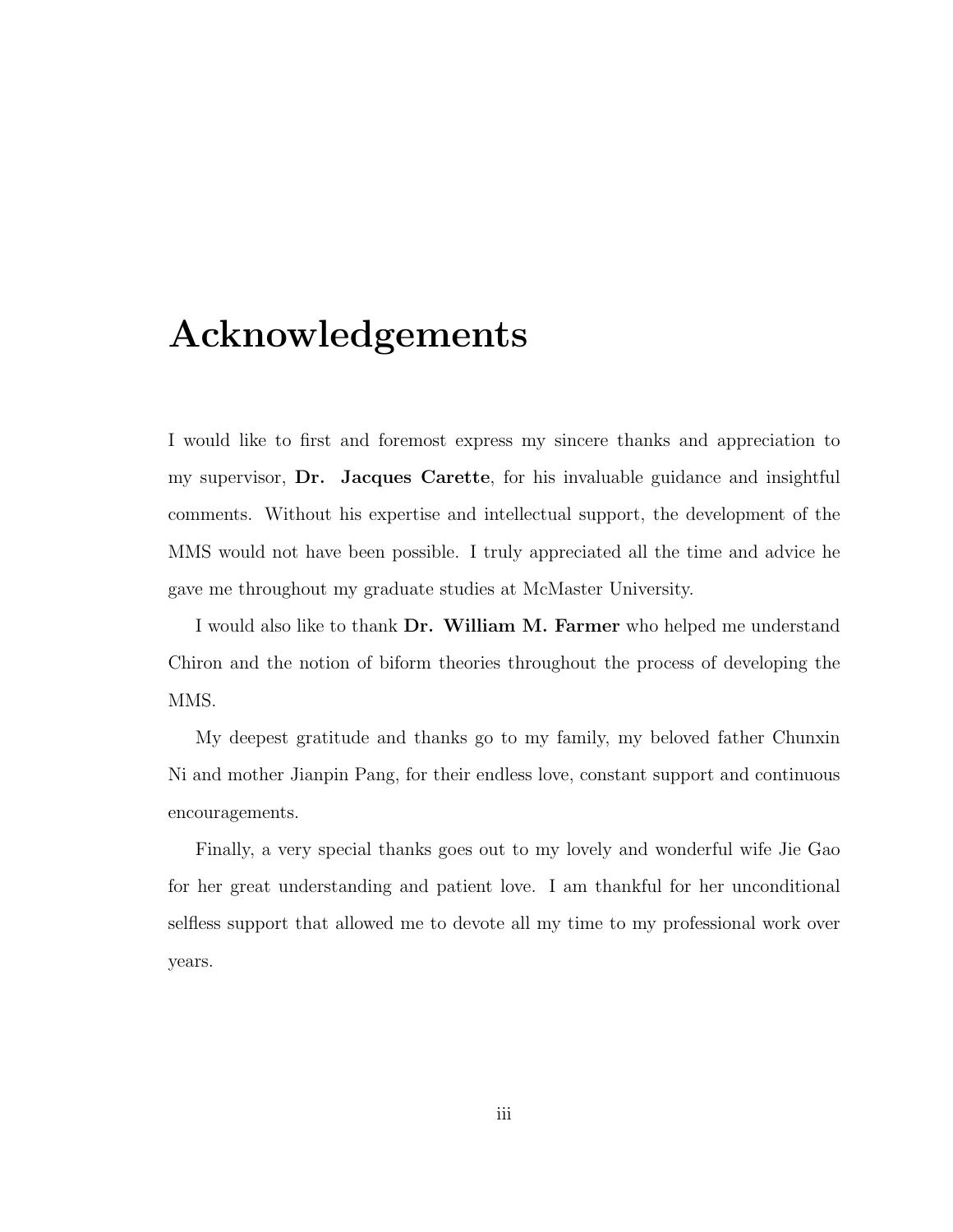## **Contents**

|              | Abstract |                   | $\mathbf{i}$   |
|--------------|----------|-------------------|----------------|
|              |          | Acknowledgements  | iii            |
| $\mathbf{1}$ |          | Introduction      | $\mathbf{1}$   |
|              | 1.1      |                   | $\mathbf{1}$   |
|              | 1.2      |                   | $\overline{2}$ |
|              | 1.3      |                   | $\overline{2}$ |
|              | 1.4      |                   | 3              |
| $\mathbf{2}$ |          | <b>Background</b> | $\overline{4}$ |
|              | 2.1      | MathScheme        | $\overline{4}$ |
|              | 2.2      |                   | 5              |
|              | 2.3      |                   | 6              |
|              | 2.4      |                   | 6              |
| 3            | Goals    |                   | 8              |
|              | 3.1      |                   | 8              |
|              | 3.2      |                   | 9              |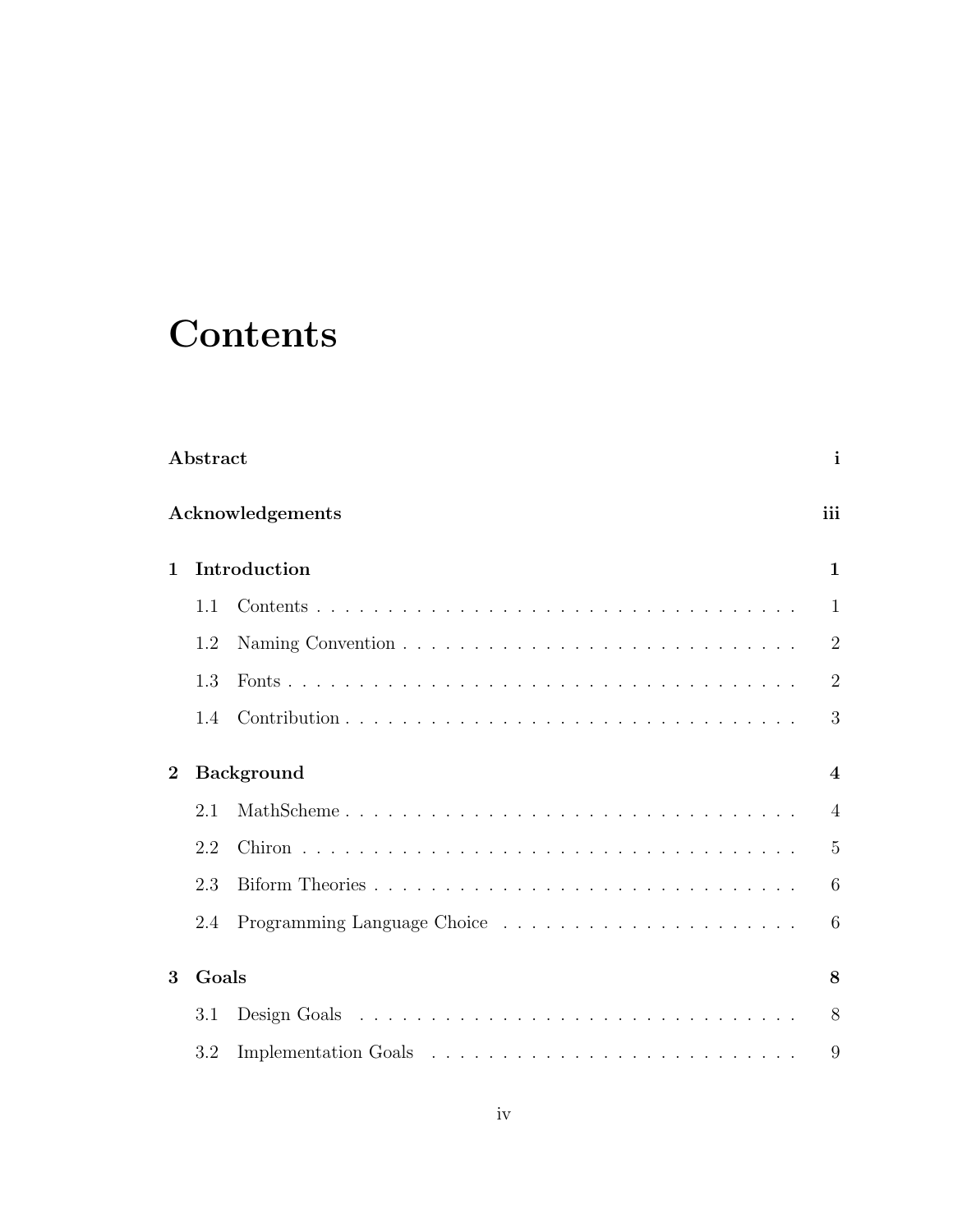### <u>CONTENTS</u>

|                | 3.3 |                                                 | 10 |
|----------------|-----|-------------------------------------------------|----|
|                | 3.4 |                                                 | 11 |
| 4              |     | Overview of Implementation                      | 13 |
| $\bf{5}$       |     | <b>Type System</b>                              | 18 |
|                | 5.1 |                                                 | 18 |
|                | 5.2 |                                                 | 20 |
|                |     | Data Type Choice for Chiron Expression<br>5.2.1 | 20 |
|                |     | 5.2.2                                           | 23 |
|                |     | 5.2.3                                           | 24 |
|                |     | 5.2.4                                           | 25 |
|                |     | 5.2.5                                           | 34 |
|                |     | 5.2.6                                           | 36 |
| 6              |     | Constructors                                    | 41 |
|                | 6.1 |                                                 | 41 |
|                | 6.2 |                                                 | 44 |
|                | 6.3 |                                                 | 46 |
| $\overline{7}$ |     | <b>Name Spaces</b>                              | 48 |
|                | 7.1 |                                                 | 48 |
|                | 7.2 |                                                 | 50 |
|                |     | 7.2.1                                           | 51 |
|                |     | 7.2.2                                           | 53 |
|                |     | 7.2.3                                           | 54 |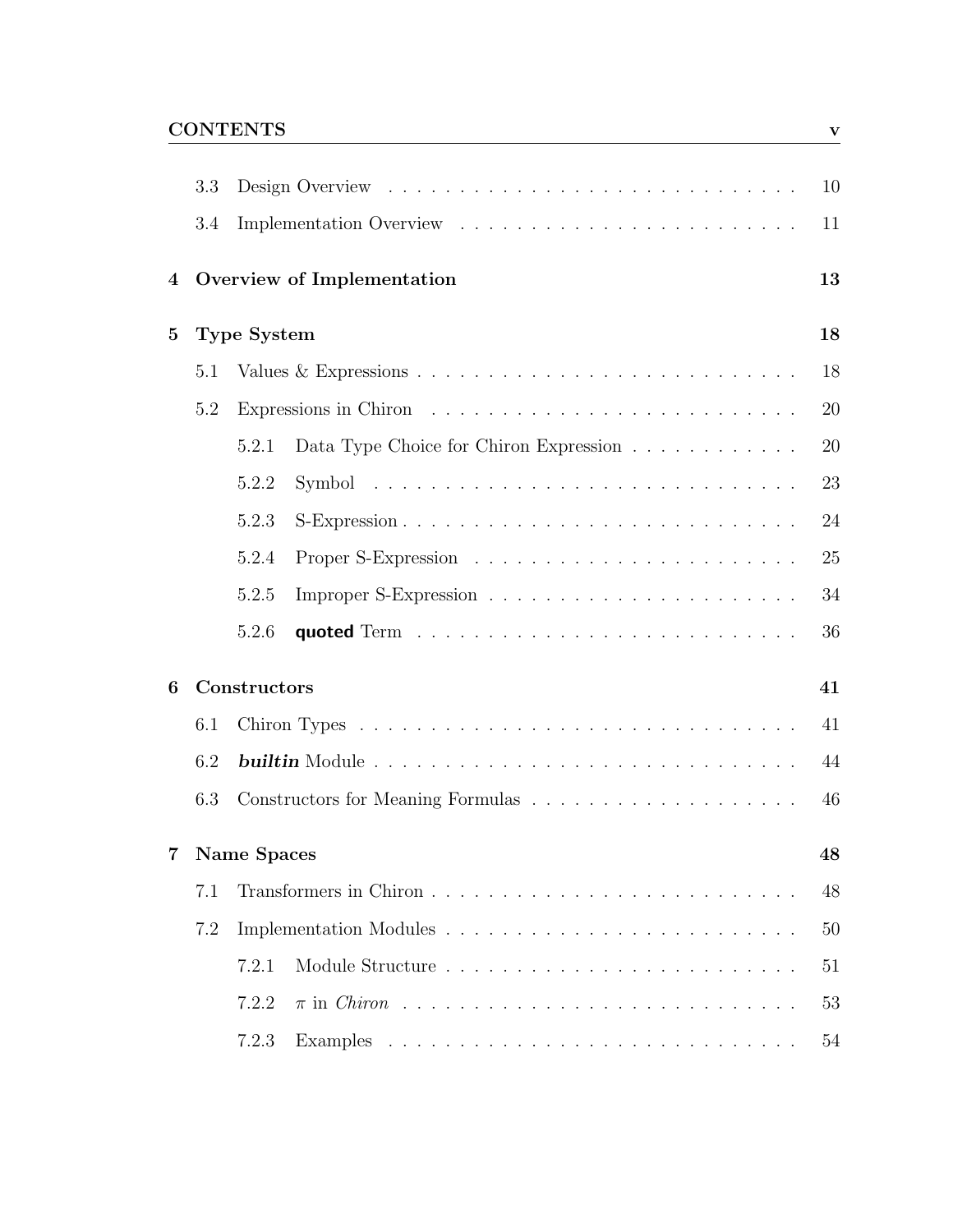| 7.3 |       |                                     | 56                                                  |
|-----|-------|-------------------------------------|-----------------------------------------------------|
|     | 7.3.1 |                                     | 57                                                  |
|     | 7.3.2 |                                     | 57                                                  |
| 7.4 |       |                                     | 57                                                  |
|     | 7.4.1 |                                     | 57                                                  |
|     | 7.4.2 |                                     | 57                                                  |
| 7.5 |       |                                     | 58                                                  |
|     | 7.5.1 | Name Space Environment Introduction | 58                                                  |
|     | 7.5.2 | Name Space Environment Components   | 59                                                  |
|     | 7.5.3 | Name Space Environment Operations   | 60                                                  |
|     |       |                                     | 64                                                  |
| 8.1 |       |                                     | 64                                                  |
| 8.2 |       |                                     | 66                                                  |
| 8.3 |       |                                     | 67                                                  |
|     |       |                                     | 69                                                  |
| 9.1 |       |                                     | 69                                                  |
| 9.2 |       |                                     | 71                                                  |
|     |       |                                     | 72                                                  |
|     |       |                                     | 72                                                  |
|     |       |                                     | 73                                                  |
|     |       |                                     | 74                                                  |
|     |       |                                     | 74                                                  |
|     |       |                                     | 75                                                  |
|     |       | Run<br>Simplify                     | <b>10 Beta Reduction</b><br>10.1.4 Reduce the Redex |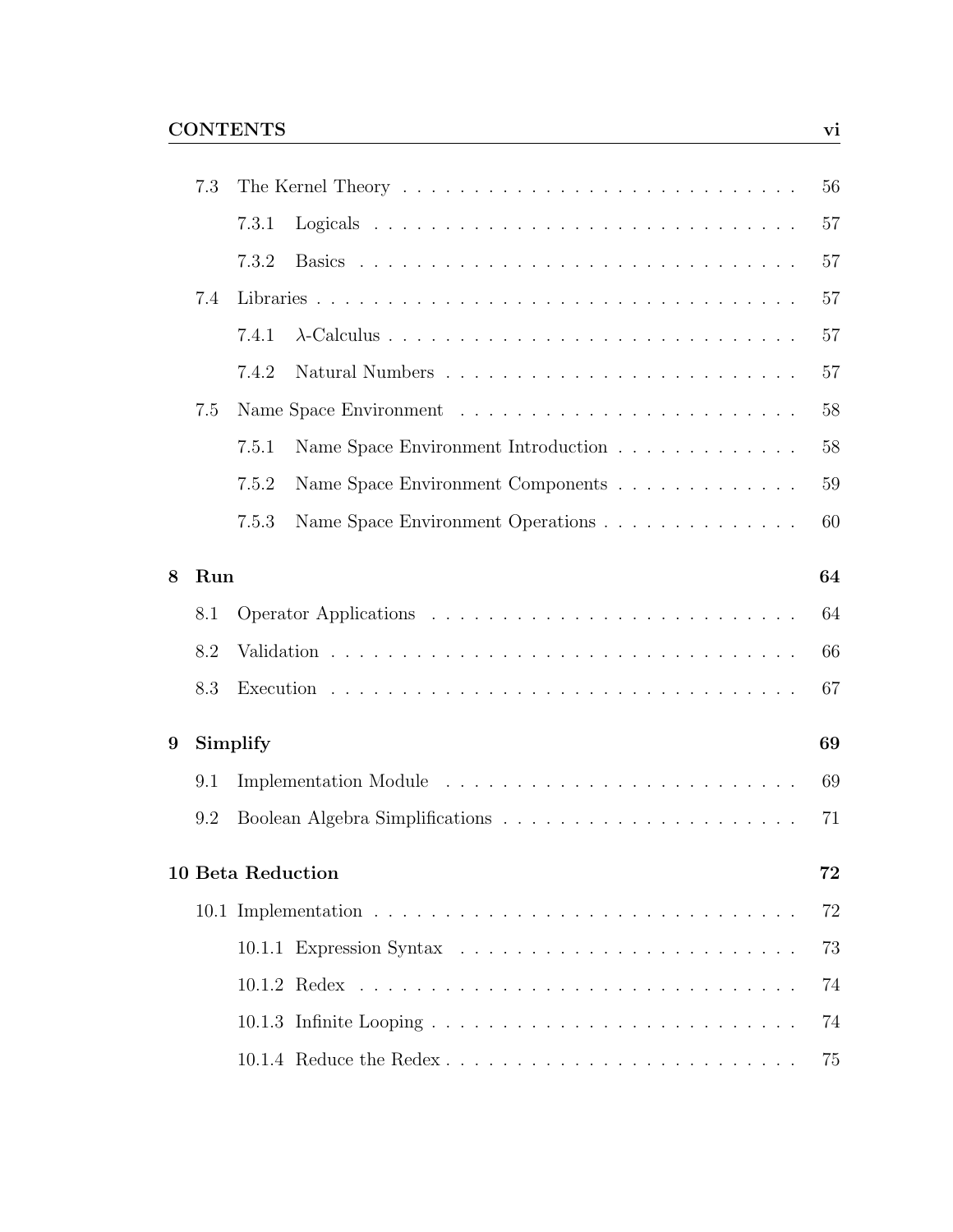#### CONTENTS vii

|                                       | 76  |
|---------------------------------------|-----|
| 11 Biform Theory                      | 77  |
|                                       | 77  |
|                                       | 77  |
|                                       | 78  |
|                                       | 79  |
|                                       | 80  |
| 12 Testing: Church Numerals in Chiron | 85  |
|                                       | 86  |
|                                       | 89  |
| 13 User-defined Transformers          | 93  |
|                                       | 93  |
| 14 Conclusion                         | 96  |
| A Compact Notation                    | 99  |
| <b>B</b> Chiron Types                 | 101 |
| C Logicals Library                    | 103 |
| D Basics Library                      | 105 |
| <b>Bibliography</b>                   | 108 |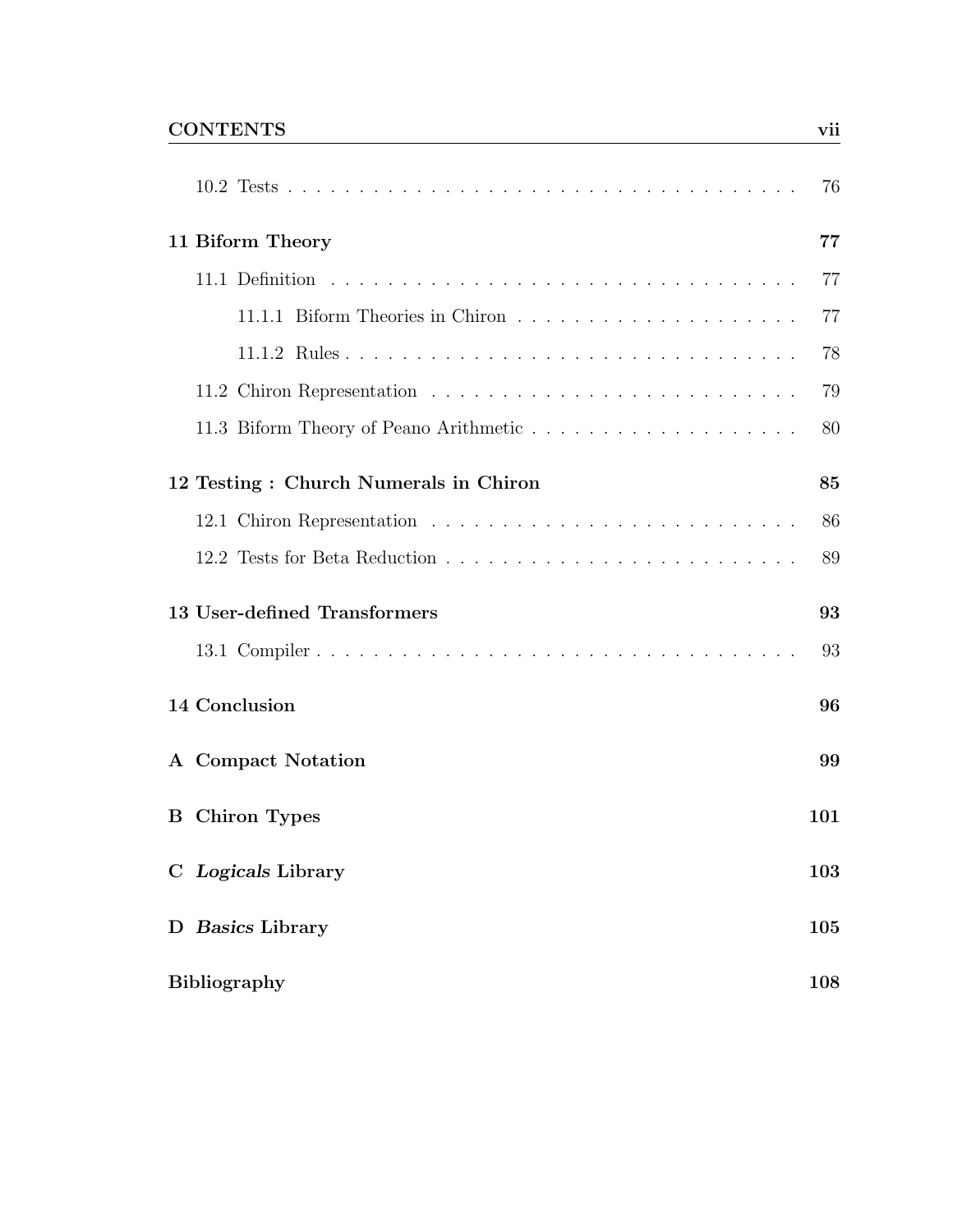# List of Figures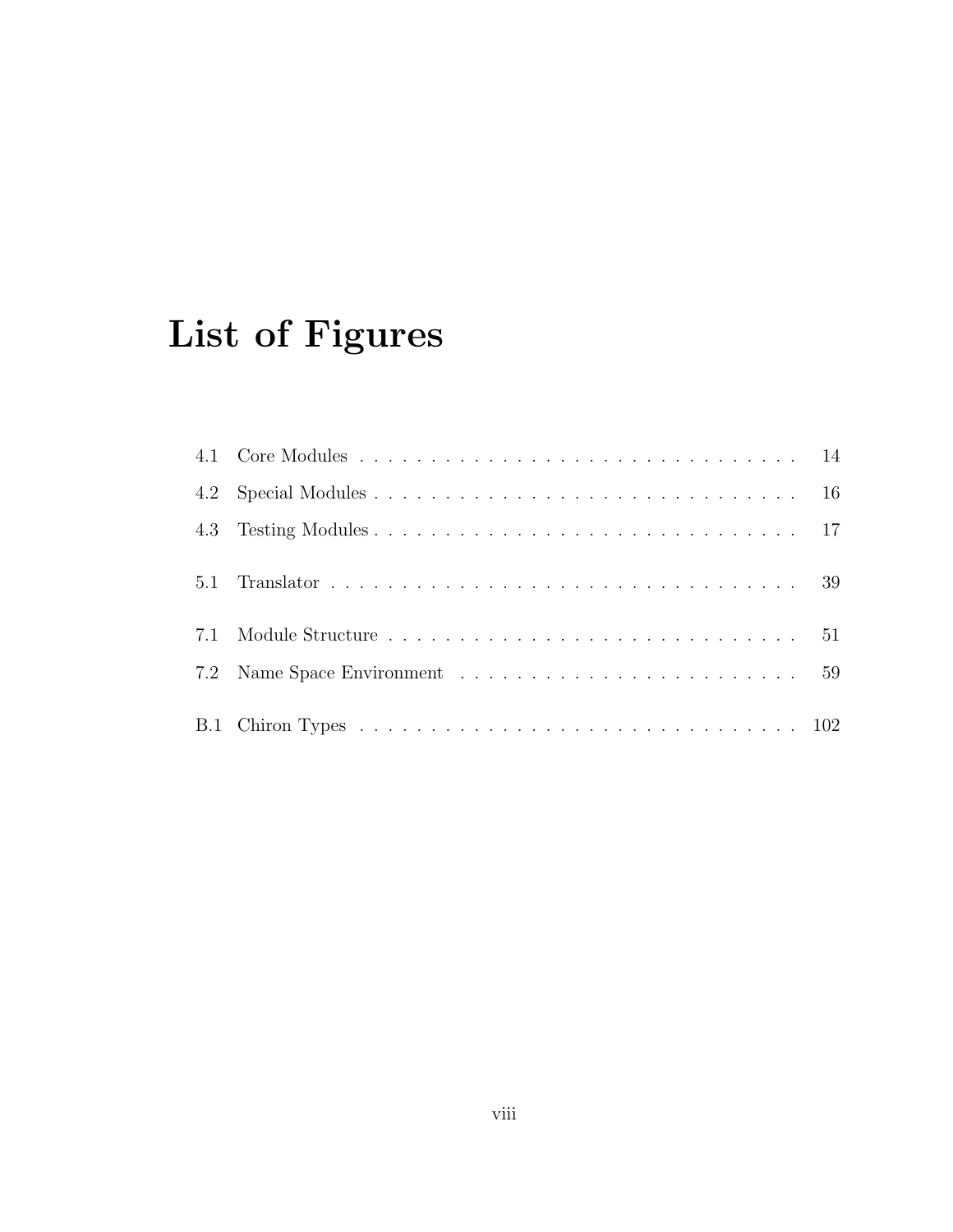## List of Tables

| 5.1 | 19 |
|-----|----|
| 5.2 | 23 |
| 5.3 | 24 |
| 5.4 | 25 |
| 5.5 | 28 |
| 5.6 | 28 |
| 5.7 | 30 |
| 5.8 | 31 |
| 5.9 | 33 |
|     | 33 |
|     | 34 |
|     | 34 |
|     | 34 |
|     | 36 |
| 6.1 | 42 |
| 6.2 | 42 |
| 6.3 | 45 |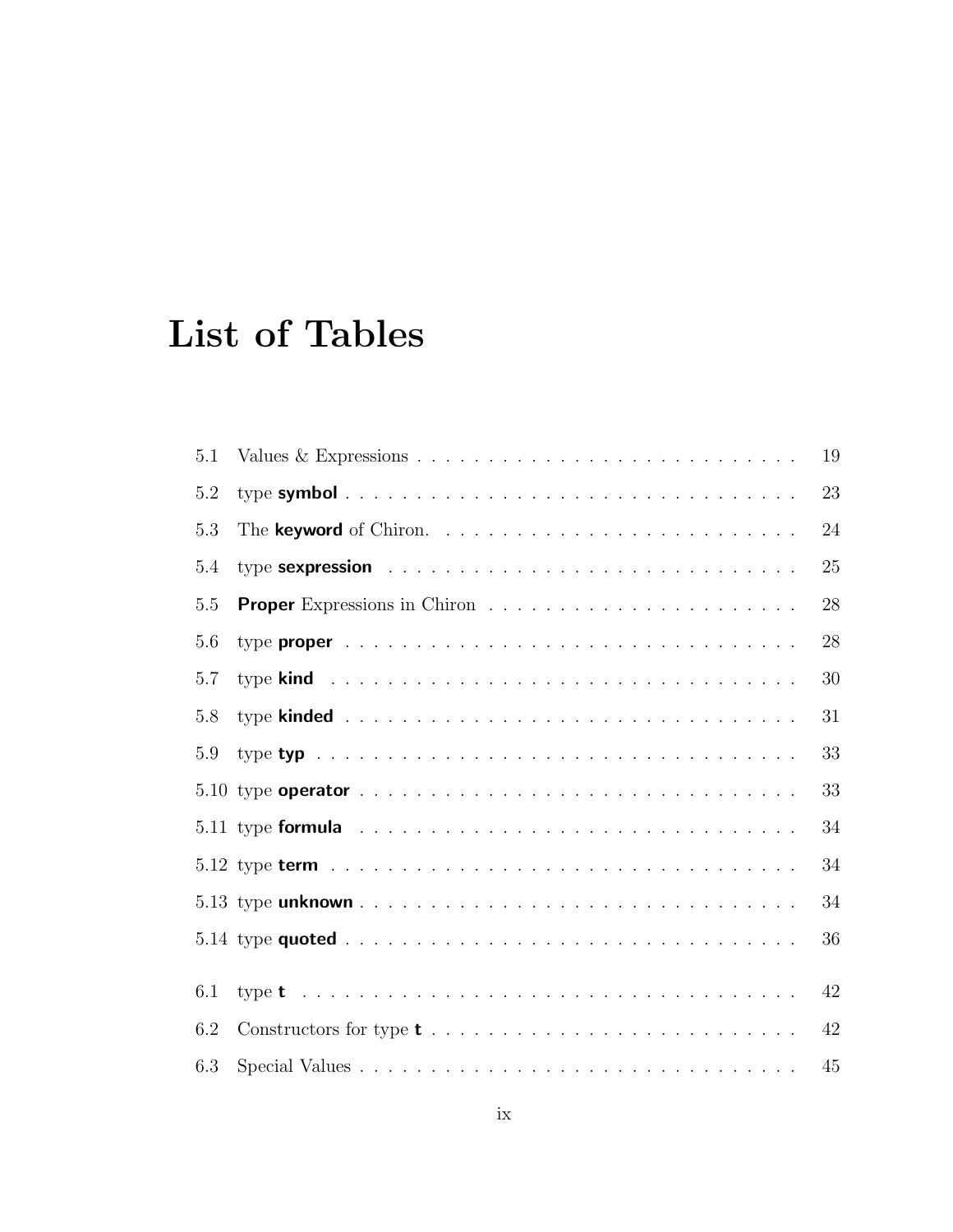### $\underline{\text{LIST OF TABLES}}$

| 6.5 | Additional Built-In Operators in Chiron                                     | 45  |
|-----|-----------------------------------------------------------------------------|-----|
| 6.4 |                                                                             | 46  |
|     | 10.1 Patterns of $E_1 \rightarrow_{\beta} E_2$ may involve a beta reduction | 73  |
|     |                                                                             | 75  |
|     |                                                                             | 75  |
|     | 11.1 A Series of Axioms for Defining The Properties of Natural Numbers.     | 82  |
|     | 11.2 More Axioms for The Natural Numbers                                    | 83  |
|     |                                                                             | 86  |
|     | 12.2 Compact Notation for Church Numerals in <i>Chiron</i>                  | 89  |
|     | 12.3 Testing: Church Representation in Chiron                               | 92  |
| A.1 |                                                                             | 99  |
| A.2 |                                                                             | 100 |
| C.1 |                                                                             | 103 |
|     |                                                                             |     |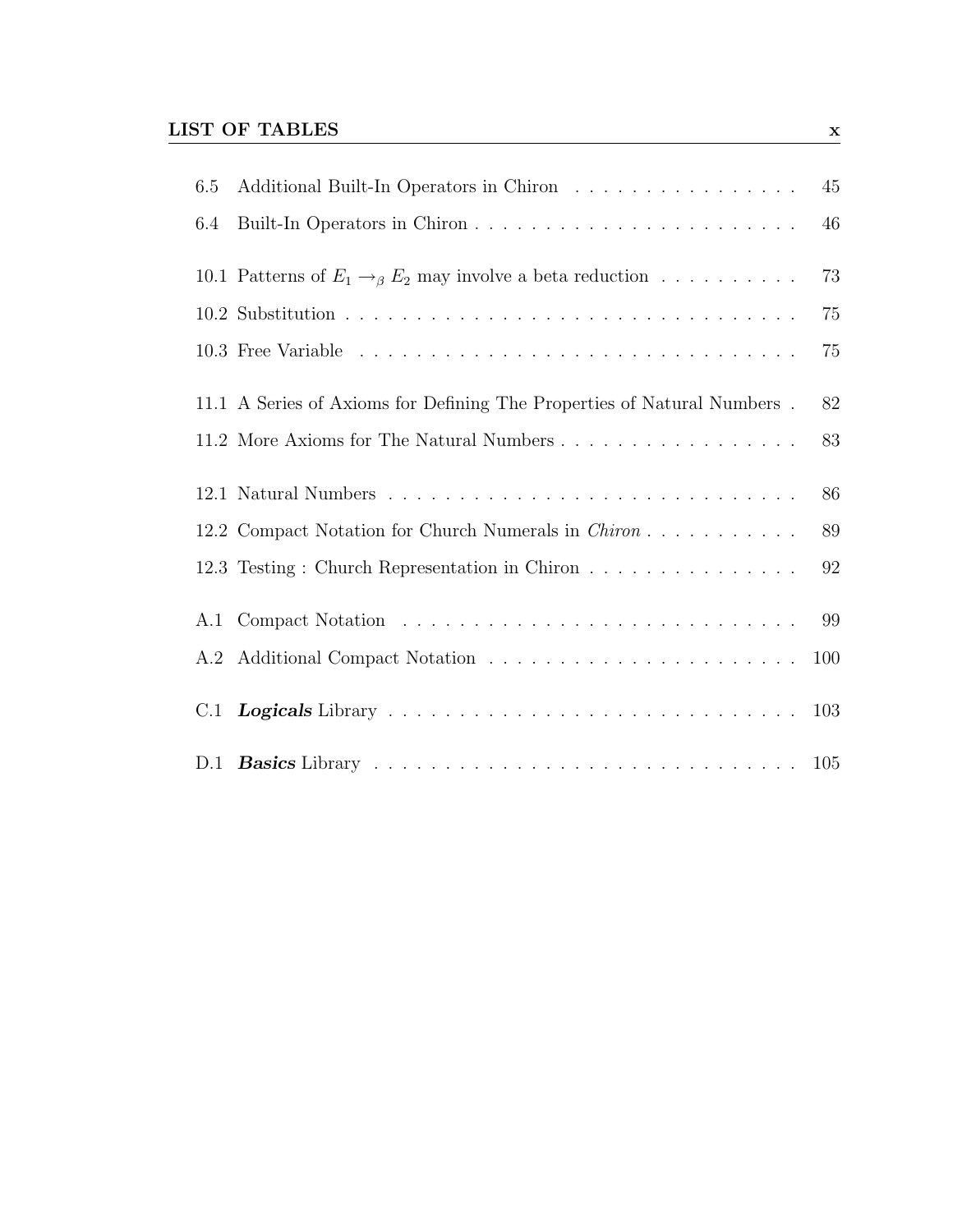### Chapter 1

## Introduction

As part of the MathScheme project, we need to design and implement a mechanized mathematics system (MMS) based a formal framework that integrates and generalizes symbolic computation and formal deduction. The formal framework was previously developed as the first goal of the MathScheme project. I am working on the code implementation of the MMS, based on the logic called Chiron, for my graduate work supervised by Dr. Jacques Carette.<sup>1</sup>

#### 1.1 Contents

We start with the Background chapter which is intended to give you a quick introduction to both the MathScheme project and the logic, Chiron, used for our mechanized mathematics system. Then, a general introduction to the notion of a *biform theory*, which is the core idea of  $FFMM^2$ , will be given. Chapter 3 will present both the de-

<sup>1</sup>Address: Department of Computing and Software, McMaster University, 1280 Main Street West, Hamilton, Ontario L8S 4K1, Canada. E-mail: carette@mcmaster.ca.

<sup>2</sup>A Formal Framework for Managing Mathematics [6].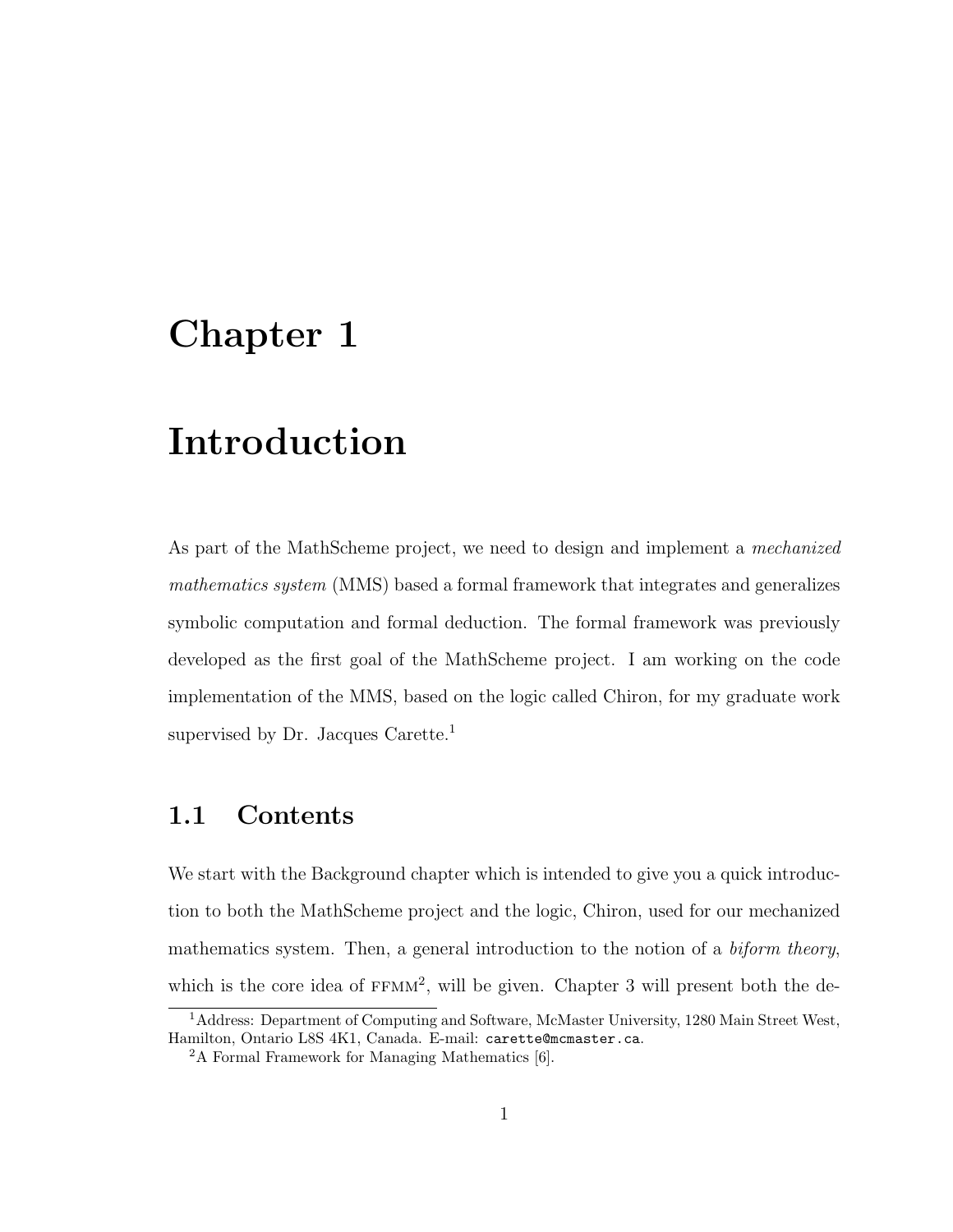sign goals and the implementation goals we want to achieve for the first stage of the development of *Chiron*. This is followed by Chapter 4, which presents an overview of the implementation for the current version of Chiron system, laying out a general idea about the overall design of the system in terms of modularizations.

Next, chapters 6 - 11 show the details of the implementation of the system. Then, in Chapter 12, an interesting experiment on "Church Numerals in Chiron" will be presented. Lastly, a small compiler is documented in Chapter 13. Finally, the thesis will be concluded by the Conclusion chapter.

#### 1.2 Naming Convention

Since Chiron is the core logic which is going to be used for our mechanized mathematics system, it becomes the soul of the MMS; the term Chiron in italic face will be used for the rest of my paper to refer to the MMS we are implementing.

#### 1.3 Fonts

Specail fonts used throughout the thesis are list as the following :

- Sans Serif & Bold Chiron Types [such as type symbol and type formula]
- Slanted & Bold Module Names [such as types and constructors]
- *Italic* Concept Term Emphasized such as *meaning formula* and *biform theory*
- Bold Chapter Names such as Goals and Type System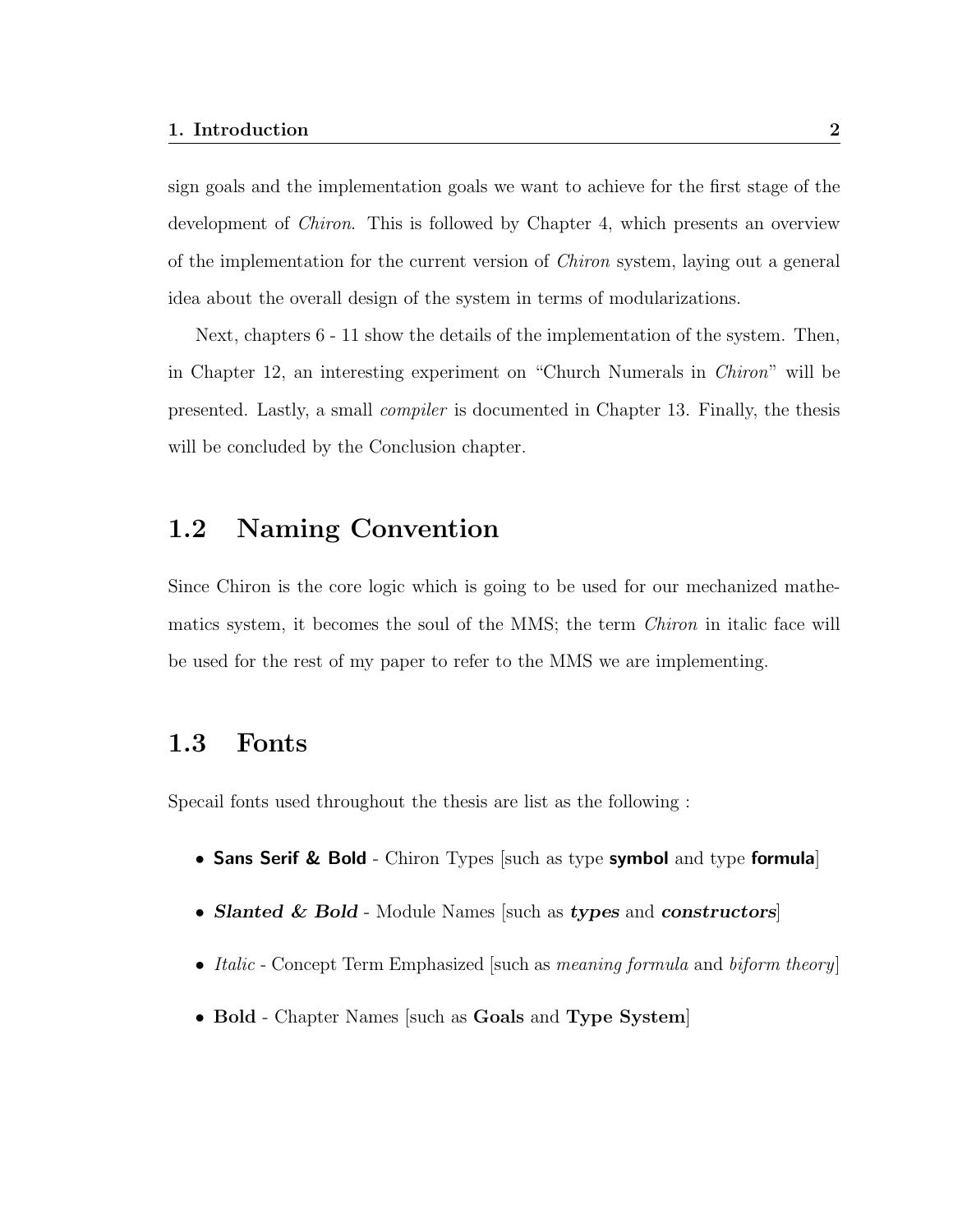• Typewriter - Code Related [such as a function name "add" and a name of a variable appears in the code "argument"]

### 1.4 Contribution

The formal specification of the logic, Chiron, was previously documented in Dr. William M. Farmer's paper "Chiron : A set theory with types, undefinedness, quotation, and evaluation" [5], which is our main source of documentation for our implementation of the MMS. Therefore, any definition related to the logic Chiron is quoted directly from [5], unless otherwise stated. I use phrases such as "Chiron defines ...", ". . . from the Chiron paper", in my thesis to refer to the previous work done by Dr. Farmer in his Chiron paper [5].

Our contribution is the design and implementation of a well-tested program which realizes this specification. Furthermore, this thesis documents the non-trivial design choices necessary to implement Chiron safely and efficiently.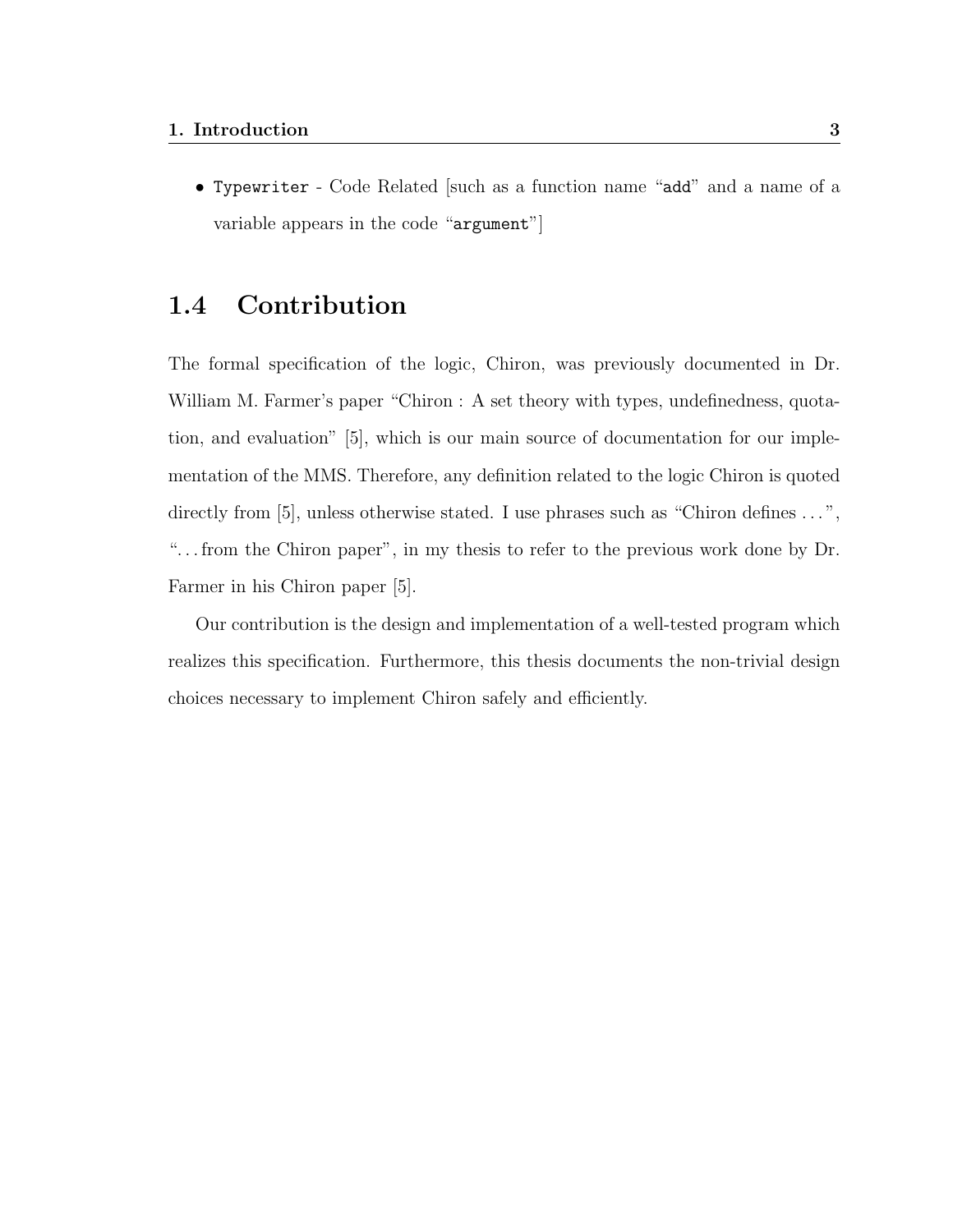### Chapter 2

## Background

### 2.1 MathScheme

Computer algebra systems and automated theorem proving systems are two major types of mechanized mathematics systems (MMSs). Computer algebra systems are good at symbolic computation, while theorem proving systems are well-developed for creating formal proofs. However, none of those mechanized mathematics systems can provide both highly integrated symbolic computation and formal deduction capabilities. MathScheme is a project to develop a new approach to mechanized mathematics in which computer algebra and computer theorem proving are merged without sacrificing power or soundness. The short-term goals of the MathScheme project are

- (1) Develop a formal framework that integrates symbolic computation and formal deduction.
- (2) Design and implement a MMS based on the formal framework.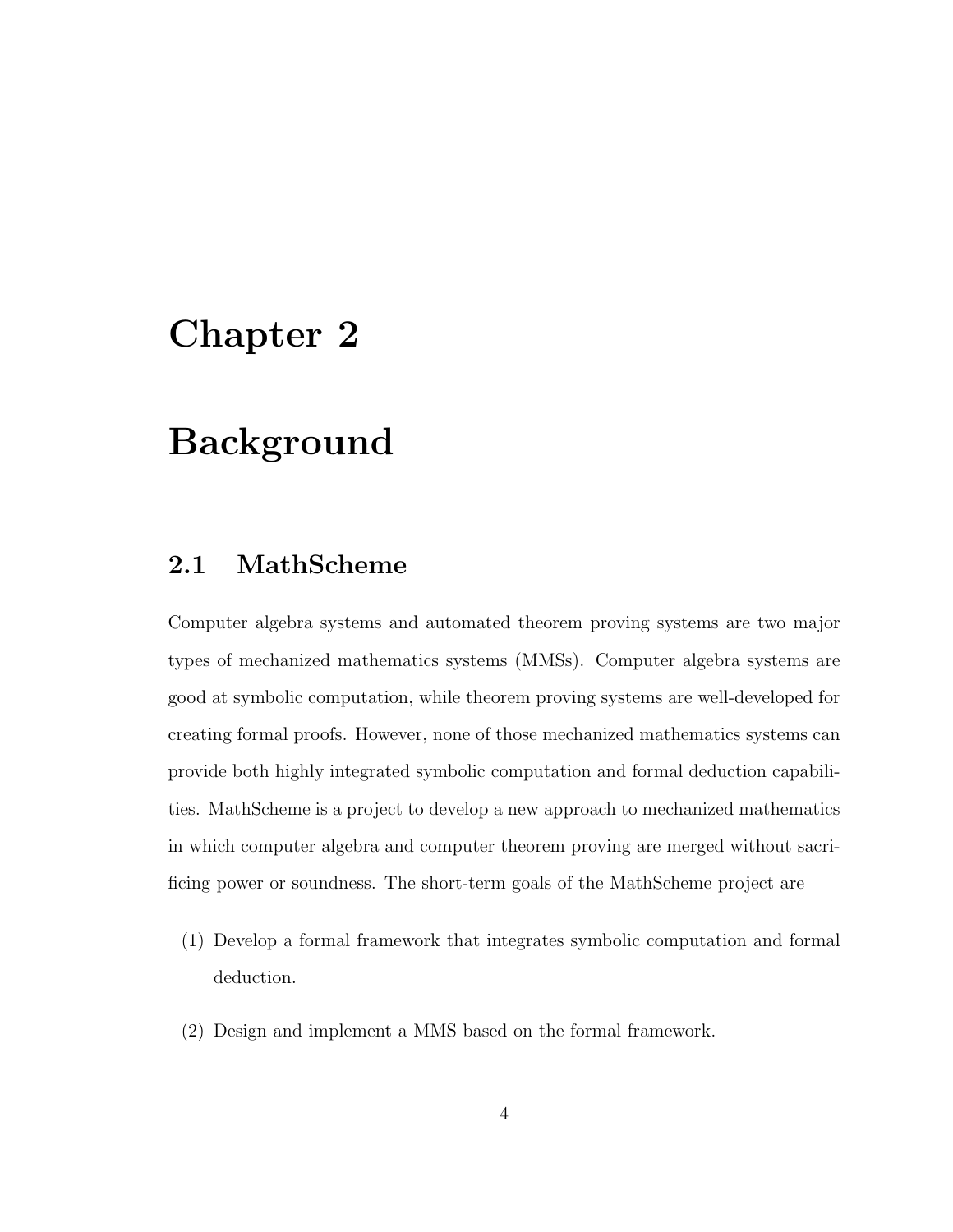The long-range goal is to build, on top of the MMS, an interactive mathematics laboratory (IML) that provides an integrated set of tools for facilitating and managing mathematical reasoning. The IML is intended to have the capabilities of both contemporary computer algebra systems and computer proving systems, and the means to formalize a wide range of mathematical knowledge.

More information about the MathScheme project can be found from its homepage, at http://imps.mcmaster.ca/mathscheme/.

#### 2.2 Chiron

Chiron [5] is a derivative of von-Neumann-Bernays-Gödel set theory that is intended to be a practical, general-purpose logic for mechanizing mathematics. A theoretically expressive and practically expressive logic is required for a practical, general-purpose MMS. Traditional theories, such as  $ZF$  and NBG set theories, are designed to be used in theory, not in practice.

By integrating several reasoning paradigms, Chiron has a much higher level of practical expressivity than traditional logics. As a multi-paradigm logic, Chiron supports in an integrated manner five reasoning paradigms, namely classical, permitted undefinedness, set theory, type theory and formalized syntax [4].

A separate formal, complete presentation of the syntax and semantics of Chiron is given in [5].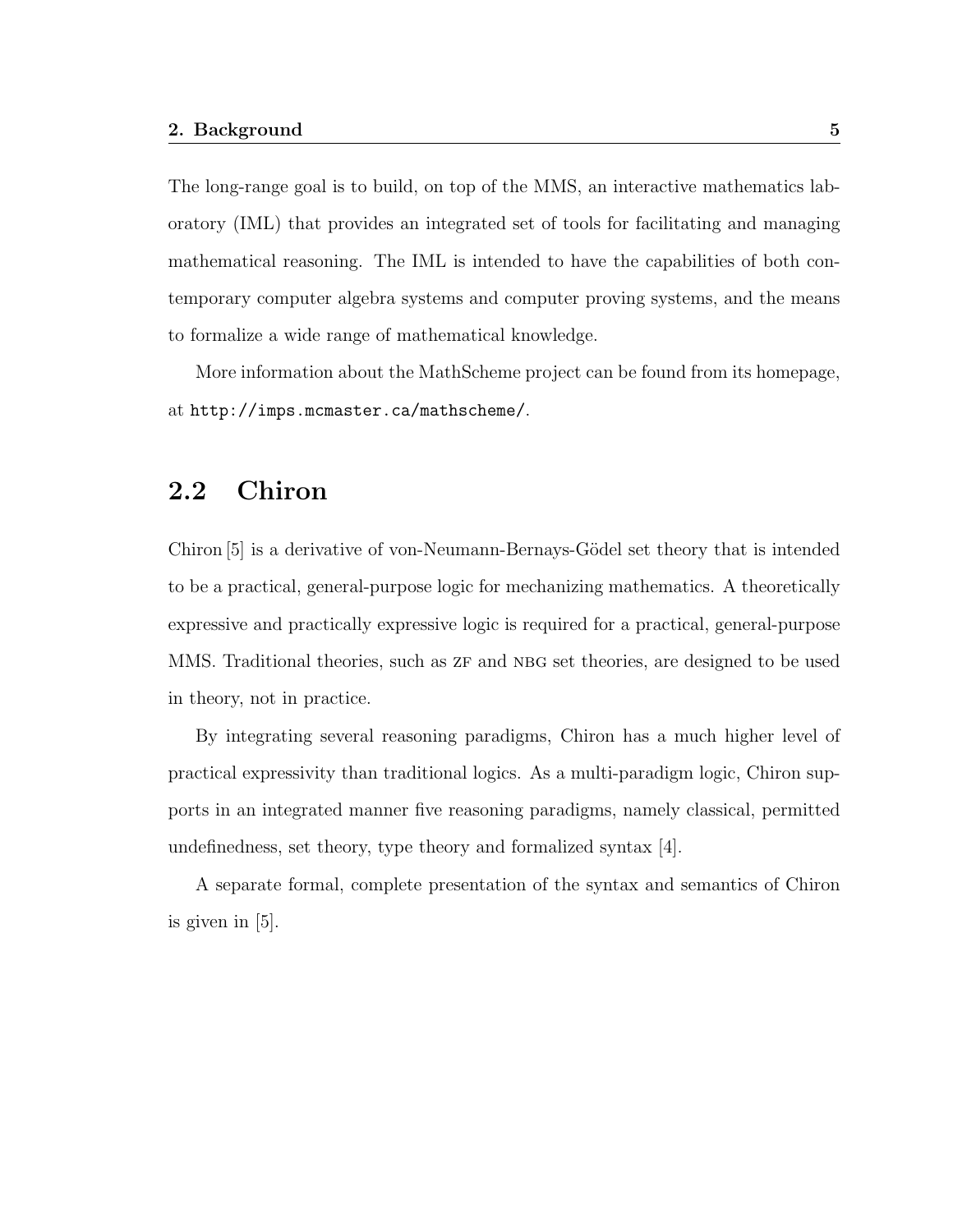#### 2.3 Biform Theories

The notion of a biform theory was first introduced as part of FFMM, a Formal Framework for Managing Mathematics [6] developed as part of the MathScheme project [8] at McMaster University. The current principal goal of ffmm is to integrate and generalize computer algebra systems and automatic computer theorem proving systems. Biform theories is one of the key ideas in FFMM providing a formal context in which deduction and computation can be merged.

An axiomatic theory represents mathematical knowledge declaratively as a set of axioms while an algorithmic theory represents mathematical knowledge operationally as a set of algorithms. A biform theory is simultaneously an axiomatic theory and an algorithmic theory.

Briefly, a biform theory [1, Definition 2] in a general logic **K** is a triple  $T =$  $(L, \Gamma, \Omega)$ , where L is the language of K represented by a set of symbols,  $\Omega$  is a set of transformers for L and  $\Gamma$  is the set of axioms of  $T$ .

See Chapter 11 for an example of a biform theory.

The paper "Biform Theories in Chiron" [3] defines the notion of a biform theory, gives an overview of Chiron, and illustrates how biform theories can be formalized in Chiron.

### 2.4 Programming Language Choice

Objective Caml is the programming language we have chosen for implementing our MMS. It is a programming language which features strong static typing. If we use the language correctly, we can take advantage of static type checking to delegate the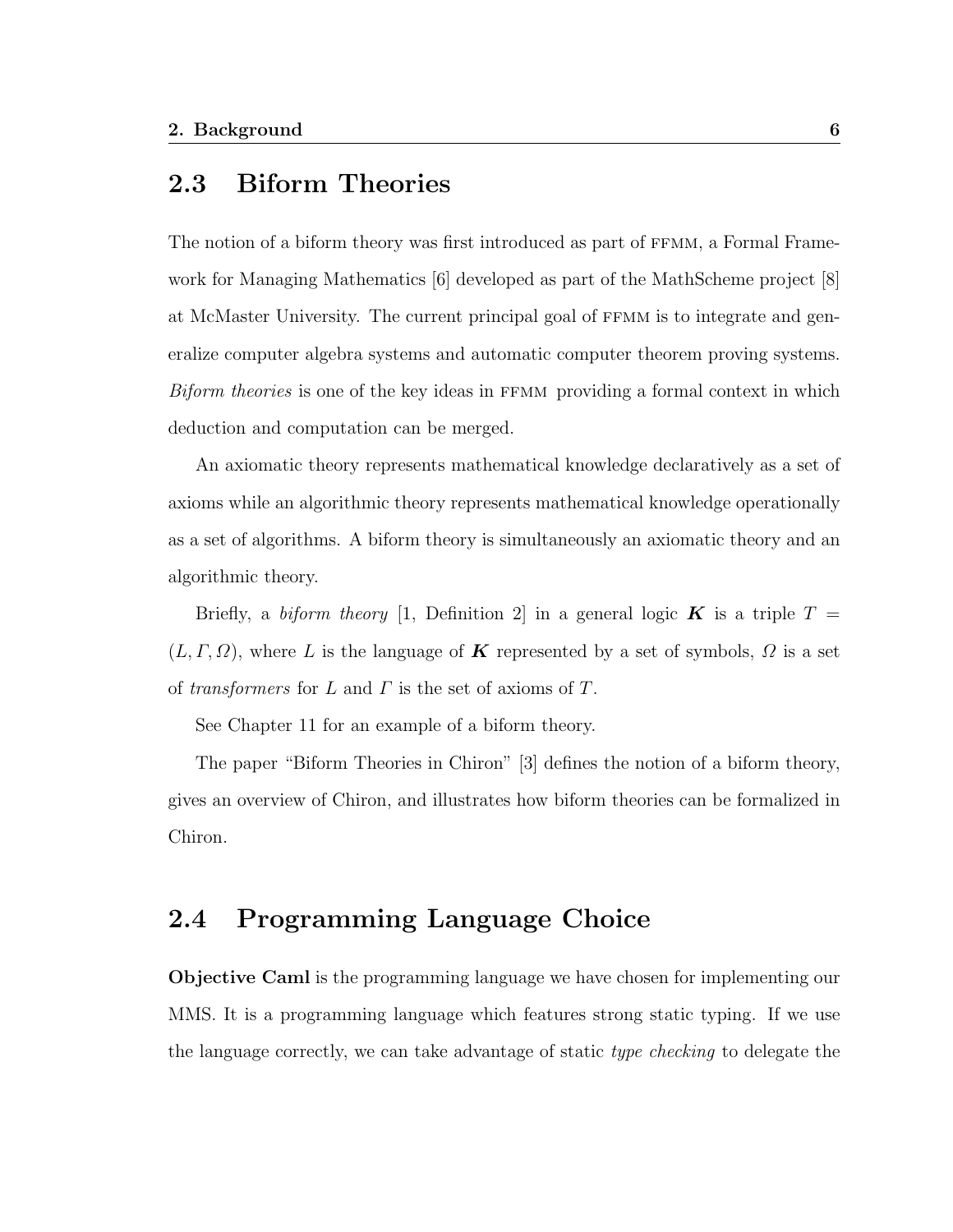verification of many of the invariants of the Chiron language to the programming language itself.

Furthermore, other features, such as exhaustiveness-checking for pattern-matching on variant types is very useful. Missing cases and redundant patterns will both produce a warning message to inform the program of this likely coding error.

Note that, when attempting to hide certain parts of the implementation by using a private row type (a recent feature of Objective Caml), we found that this did not interact very well with polymorphic variant types and sub-typing, and thus we had to abandon the use of this feature. Unfortunately that also meant giving up on completely hiding the details of our types.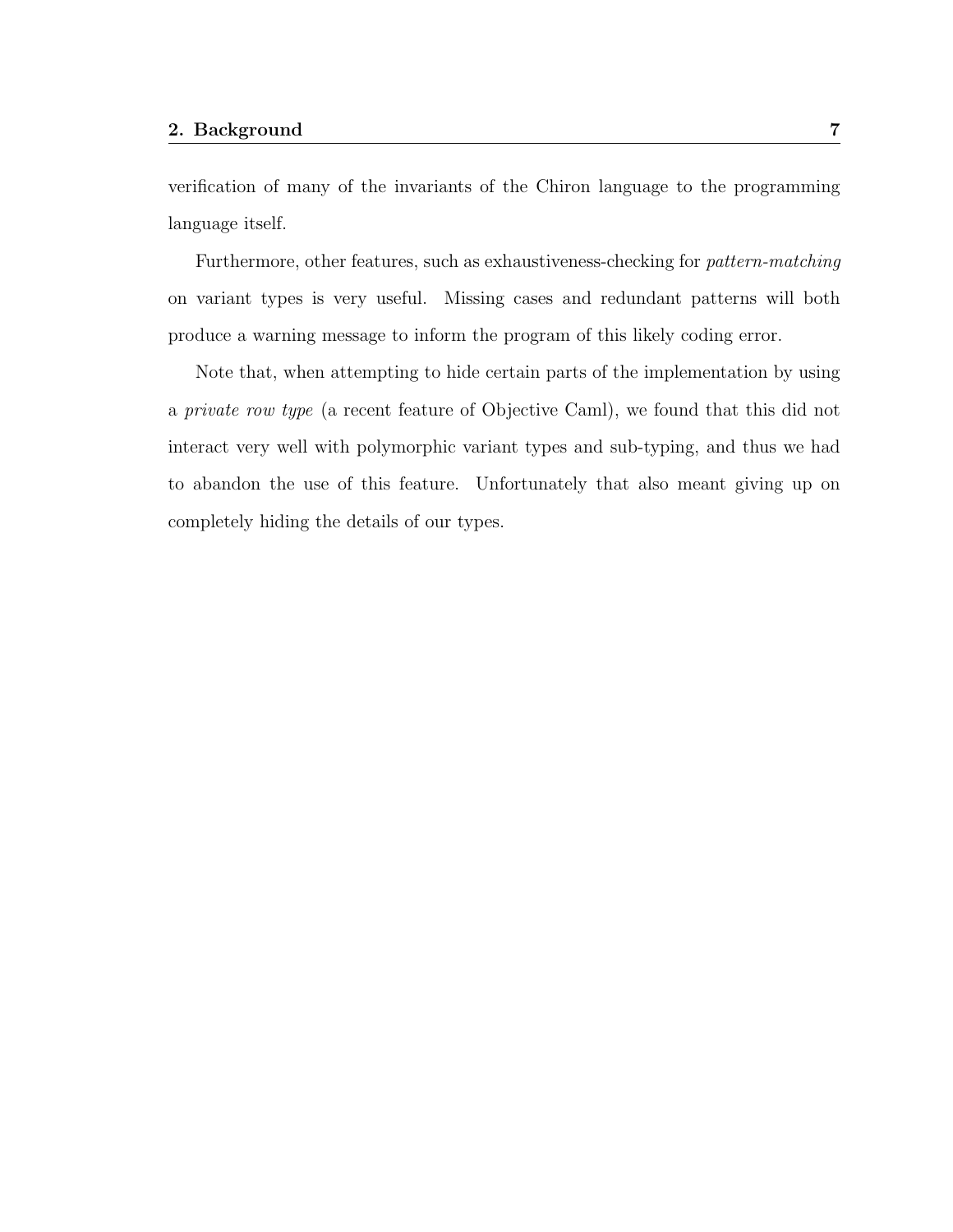### Chapter 3

## Goals

We present both the design goals and the implementation goals we would like to achieve at the first stage of the development of our mechanized mathematics system.

### 3.1 Design Goals

(1) Faithful embedding

To embed Chiron expression formation rules into the host programming language's type system as faithfully as possible.

(2) Abstract low-level details

To implement an API for bridging the low level Chiron data representation and the high level user input at the level of data-structures.

(3) Support for transformers and theories

To create name spaces for theories in Chiron to collect the transformers of theories.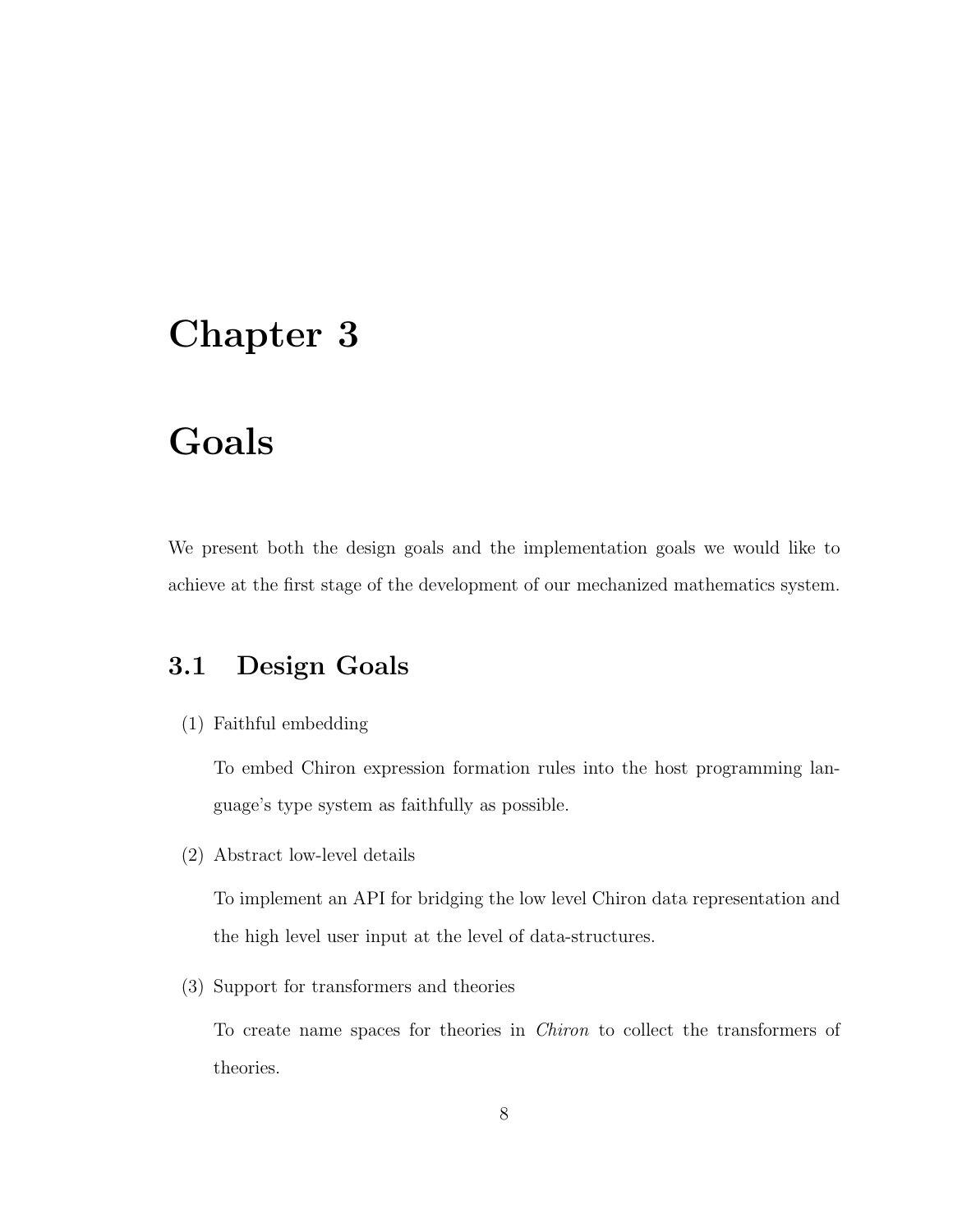(4) Support user-defined transformers

To provide tools for users to create their own transformers.

(5) Represent mathematics

To utilize biform theories in Chiron to represent mathematics.

(6) Support for running the Chiron transformers

To have a built-in meta-program for reading and executing operator applications of Chiron.

(7) Simplification

To have a special transformer to support basic simplifications.

(8) Beta reduction in Chiron

To implement a transformer corresponding to beta reduction for the application of a function abstraction.

### 3.2 Implementation Goals

- (1) To hide the representation of the Chiron data-structures from the end user.
- (2) To have the Chiron built-in operators pre-constructed, for the purposes of both code simplicity and run time efficiency.
- (3) To design and implement the data structure for biform theories (and the name space environments) in Chiron carefully, so that the notion of biform theories can be translated precisely from its semantic definition to a code implementation.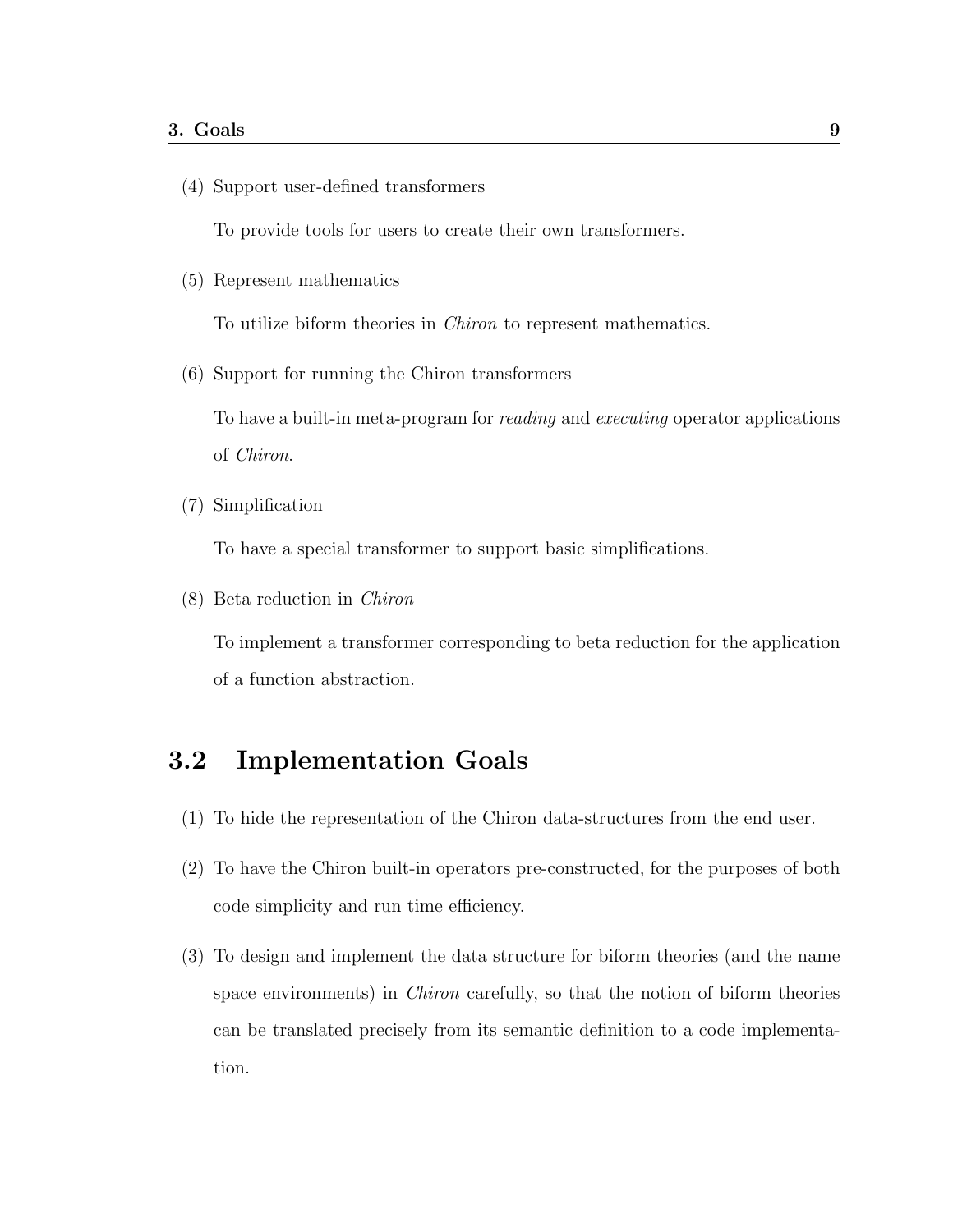- (4) To design the implementation for the notion of biform theories in a modular programming style.
- (5) To improve the efficiency of the transformers in Chiron at the code level without affecting the API of the transformers.
- (6) To support merging of name spaces, so that a large name space can be constructed from small name spaces.
- (7) To support module inheritance for modules of biform theories, so that a new biform theory can be built up from certain parent biform theories.
- (8) To create sample transformers which are built on top of the kernel theory.
- (9) To have a well-designed testing facility for the development of the MMS.

#### 3.3 Design Overview

We design and implement the type system of the MMS *Chiron* to embed Chiron expression formation rules into the host programming language's type system as faithfully as possible (Chapter  $5:$  Type System). The API for bridging the low level Chiron data representation and the high level user input is fully implemented in the modules of **Constructors** and **Builtin** (Chapter 6 : **Constructors**).

The system supports the creation of name space environments for theories in Chiron to collect the transformers of theories. Currently, **Basics** and **Logics**, are the two name spaces created for representing the kernel theories of Chiron (Chapter 7 : Name Spaces).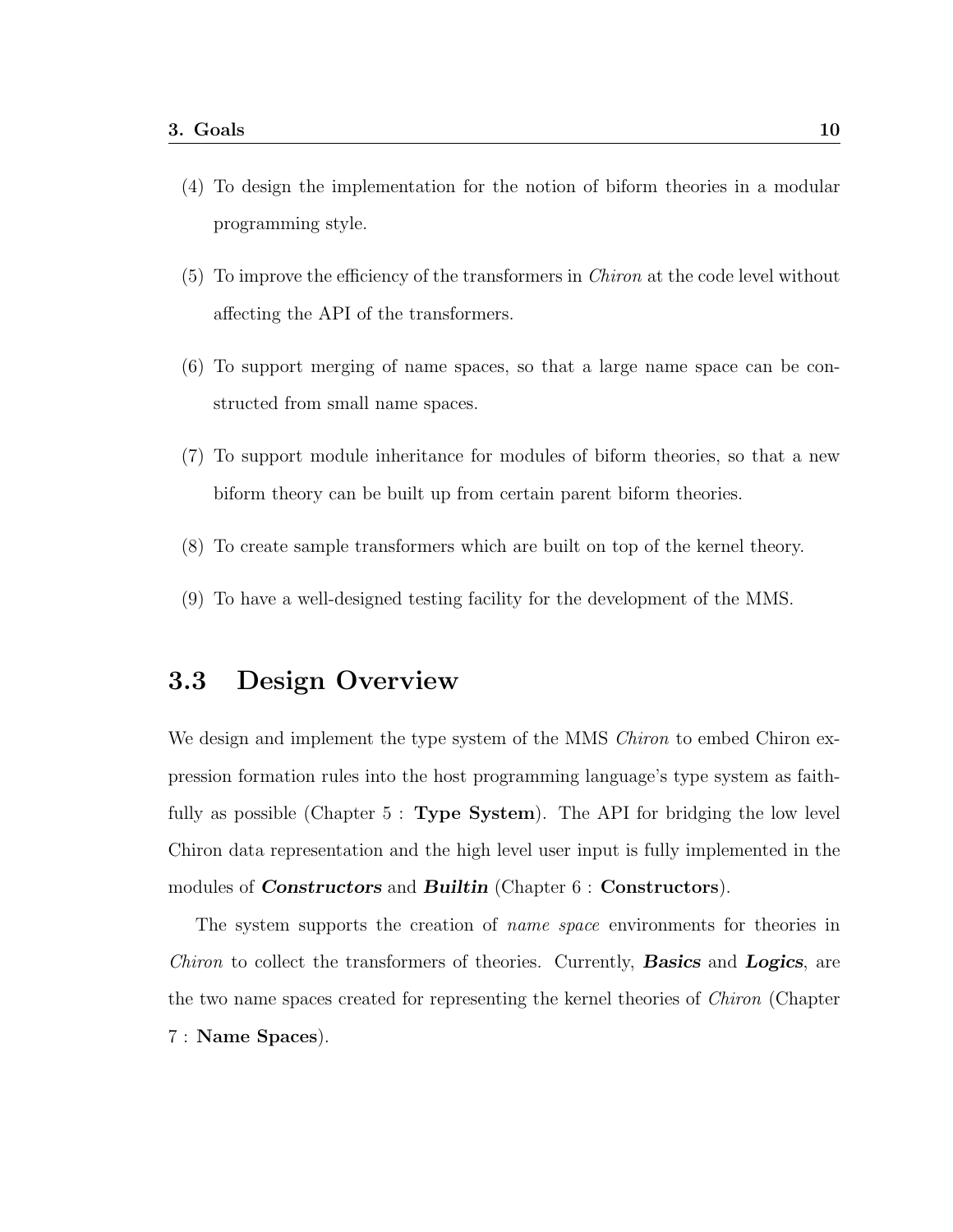One special transformer, simplify, is built in our system to support basic simplifications (Chapter 9 : Simplify). Beta reduction is implemented as a transformer to utilize the transformers of the kernel theories of Chiron to represent the law of beta reduction in *Chiron* (Chapter 10 : **Beta Reduction**). The system represents Church numerals in the Chiron data-structure as a comprehensive testing for the implementation of beta reduction in *Chiron* (Chapter 12 : **Testing : Church Numerals in** Chiron).

A meta-tool, called run, is implemented for the system to find the transformers among Chiron expressions and execute them (Chapter 8 : Run). The creation of user-defined transformers is supported in our MMS (Chapter 13 : User-defined Transformers).

Chiron representation of biform theories is established in our MMS with experimental examples (Chapter 11 : Biform Theories).

#### 3.4 Implementation Overview

The system is designed and implemented in a modular programming style (Chapter 4 : Overview of Implementation).

The code implementation for the type system of the MMS *Chiron* is hidden from the end user (Chapter 5 : Type System). The creation of Chiron expressions can be done through the constructor functions coded in the **Constructors** module. For the purposes of both code simplicity and run time efficiency, Chiron built-in operators are pre-constructed in the **Builtin** module (Chapter  $6:$  **Constructors**).

For every biform theory T in Chiron, the low level code implementation for the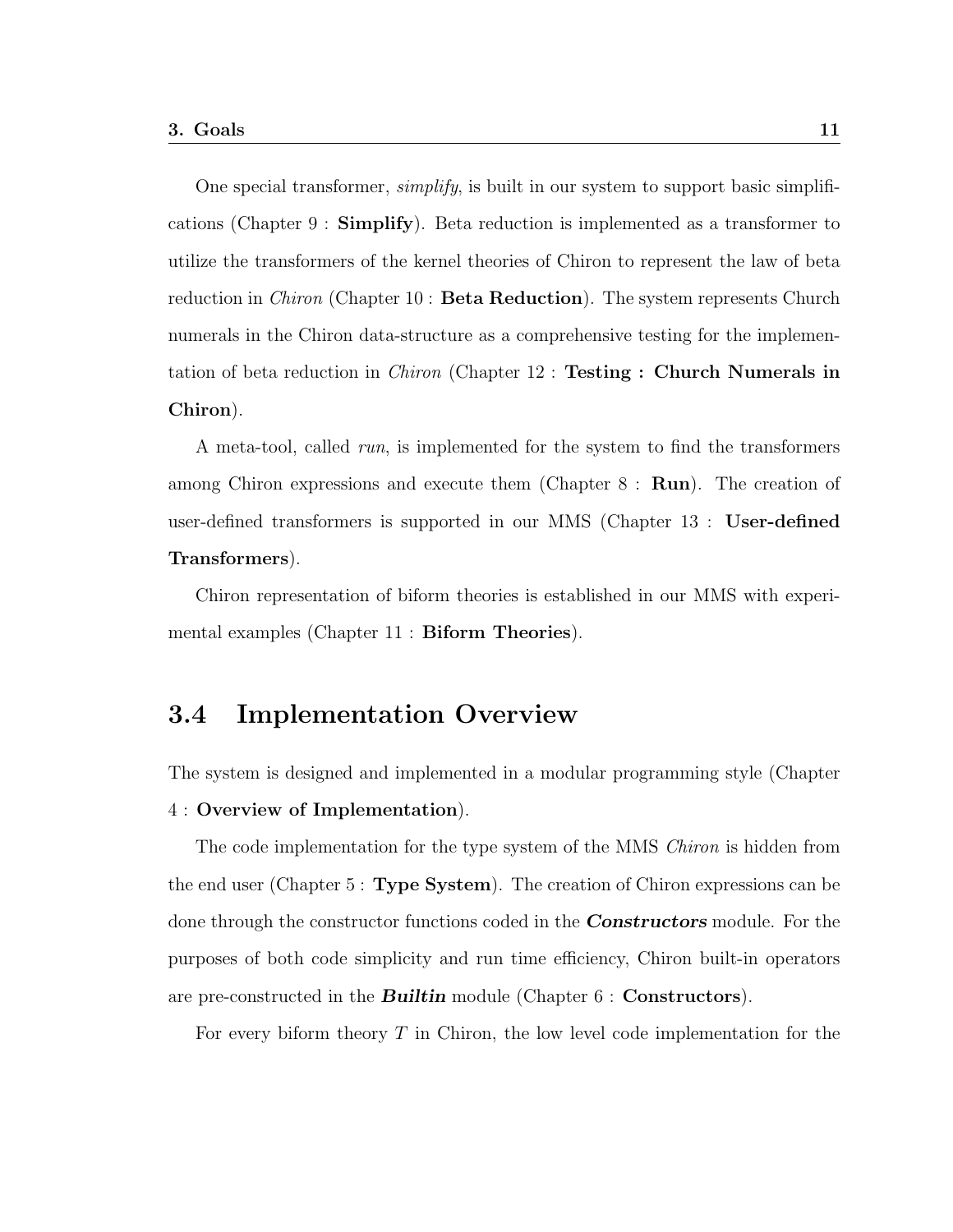transformers of  $T$  is implemented in a single module, named as Implementation Module. Inside the implementation module, we create submodules to implement the transformer algorithms in two layers, so that the run time efficiency of the algorithms gets improved without affecting their APIs. For the purposes of bundling together the various routines contained in the implementation module, we create a name space for the named transformers which correspond to these routines in  $T$  (Chapter 7 : **Name**) Spaces).

The meta-tool *run* is implemented by separating the traversal process for finding the subexpressions of Chiron transformers from the input expression, and the execution process for running the named transformers (Chapter  $8: \text{Run}$ ). Similarly, the transformer simplify is implemented by separating the traversal process for finding the subexpressions from the input expression which may require simplifications, and the code implementations for various simplification algorithm functions (Chapter 9 : Simplify).

The biform theory data structure in Chiron is designed in the **biform** module. It is implemented as collections of lists and hash tables (Chapter 11 : Biform Theories).

A well-designed testing facility for the development of the MMS is included in the current version of Chiron.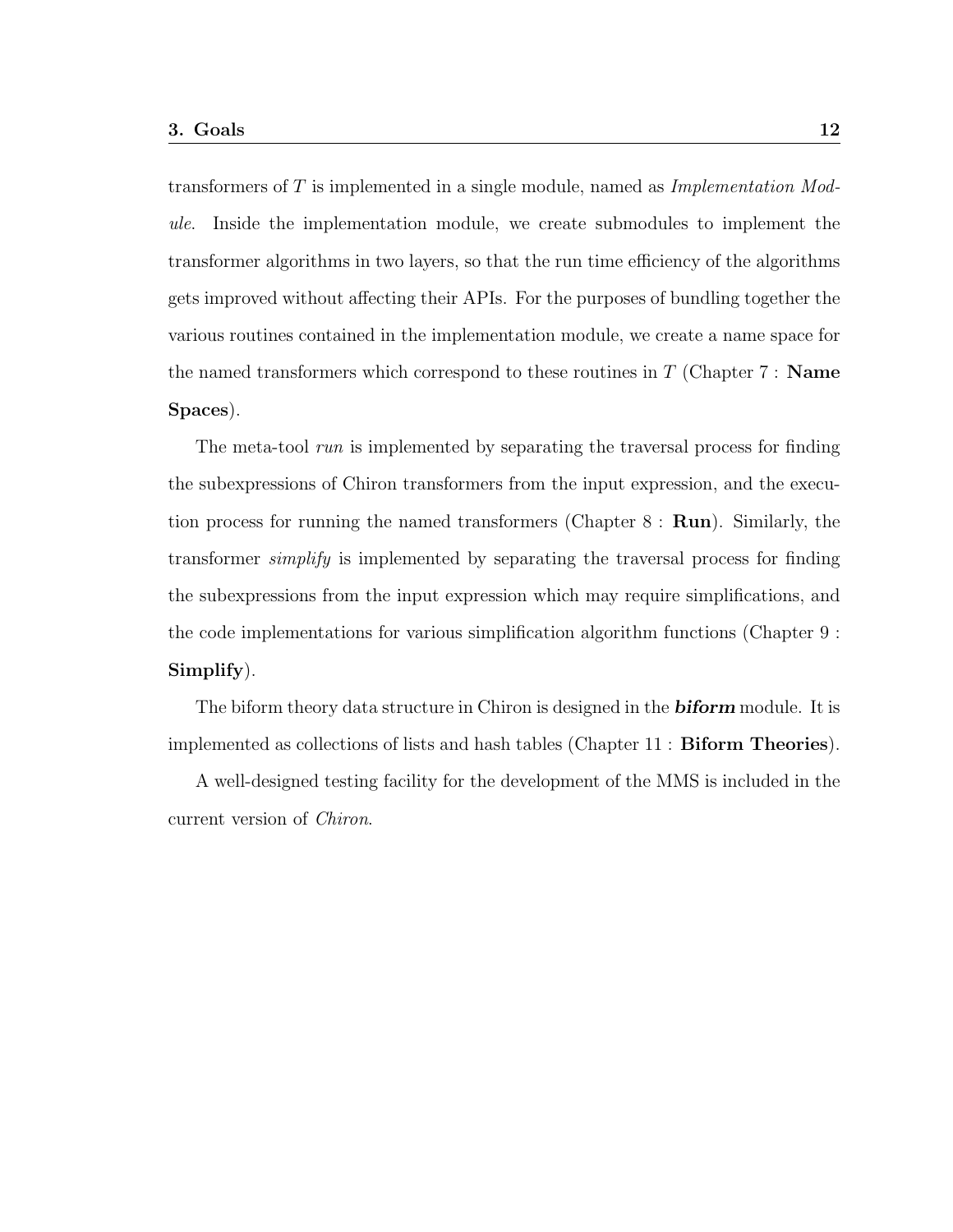### Chapter 4

## Overview of Implementation

Chiron is designed in a modular programming style which is a powerful organizing principle for designing and implementing non-trivial programs. It breaks down the design of a program into individual components called modules which can be programmed and tested independently by grouping related sets of code together into a single module. Modular programming becomes a standard requirement for effective development and maintenance of programs and projects. This chapter will quickly go over the overall design of Chiron by introducing the modularization of the implementation for Chiron.

The two base modules, types and keywords, build the fundamental type system of Chiron. Since the implementation of Chiron type system needs to be hidden from the rest of Chiron system and be hidden from end users, both the **constructors** module and the **builtin** module serve as interfaces between the low level implementation of the Chiron type system and the user. Users can only build expressions in Chiron by calling the constructor functions from the last two modules.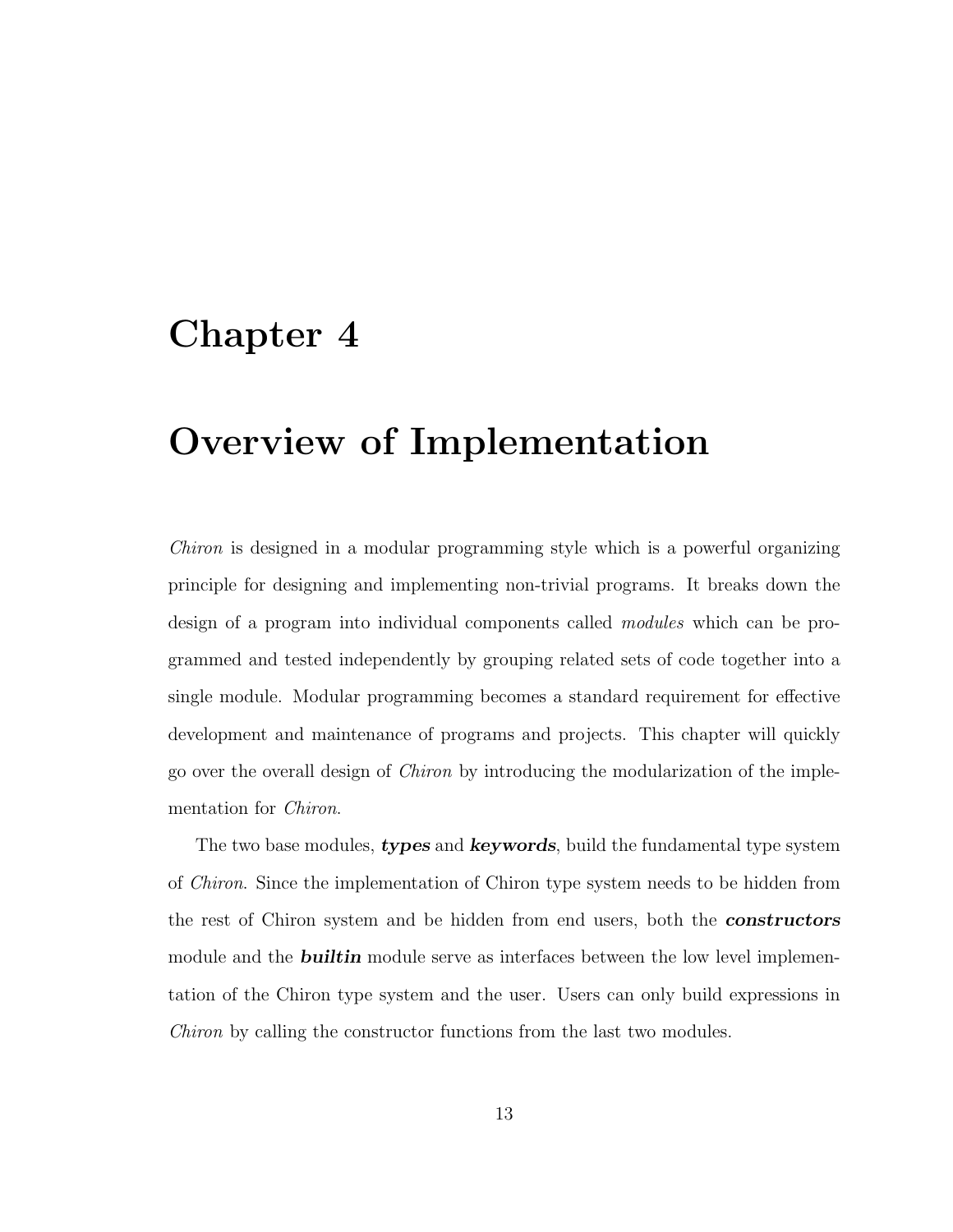

Figure 4.1: Core Modules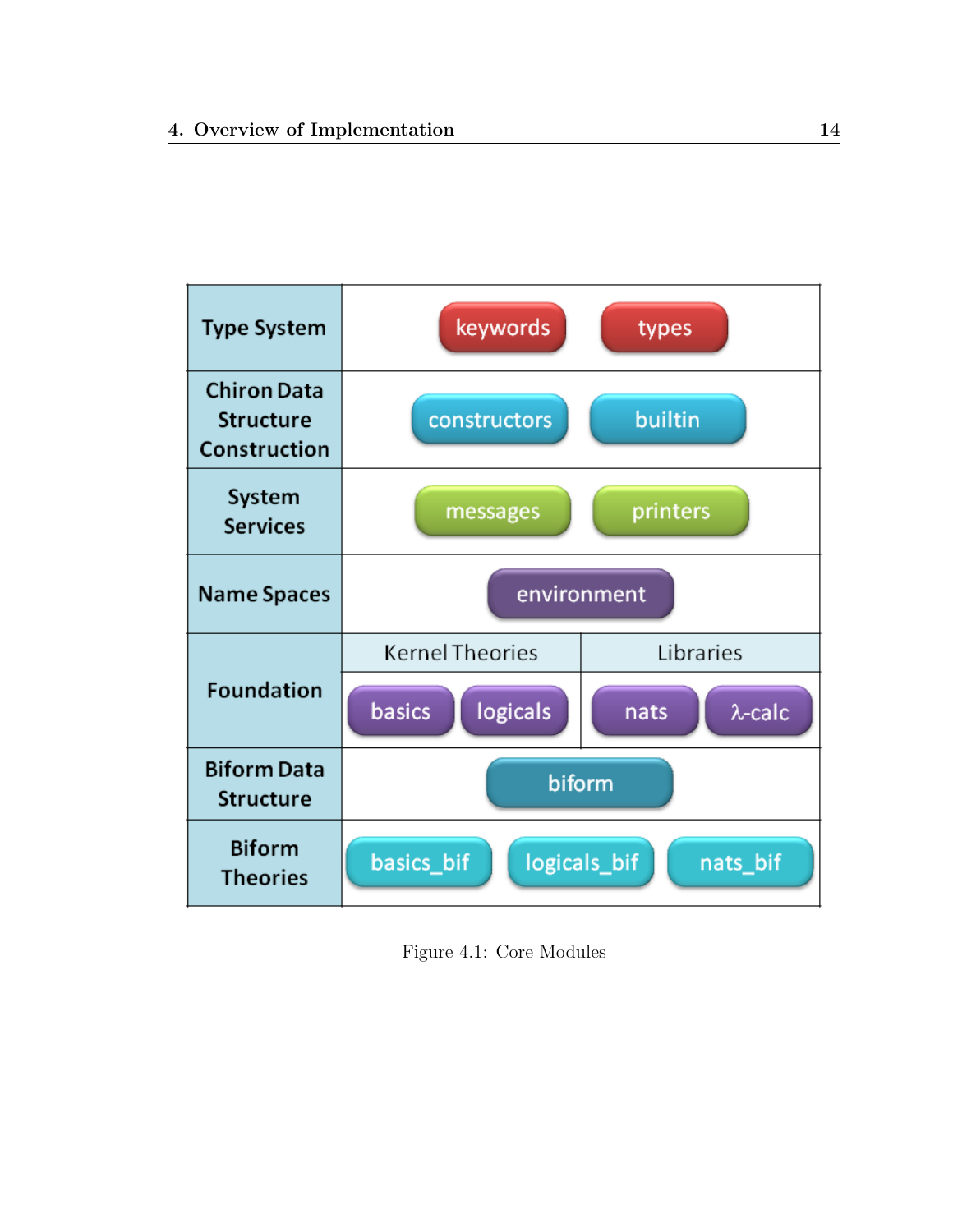messages and printers are two modules that provide system messages and printer services respectively.

- The **messages** module generates and collects all sorts of system related messages, such as errors and warnings, and stores them in one organized place.
- The **printers** module provides standard printing service for the system, and it should be able to generate output in LATEX form in the future to give both the developer and the user more readable output.

The data structure called *biform* is declared for the notion of biform theories, which is the core idea of  $FFMM$ , a Formal Framework for Managing Mathematics  $[6]$ . The implementation for the representation of biform theories in *Chiron* takes two steps :

- (1) The first step is to define the transformer operators  $\pi$  in our MMS along with the implementation of the corresponding transformer algorithm functions  $\hat{\pi}$ . Again, the code implementations for the pairs of  $(\pi, \hat{\pi})$  are coded in an independent module for each theory, such as the modules **basics**, **logicals**, **nats** and **lambdacalc**. In order to hide the low level implementation from the user, the environment data structure , named name space, acts as the interface for exporting the work done in those implementation level modules, so that the user can access the data of the transformer pair  $(\pi, \hat{\pi})$  without seeing the low level implementation code.
- (2) The next step is to express the axioms of the language as one component of a biform theory. The axioms of the language are called meaning formulas in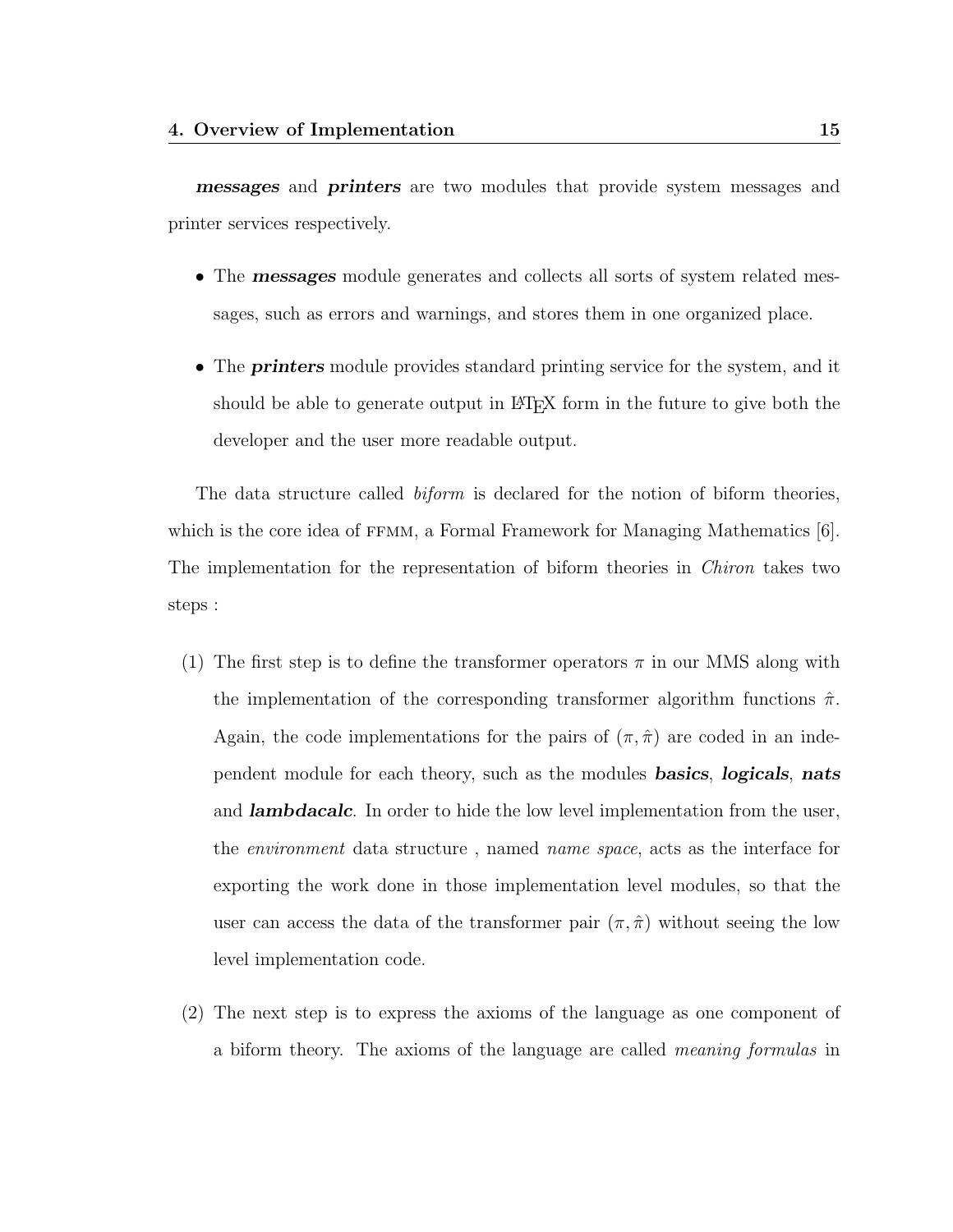

Figure 4.2: Special Modules

Chiron. The modules **basics bif, logicals bif** and **nats bif** are created by extending the work done in first step from the modules of **basics**, **logicals** and nats, with the addition of the corresponding meaning formulas for every pair of  $(\pi, \hat{\pi})$  respectively.

Figure 4.2 shows three special modules which deserve to be introduced separately. The meta-program run is implemented in the module called  $\boldsymbol{Run}$ . It does the actual work of finding the transformers among the expressions and applying the corresponding algorithms to get the instances of the transformers. A simplify gets implemented in the **Simplify** module at a very basic level only for boolean algebra and logic simplifications at this stage. Furthermore, a small *compiler* from the **Compiler** module is used for creating user defined transformers.

Lastly, testing is an important part for any system development. Figure 4.3 lists the modules related to the testing work. All sorts of testing routines have been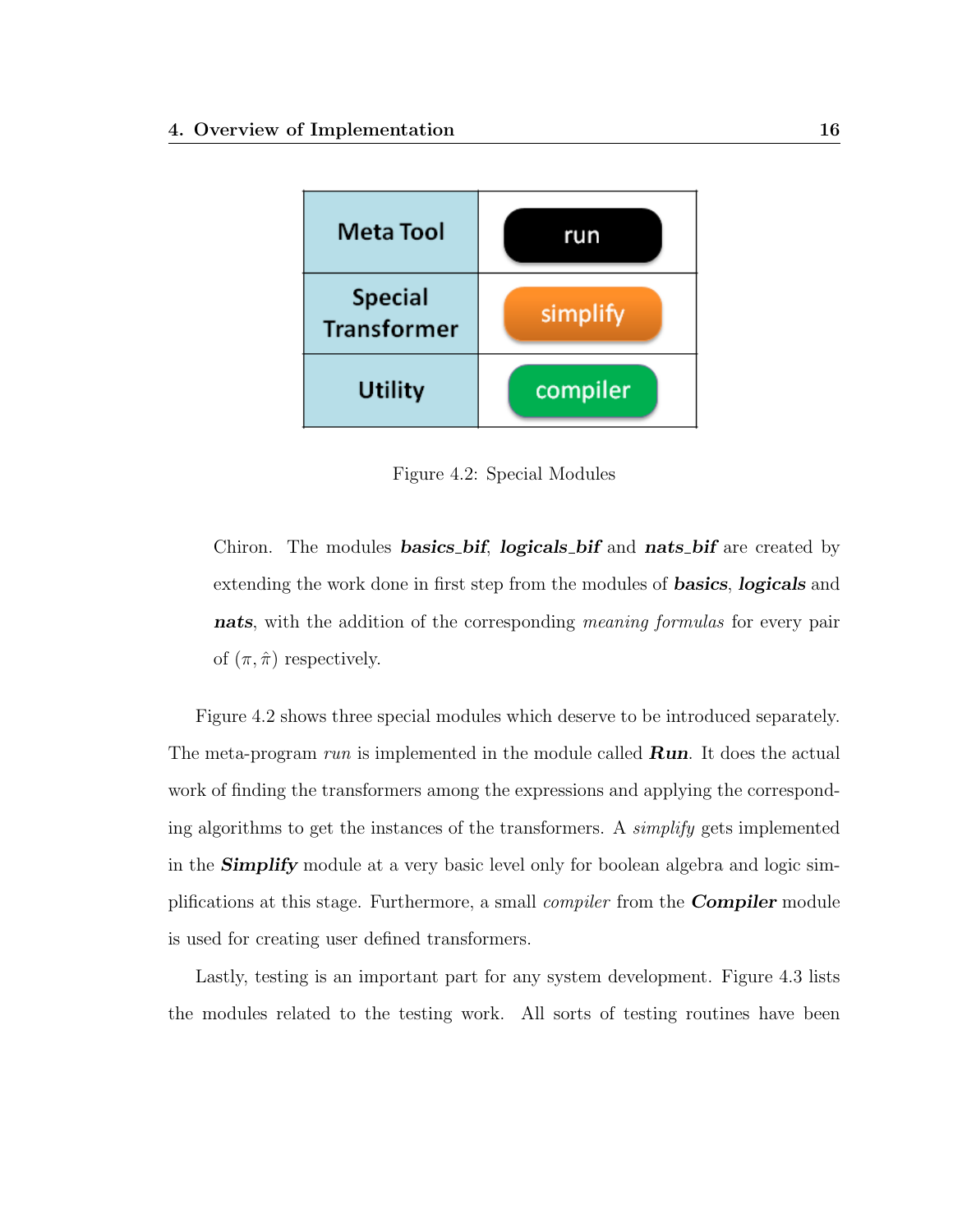

Figure 4.3: Testing Modules

designed in the **testbox** module, while **test\_input** and **test\_suite\_x**<sup>1</sup> are the modules used for preparing the actual testing data. Then, the  $test[x]^2$  module calls the testing routines on the testing data to run the tests. A report is generated by the test\_report module at the end.

<sup>&</sup>lt;sup>1</sup>**x** is replaced by a natural number  $(x \ge 1)$  at the code level, such as **test\_suite\_1** and  $test\_suit_2$ .

<sup>&</sup>lt;sup>2</sup>**x** is replaced by a natural number  $(x \ge 1)$  at the code level, such as **test1** and **test2**.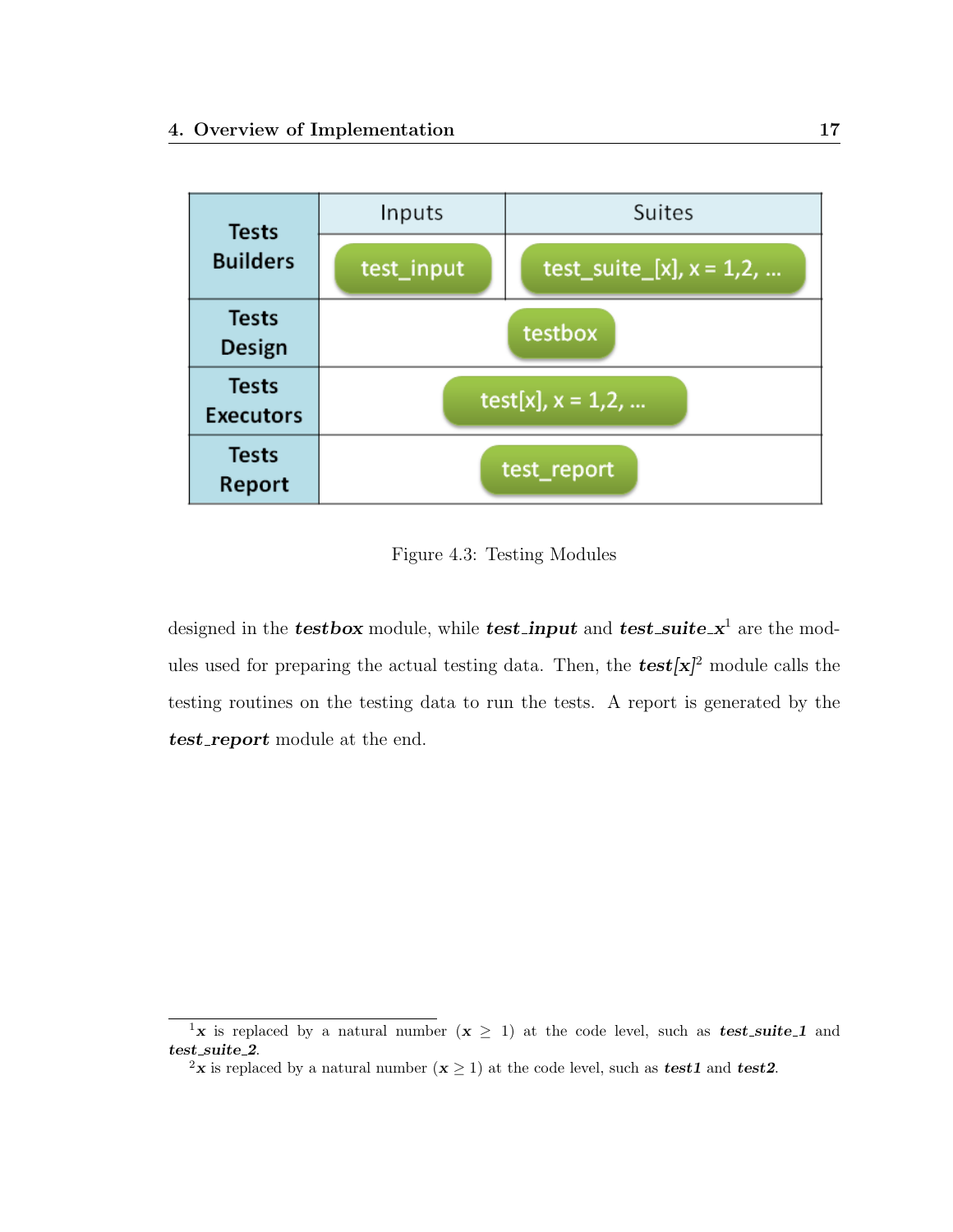### Chapter 5

## Type System

#### 5.1 Values & Expressions

As a derivative of NBG, Chiron is intended to be an enhanced version of STMM [7], a conservative extension from nbg under a preserving embedding. Although Chiron has a much richer syntax and more complex semantics than NBG, the models for Chiron,  $M_{CHI}$ , contain exactly the same values as the models for NBG,  $M_{\text{NBG}}$ . The formal specification of Chiron thus starts from the formulation of the fundamental mapping between the *values* in NBG set theory and the *expressions* in Chiron.

**Definition 5.1.1** A *value* can be one of the following : [5, section 2.2]

- set: A set is a class which is also a member of a class.
- *class*: A class is an element of  $M_{\text{NBG}}$ . A class is a collection of sets; each class is a collection of classes in NBG set theory. A class is *proper* if it is not a set.
- *superclass* : A superclass is a collection of classes, but need not be a class itself.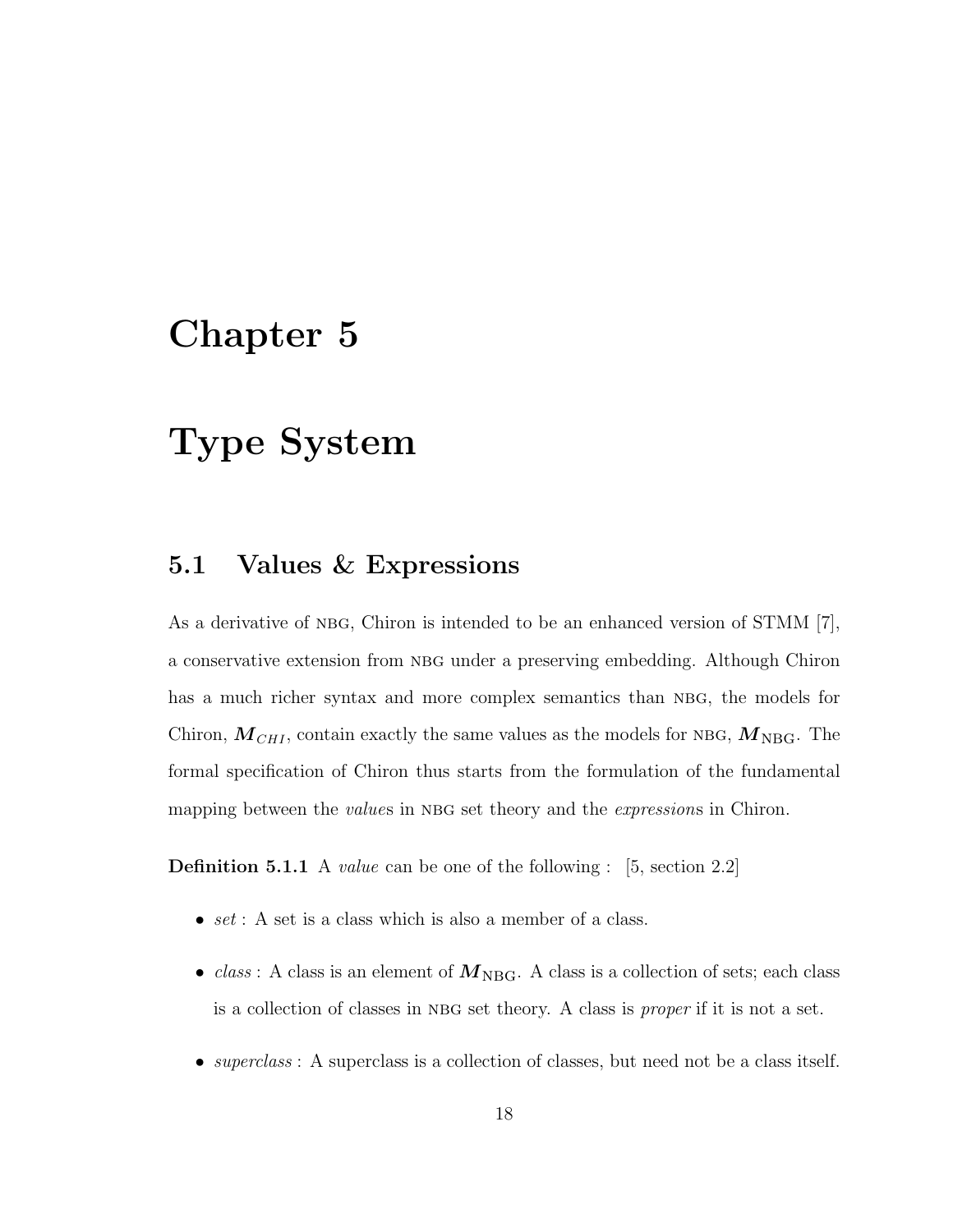- truth value: A truth value is either  $T$  representing true or  $\bf{F}$  representing false.
- undefined value :  $\perp$  is the value of undefined terms.
- *operation* : A mapping over superclasses, the truth values, and the undefined value.

The syntax of Chiron expressions is organized into four kinds of expressions, and every expression is a tree structure whose leaves are symbols. Symbols of Chiron will be introduced in the next section.

Definition 5.1.2 *Operators, types, terms, and formulas are four special sorts of ex*pressions.

Definition 5.1.3 An expression is proper if it is one of those four special kinds of expressions. An expression is improper if it is not proper.

Remark 5.1.4 Proper expressions denotes values; improper expressions do not denote anything.

The mapping from Chiron expressions to values is defined by Table 5.1 [5, section 2.3].

| Expressions  | denote | Values                   |
|--------------|--------|--------------------------|
| Operators    |        | Operations               |
| <b>Types</b> |        | Superclasses             |
| Terms        |        | Classes [Sets, $\perp$ ] |
| Formulas     |        | Truth values             |

Table 5.1: Values & Expressions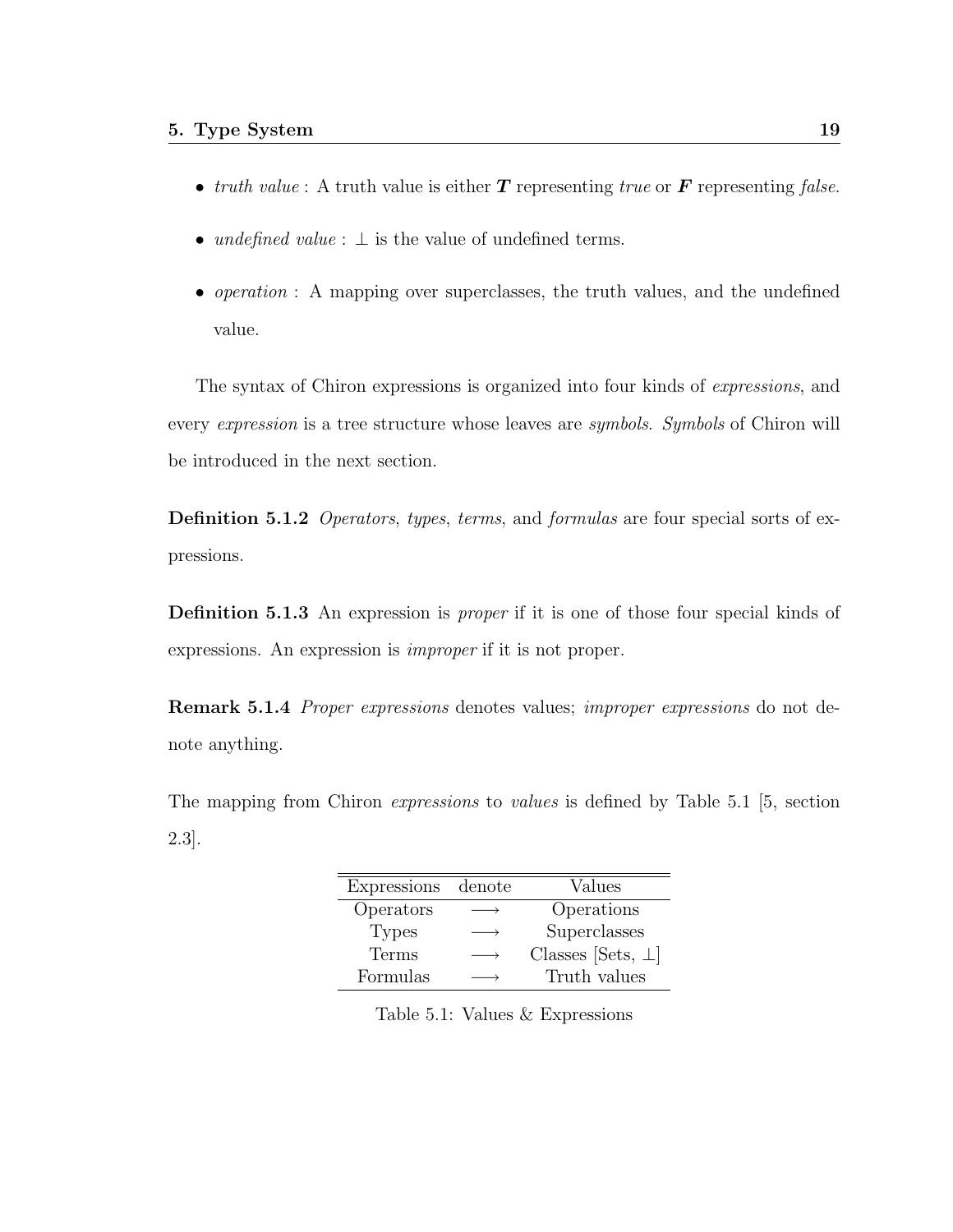### 5.2 Expressions in Chiron

The two formation rules defined in [5, chap. 3] inductively define the notion of an expression of Chiron.

Expr-1 (Atomic expression)

$$
\frac{s \in \mathcal{S}}{\exp \mathbf{r}[s]}
$$

Expr-2 (Compound expression)

$$
\frac{\text{expr}[e_1], \ldots, \text{expr}[e_n]}{\text{expr}[(e_1, \ldots, e_n)]}
$$

where  $n \geq 0$ .

#### 5.2.1 Data Type Choice for Chiron Expression

The variant type in OCaml is ideal for the purpose of representing the  $AST<sup>1</sup>$  of Chiron expressions. An atomic Chiron expression can be represented by a simple variant while a compound Chiron expression can be represented by a recursive variant. Recursive variant types are ideal for representing trees. Since Chiron expressions are categorized according to their first (leftmost) symbol, the constructor keywords defined in those variant type variables become the categorizing keywords for all Chiron expressions naturally.

<sup>1</sup>AST - Abstract Syntax Tree, a finite, labeled, directed tree used in computer science.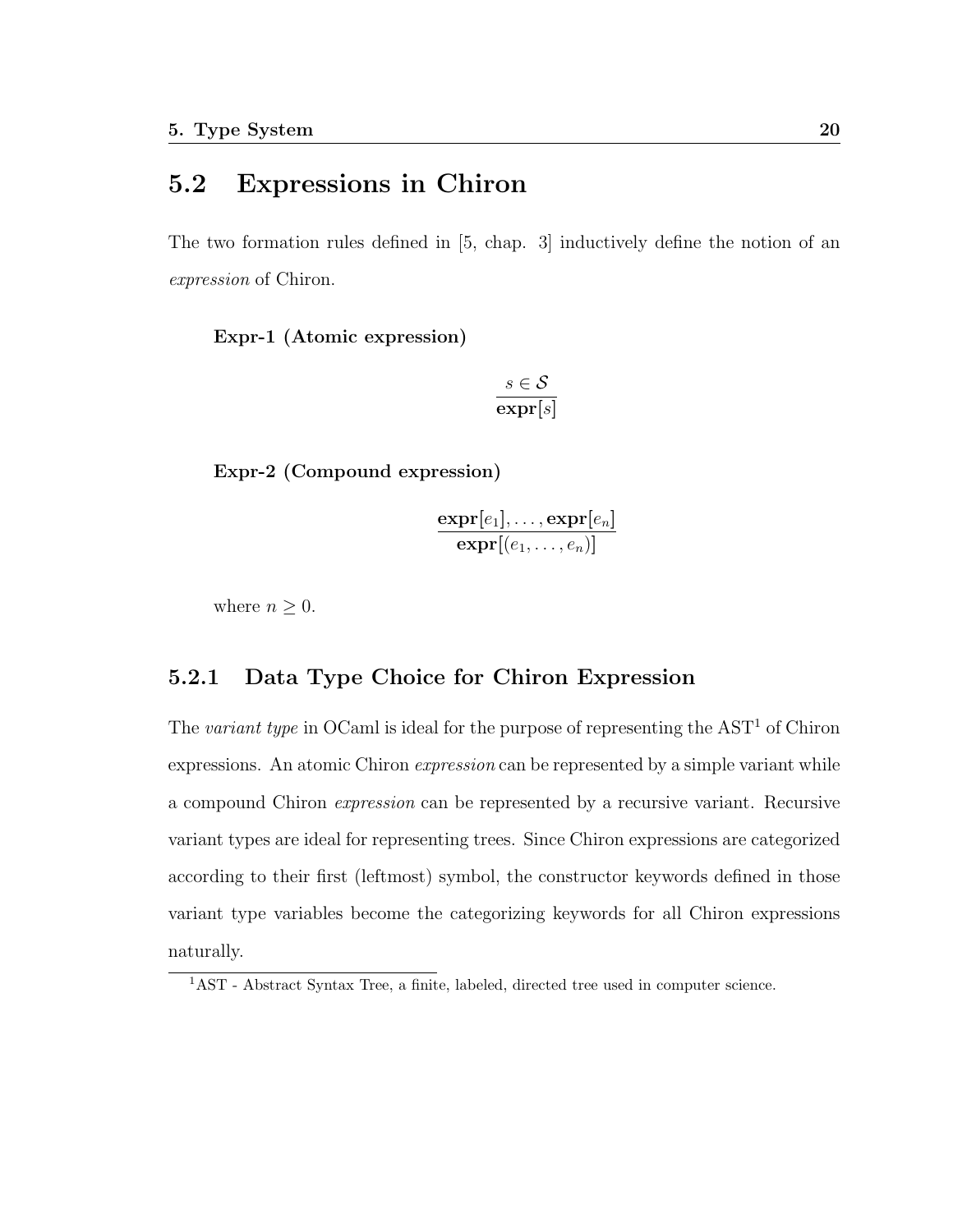#### Example 1

For a term variable x of type  $\alpha$  represented in Chiron as

$$
(\mathsf{var},x,\alpha)\,,
$$

we declare a variant type variable as

*variable* 
$$
\rightarrow
$$
 **Var** *of* **symbol**<sup>\*</sup> **typ**

where Var is the constructor keyword for the variant type variable, and the variant *variable* contains two leaves which are the name of the *variable* [type **symbol** (Table 5.2) and the type of the *variable* [type **typ** (Table 5.9) ].

Finally, we use a technique called *tying the knot* for creating the Chiron types, as some of the types are not regular-recursive and we also wish to use polymorphic variants for subtyping.

#### Example 2

For a quotation term that denotes the construction that represents an expression  $e$ , it is represented in Chiron as

 $(\text{quote}, e),$ 

we declare it as a subtype of the type **term** as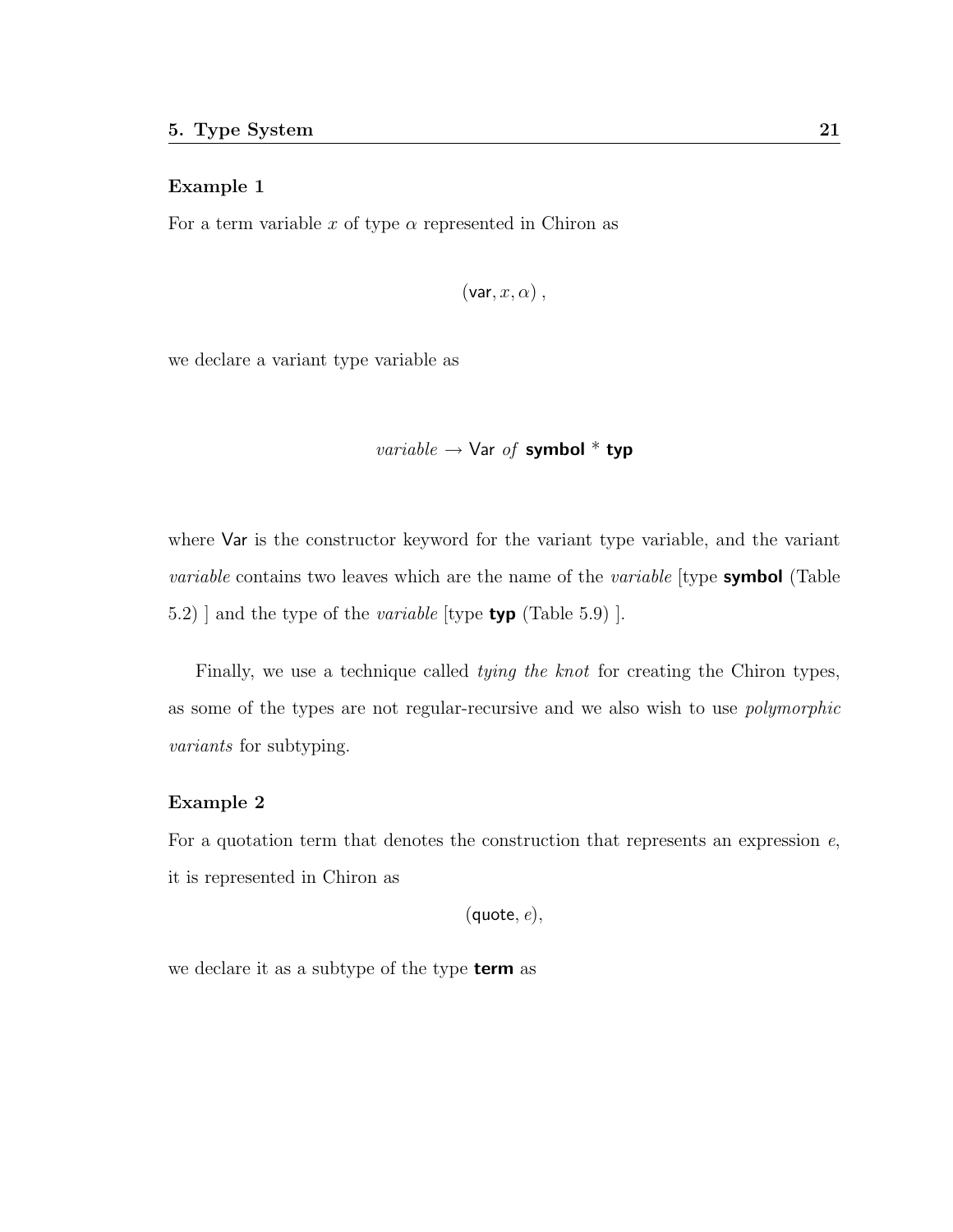**OCaml Code 1** Type declaration for type **quote** - types.ml

```
type 'e preterm =
     \Gamma......
    | 'Quote of 'e
    | ...... ]
type 'e preproper = [ 'e preterm | ...... ]
type 'e preexpression = [ 'e preproper | ...... ]
type sexpression = sexpression preexpression
and proper = sexpression preproper
type term = sexpression preterm
```
Notice that, in the Chiron type system, since type term is a subtype of type **proper** and type **proper** is a subtype of type **sexpression**, type **sexpression** can only be declared if type **proper** has already been created and type **proper** can only be declared if type term has been already created. Therefore, the type declaration for type **term** appears before the type declaration for type **sexpression** at the code level, and we need to leave a "hole" for **sexpression**.

Without using a free polymorphic variable 'e, type **sexpression**, the (eventual) type of the value  $e$  in a quotation term, cannot be part of the type declaration for type quote which is a subtype of type term since type sexpression has not been created yet. By leaving this open, we declare the type **term** as a parametric (polymorphic) variant type. Later we "tie the knot" by instantiating 'e to type sexpression after the type sexpression is created. The type declaration of type quote can just use that parametric value 'e to represent the type of the value  $e$ , namely type **sexpression** in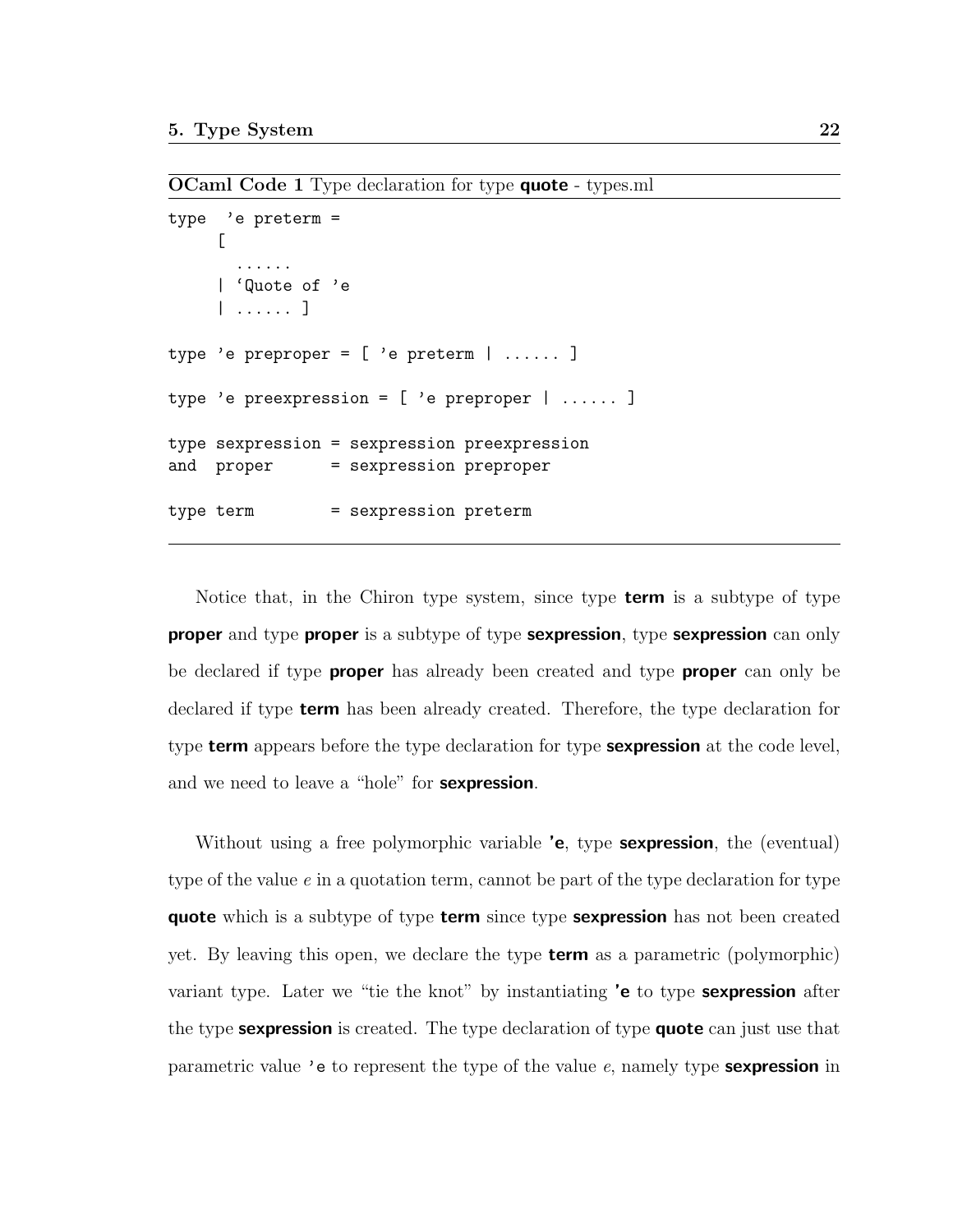our Chiron type system (OCaml Code 1).

#### 5.2.2 Symbol

Since an *expression* is a tree whose leaves are symbols, type **symbol** is the first data type we create as it will be used heavily in all other type declarations in the type system of Chiron.

The set of symbols, S, is neither fixed nor well-ordered, but countably infinite. They are used to classify expressions, identify different categories of expressions, and name the built-in operators. The implementation of *Chiron* declares type **symbol** with two constructors (Table 5.2).

| values  | constructors |
|---------|--------------|
| keyword |              |
| string  |              |

Table 5.2: type symbol

The first constructor for type symbol requires a value of type keyword as part of its construction, and is used to designate particular distinguished symbols, namely the keywords of the language. Type **keyword** is another abstract type we declare in Chiron. Table 5.3 lists all the keywords that are included in the current version of Chiron. This table is an extension of the table [5, table 1].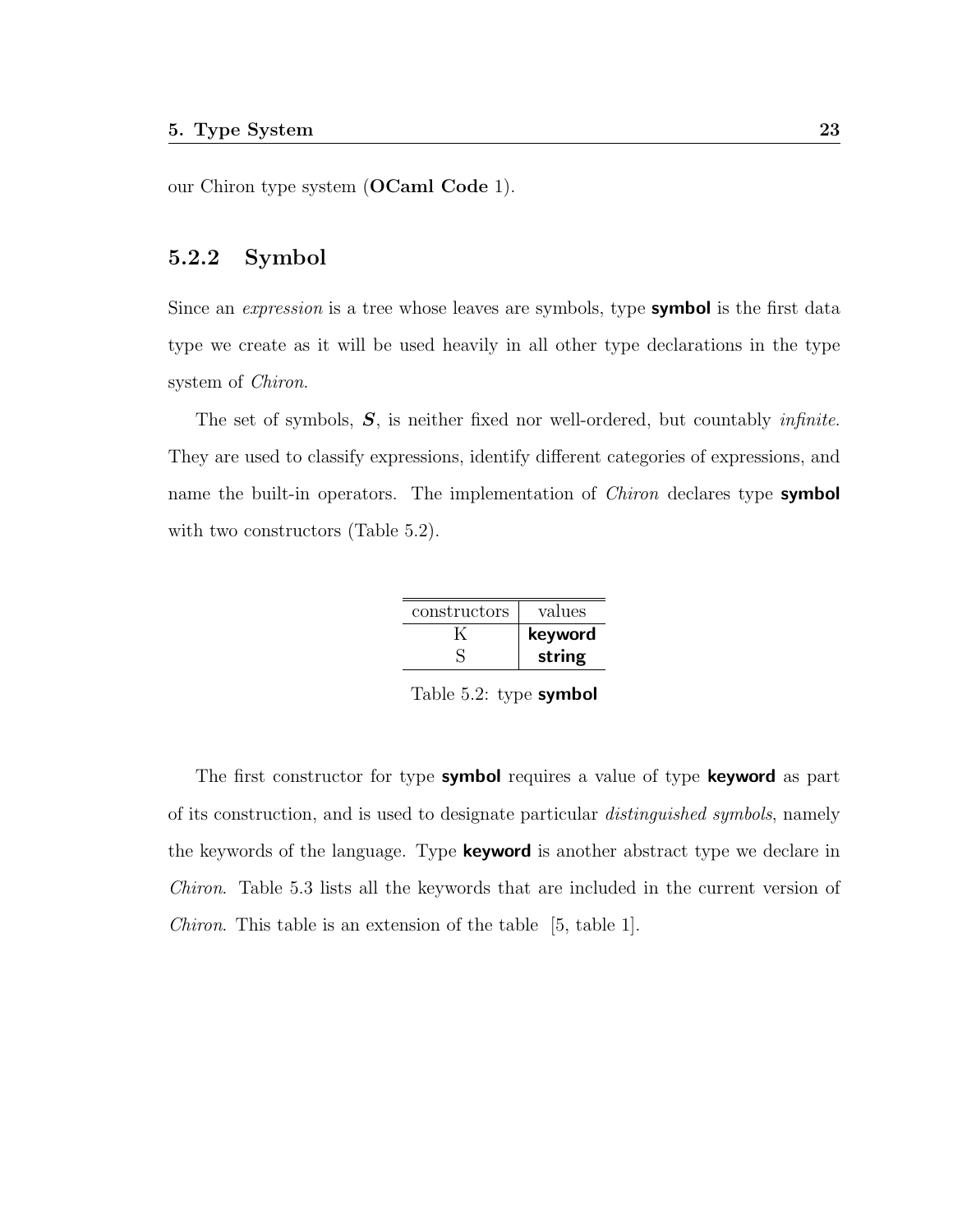| op          | type         | formula        | op-app       | var        |
|-------------|--------------|----------------|--------------|------------|
| type-app    | dep-fun-type | fun-app        | fun-abs      | if         |
| exist       | def-des      | indef-des      | quote        | eval       |
| set         | class        | expr           | expr-sym     | expr-op    |
| expr-type   | expr-term    | expr-term-type | expr-formula | in         |
| type-equal  | term-equal   | formula-equal  | not          | or         |
| all         | teval        | feval          | true         | false      |
| empty_set   | undefined    | and            | implies      | defined_in |
| quasi_equal | uint         |                |              |            |

Table 5.3: The **keyword** of Chiron.

Type **keyword** is assembled in a separate module in *Chiron* for two reasons. Firstly, since all those symbols will be used heavily for constructing *Chiron* expressions as the base elements, a special pre-defined type which collects them all can ensure all leaves of Chiron expressions with these symbols are type safe easily, and then they can also be extended or modified in one place without having to find and change them everywhere.

The second constructor for type **symbol** requires a value of a user **string** as part of its construction, so that the size of the Chiron symbols is unbounded by arbitrary string values.

#### 5.2.3 S-Expression

**Definition 5.2.1** An expression is a S-expression (with commas in places of spaces)<sup>2</sup> that exhibits the structure of a tree whose leaves are symbols  $\in S$ .

Since the syntax of constructing<sup>3</sup> a Chiron *expression* is extensively employed in

<sup>&</sup>lt;sup>2</sup>The representation of a *S-expression* in Lisp is written with its elements separated by whitespace: while an *expression* in Chiron paper is written with its elements separated by commas.

<sup>3</sup>A construction is a set that represents the syntactic structure of an expression.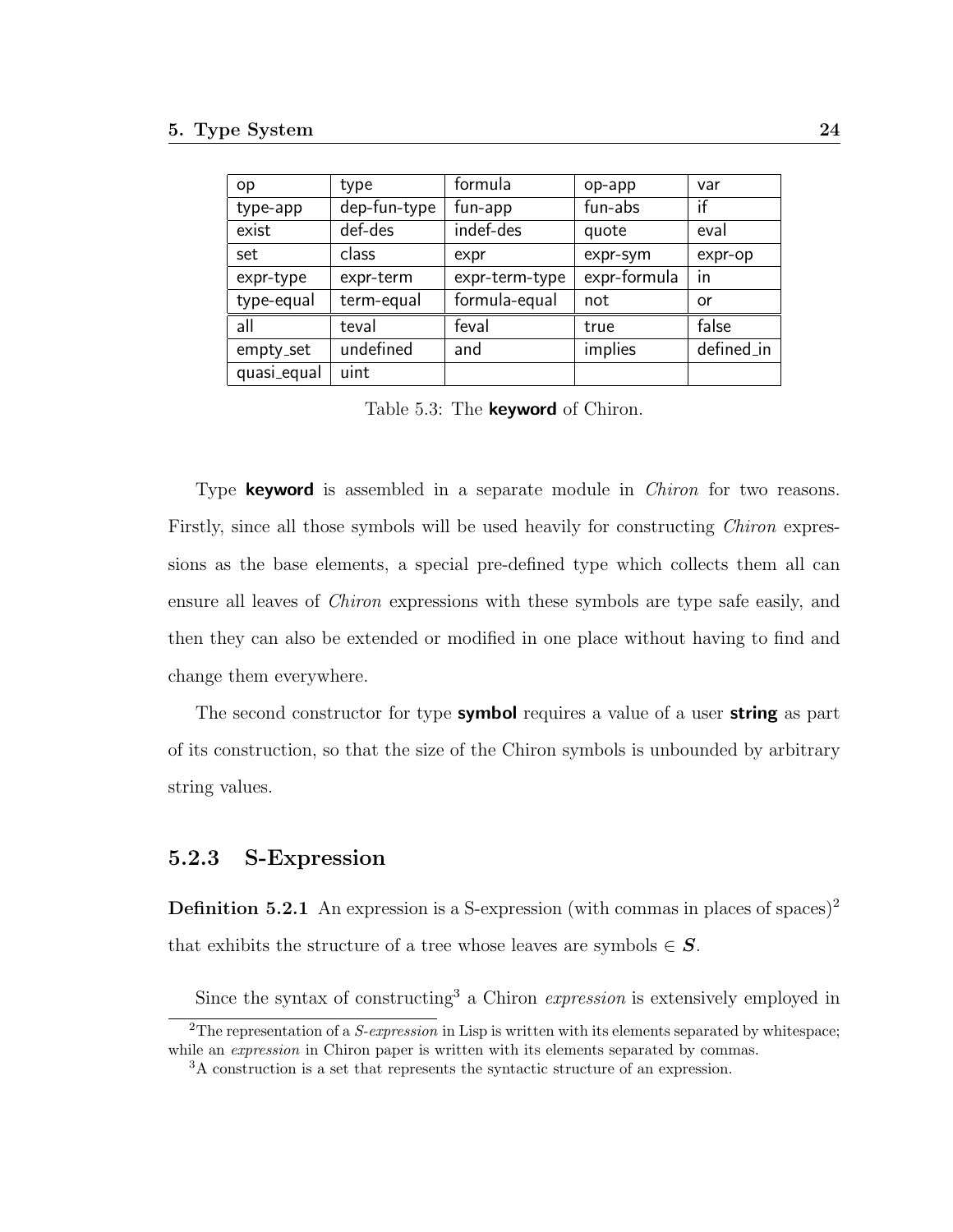the Lisp family of programming languages, the expression in Chiron adopts the name which is the name used for the expression in Lisp, namely *S-expressions*. Chiron *S*expressions also adopts the conversion of using prefix notation from Lisp, the leftmost symbol of the tree for a Chiron S-expression categorizes the type of the expression.

We declares the type **sexpression** for *S-expressions* as an enumerated variant type shown in Table 5.4 :

| type        | subtype           |
|-------------|-------------------|
| sexpression | proper<br>unknown |

Table 5.4: type sexpression

i.e., an S-expression [type **sexpression**] is either a proper expression [type **proper**], or an improper expression [type **unknown**]. The following two sections introduce the notion of proper expressions and improper expressions in terms of their implementation in Chiron.

### 5.2.4 Proper S-Expression

The set of 13 formation rules below, from [5, chap. 3] defines the notion of a proper S-expression in Chiron.

P-Expr-1 (Operator)

$$
\frac{s \in \mathcal{S}, \text{kind}[k_1], \dots, \text{kind}[k_{n+1}]}{\text{operator}[(\text{op}, s, k_1, \dots, k_{n+1})]}
$$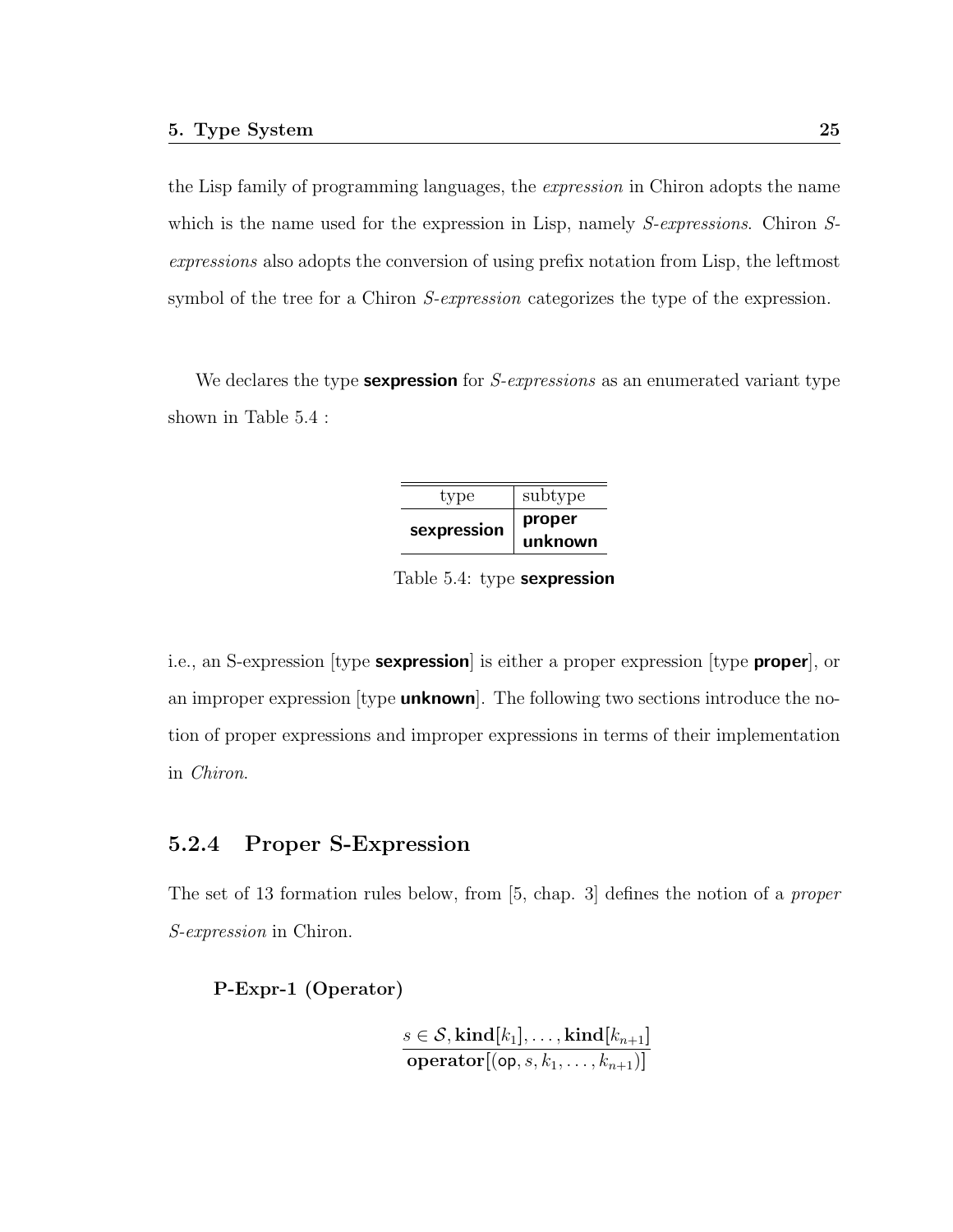where  $n \geq 0$ .

#### P-Expr-2 (Operator application)

 $\mathbf{operator}[(\mathsf{op}, s, k_1, \dots, k_{n+1})], \mathbf{expr}[e_1], \dots, \mathbf{expr}[e_n]$  $\textbf{p-expr}[(\textsf{op-app},(\textsf{op}, s, k_1, \ldots, k_{n+1}), e_1, \ldots, e_n) : k_{n+1}]$ 

where  $n \geq 0$  and  $(k_i =$  type and type[ $e_i$ ]), (type[ $k_i$ ] and term[ $e_i$ ]), or ( $k_i =$ formula and formula $[e_i]$ ) for all i with  $1 \le i \le n$ .

P-Expr-3 (Variable)

$$
\frac{x \in \mathcal{S}, \text{type}[\alpha]}{\text{term}[(\text{var}, x, \alpha) : \alpha]}
$$

P-Expr-4 (Type application)

$$
\frac{\textbf{type}[\alpha], \textbf{term}[a]}{\textbf{type}[(\textbf{type-app}, \alpha, a)]}
$$

P-Expr-5 (Dependent function type)

$$
\frac{\textbf{term}[(\textsf{var},x,\alpha)],\textbf{type}[\beta]}{\textbf{type}[(\textsf{dep-fun-type},(\textsf{var},x,\alpha),\beta)]}
$$

P-Expr-6 (Function application)

$$
\frac{\mathbf{term}[f:\alpha], \mathbf{term}[a]}{\mathbf{term}[(\mathsf{fun}\text{-}\mathsf{app}, f, a): (\mathsf{type}\text{-}\mathsf{app}, \alpha, a)]}
$$

P-Expr-7 (Function abstraction)

$$
\frac{\mathbf{term}[(\mathsf{var},x,\alpha)],\mathbf{term}[b:\beta]}{\mathbf{term}[(\mathsf{fun}\textrm{-} \mathsf{abs},(\mathsf{var},x,\alpha),b):(\mathsf{dep}\textrm{-}\mathsf{fun}\textrm{-}\mathsf{type},(\mathsf{var},x,\alpha),\beta)]}
$$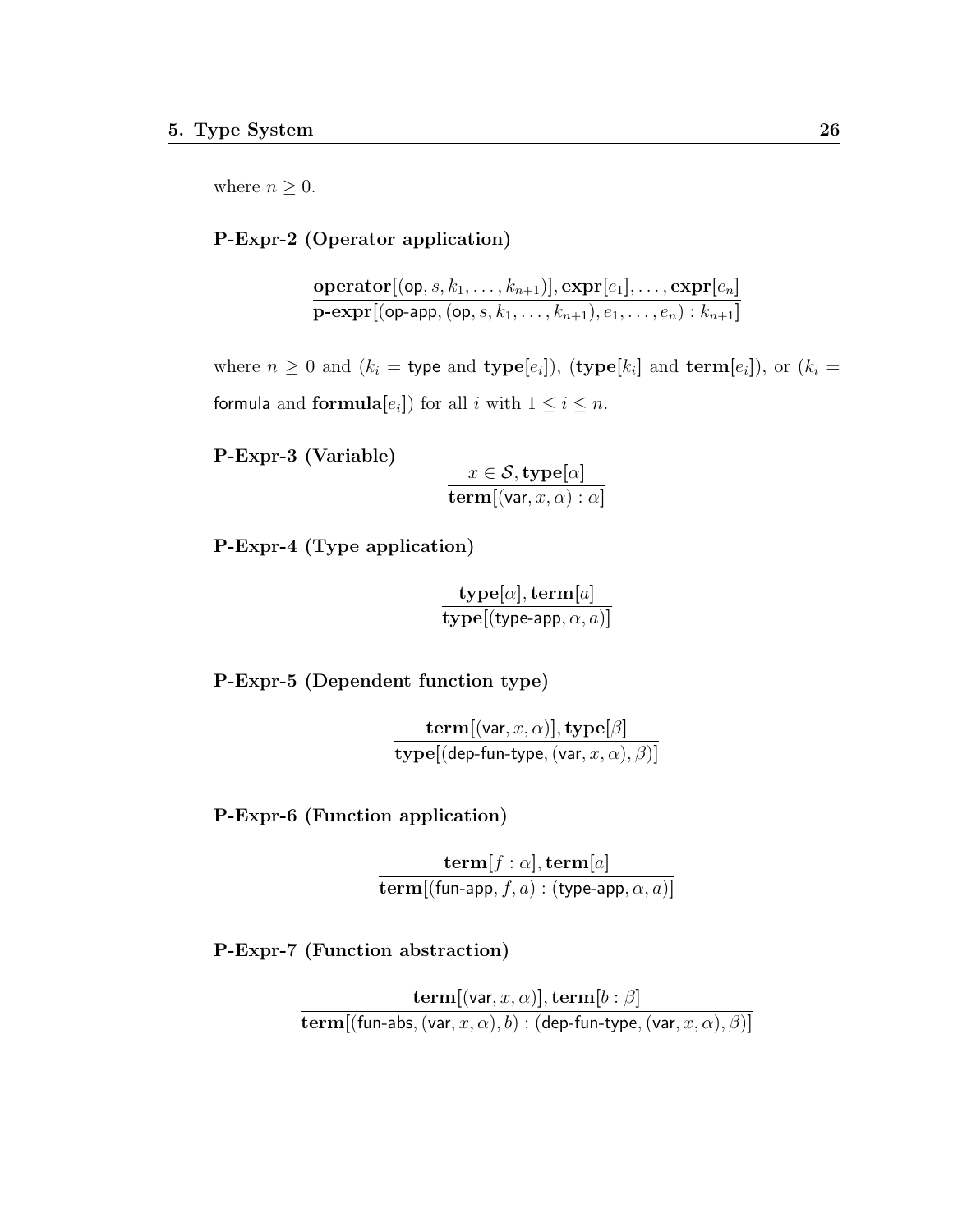P-Expr-8 (Conditional term)

 $\mathbf{formula}[A], \mathbf{term}[b:\beta], \mathbf{term}[c:\gamma]$  ${\bf term} [({\sf if}, A, b, c) : \delta]$ where  $\delta =$  $\sqrt{ }$  $\int$  $\beta$  if  $\beta = \gamma$ 

 $\overline{\mathcal{L}}$  $(op$ -app,  $(op$ , class, type $))$  otherwise

P-Expr-9 (Existential quantification)

 $\textbf{term}[(\text{var}, x, \alpha)]$ , formula $[B]$  $\mathbf{formula}[(\mathsf{exist},(\mathsf{var}, x, \alpha), B)]$ 

P-Expr-10 (Definite description)

 $\textbf{term}[(\text{var}, x, \alpha)]$ , formula $[B]$  ${\bf term} [({\sf def\text{-}des},({\sf var}, x, \alpha), B): \alpha]$ 

P-Expr-11 (Indefinite description)

 ${\bf term} [({\sf var}, x, \alpha)], {\bf formula}[B]$  $\mathbf{term}$ [(indef-des, (var,  $x, \alpha$ ),  $B$ ) :  $\alpha$ ]

P-Expr-12 (Quotation)

 $\exp\!r[e]$  $term[(\text{quote}, e) : (\text{op-app}, (\text{op}, \text{expr}, \text{type}))]$ 

P-Expr-13 (Evaluation)

 ${\bf term}[a], {\bf kind}[k]$  $\mathbf{p}\text{-}\mathbf{expr}[(\mathsf{eval},a,k):k]$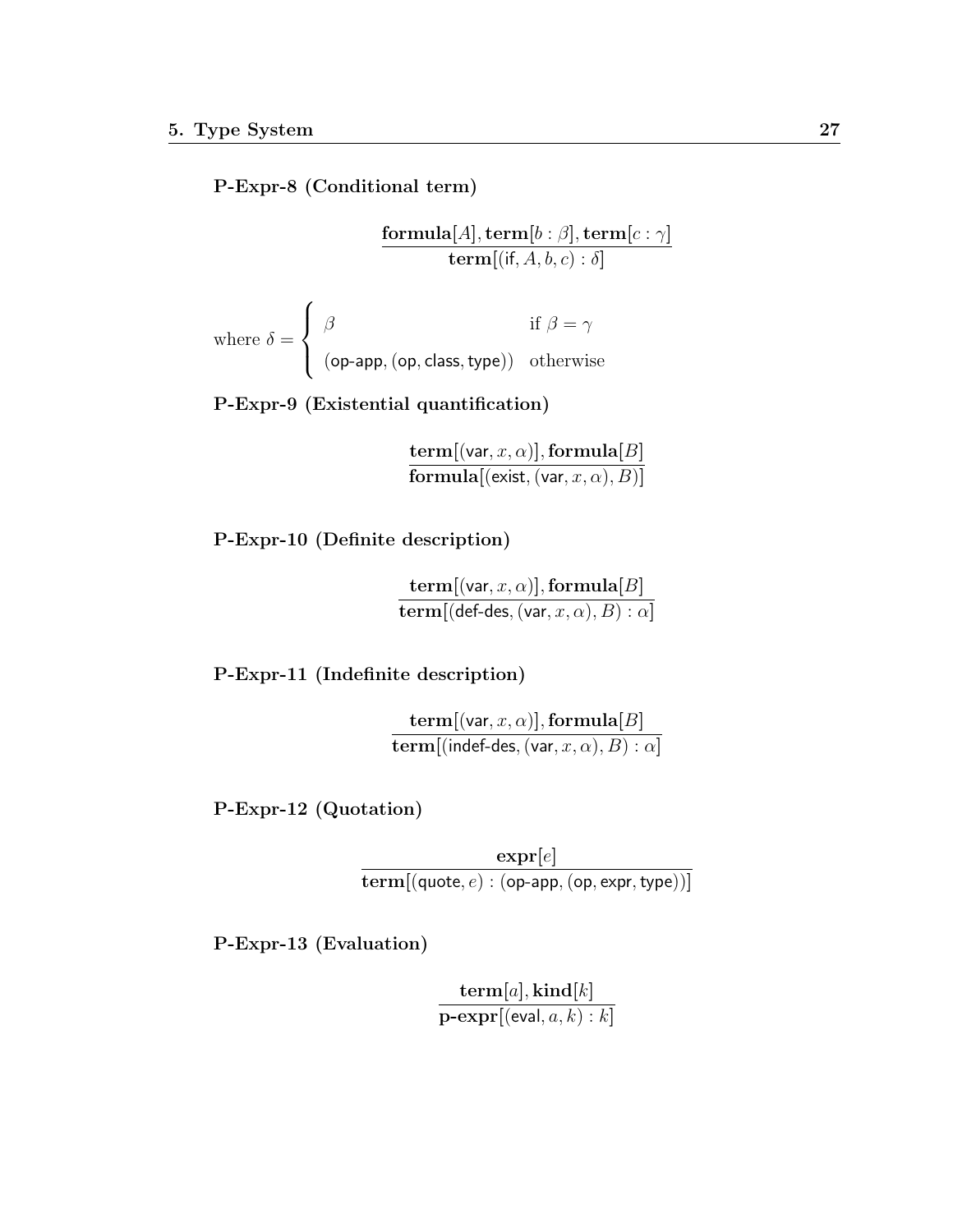Proper expressions can be categorized into four different kinds according to the mapping relations shown in Table 5.1. *Chiron* creates four variant types **operator**, typ, term and formula] to represent the four sorts of proper expressions [operator, type, term and formula] respectively. Table 5.5 extends Table 5.1 to include the meaning of each mapping in terms of Chiron type system.

| Expressions & Values                         | Chiron Type System                   |
|----------------------------------------------|--------------------------------------|
| Operators $\Rightarrow$ Operations           | A proper expression to which         |
|                                              | the type <b>operator</b> is assigned |
| $Types \Rightarrow Superclasses$             | A proper expression to which         |
|                                              | the type <b>typ</b> is assigned      |
| Terms $\Rightarrow$ Classes [Sets, $\perp$ ] | A proper expression to which         |
|                                              | the type <b>term</b> is assigned     |
| Formulas $\Rightarrow$ Truth values          | A proper expression to which         |
|                                              | the type <b>formula</b> is assigned  |

Table 5.5: **Proper** Expressions in Chiron

Proposition 1 The formation rules assign a unique expression to each proper expression. [5, proposition 3.1]

Namely, a *proper expression* in *Chiron* will be one of types of **operator**, typ, term and formula with no exception. (Table 5.6)

| type   | subtype  |
|--------|----------|
| proper | operator |
|        | typ      |
|        | term     |
|        | formula  |

Table 5.6: type **proper**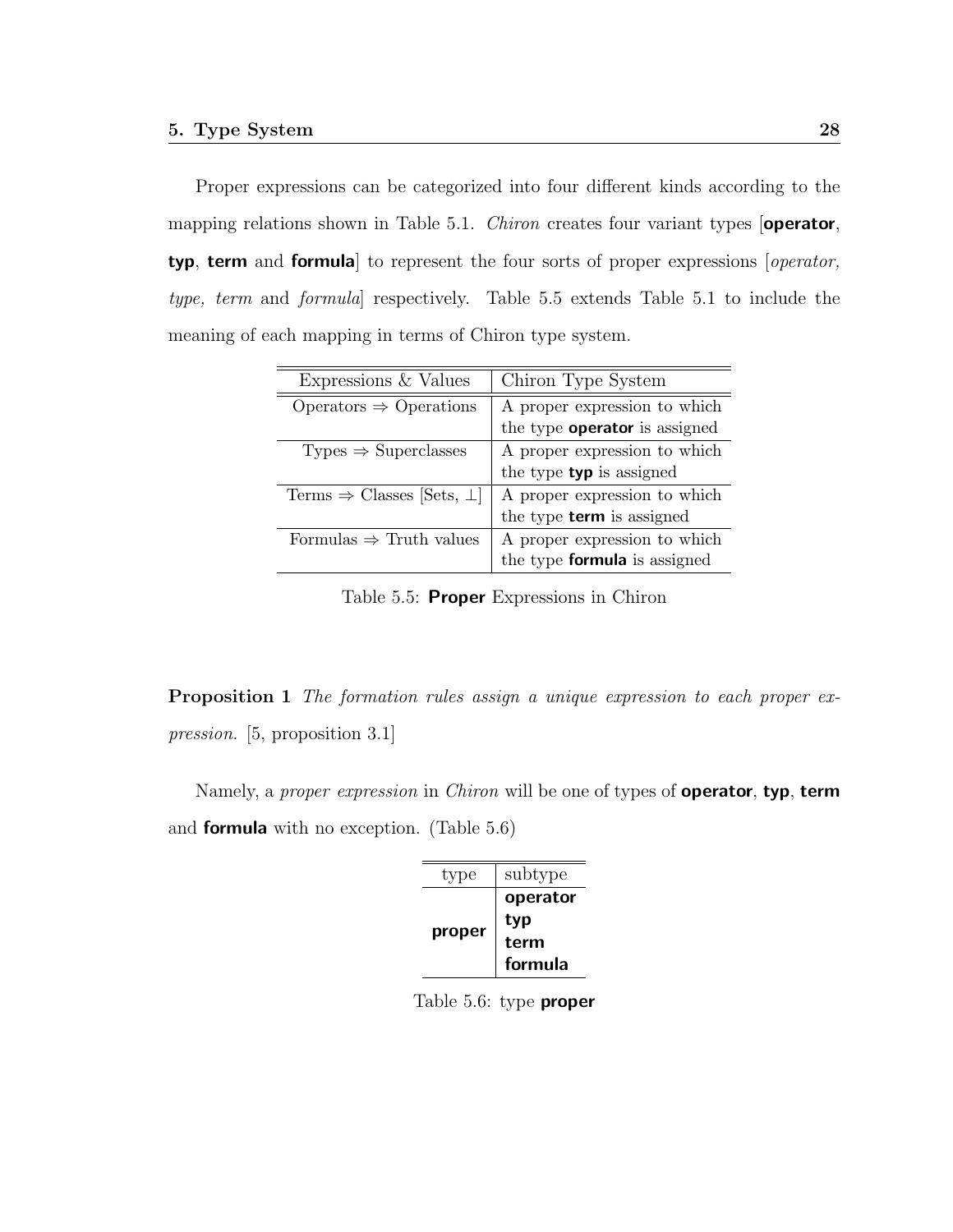Most of the type declarations for the four base types, **operator**, **typ**, **term** and **formula** are created based on the formation rules straightforwardly, while some of them are created differently. Details will be discussed in the following three sections.

#### Type Declaration - Part 1

For a simple case, such as

P-Expr-3 (Variable)

$$
\frac{x \in \mathcal{S}, \text{type}[\alpha]}{\text{term}[(\text{var}, x, \alpha) : \alpha]}
$$

 $term[...]$  shows that a variable in Chiron is a subtype of type **term**. Hence, we create type **TermVar** as the subtype of type **term** to represent variables.  $[(\mathsf{var}, x, \alpha) :$  $\alpha$ ] shows that a variable needs two pieces of data as its components, x and  $\alpha$ , where x is a **symbol** for representing the name of the variable  $(x \in S)$  and  $\alpha$  is a Chiron typ for representing the type of the variable (type  $\alpha$ ). As a result, we have the type declaration for Chiron variables as **TermVar** of **symbol**  $*$  typ.

The above approach can be used for creating a series of Chiron types based on the set of 13 formation rules with the exceptions for P-Expr-1, P-Expr-2 and P-Expr-13. We need to introduce type **kind** and type **kinded** before creating the Chiron types which correspond to those three formation rules.

#### Type Declaration - Part 2

#### type kind

Kinds are the expressions assigned to types, terms and formulas. A proper expression e is said to be an expression of **kind** k if  $[5, \text{ chap. } 3]$ 

(1)  $k =$  type and e is a type, or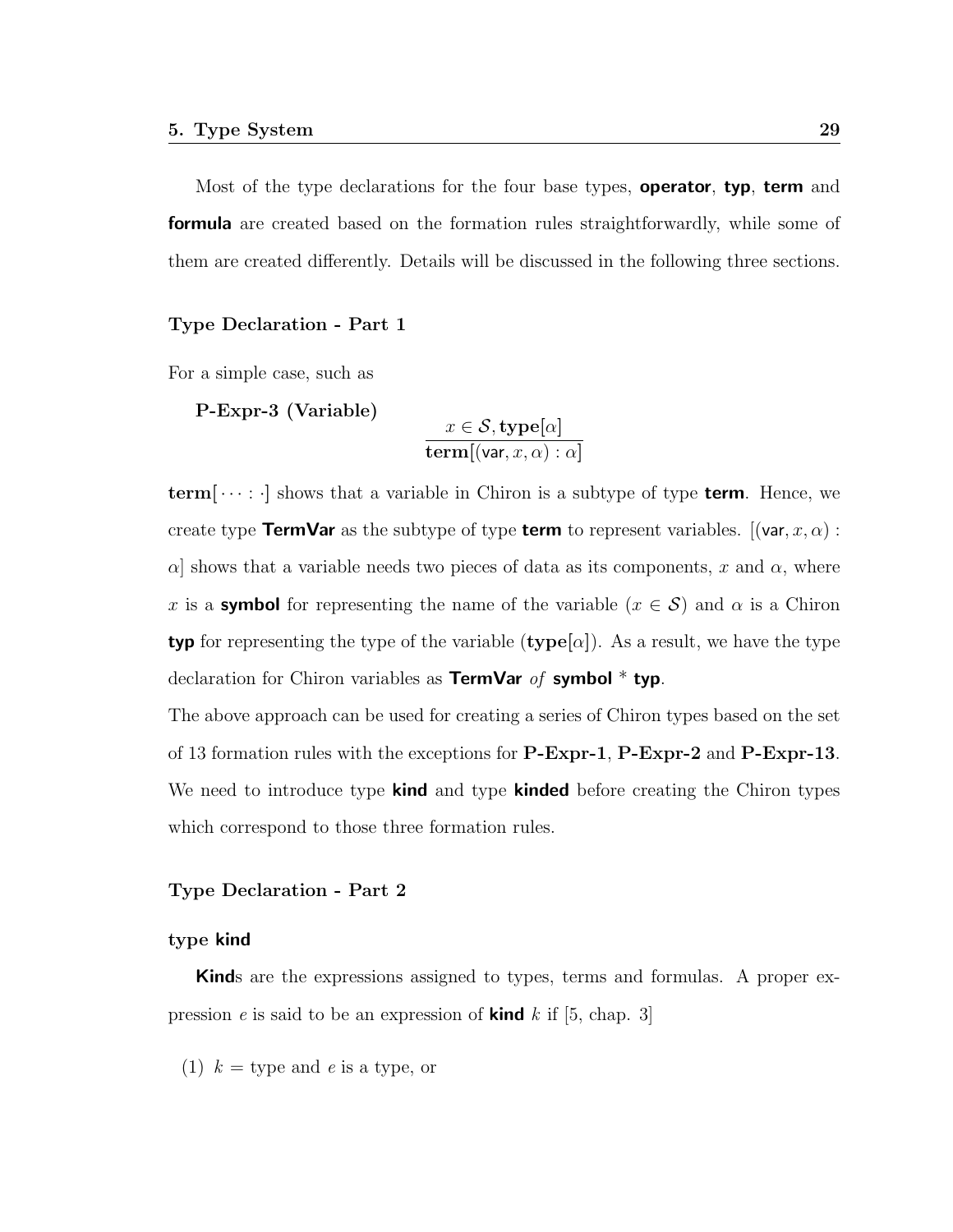- (2) type  $[k]$  and e is a term of type k, or
- (3)  $k =$  formula and e is a formula.

Therefore, the type declaration for type **kind** is composed of three constructors to reflect the three cases shown in the definition above. (Table 5.7)

| constructors | values |
|--------------|--------|
| KType        |        |
| KFormula     |        |
| Kind         | type   |

Table 5.7: type **kind** 

Instead of using type typ as part of the type declaration for representing an expression of kind type, we use a type value KType to indicate that an expression is a type in general. A proper expression e is said to be an expression of **kind** type as long as e is a type, the exact type of e is irrelevant. Similarly, **KFormula** is created for representing an expression of **kind** formula if the expression is a formula. However, if the expression is a term of type  $k$ , the type declaration for representing an expression of type  $[k]$  needs to include the exact type k as part of its declaration. We use a type value **Kind** to start the type declaration for representing **kind** type  $[k]$  follow by a **typ** value to include the exact type k.

#### type kinded

Type **kinded** is created in addition to type **kind** to include the expression that is categorized by type kind as part of its declaration. The type declaration for type **kinded** is prepared by adding one component to each type declaration shown in Table 5.7 for storing the expression it points to. (Table 5.8)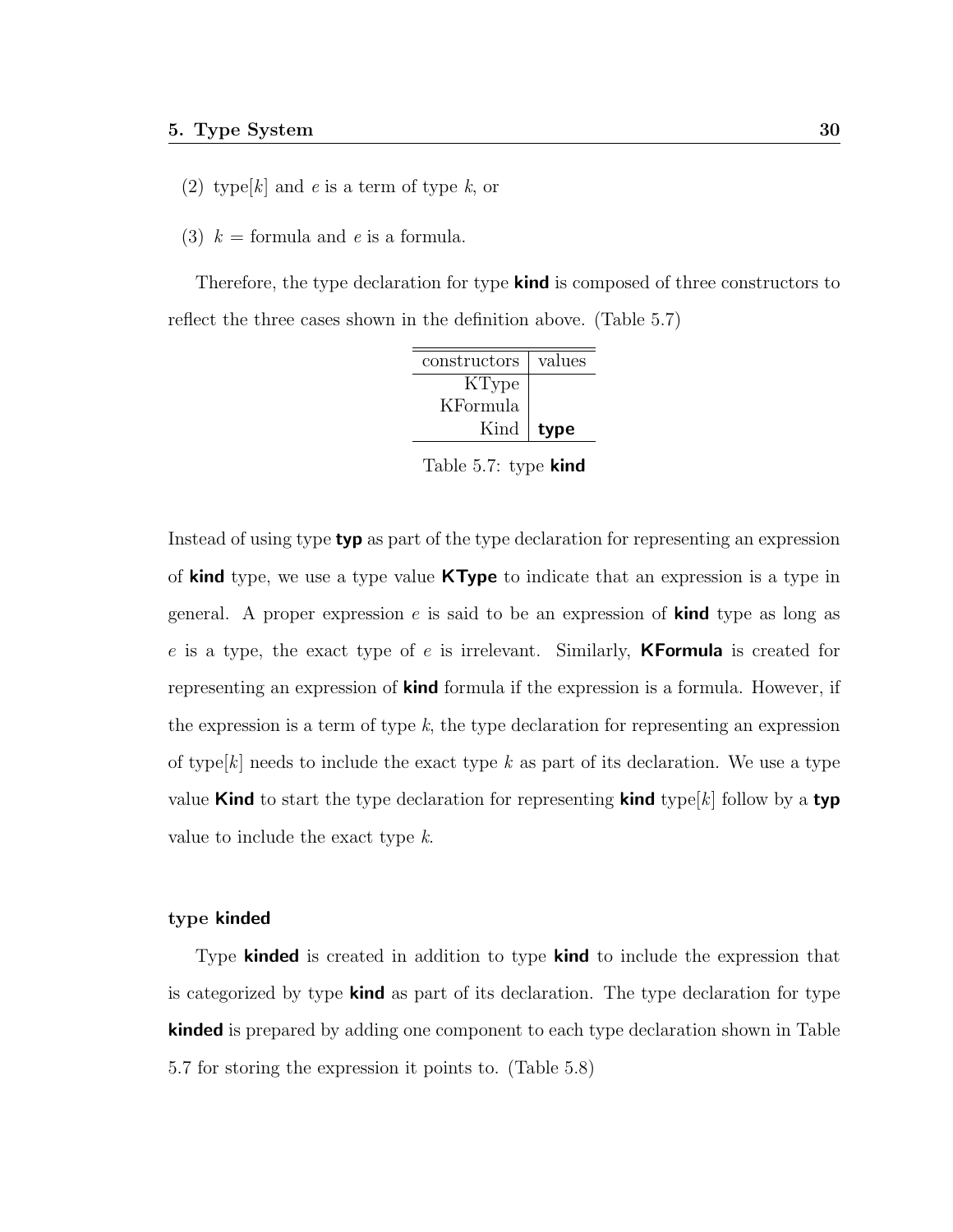| constructors   values |              |
|-----------------------|--------------|
| KDType   type         |              |
| KDFormula   formula   |              |
| KDTerm                | term $*$ typ |

Table 5.8: type kinded

#### Type Declaration - Part 3

By having both type **kind** and type **kinded** be declared, we create the Chiron types which correspond to the formation rule P-Expr-1, P-Expr-2 and P-Expr-13 as the following.

#### P-Expr-1 (Operator)

$$
\frac{s \in \mathcal{S}, \text{kind}[k_1], \dots, \text{kind}[k_{n+1}]}{\text{operator}[(\text{op}, s, k_1, \dots, k_{n+1})]}
$$

where  $n \geq 0$ .

An operator is composed of a **symbol** for representing the name of the operator and  $n + 1$  kinds for representing the kind for both the inputs (*n* inputs) and the output (1 output). Since  $n$  is unknown, we use *list* data structure to represent the collection of the  $n + 1$  kinds. Instead of using a single list to collect all the  $n + 1$ **kinds**, we declare the type **operator** to have one list for collecting the first n **kinds** and one single component to include the last **kind**. Thus, the type declaration for Chiron operators is Operator of symbol  $*$  kind list  $*$  kind.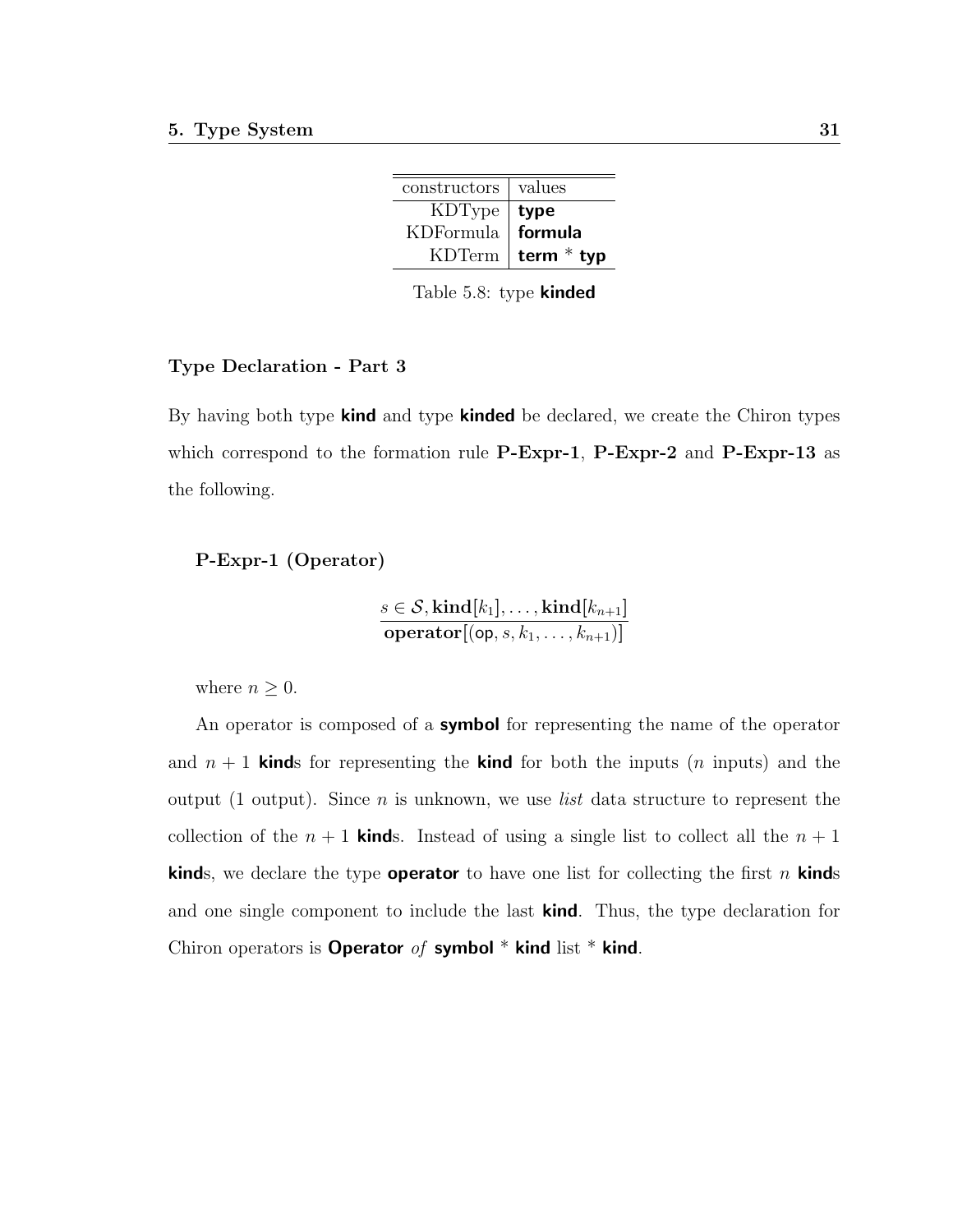#### P-Expr-2 (Operator application)

$$
\frac{\mathbf{operator}[(\mathsf{op},s,k_1,\ldots,k_{n+1})],\mathbf{expr}[e_1],\ldots,\mathbf{expr}[e_n]}{\mathbf{p}\text{-}\mathbf{expr}[(\mathsf{op}\text{-}\mathsf{app},(\mathsf{op},s,k_1,\ldots,k_{n+1}),e_1,\ldots,e_n):k_{n+1}]}
$$

where  $n \geq 0$  and  $(k_i =$  type and type $[e_i]$ ),  $(\text{type}[k_i]$  and  $\text{term}[e_i])$ , or  $(k_i =$  formula and **formula** $[e_i]$  for all *i* with  $1 \leq i \leq n$ .

Since  $\mathbf{p}\text{-}\mathrm{expr}[\cdots]$  does not tell which base type an operator application should belong to, an expression of an operator application can be a type, a term of type  $\alpha$ , or a formula. We create three Chiron types, one for each case, namely

- TypeApplyTerm of symbol \* kinded list
- ApplyTerm of symbol  $*$  kinded list  $*$  typ
- FApplyTerm of symbol  $*$  kinded list

The **symbol** occuring in those type declarations is used for representing the name of the operator application. We use a *list* of type **kinded** to store the input expressions of the operator application, so that, not only the input expressions, but also the types of the input expressions can be extracted directly under such declaration. In particular, a typ value is needed as part of the type declaration for a term type operator application to represent the type of the return value.

#### P-Expr-13 (Evaluation)

```
{\bf term}[a], {\bf kind}[k]\mathbf{p}\text{-}\mathbf{expr}[(\mathsf{eval},a,k):k]
```
Similar to the approach used for **P-Expr-2**, we create three Chiron types to map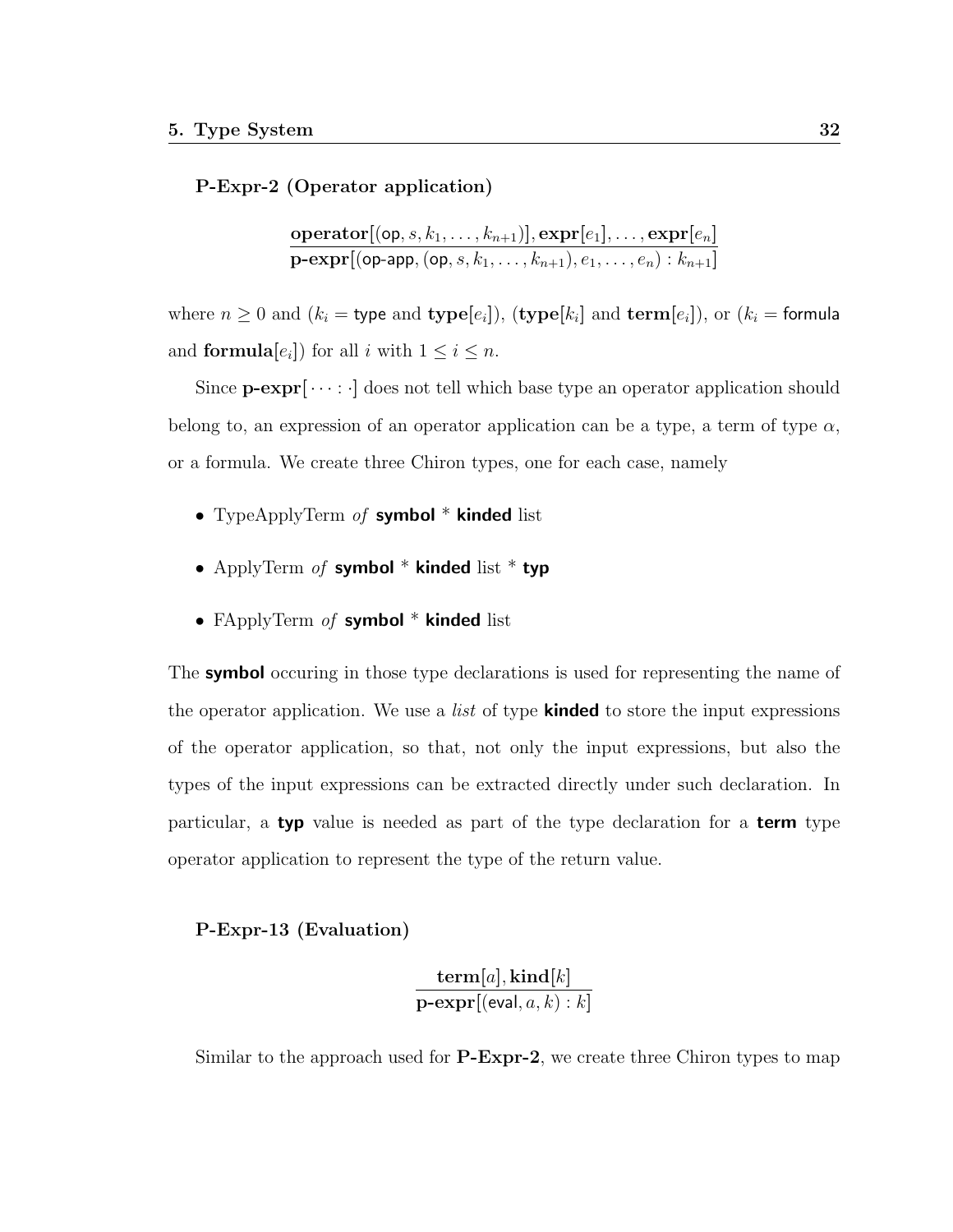formation rule **P-Expr-13** to the Chiron type sytem. Since the expression  $e$  involved in the type P-Expr-13 (Evaluation) denotes the construction that represents an expression, the type declaration for an evaluation takes the expression e directly as part of its declaration to keep the construction.

- TEval of sexpression
- Eval of sexpression  $*$  typ
- FEval of sexpression

The type declarations of those four base types, **operator**, typ, term and formula, are shown in table 5.9, table 5.10, table 5.11 and table 5.12, respectively.

| constructors | values                              | formation rule                                                                  |
|--------------|-------------------------------------|---------------------------------------------------------------------------------|
| TypeBase     | symbol                              |                                                                                 |
|              |                                     | TypeApplyTerm   symbol * kinded list   P-Expr-2 (type typ Operator application) |
|              | TypeApp $\vert$ typ $*$ term        | P-Expr-4 (Type application)                                                     |
|              | TypeDepFun   symbol $*$ typ $*$ typ | P-Expr-5 (Dependent function type)                                              |
| TEval        | $^{\mathrm{+}}$ sexpression         | $P-Expr-13$ (typ Evaluation)                                                    |

Table 5.9: type typ

| constructors   values |                                                                       | formation rule |
|-----------------------|-----------------------------------------------------------------------|----------------|
|                       | $\overline{Operator}$ symbol * kind list * kind   P-Expr-1 (Operator) |                |

Table 5.10: type operator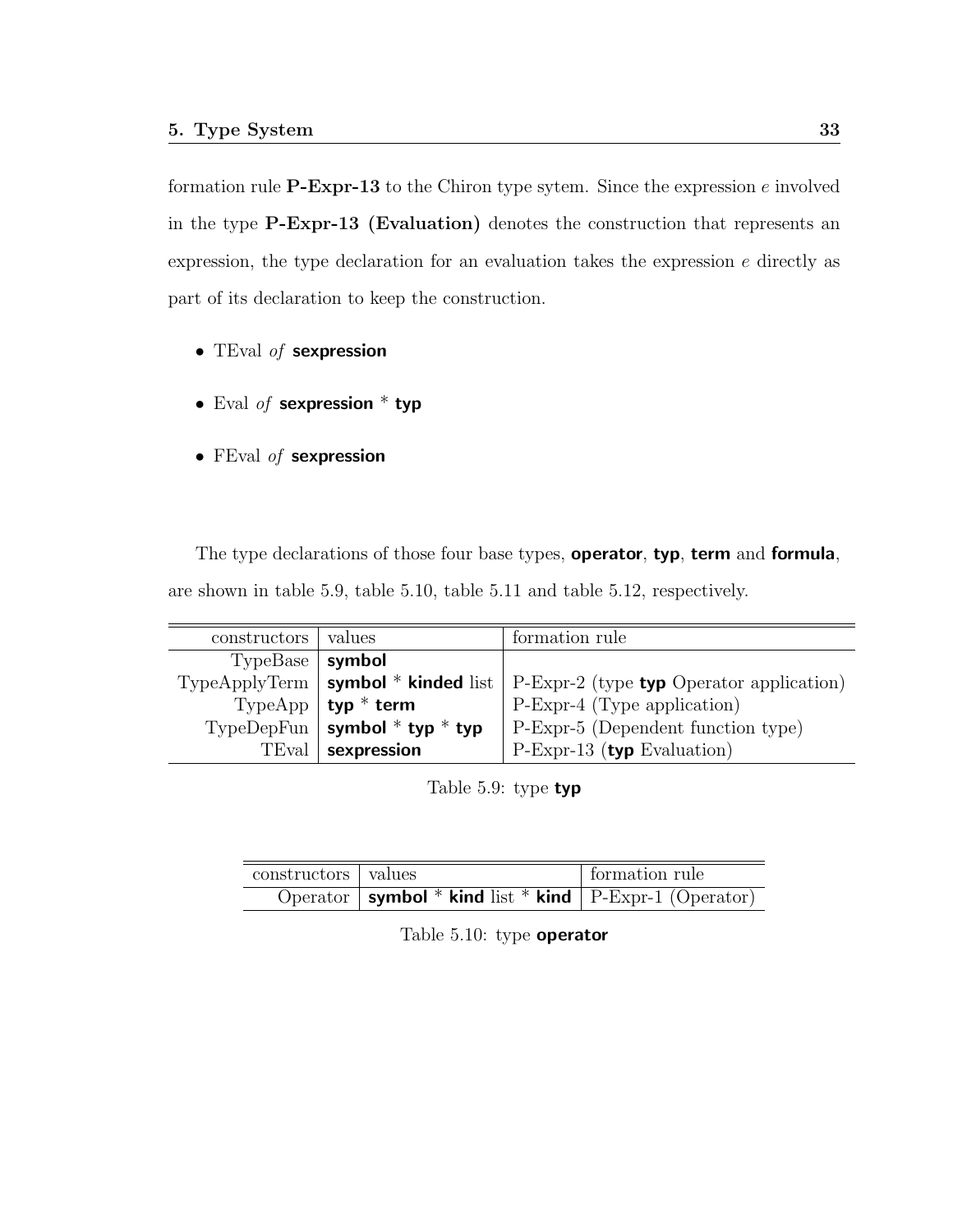| constructors   values |                                        | formation rule                                                                            |
|-----------------------|----------------------------------------|-------------------------------------------------------------------------------------------|
|                       | $FBase$   symbol                       |                                                                                           |
|                       | $FApplyTerm \mid symbol * kinded list$ | P-Expr-2 (type <b>formula</b> Operator application)                                       |
|                       |                                        | FExists   symbol * typ * formula   P-Expr-9 (Existential quantification)                  |
|                       |                                        | FAll $\vert$ symbol * typ * formula $\vert$ P-Expr-9 (Universal quantification) extension |
|                       | $FEval$   sexpression                  | P-Expr-13 (formula Evaluation)                                                            |

Table 5.11: type formula

| constructors   | values                         | formation rule                                     |
|----------------|--------------------------------|----------------------------------------------------|
| TermBase       | symbol                         |                                                    |
| ApplyTerm      | symbol $*$ kinded list $*$ typ | $P-Expr-2$ (type <b>term</b> Operator application) |
| TermVar        | symbol $*$ typ                 | P-Expr-3 (Variable)                                |
| FunApp         | term $*$ term                  | P-Expr-6 (Function application)                    |
| FunAbs $\vert$ | symbol $*$ typ $*$ term        | P-Expr-7 (Function application)                    |
| IfTerm         | formula $*$ term $*$ term      | P-Expr-8 (Conditional term)                        |
| DefDescr       | symbol $*$ typ $*$ formula     | P-Expr-10 (Definite description)                   |
| IndefDescr     | symbol $*$ typ $*$ formula     | P-Expr-11 (Indefinite description)                 |
| Quote          | sexpression                    | $P-Expr-12$ (Quotation)                            |
| Eval           | sexpression $*$ typ            | $P$ -Expr-13 (term Evaluation)                     |
| Construction   | unknown                        | unknown term Construction                          |

Table 5.12: type term

# 5.2.5 Improper S-Expression

An expression is improper if it is NOT one of the four special kinds of expressions. We declare the type **unknown** as shown in Table 5.13 to represent improper expressions.

| constructors   values |                        |
|-----------------------|------------------------|
|                       | $US \mid$ symbol       |
| UE <sup> </sup>       | sexpression list       |
| $UInt$ int            |                        |
|                       | UUniv   Universal Type |

Table 5.13: type unknown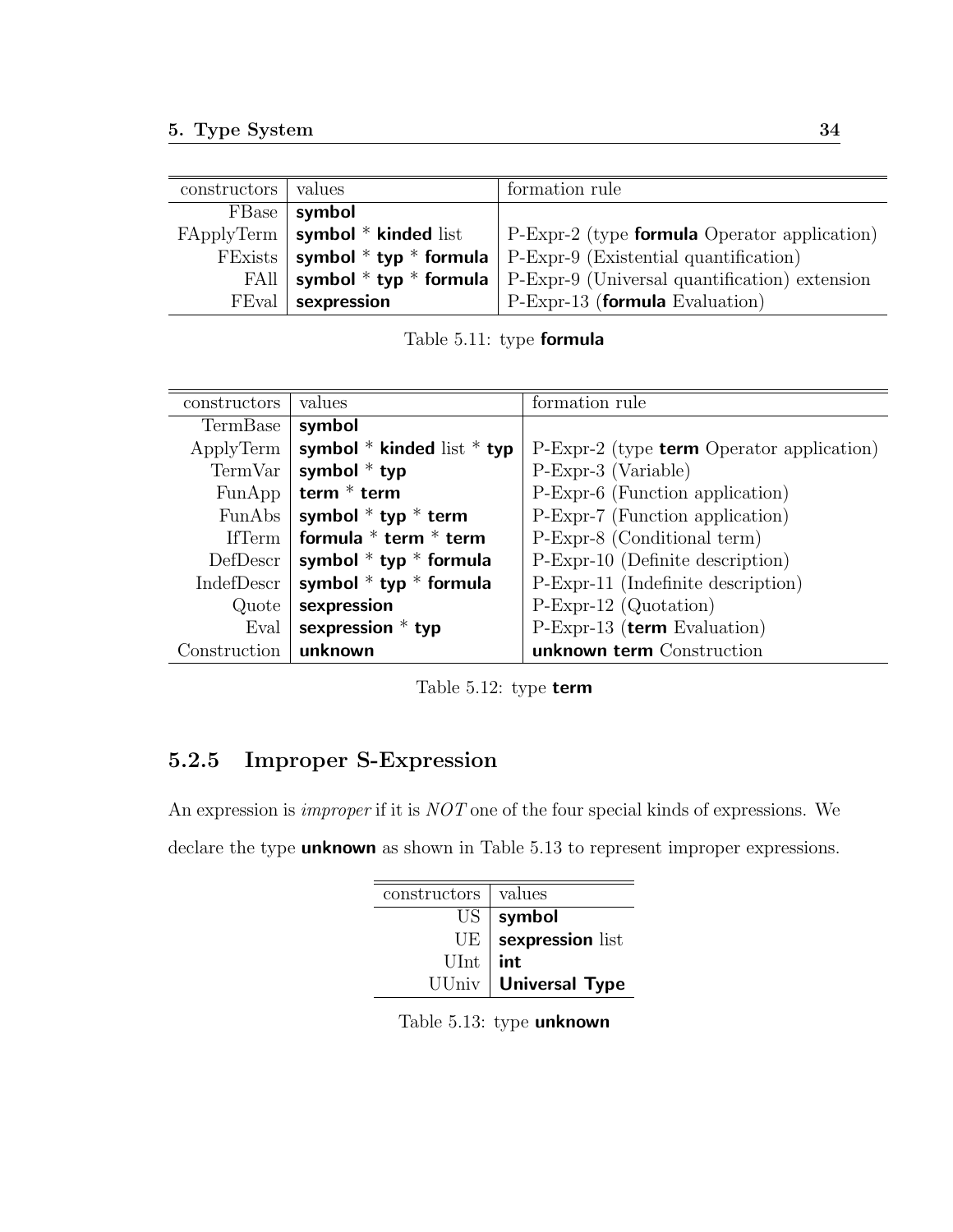There are four subtypes under the type **unknown** in the current version of *Chiron*. The first two are officially defined in the Chiron paper [5] for defining the notion of an expression of Chiron while the later two are experimental, being investigated currently.

#### (1) US of symbol

This is created based on the formation rule Expr-1 (Atomic expression) defined in Chiron paper [5].

Expr-1 (Atomic expression)

$$
\frac{s \in \mathcal{S}}{\exp \mathbf{r}[s]}
$$

An atomic expression which only contains a **symbol** value is an improper expression of Chiron.

(2) UE of sexpression list

Again, this is created based on the formation rule Expr-2 (Compound expression) defined in Chiron paper [5].

#### Expr-2 (Compound expression)

$$
\frac{\mathbf{expr}[e_1], \ldots, \mathbf{expr}[e_n]}{\mathbf{expr}[(e_1, \ldots, e_n)]}
$$

where  $n \geq 0$ .

A compound expression that is a collection of Chiron expressions is an improper expression of Chiron.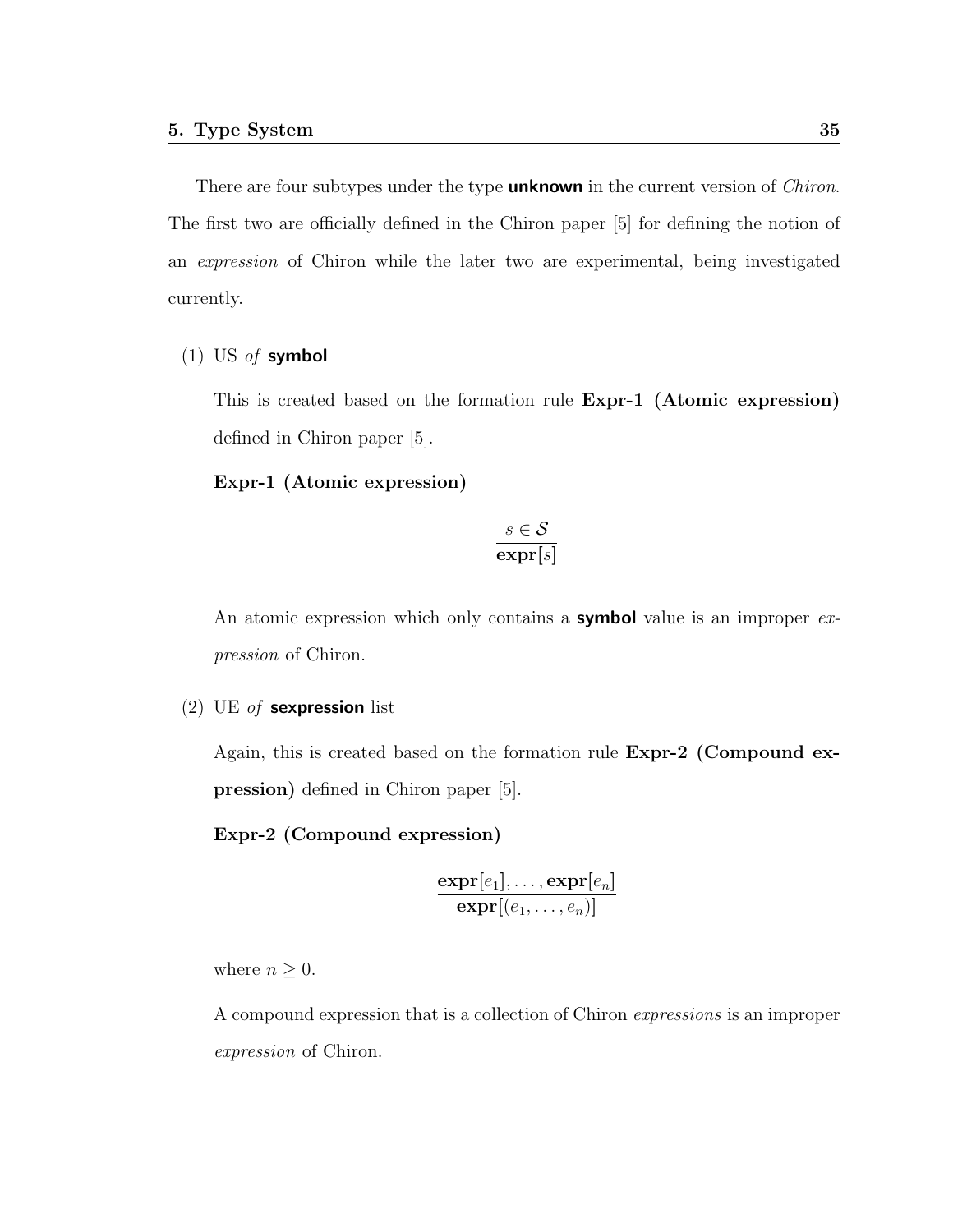#### $(3)$  UInt *of* int

Basically, this experimental type is used particular for representing integers in *Chiron* for the **Nats** library. For any integer n, the Chiron data structure of the form  $(UInt, n)$  is used in *Chiron* as its Chiron representation. The int library used in Chiron's implementation directly uses the built-in Int32 module from OCaml built-in libraries.

(4) UUniv of **t**, where **t** is a universal type.

Universal type will be supported in the future to make the type system of Chiron flexible and extensible. Chiron should be able to extend its built-in type system either by the developers who can design their own type modules whenever convenience for their mathematical needs, or by users who can easily load any particular type module any time they want from a pre-coded universal type library provided by the Chiron system, but not pre-loaded for a standard bootup of the system.

### 5.2.6 quoted Term

#### Type Declaration

Type quoted, a special type for quoted terms, is defined as in Table 5.14 :

|                       | $Quote$   sexpression |
|-----------------------|-----------------------|
| constructors   values |                       |

Table 5.14: type quoted

The constructor *Quote*, which has one argument value of type **sexpression**, is also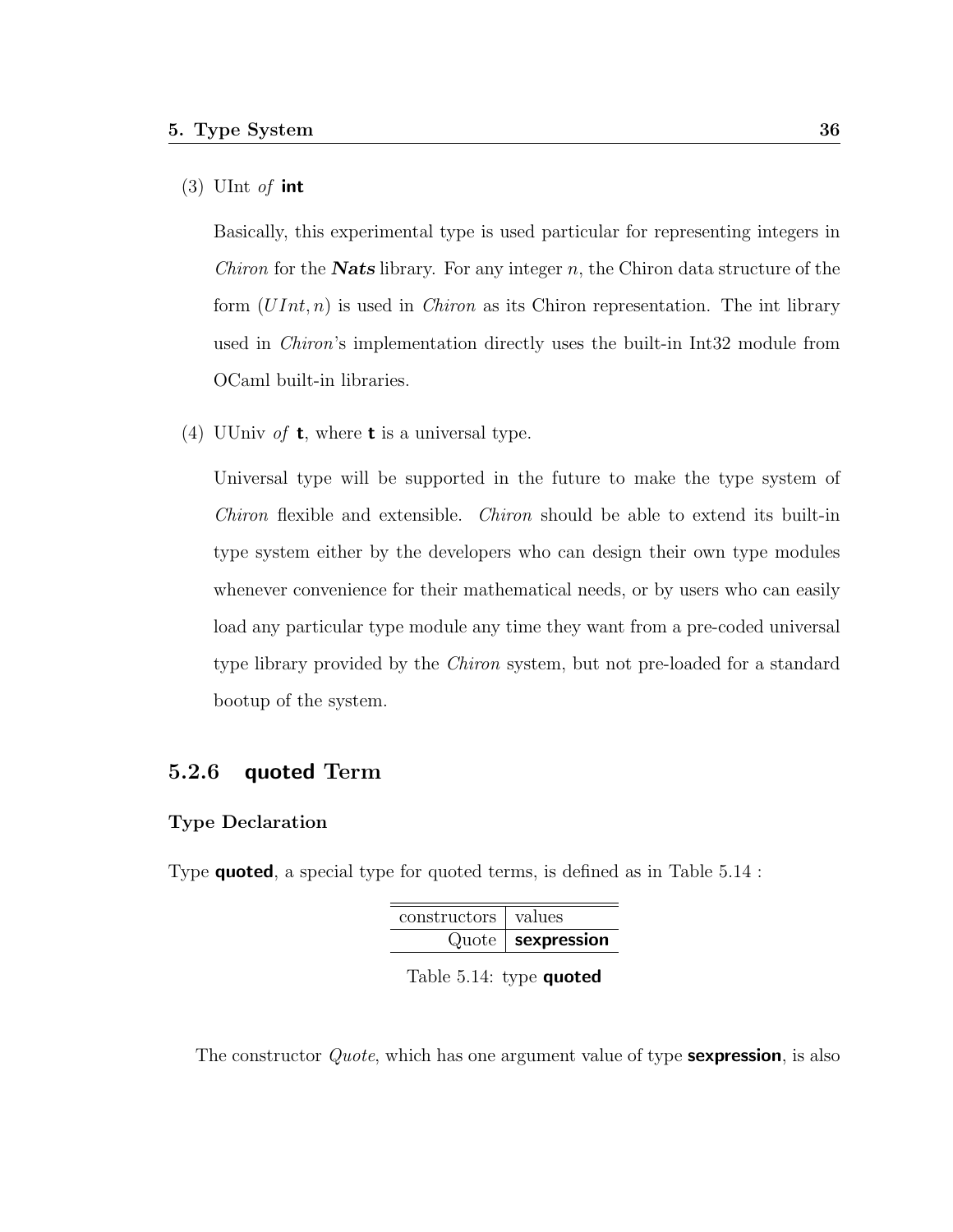one of the constructors that is used in the type declarations for the subtypes of type **term**; a S-expression of type **quoted** is essentially a subtype of type **term**. Namely, the coercion, (**quoted** :> **term**), is valid in *Chiron*.

#### Purpose

Type **quoted** is created particularly both for

- (1) Code simplicity : to avoid all kinds of inefficient code used mainly for type checking and coercions required all over the system for the purpose of appeasing the OCaml compiler.
- (2) Concept *clarity*: to make quoted **term**s stand out from all other sorts of **terms**.

For fairly large amounts of code in the current version of Chiron, the implementation of transformer functions needs to ensure that both the inputs and the output should be quoted terms. Without the creation of type **quoted**, the signature of all the transformer functions appear to just take **term** type inputs and return **term** type output generally, and then, Chiron needs extra efforts both for the input checking to ensure that all the arguments are properly quoted and the output coercion to ensure that the output value should again be quoted strictly. For instance,

Example 3 f is a transformer that takes one input and returns one output.

#### Pseudocode

```
f (input : term) =
```
if (input is a term which is properly quoted) then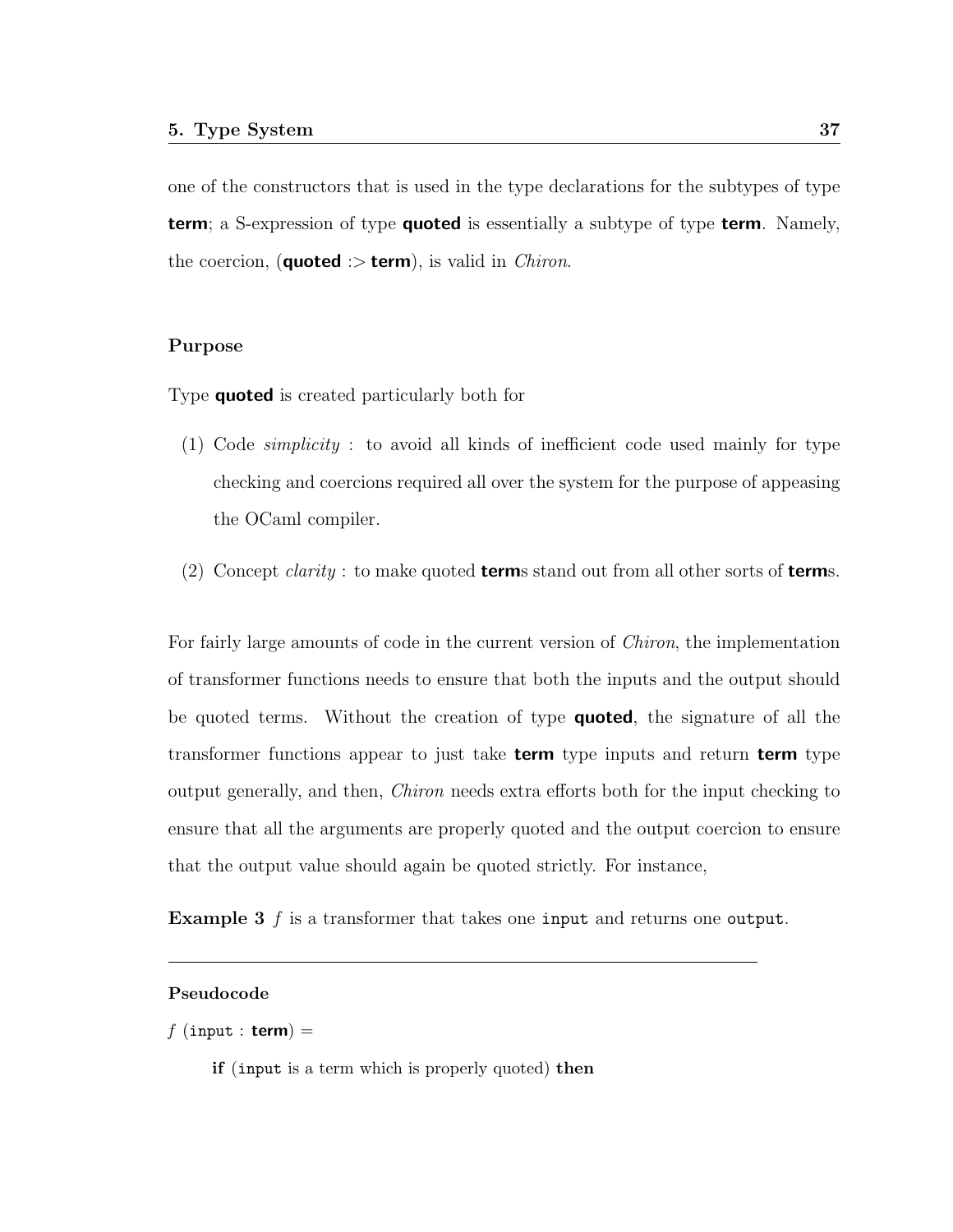do something for the expression inside the quotation, say e. get the instance of e, e<sub>inst</sub>, according to the semantic of the transformer, f. return output, which is  $\lceil e \cdot \text{inst} \rceil$ .

else

do nothing, return as it is

By having the existence of the special type **quoted**, the signature of all those transformer functions could specify the types for both the inputs and the output to be quoted terms precisely. The code shown in the previous example would be simplified as

Example 4 f is a transformer that takes one input and returns one output.

#### Pseudocode

```
f (input : quoted) =
```
do something for the expression inside the quotation, say e. get the instance of  $e$ ,  $e$ <sub>inst</sub>, according to the semantic of the transformer,  $f$ . return output, which is  $\lceil e \cdot \text{inst} \rceil$ .

Thanks to the type checking provided by the OCaml compiler, the type validation on the inputs will be checked at compilation time automatically. As long as the code for constructing the Chiron expressions is correct by passing through the OCaml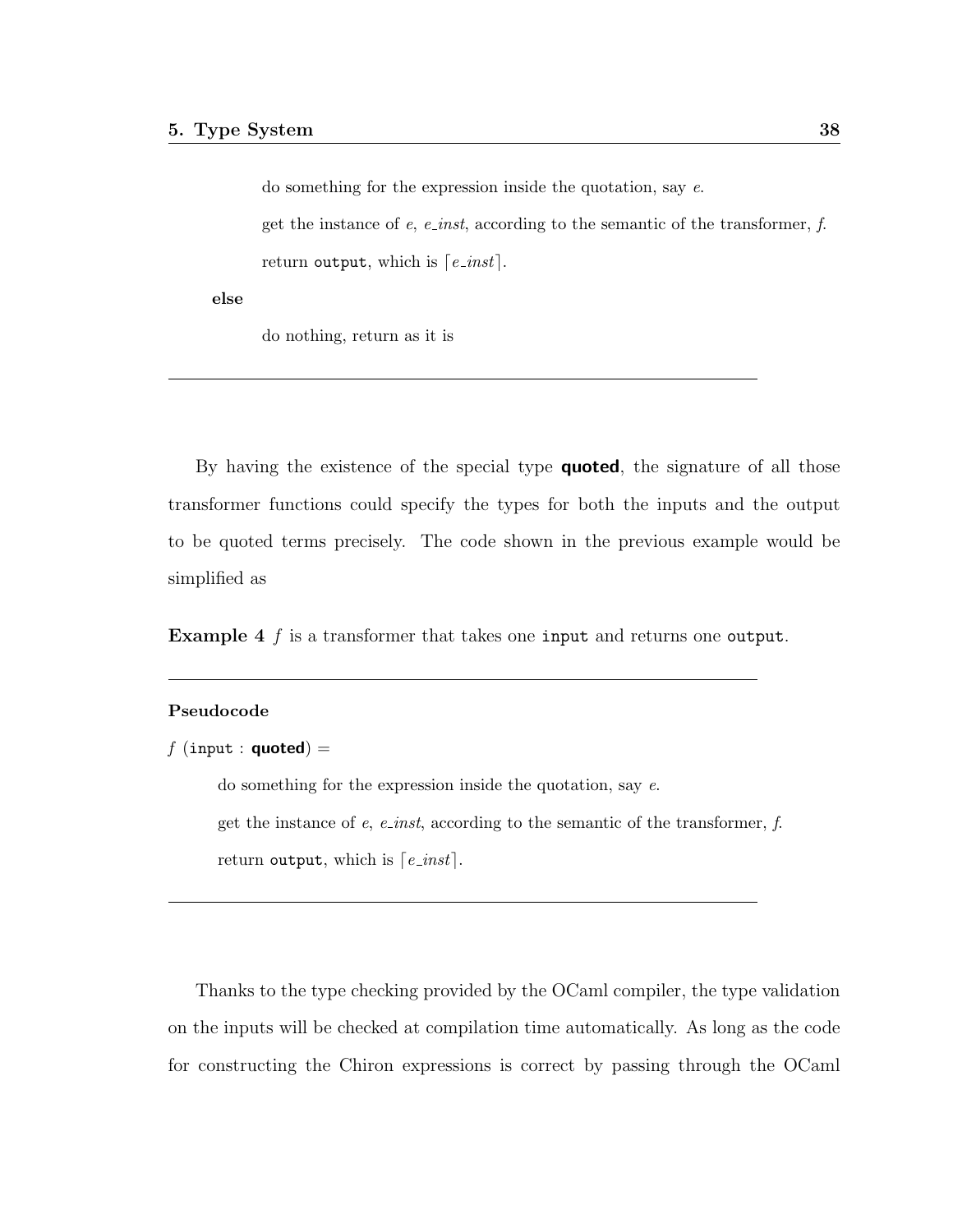

Figure 5.1: Translator

compiler without errors, we ensure the correctness on the type of the inputs for all those transformers for free.

#### When to Quote

When users are writing their expressions at the front end of the MMS, a *translator* for translating user inputs from the GUI to Chiron recognizable expressions, will quote all the arguments for any expression of an operator application automatically. Because of that, when *Chiron runs*<sup>4</sup> on the resulting expressions, it is able to apply properly the transformers which correspond to those operator applications with quoted terms as their arguments.

#### Question :

Why does the job of appending those quotations  $(\lceil \quad \rceil)$  need to be done during the translation step? Is it reasonable to do it during the run procedure instead?

 $4$ Run is a meta-program in the MMS for actually running the transformer which correspond to an operator application for Chiron expressions. See Chapter 8 : Run for details.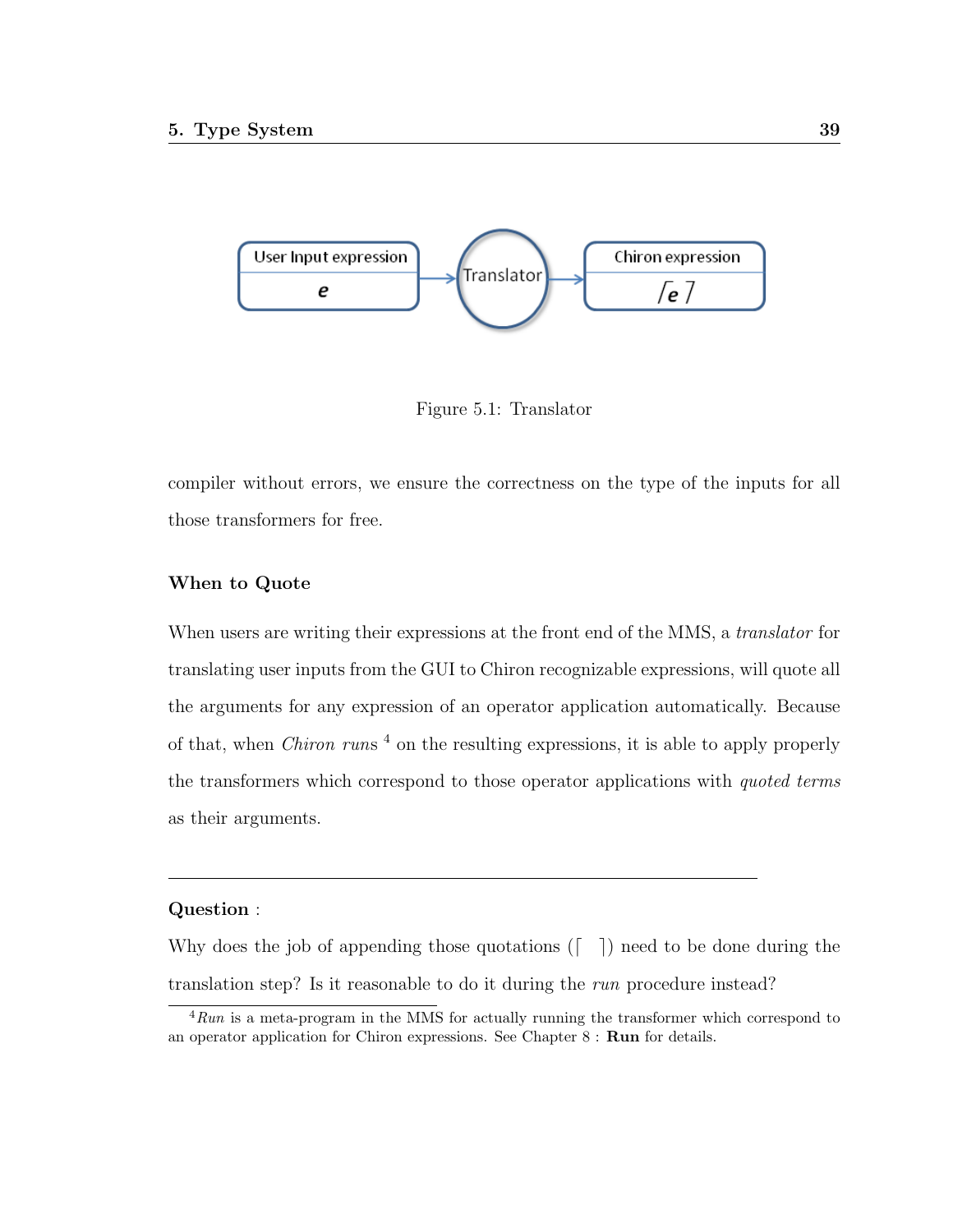#### Answer :

From Figure 5.1, we can easily see that there is no quotation around any expression, e, which is entered by the user from some form of GUI to be developed in the near future. The meaning of a quotation should definitely be understood below the end user level. We should not expect end users to routinely require special annotations for quotation around their input to indicate that the input is to be understood (by the system) first as a syntactic expression.

On the other hand, all expressions which are assumed to be valid in Chiron need to be properly quoted. This is an assumption made by Chiron. Therefore, whenever Chiron detects an operator application, quotations need to be there as the prerequisite for all expressions involved in the operator application.

As a result, the job of appending these quotations to the expressions at the user level needs to be done in between the GUI and our MMS automatically and silently; that is where the translator belongs. The translator finds all expressions that are parts of some operator application, and puts the quotations around the expressions.

Now, it is easy to answer the second half of the question. Since run is a Chiron internal meta-program, it assumes that all valid expressions are properly quoted. Therefore, it is more useful to have the translator at the user-interface level than at the "run" layer.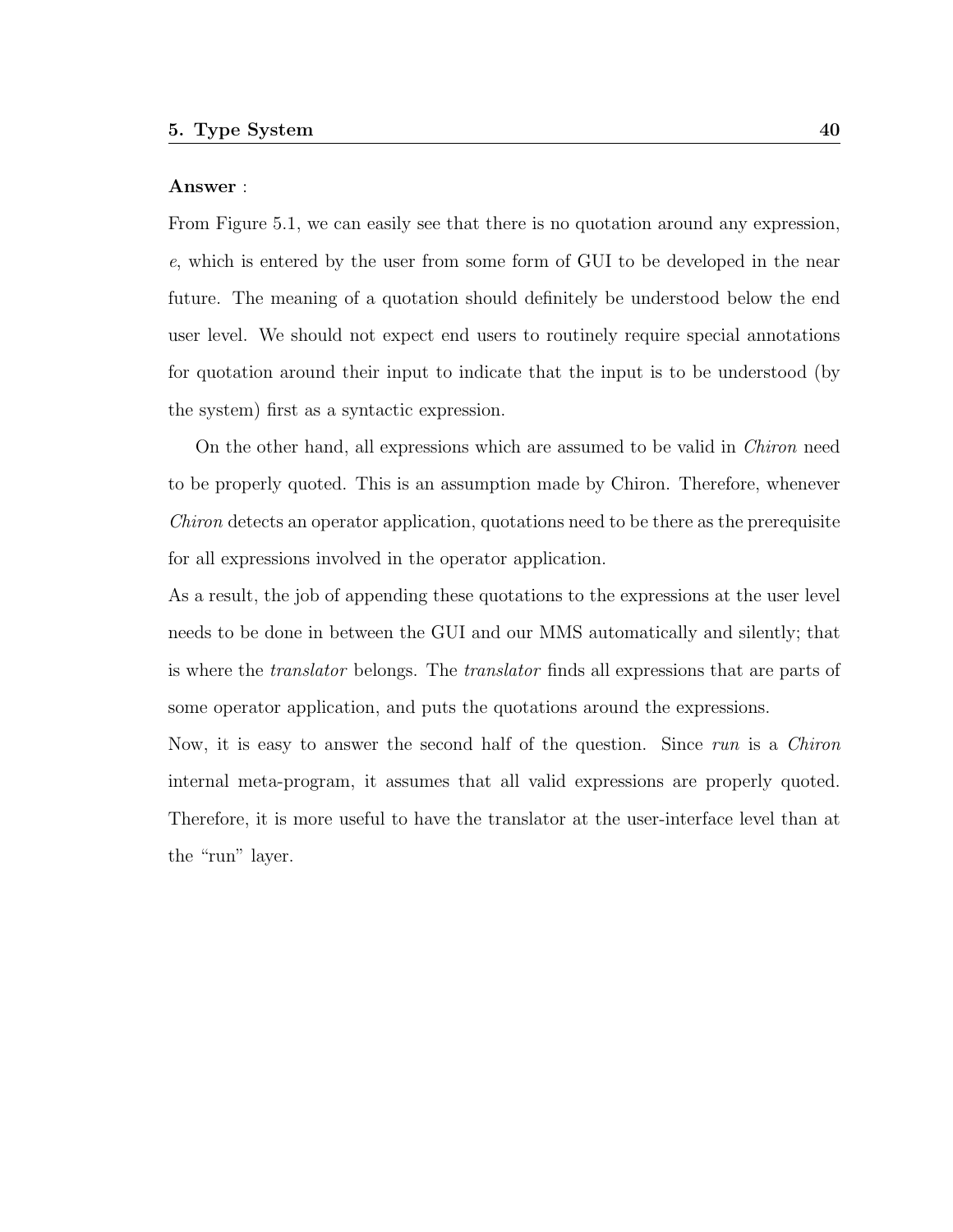# Chapter 6

# **Constructors**

The implementation details of the embedding of Chiron terms as OCaml terms should be hidden from the end user to prevent all kinds of unexpected harm to the system. The system should build a black box for bridging the gap from the underlying Chiron type system to the actual syntax representation of Chiron expressions. The module Constructors is created for this purpose. Whenever an arbitrary type of Chiron expression needs to be constructed, a corresponding function call for expression of that type from the **Constructor** module should be available to construct the expression in the Chiron syntax; all the necessary type checkings for every element of the resulting expression will be done by the constructor functions.

# 6.1 Chiron Types

Constructors for the type system of Chiron can be prepared simply by creating functions of the following form :

Suppose  $t$  is an elementary type in *Chiron*, defined as follows :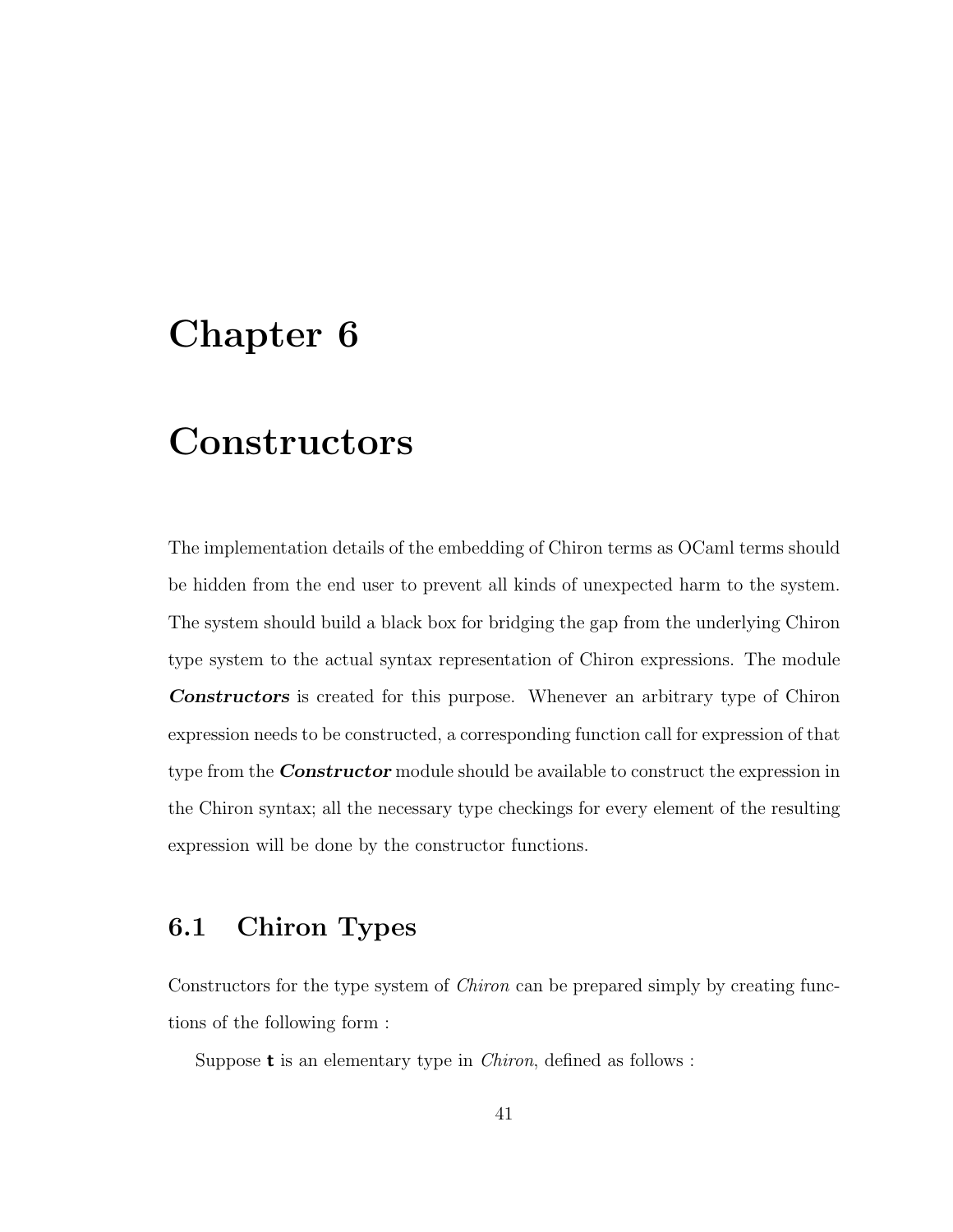| constructors    | values                           |
|-----------------|----------------------------------|
| $contr_of_t_1$  | $v_{11}, v_{12}, \cdots, v_{1n}$ |
| $contr_of_t_2$  | $v_{21}, v_{22}, \cdots, v_{2n}$ |
|                 |                                  |
| contr_of_ $t_m$ | $v_{m1}, v_{m2}, \cdots, v_n$    |

Table 6.1: type t

Then, the set of constructor functions for type  $t$  will be coded as :

| constructors   | values                           | constructor functions                                                                                                                             |
|----------------|----------------------------------|---------------------------------------------------------------------------------------------------------------------------------------------------|
| $contr_of_t$   | $v_{11}, v_{12}, \cdots, v_{1n}$ | $f(v_{11}, v_{12}, \cdots, v_{1n}) = \text{contr\_of\_}t_1(v_{11}, v_{12}, \cdots, v_{1n})$                                                       |
| $contr_of_t_2$ | $v_{21}, v_{22}, \cdots, v_{2n}$ | $f(v_{21}, v_{22}, \cdots, v_{2n}) = \text{contr\_of\_}t_2(v_{21}, v_{22}, \cdots, v_{2n})$                                                       |
|                |                                  |                                                                                                                                                   |
|                |                                  | contr_of_t <sub>m</sub>   $v_{m1}, v_{m2}, \cdots, v_{mn}$    $f(v_{m1}, v_{m2}, \cdots, v_{mn}) = \text{contr}\_0f_{m1}, v_{m2}, \cdots, v_{mn}$ |

Table 6.2: Constructors for type t

Next, we use the type **formula** as an example to show the creation of the constructors for Chiron types. This is declared in Chiron as the following :

OCaml Code 2 type formula - types.ml

```
type 'e formula =
     [ 'FBase of symbol
     | 'FApplyTerm of symbol * 'e prekinded list
     | 'FExists of symbol * 'e pretyp * 'e preformula
     | 'FAll of symbol * 'e pretyp * 'e preformula
     | 'FEval of 'e ]
```
Therefore, the set of constructors for the type **formula** is given by :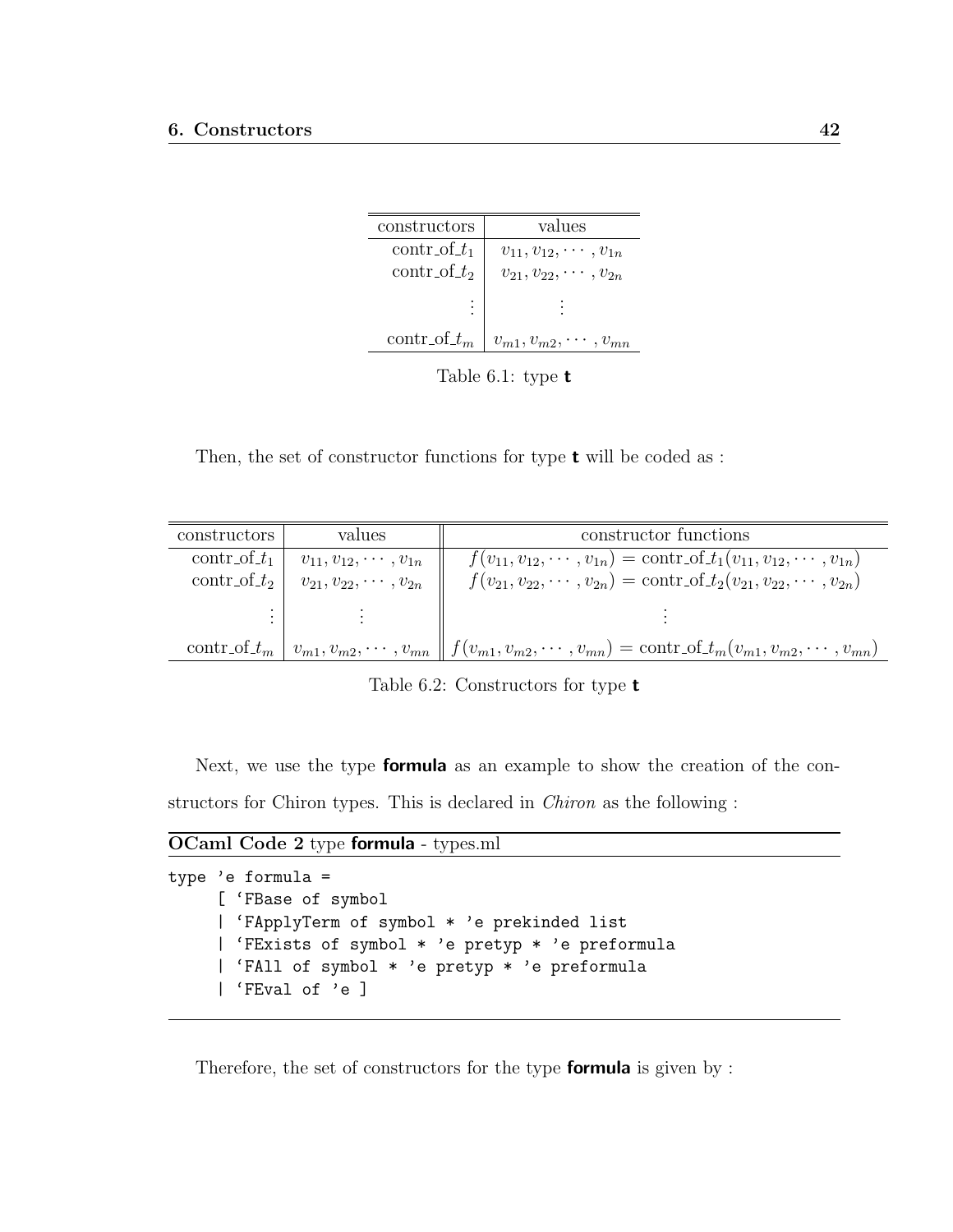OCaml Code 3 constructors for formula - types.ml

```
let form_base (s:symbol) = 'FBase s
let apply_f ('Operator (s,kl,k):operator) (el: sexpression list) : formula =
    if k <> KFormula then
        failwith (Printf.sprintf "Applying a non-formula operator (%s)
                  and expecting a formula" (to_string s))
    else if List.length kl <> List.length el then
        failwith "Applying operator to expression with different lengths"
    else
        'FApplyTerm (s, List.map2 kinding el kl)
let exists (x:symbol) (t:typ) (b:formula) = 'FExists (x,t,b)let fall (x:symbol) (t:typ) (b:formula) = 'FAll (x,t,b)let eval_form (e:sexpression) = 'FEval e
```
For every subtype of type formula, a constructor function is created to build the corresponding Chiron expression. For all the subtypes in the example of type **formula** given, except the subtype  $FApplyTerm$ , the arguments of the constructor functions reflect exactly the components of the type definitions. For instance, the subtype **FAII** contains three components in its type definition, namely a **symbol**, a typ and a formula. Accordingly, the constructor function for constructing the FAll Chiron expression takes three arguments, namely a symbol, a typ and a formula. For the subtype **FApplyTerm**, the first argument of its constructor takes an **operator** instead of a **symbol**, and the **symbol** can be extracted directly from the **operator** argument by pattern matching.

The above programming approach used for creating constructor functions based on the type system of *Chiron* is bijective and total. On the other hand, the type system of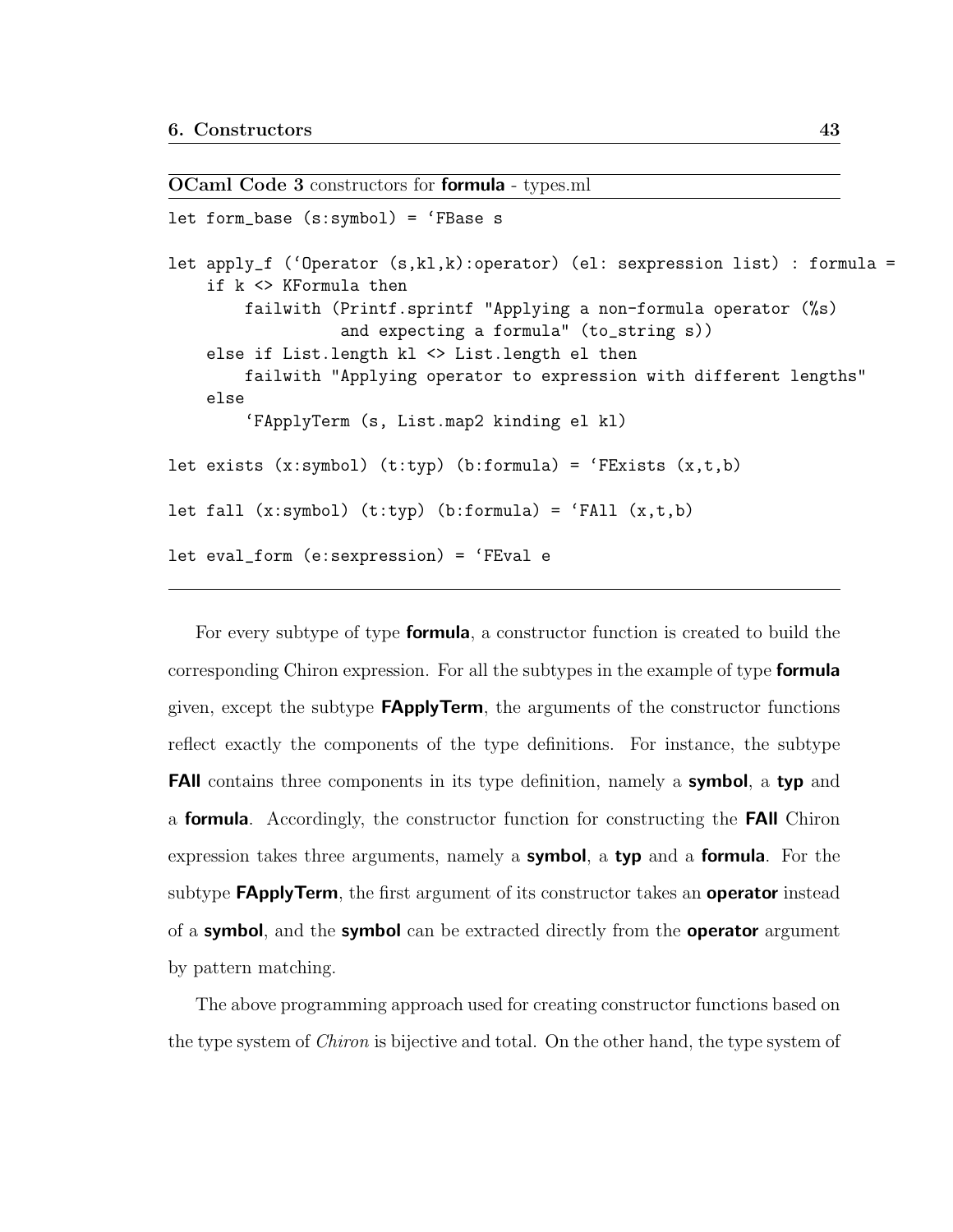Chiron is founded on the 13 formation rules for proper expressions, which are defined in [5, chap. 3], along with the addition 4 formation rules for improper expressions given in the previous chapter, Type System; the mapping between the Chiron type system and those formation rules, is bijective as well. Furthermore, by proposition 3.1 from the Chiron paper [5], the 13 formation rules assign a unique proper expression to each proper expression. That is, the resulting Chiron expression, constructed through the **Constructors** module, for any unique input proper expression is unique.

# 6.2 builtin Module

The **builtin** module is created specially for defining

(1) Useful constructors for constructing elementary values  $\bot$ , T, F, empty used in Chiron.

Special values such as  $\perp$ , T, F, and empty, are expected to be used everywhere in the Chiron system extremely often. Having them constructed as built-in Chiron expressions during the initialization bootup process, can reduce both the compilation time and the running time of Chiron, since the low level constructions of those base expressions just need to be done once inside the **built-in** module during the compilation time.

Table 6.3 lists the special values constructed in the current version of Chiron and the corresponding variable names [types.ml] used at the OCaml implementation level.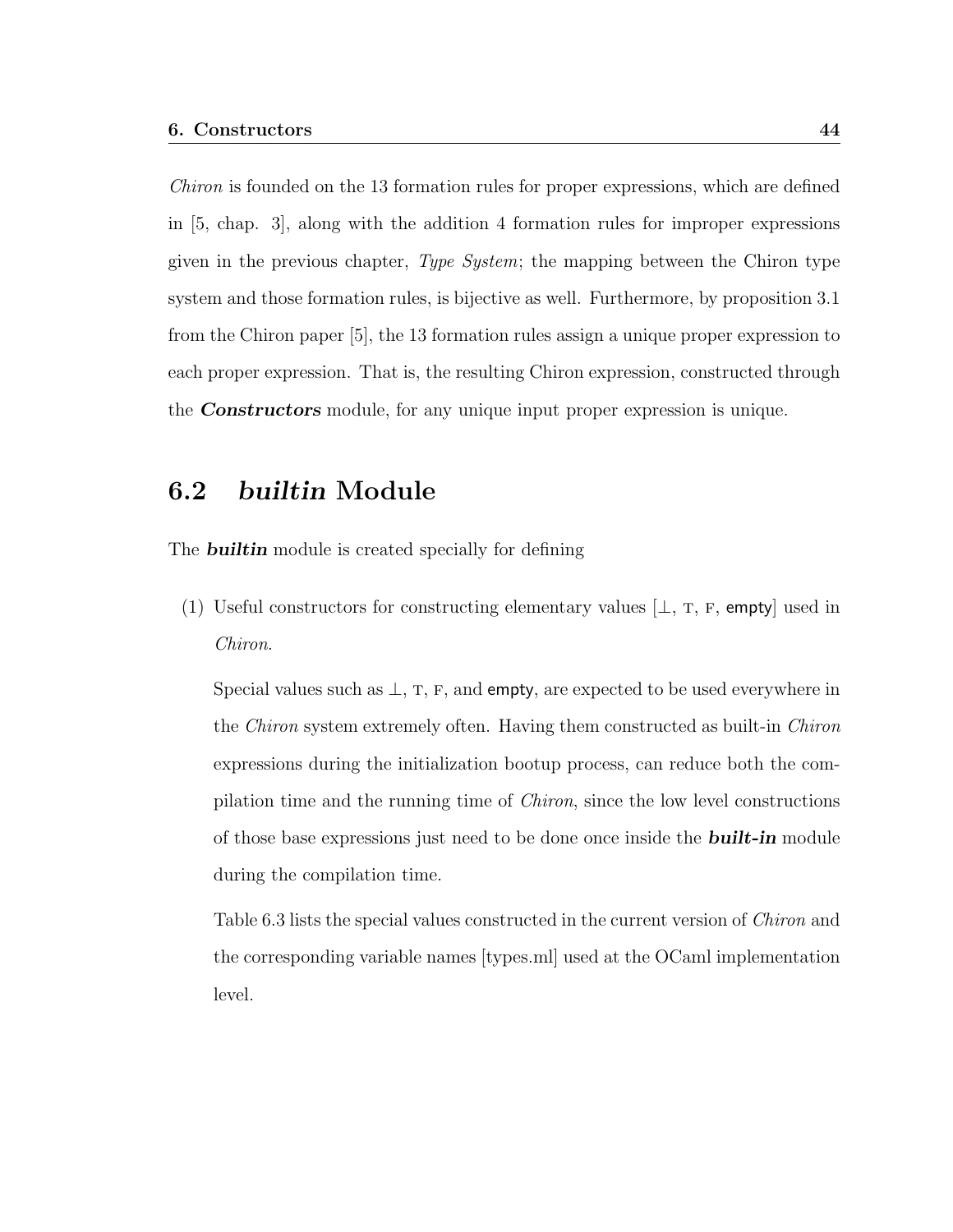| values | variable names | type                |
|--------|----------------|---------------------|
|        | undefined      | term                |
| empty  | empty_set      | term                |
| Т      | truef          | term                |
|        | true_exp       | sexpression         |
| F      | falsef         | term<br>sexpression |
|        | false_exp      |                     |

Table 6.3: Special Values

(2) Built-in operators defined in Table 2 of [5].

Table 6.4 lists the corresponding variable names [types.ml] coded in Chiron for all those built-in operators.

(3) Operators in addition to the 15 pre-defined built-in operators. Table 6.5 lists the corresponding variable names [types.ml] coded in Chiron for all these extra operators.

| Built-In Operator                                          | Variable Name in OCaml |
|------------------------------------------------------------|------------------------|
| (op, formula-and, formula, formula, formula)               | formula_and            |
| (op, formula-implies, formula, formula, formula)           | formula_implies        |
| $(op, defined-in, (op-app, (op, class, type)),$            | defined_in             |
| type, formula)                                             |                        |
| (op, quasi-equal, (op-app, (op, class, type)),             | quasi_equal            |
| $(op$ -app, $(op, class, type)),$                          |                        |
| type,                                                      |                        |
| formula)                                                   |                        |
| $(op, is-empty-set, (op-app, (op, class, type)), formula)$ | is_empty_set           |

Table 6.5: Additional Built-In Operators in Chiron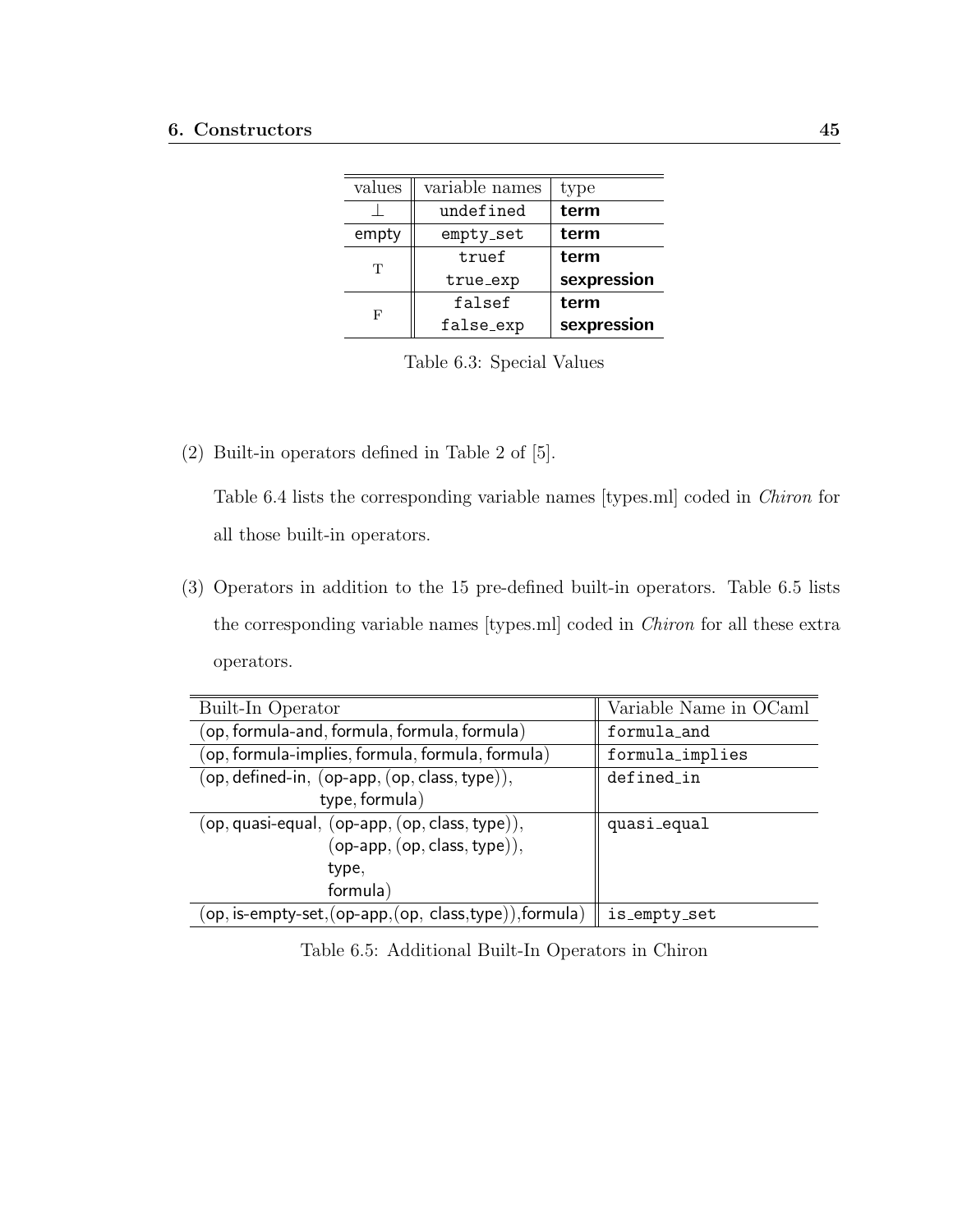| Built-In Operator                              | Variable Name in OCaml |
|------------------------------------------------|------------------------|
| $({\sf op},{\sf set},{\sf type})$              | set                    |
| (op, class, type)                              | clas                   |
| $(\mathsf{op}, \mathsf{expr}, \mathsf{type})$  | expr                   |
| $\left($ op, expr-sym, type $\right)$          | expr_sym               |
| $[op, expr-op, type)$                          | expr_op                |
| $\left($ op, expr-type, type $\right)$         | expr_type              |
| op, expr-term, type)                           | expr_term              |
| (op, expr-term-type,                           | expr_term_typ          |
| $(op-app, (op, expr-type, type)), type)$       |                        |
| $(op, expr-formula, type)$                     | expr_formula           |
| $(op, in, (op-app, (op, set, type)),$          | in_op                  |
| $(op$ -app, $(op, class, type)), formula)$     |                        |
| (op, type-equal, type, type, formula)          | type_equal             |
| (op, term-equal, (op-app, (op, class, type)),  | term_equal             |
| $(op-app, (op, class, type)),$                 |                        |
| type,                                          |                        |
| formula)                                       |                        |
| (op, formula-equal, formula, formula, formula) | formula_equal          |
| op, not, formula, formula)                     | formula_not            |
| op, or, formula, forumla, formula)             | formula_or             |

Table 6.4: Built-In Operators in Chiron

# 6.3 Constructors for Meaning Formulas

The language L, which is one of the components in a biform theory<sup>1</sup>  $T = (L, \Gamma, \Omega)$ , is a set of symbols. Each symbol is either the name of a concept of T or the name of a transformer of T. ( $\Omega$  is the set of transformers of T.) Both the concepts and the transformers of  $T$  are represented as **operators** in *Chiron*.

 $\Gamma$  is the set of axioms of  $T$ . For every operator in  $T$ , there are one or more axioms to specify the meaning of the operator. Those axioms are also called the meaning

<sup>1</sup>For a complete definition, see Chapter 11 : Biform Theories.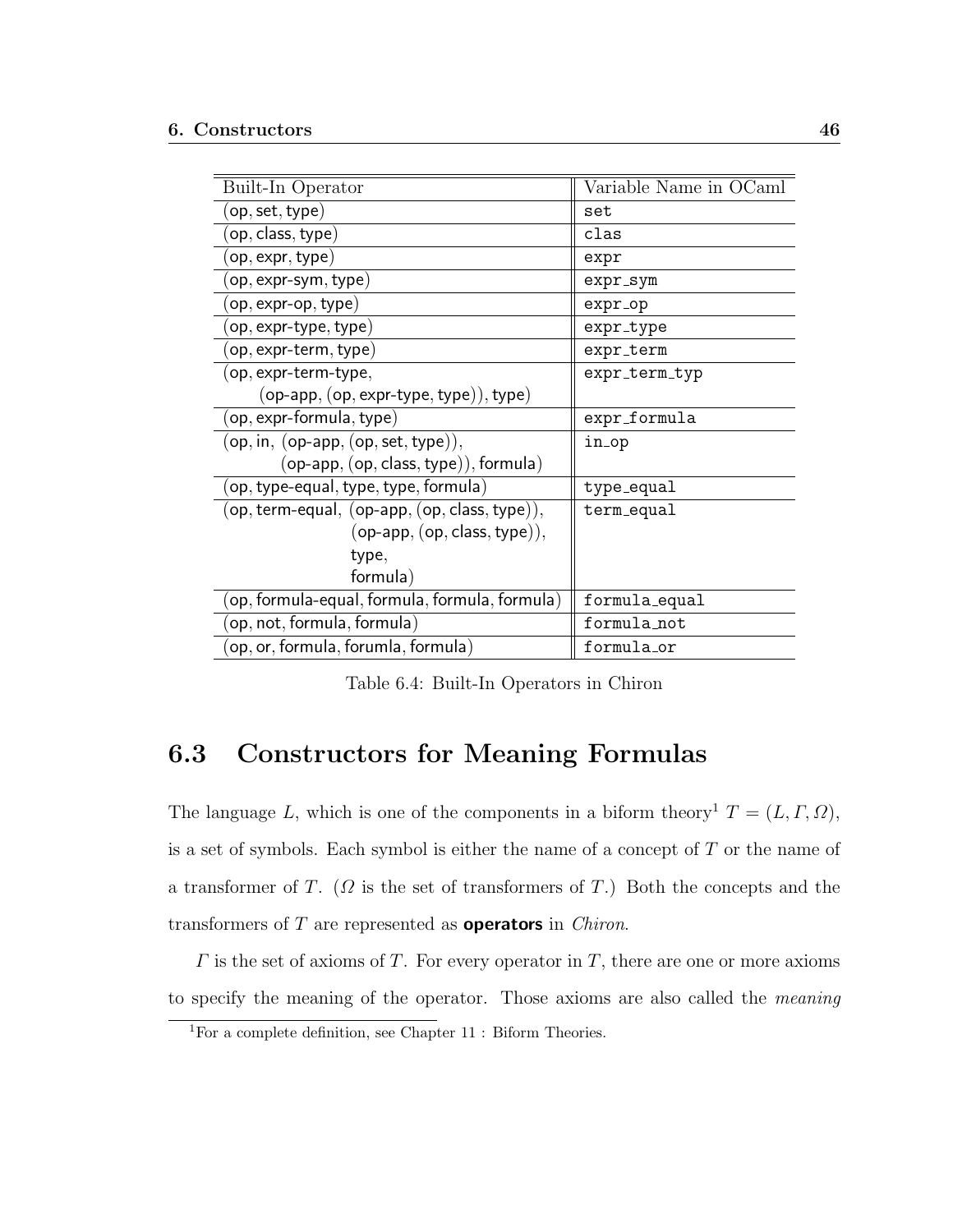#### formulas of T.

The meaning formulas firstly specify the type of the inputs required for the operator, and then express the meaning of the operator in the form of  $A \equiv B$ , where A is used to represent the expression of the operator application and B explains the actual meaning of the operator.

A simple example is :

$$
\forall e : \mathsf{E} \ . \ (\mathsf{is-p-expr} :: \mathsf{E}, \mathsf{formula})(e) \equiv
$$
\n
$$
e \downarrow \mathsf{E}_{\text{op}} \lor e \downarrow \mathsf{E}_{\text{ty}} \lor e \downarrow \mathsf{E}_{\text{te}} \lor e \downarrow \mathsf{E}_{\text{fo}}.
$$

The meaning formula first specifies the type of the input as E, namely a Chiron expression. The formula "(is-p-expr :: E, formula) $(e)$ " on the left hand side of the formula equlity represents the expression of an operator application for the operator is-p-expr. The right hand side " $e \downarrow E_{op} \vee e \downarrow E_{ty} \vee e \downarrow E_{te} \vee e \downarrow E_{fo}$ " explains the actual meaning of the is-p-expr operator application, namely a Chiron expression is a proper expression if and only if it is an operator type Chiron expression, or a typ type chiron expression, or a **term** type Chiron expression, or a **formula** type Chiron expression.

For operators in the kernel theories of Chiron, the constructors of meaning formulas are prepared in the **Constructors** module; and for each (non-kernel) operator in Chiron, the meaning formula constructor is currently prepared in the same module where the operator is created. Examples for both cases will be shown in Chapter 7 and Chapter 11.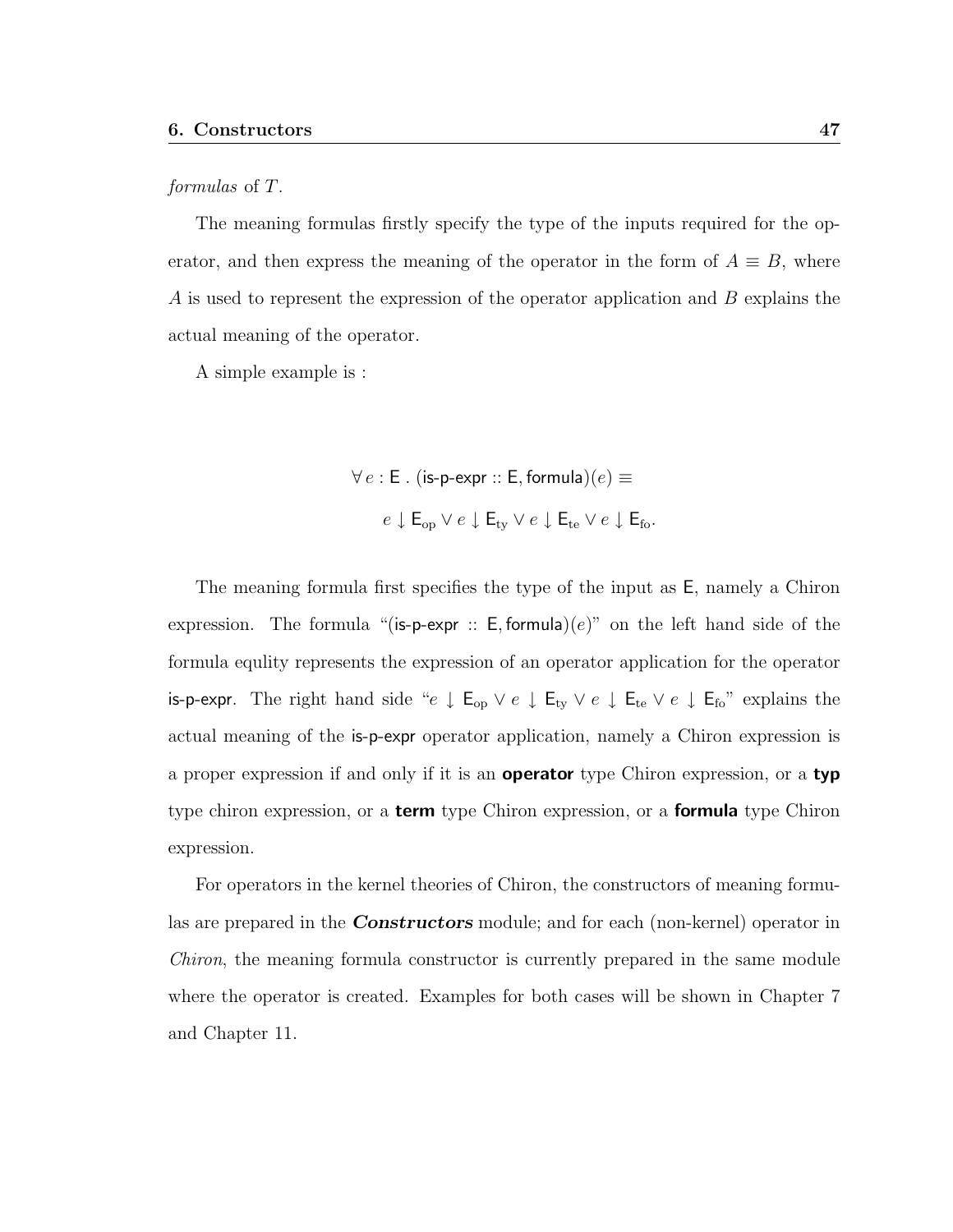# Chapter 7

# Name Spaces

A name space in Chiron is used for bundling together the low level implementations for the named transformers for each biform theory. This chapter presents the implementation details for Chiron transformers, followed by a complete introduction to the notion of name spaces.

# 7.1 Transformers in Chiron

Deduction and computation rules are represented in Chiron as algorithms called transformers, which are intended to be expressions transforming algorithms that preserve or modify meaning in a prescribed way. A transformer could be an evaluator, a rewrite rule, a rule of inference, a decision procedure, a simplifier, a translation from one language to another, etc.

In Chiron, let L be a language of Chiron. An n-ary transformer  $\Pi$  in L is a pair  $(\pi, \hat{\pi})$ , where

•  $\pi$  is an *n*-ary *operator* (s: E, ..., E) in L (with E occurring  $n + 1$  times), and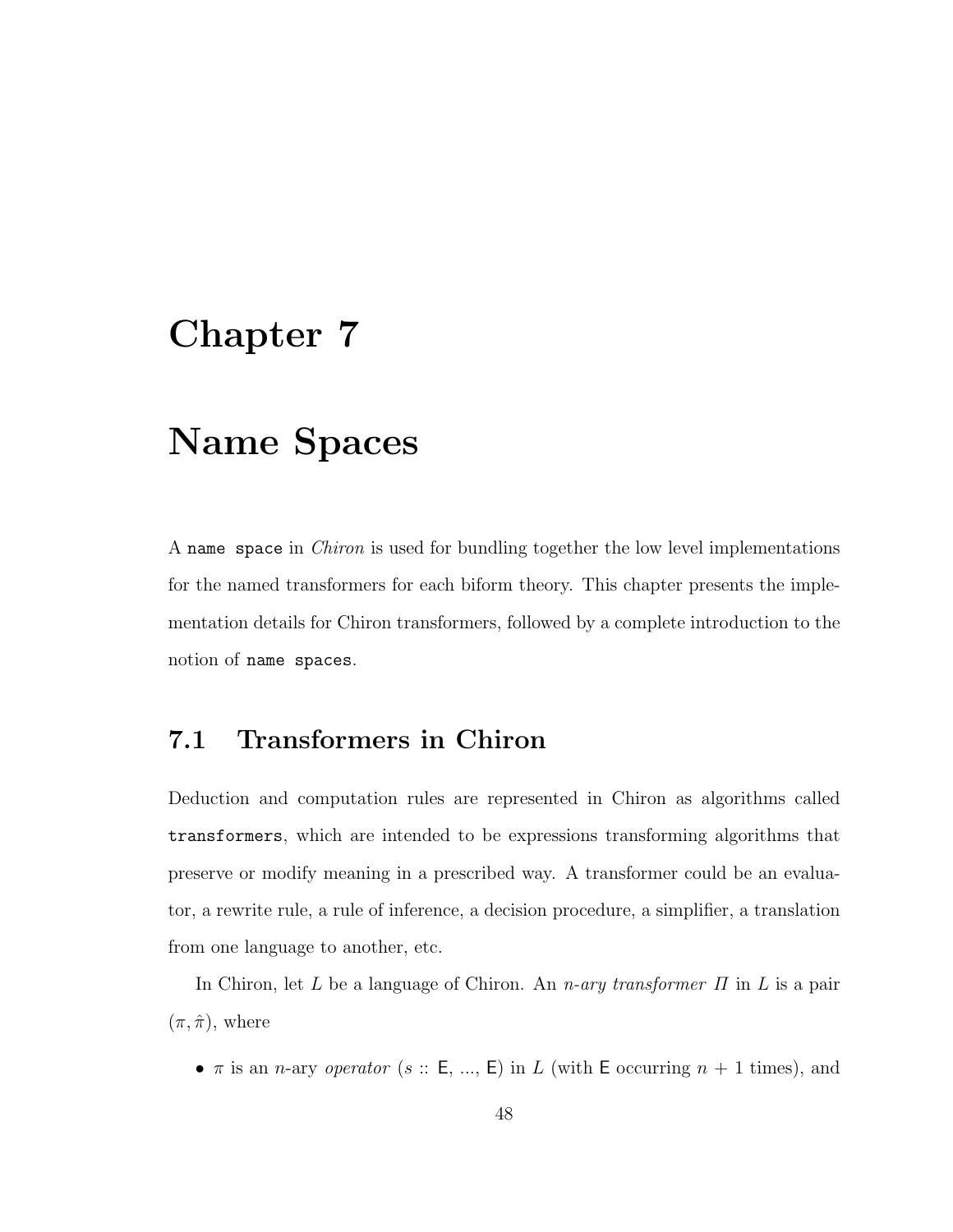s is a **symbol** used to represent the name of the operator.

•  $\hat{\pi}$  is the corresponding *algorithm* of the transformer.

#### (1) Operators

Operators denote operations. Basically, the definition of an operator specifies the name of the transformer and the signature of the transformer function. An operator in Chiron is not meaningful for evaluation unless it is applied with proper inputs; an operator application can be evaluated by the meta-program run which will be discussed in the next chapter.

#### (2) Algorithm

An algorithm implements a (possibly partial) function  $f_{\hat{\pi}} : \varepsilon^n \to \varepsilon$ , where  $\varepsilon$  is a set of syntactic entities, the expressions.

As the system keeps growing, not only could the complexity of the relations between all the operators and algorithms cause difficulty, but also the size of system code could lower the system maintainability. To have all the transformers implemented in a single module is definitely a bad system design decision. Instead, we create different modules for different theories.

In general, there are two types of modules for storing the implementation of all sorts of transformers :

#### • Kernel Theory Modules

Built-in operators for Chiron, which are loaded automatically at the startup of the MMS.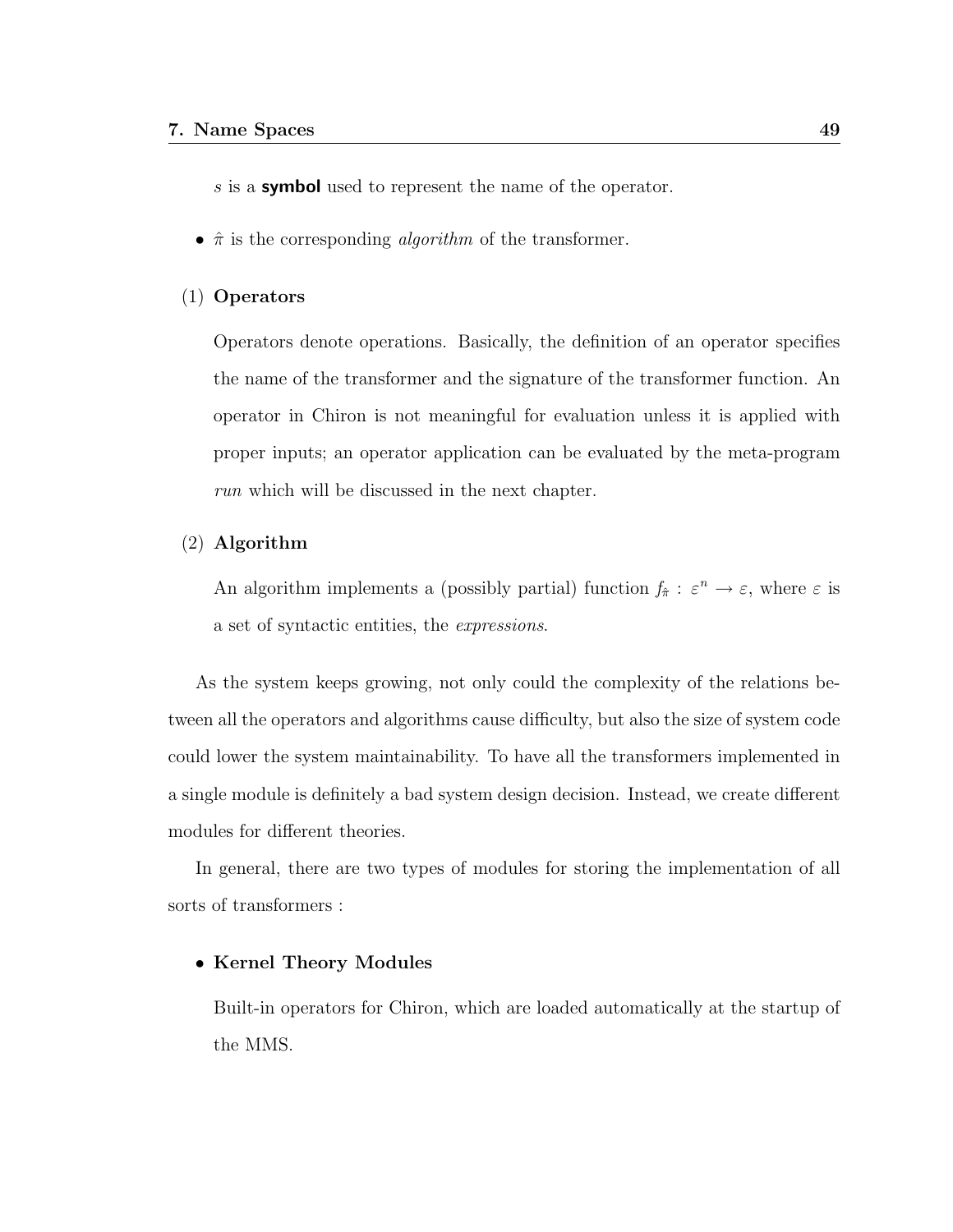#### • Library Modules

Non-built-in operators, defined on top of the built-in operators from kernel theories. In the future, libraries can be loaded at the request of users after the system is booted.

For each kernel theory module or library module, Chiron collects and organizes the code level implementation for the operators and the algorithm function routines of the transformers corresponding to the operators into a name space which is implemented by using a special data structure, called an environment. It acts as the interface for exporting the transformers, which are implemented inside the module, to the rest of the system in a clean and organized way. Because of that, we also call a kernel theory module or a library module an Implementation Module.

# 7.2 Implementation Modules

In the current version of *Chiron*, there are two kernel theory modules, called **Basics** and **Logicals**. In addition, there are two libraries. One library, called **lambdacalc**, currently contains only one transformer, which is a simple version of beta reduction; the other library, called **Nats**, is an experimental module for the theory of the natural numbers, implemented at a very basic level.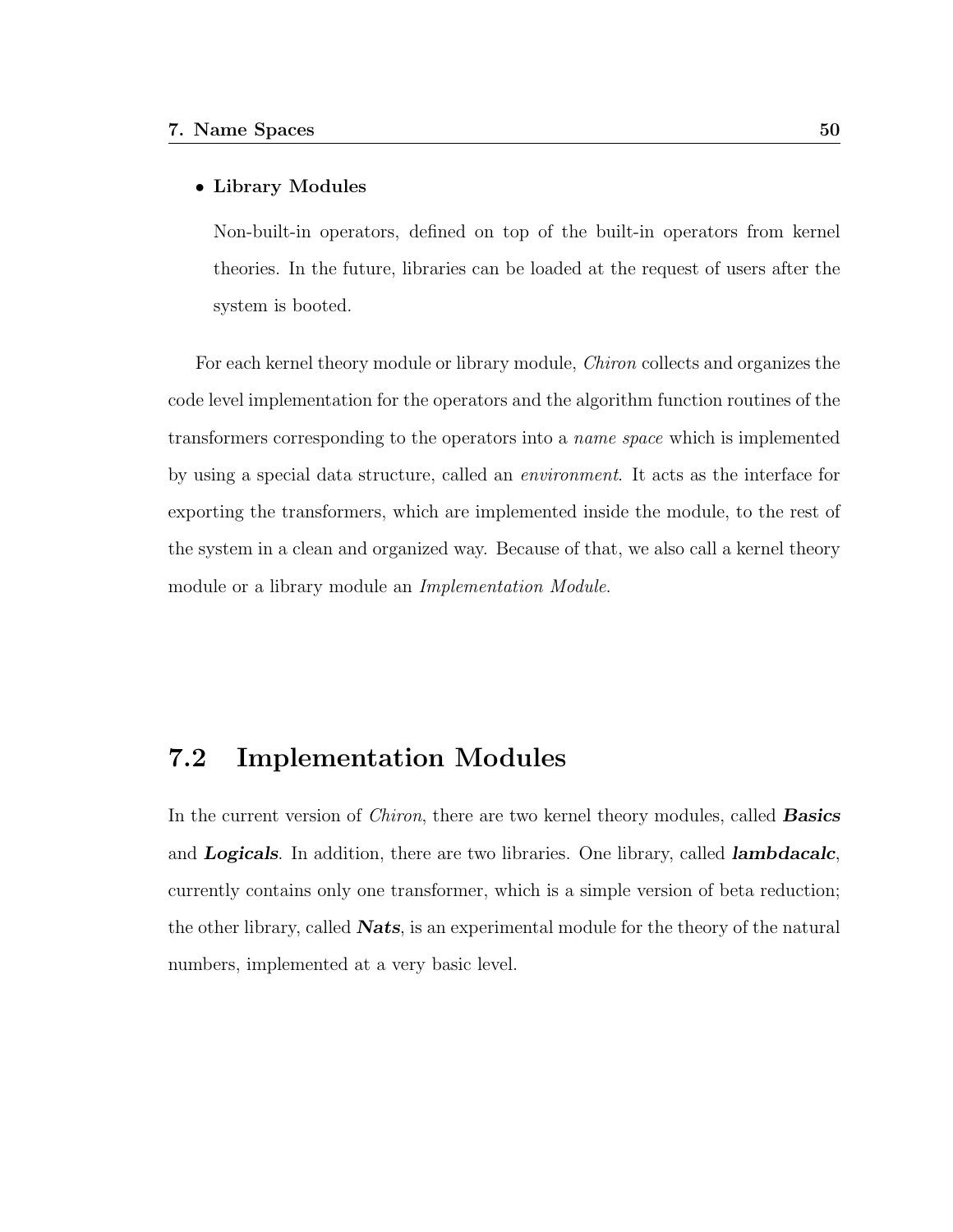# 7.2.1 Module Structure



Figure 7.1: Module Structure

The implementation structure for building a kernel theory or a library contains five parts :

# (1) Operator definition

Creates the operator S-expression,  $E_{op}$ , based on the semantic definition of an operator.

### (2) Constructors for meaning formulas

Creates the constructor function used for expressing the meaning formulas of the transformer.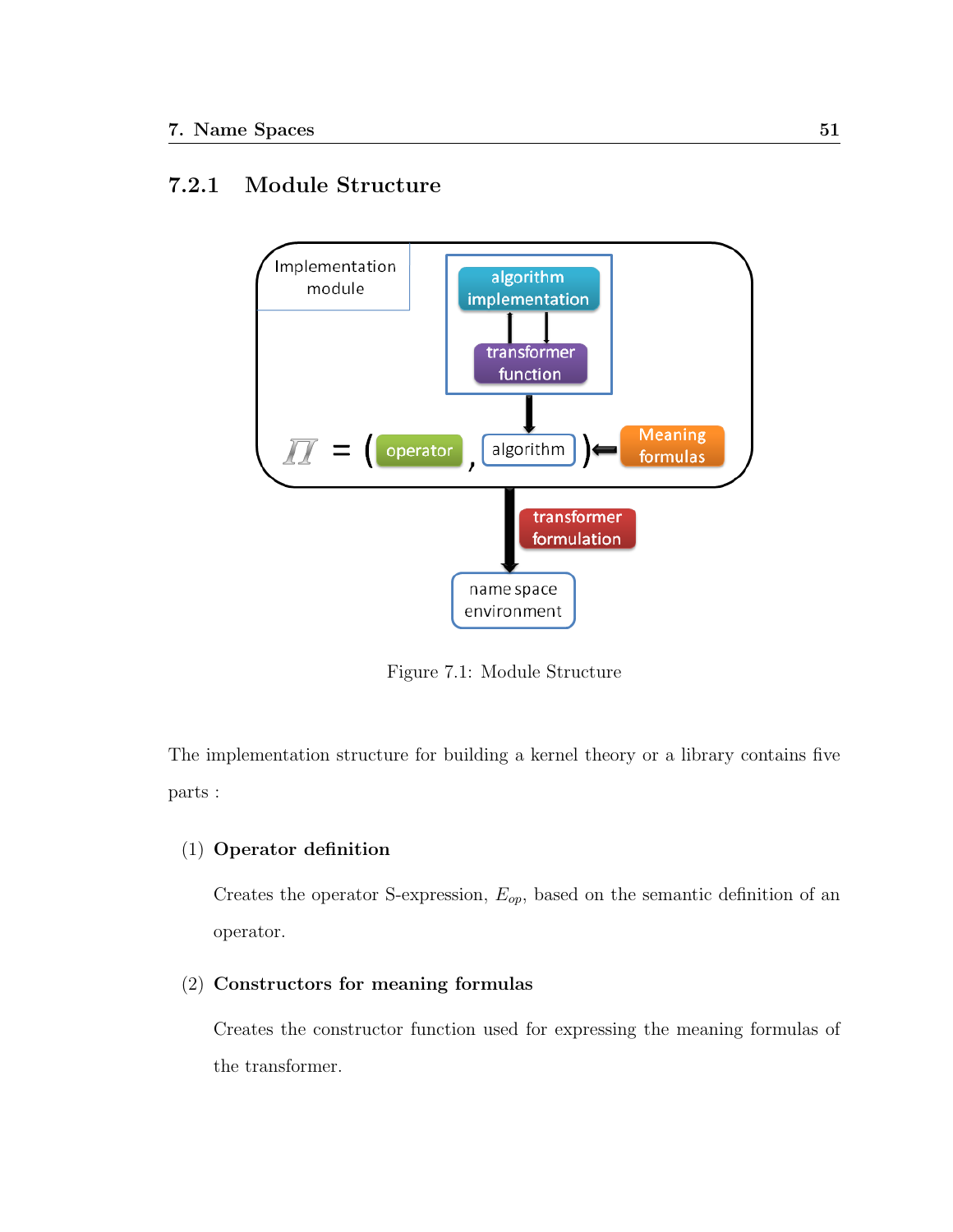#### (3) Transformer function

Creates the function call for the transformer algorithm  $\hat{\pi}$ .

 $\hat{\pi}$  firstly checks to see if all the inputs of the transformer function are in type **quoted.** i.e. a S-expression e needs to be properly quoted so that it denotes the syntactic meaning of e and is thus always defined. If any of the input expressions fails the "quotation" checking, the transformer function basically does nothing and simply returns the input expression as its output. In the case of success,  $\hat{\pi}$  calls a proper algorithm routine written in the algorithm implementation submodule of the current module to generate the output of the  $\hat{\pi}$ .

#### (4) Algorithm implementation

Creates the function call in a submodule of the main module for the algorithm. The implementation written in this submodule can concentrate mainly on the efficiency of the implementation code without worrying about all sorts of type coercions required as a regular Chiron function.

#### (5) Transformer formulation

Creates the Chiron transformer pair  $(\pi, \hat{\pi})$ .

Each pair of  $(\pi, \hat{\pi})$  represents one Chiron transformer, which is one of the two components of a rule in a biform theory; the second component of a Chiron rule is a rule-less formula, called the meaning formula. The constructions of meaning formulas will be presented in Chapter 11.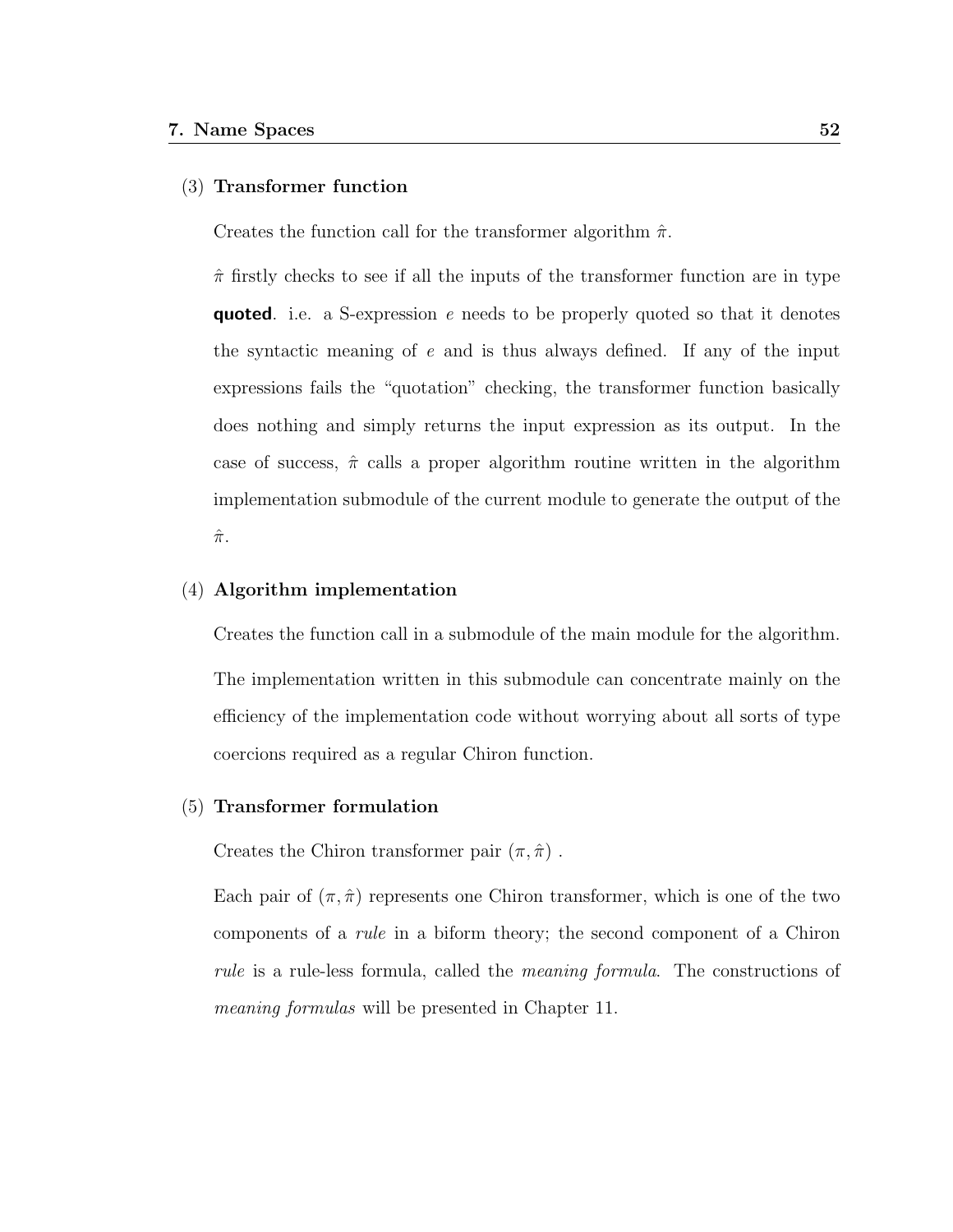### 7.2.2  $\pi$  in Chiron

Notice that there is one minor difference between the formal definition of a  $\pi$  and the  $\pi$  here at the implementation level of a theory in *Chiron*. The  $\pi$  defined in the formal specification of Chiron is a **symbol** for representing the name of the operator, the  $\pi$ here, however, is an **operator** 

$$
O = (\mathsf{op}, s, k_1, \ldots, k_{n+1})
$$

which in fact contains more information than just the name of the operator, since the **symbol** s is the part of the operator O that serves as the name of the operator.

The reason for this modification at this level of implementation is that the name space environment for exporting the implementation of the theory module needs to include all the data information the module has. For any transformer  $\Pi$ , clearly, the algorithm function  $\hat{\pi}$  must be part of the information included in the environment. Secondly, the operator definition for the transformer algorithm  $\hat{\pi}$  needs to be collected as well for exporting. Instead of just passing the name of the operator s, we decided to pass the whole definition of the operator to the environment to formalize the name space environment.

This is not going to affect the original understanding of the formal specification of  $\Pi = (\pi, \hat{\pi})$  for the rest of system, since the name space environment eventually creates three different kinds of pair relations for exporting, while one of those pair relations reflects exactly the original meaning of  $\Pi$ . Details will be shown in the Name Space Environment section of this chapter.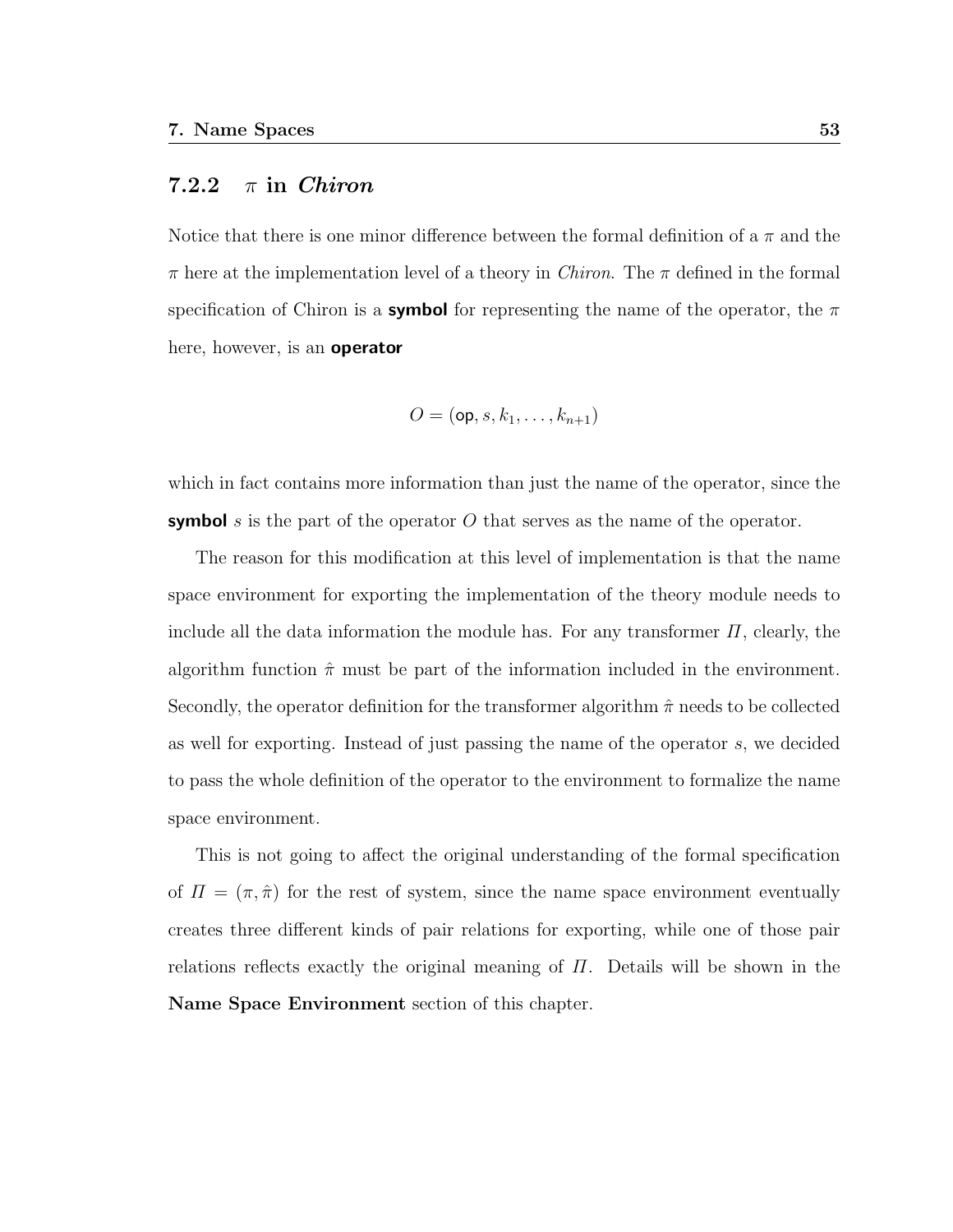## 7.2.3 Examples

Next, we present an example that goes through these five steps.

#### Conjunction

Operator:  $(and_e::E, E, E)$ 

Definition:

$$
\forall e_1, e_2 : \mathsf{E}_{\mathsf{fo}} \ . \ (and_e :: \mathsf{E}, \mathsf{E}, \mathsf{E}) (\llbracket e_1 \rrbracket, \llbracket e_2 \rrbracket) \equiv \neg(\neg \llbracket e_1 \rrbracket \lor \neg \llbracket e_2 \rrbracket).
$$

#### Step 1 : Operator definition

| <b>OCaml Code 4</b> Operator Definition of the <b>and</b> e operator - logicals.ml |  |
|------------------------------------------------------------------------------------|--|
| $let$ and $e$ = build "and $e$ " 2                                                 |  |

The function build creates the S-expression  $E_{op}$  of type **operator** in the form of (and  $\epsilon$  :: E, E, E) according to the definition of the operator and  $\epsilon$ .

#### Step 2 : Constructors for meaning formulas

This constructor builds the expression which is going to used for expressing the meaning formula for the **and** e transformer as  $[[f_1]]_{fo} \wedge [[f_2]]_{fo}$ .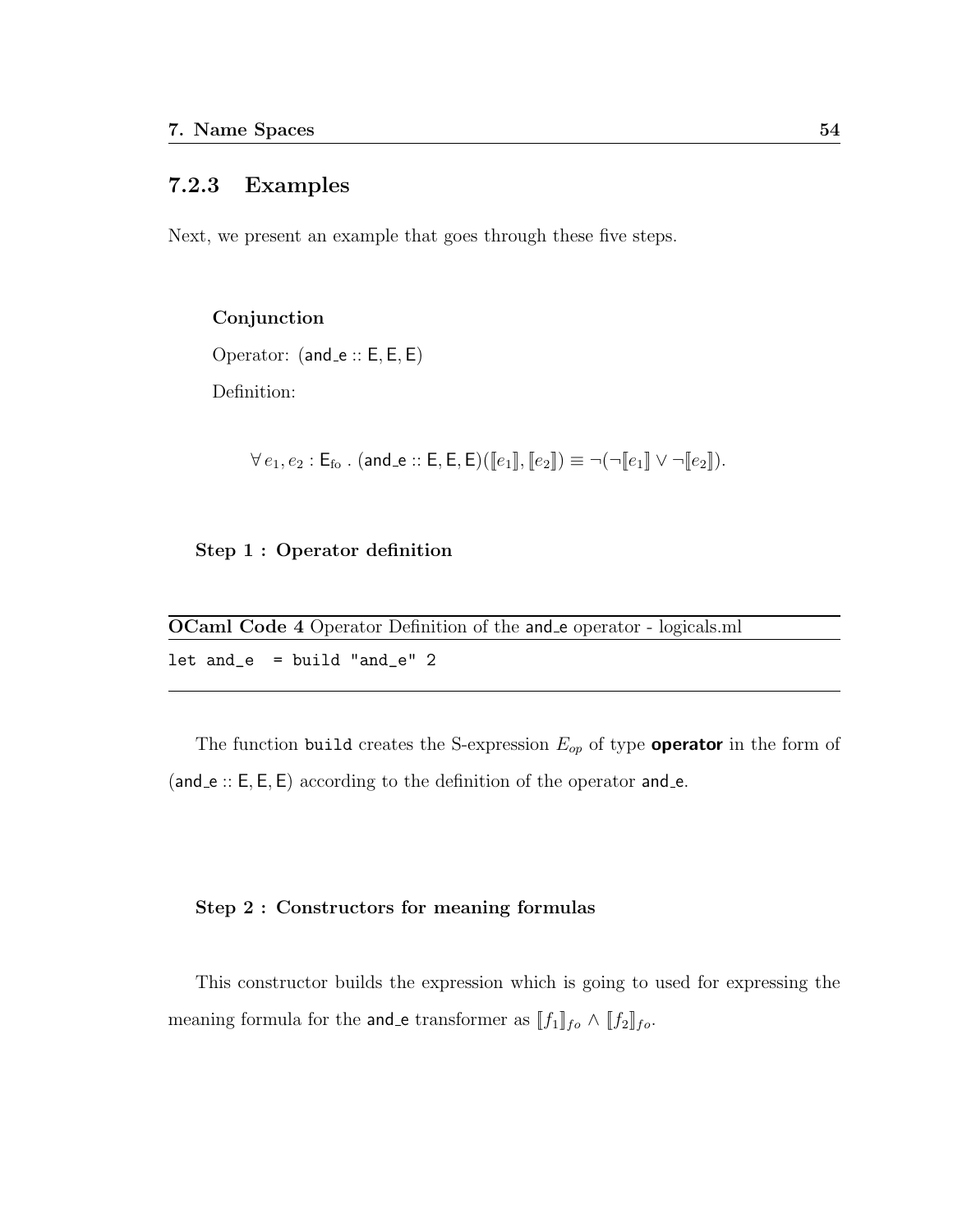OCaml Code 5 Constructors for meaning formulas - types.ml

```
let andf (f1:formula) (f2:formula) : formula =
    apply_f Builtin.form_and (map lift [f1;f2])
```
Step 3 : Transformer function

OCaml Code 6 Transformer function for the and e operator - logicals.ml

```
let fn_and_e (el : quoted list) : quoted =
    Impl.two_args el K.And
```
The transformer function  $fn_and_e$  is quite simple. It just calls the algorithm function two args, which is coded in the implementation module, to perform the algorithm for the transformer and e.

#### Step 4 : Algorithm implementation

```
OCaml Code 7 Algorithm implementation for the and e operator - logicals.ml
```

```
let two_args (el : quoted list) (op : K.keyword) : quoted =
    let (e1,e2) = check_length2 el in
    let res =
        match (C.unquote e1, C.unquote e2, op) with
        ......
        | ((#formula as f1), (#formula as f2), K.And)
        ......
            -> C.form_app_tm (C.k_sym op) [C.kd_form f1; C.kd_form f2]
        ......
    in C.quote (C.lift res)
```
The algorithm implementation of the transformer and e is basically to construct the expression of an and e operator application with two input expressions of type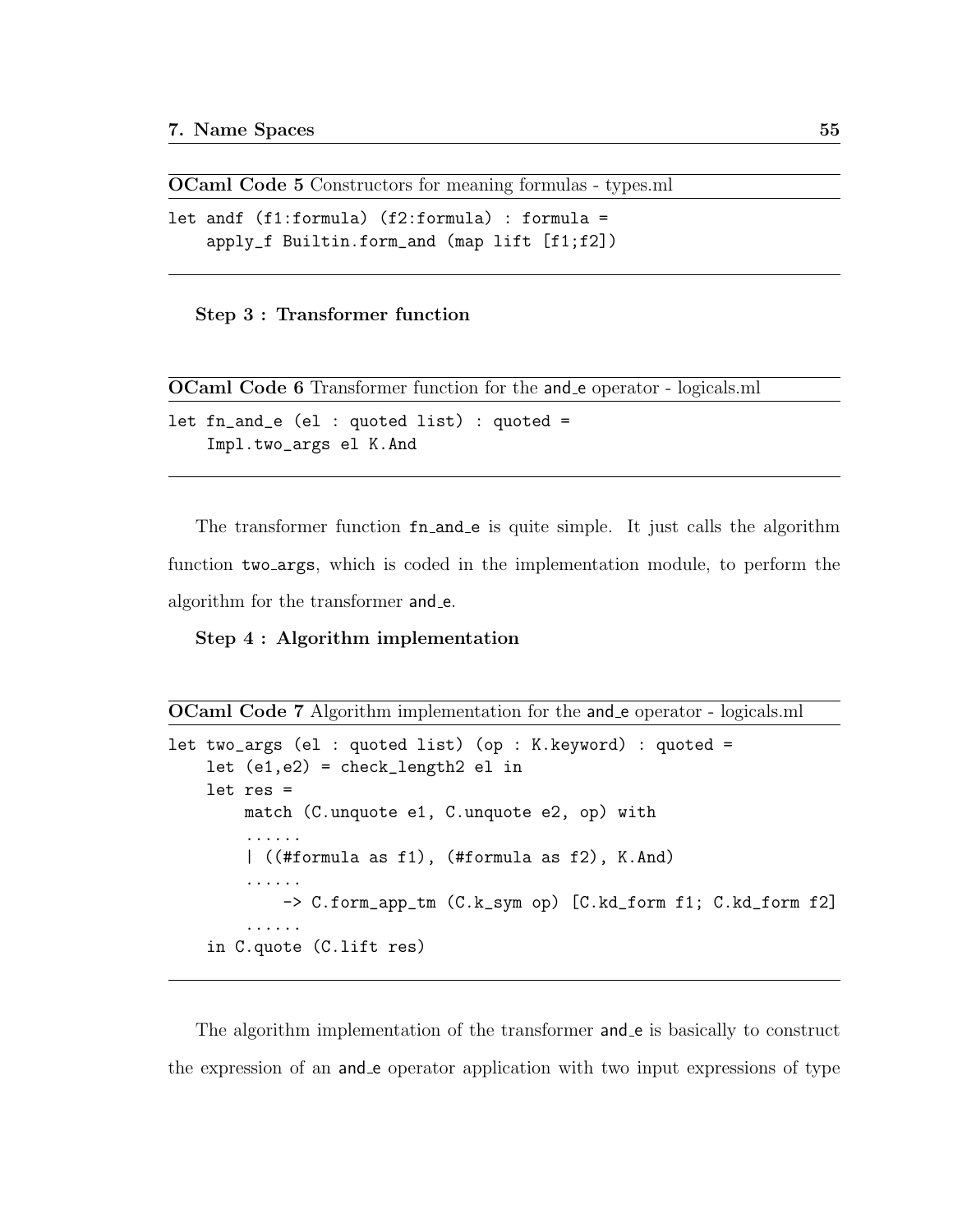formula as its arguments, so that the output expression of the and e transformer can be evaluated once it gets to the transformer simplify.

#### Step 5 : Transformer formulation

```
OCaml Code 8 Transformer formulation for the and e operator - logicals.ml
```

```
let 11 = [......
    (and_e, fn_and_e);
    ...... ]
let logical = create "logical" LogicalLib.l1 []
```
The list 11 of the **OCaml Code** 8 is used to collect all the pairs of  $\Pi = (\pi, \hat{\pi})$ in the module. The pair (and e, fn and e) is the one for this example. Then all those pairs will be added into the name space, named as logical created particular for this module, during the creation process of the name space environment.

# 7.3 The Kernel Theory

Section 6 of the formal specification of Chiron [5] lists and defines the fundamental operators of Chiron in three different categories, namely the logical operators, syntac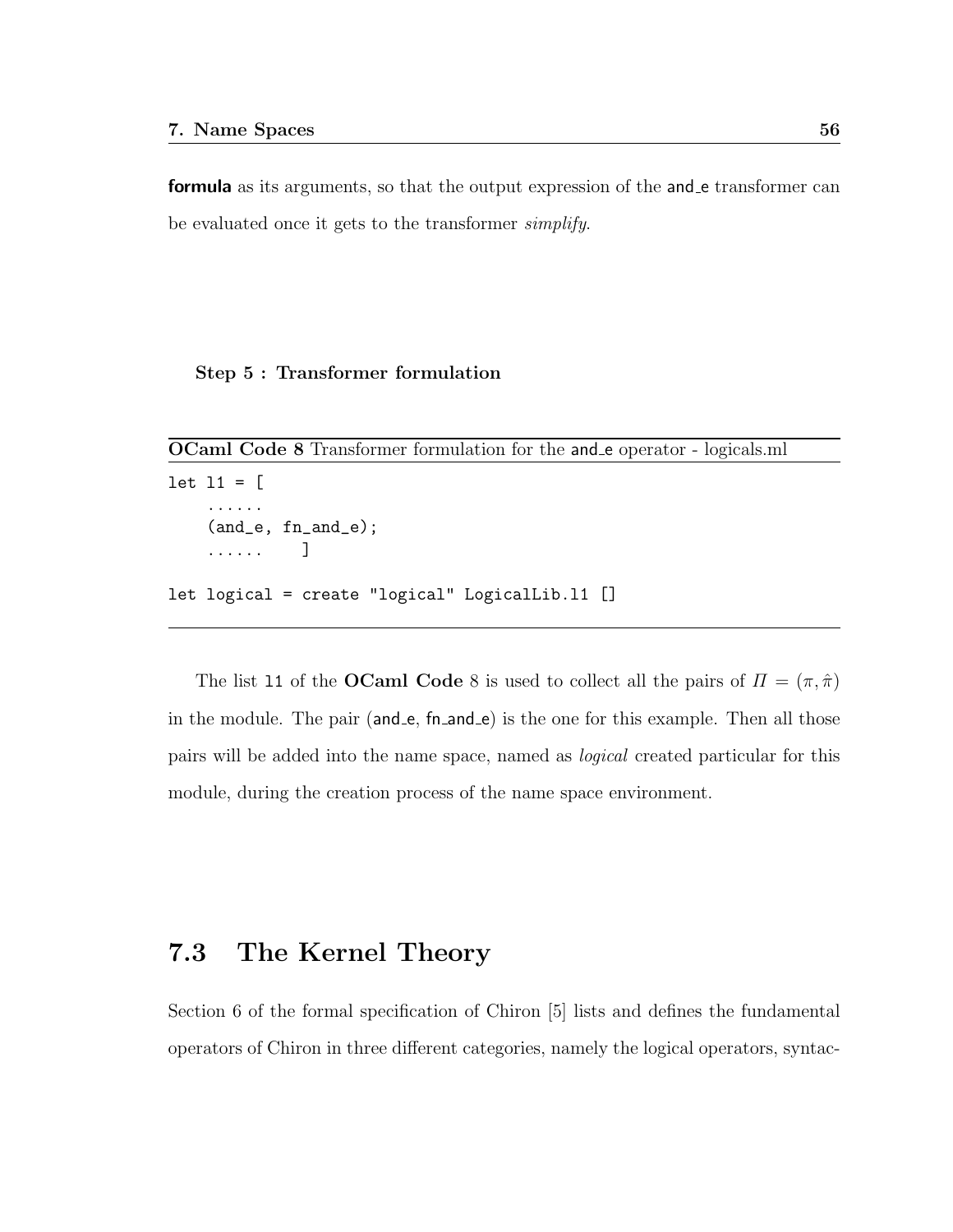tic operators and set-theoretic operators. To form the kernel theory, we implement the first two categories by creating the modules **Logicals** and **Basics**, respectively.

### 7.3.1 Logicals

The module **Logicals** is the implementation module for the basic logical operators, which are defined in section 6.1 of  $[5]$ . In addition, we extend the **Logicals** with some other useful operators.

Table C.1 lists the operators currently implemented in *Chiron*.

### 7.3.2 Basics

We create the **Basics** module for holding the implementation for the syntactic operators, defined in section 6.3 of [5].

Table D.1 lists the operators currently implemented in Chiron.

# 7.4 Libraries

### 7.4.1  $\lambda$ -Calculus

The library, **lambdacalc**, currently contains only one transformer, which is a simple version of beta-reduction. Details will be discussed in Chapter 10.

### 7.4.2 Natural Numbers

The **Nats** library is an implementation for the theory of the natural numbers at a very basic level.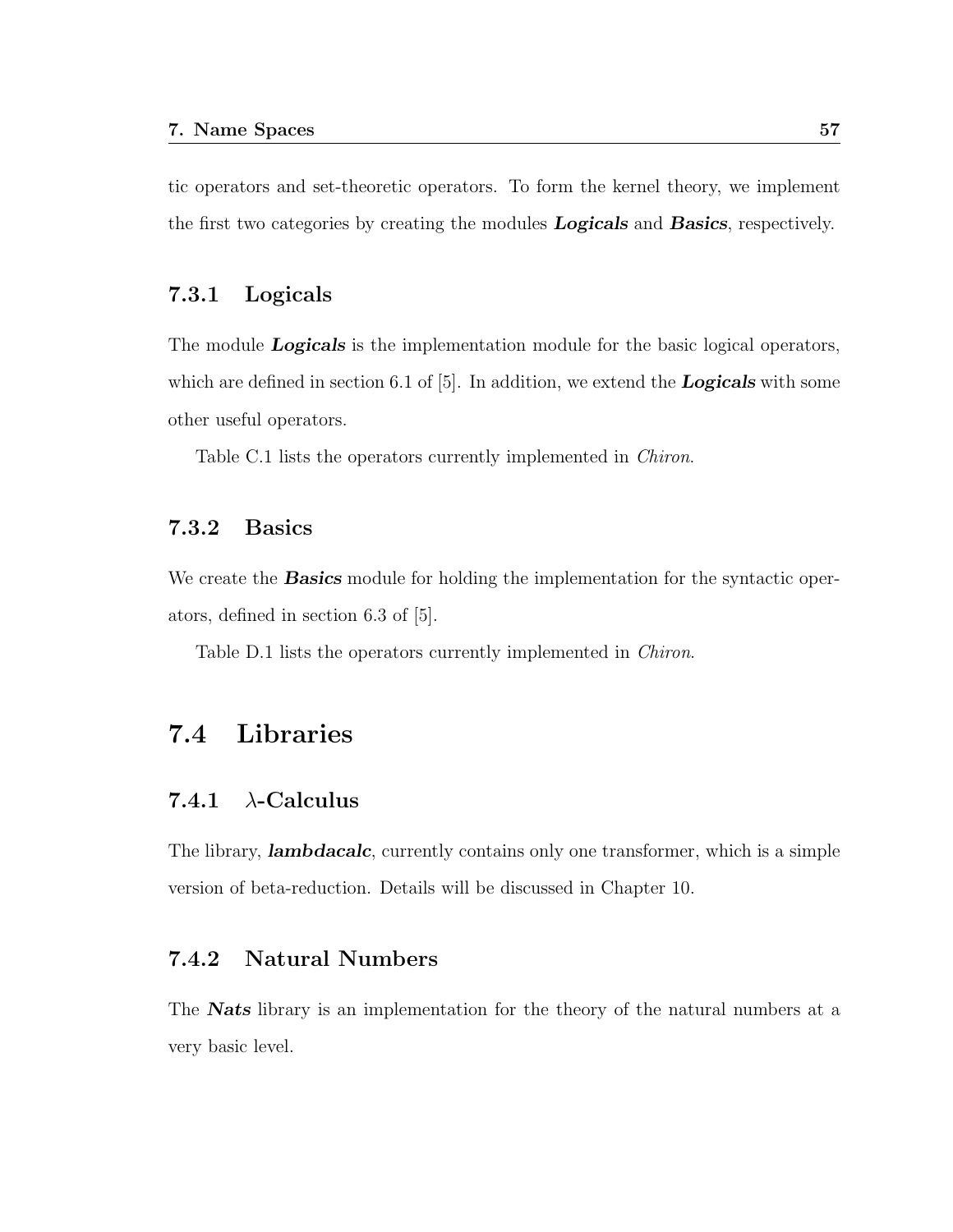# 7.5 Name Space Environment

### 7.5.1 Name Space Environment Introduction

For any pair of  $\Pi = (\pi, \hat{\pi})$ , the operator  $\pi$  and the algorithm function  $\hat{\pi}$  are implemented independently of each other in one module, without being connected by any kind of data structure. A Name Space, implemented by a special data structure environment, is created for the purpose of bundling together the various routines contained in an implementation module. We create separate name spaces for the named transformers corresponding to these routines. It also provides all the fundamental utilities for manipulating and maintaining the underlying implementation module. Therefore, the name space for a kernel theory (or a library) serves as the interface for the implementation module by exporting the low level implementations of transformers to clients. Furthermore, it can be extended to a biform theory in a way that not only makes the code clean syntactically at the implementation level, by implementing the idea of a biform theory with several different layers gradually, but also makes the semantic meaning of the notion of a biform theory clear to both the developer and the user.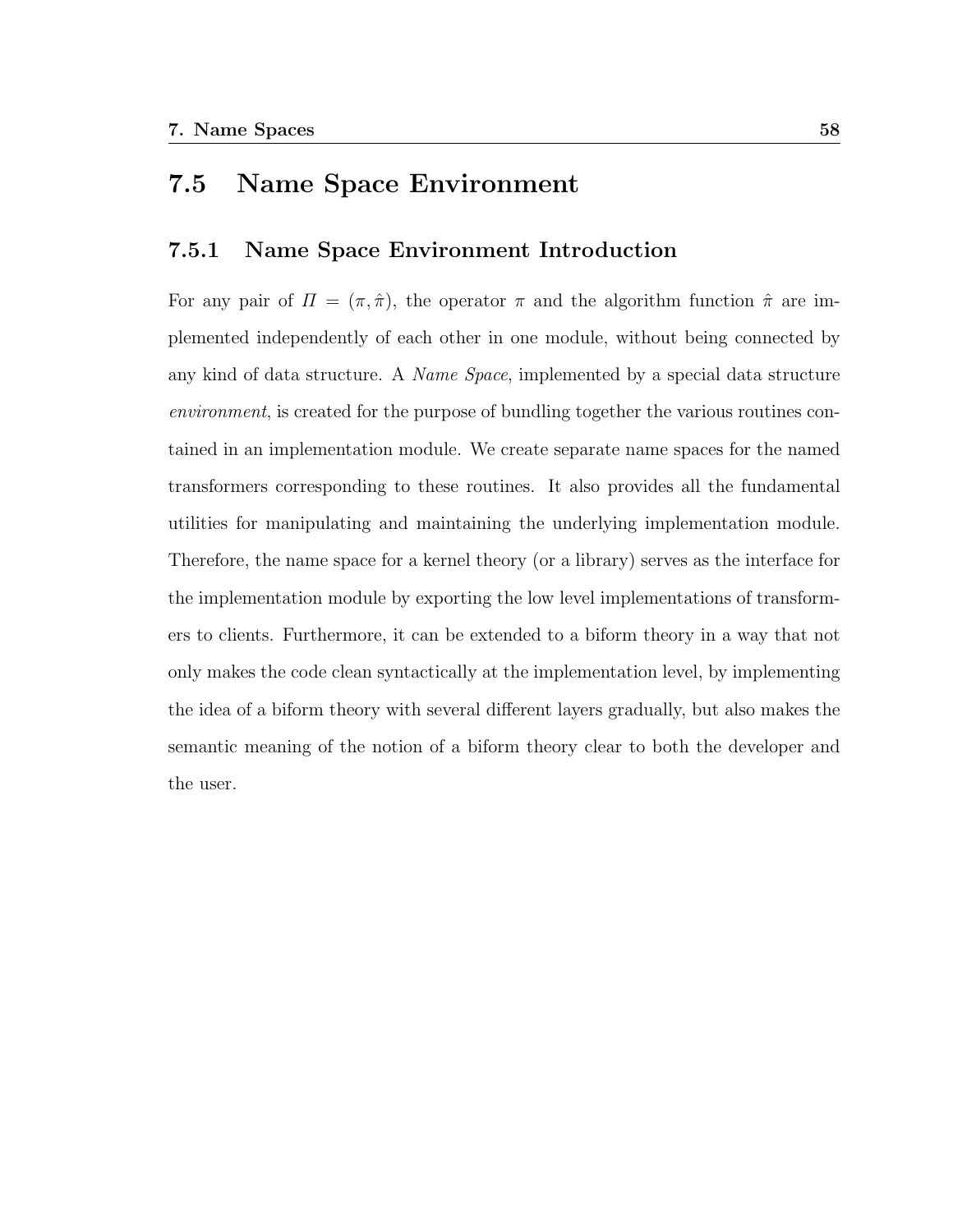

# 7.5.2 Name Space Environment Components

Figure 7.2: Name Space Environment

There are three elementary data elements in a Chiron name space environment. Since a name space serves as the interface for exporting the implementation of the transformer  $\Pi$ , two of these data elements are the algorithm  $\hat{\pi}$  that implements the (possibly partial) function  $f_{\hat{\pi}}$ :  $\varepsilon^n \to \varepsilon$  and the symbol s that serves as a name for the algorithm  $\hat{\pi}$ . In addition, we include the **operator** type expression  $O = (\mathsf{op}, s, k_1, \ldots, k_{n+1}),$  which indicates both the name and the signature of the transformer, as the third data element for a name space.

Instead of putting those three data elements into three separated meaningless lists, we organize them into three binary relations, for the purpose of providing three sorts of search methods the user might want to use.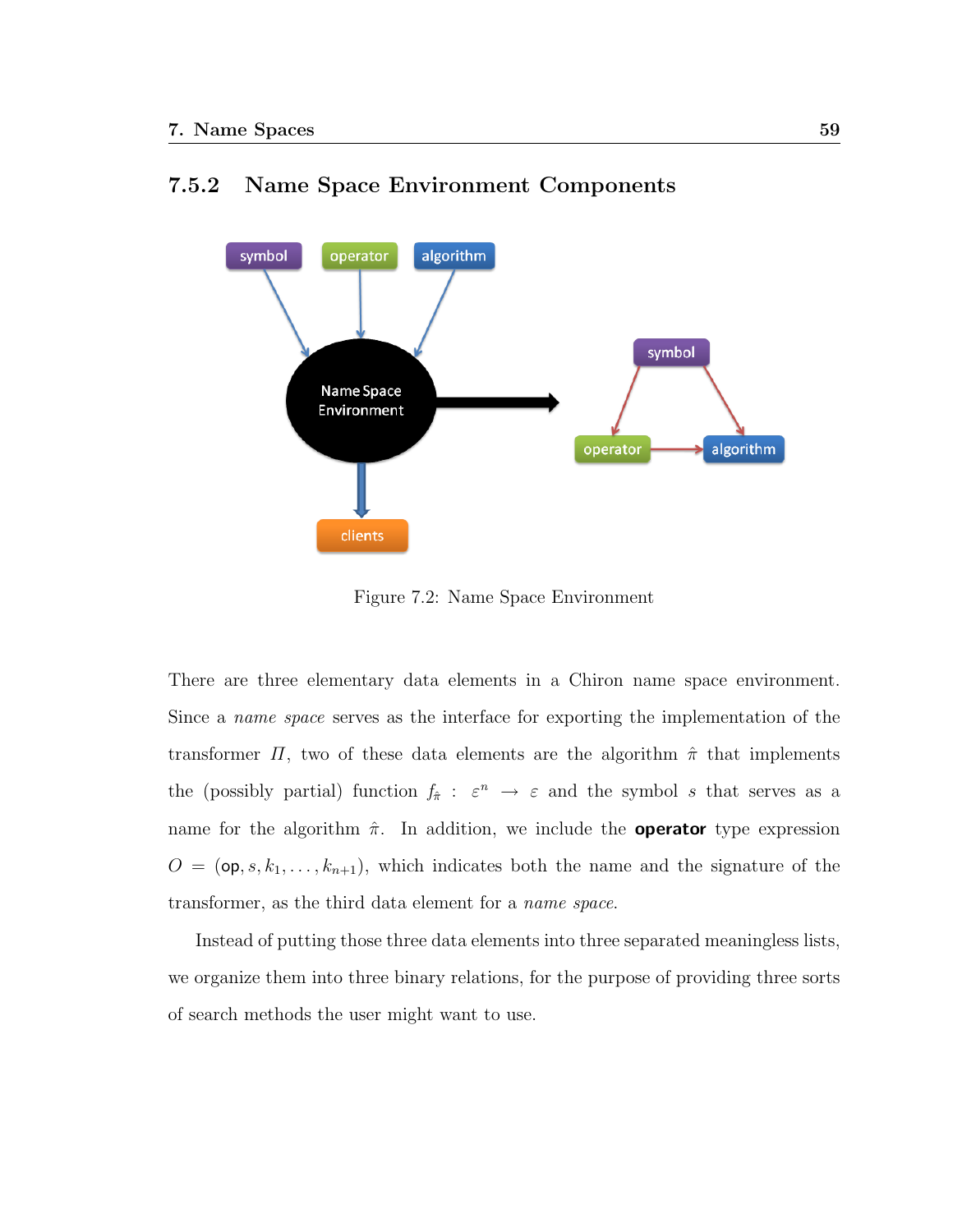## (1) ( symbol  $\rightarrow \hat{\pi}$  )

One of those three kinds of binary relations is the one originally defined in the formal specification of Chiron as  $\Pi = (\pi, \hat{\pi})$ , namely, a user can search for the algorithm function  $\hat{\pi}$  by giving the name of the transformer.

### (2) ( symbol  $\rightarrow$  operator )

Secondly, the **operator**, which contains not only the symbol  $s$  for representing the name of the transformer but also the number of typed arguments required by the transformer, can be retrieved by giving the name of the transformer  $s$ , as well.

# (3) ( operator  $\rightarrow \hat{\pi}$  )

Lastly, the algorithm  $\hat{\pi}$  can be looked up by providing the **operator** expression.

These have been coded into three hash tables, as shown in **OCaml Code** 9, defined as types in the system with the name named\_algorithms, named\_operators and op algorithms.

|                                                                                                                                                                                  | OCaml Code 9 Hashtables For Pair Relations - environment.ml |  |  |  |  |  |  |  |
|----------------------------------------------------------------------------------------------------------------------------------------------------------------------------------|-------------------------------------------------------------|--|--|--|--|--|--|--|
| type named_algorithms = ( symbol , algorithm) Hashtbl.t<br>type named_operators = $($ symbol , operator $)$ Hashtbl.t<br>type op_algorithms = $($ operator, algorithm) Hashtbl.t |                                                             |  |  |  |  |  |  |  |

## 7.5.3 Name Space Environment Operations

add : Add a new transformer entry to the environment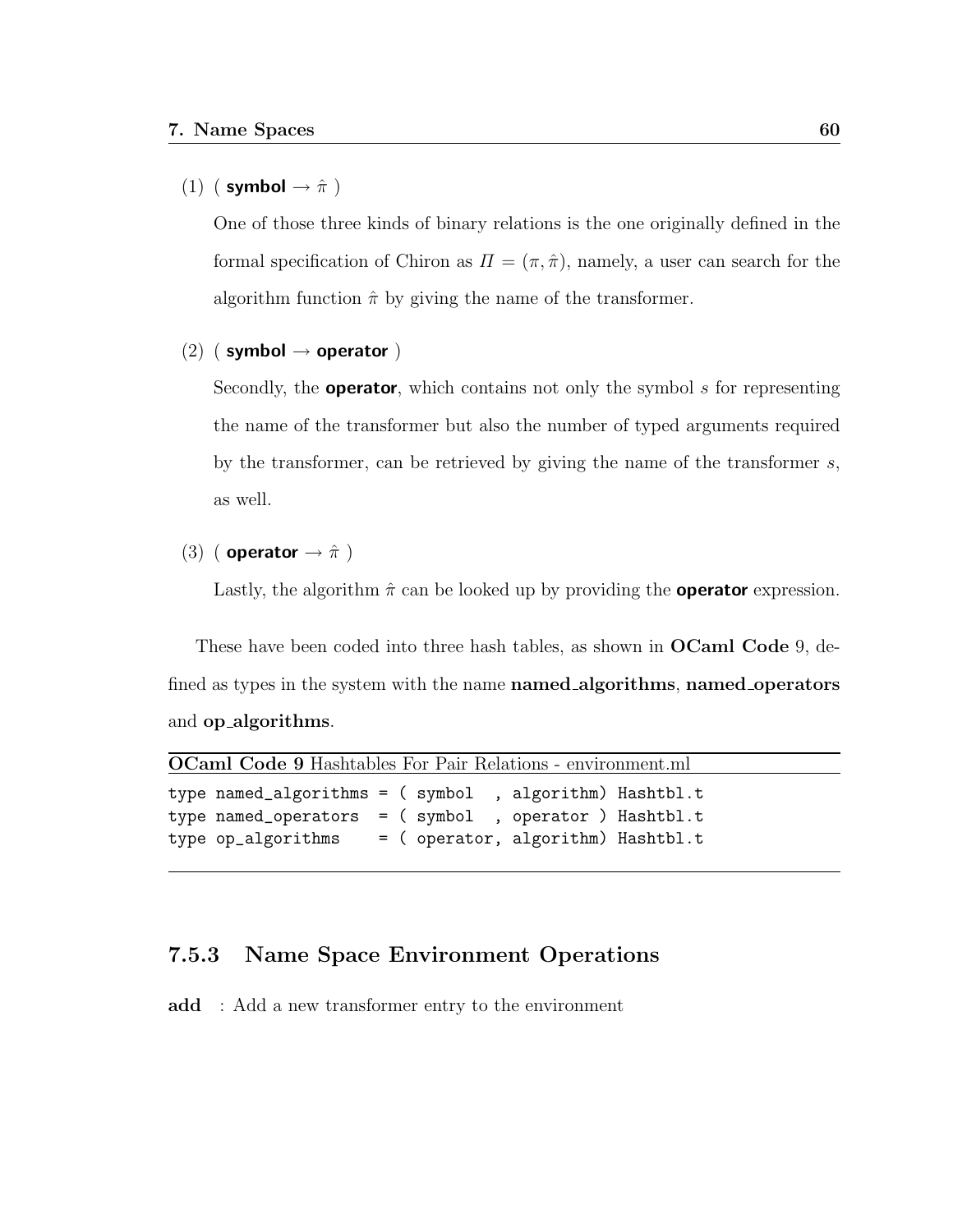OCaml Code 10 Add a new transformer entry to the environment - environment.ml

```
let add (e:environment) ('Operator(sy, kl, k) as op) (tr : algorithm) : unit =
    if (List.for_all (fun x \rightarrow x = B.\exp r_k kind) (k::kl)) then
       (Hashtbl.add e.operators sy op;
        Hashtbl.add e.algorithms sy tr;
        Hashtbl.add e.trans_from_oper op tr)
    else
        failwith "Transformer Operator should
                   take and return Expressions"
```
The add function is used for adding new name space entries. It needs three pieces of information, namely the three data elements **[operator, algorithm** and **symbol** in Figure 7.2, to complete an insertion operation. Two of them, the **operator** expression and the **algorithm** function, are actually the input arguments of the **Add** function. The last elementary data, which is the **symbol** to represent the name of the operator, can be easily extracted from the operator expression by using the pattern matching feature of OCaml on the second component of an operator expression. Since the data structure of an environment is created with three hash tables to hold the three sorts of pair relations introduced in the previous section, the insertion operation can be done by just calling the built-in add routine provided by the hash table module of OCaml to insert these three pairs of data into the three hash tables accordingly.

#### lookup : Lookup name space elements

There are three sorts of lookup tools available in *Chiron*, one for each pair relation defined at the beginning of this section on page 59.

• Given the name (type **symbol**) of the operator, return the algorithm  $\hat{\pi}$  (type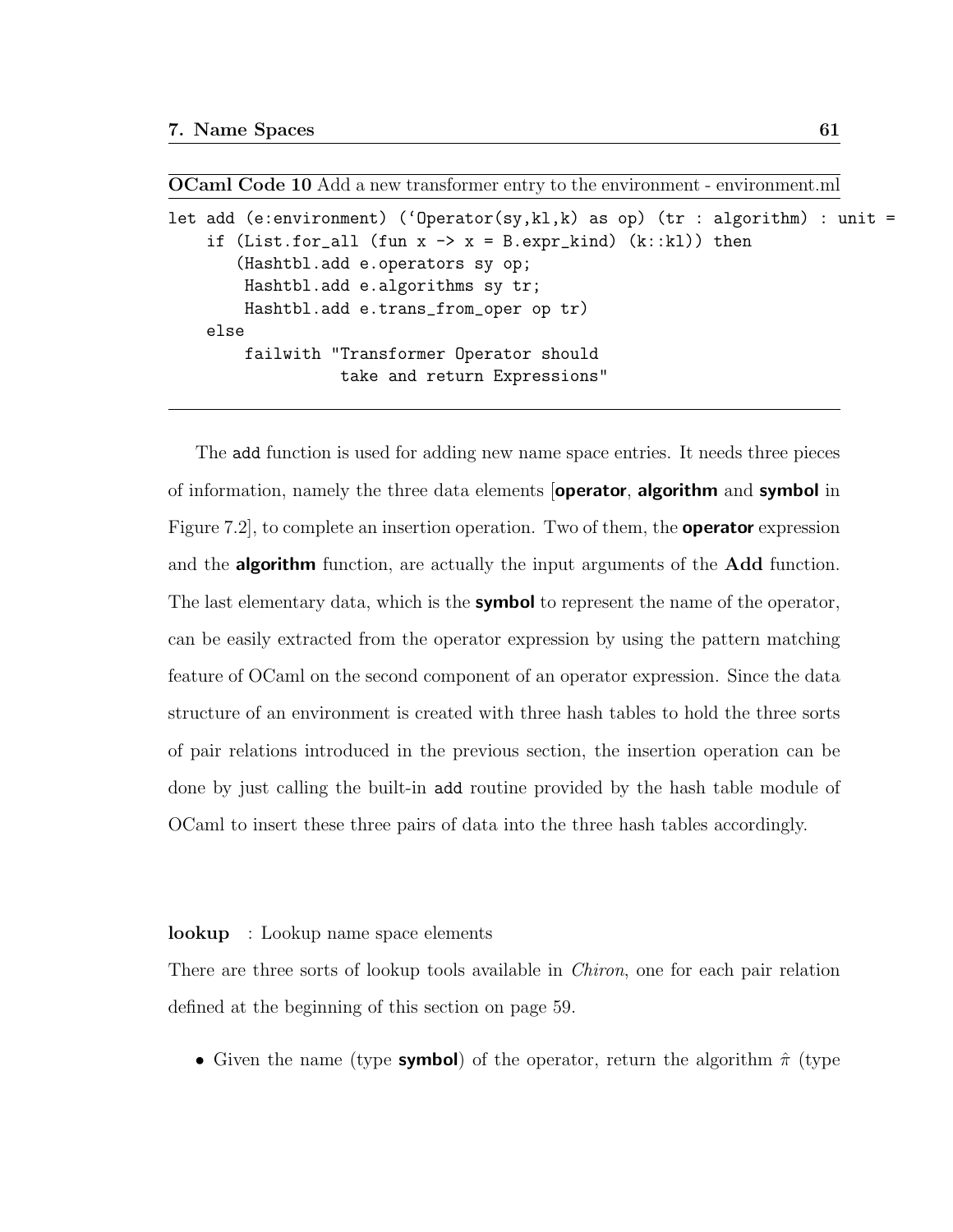#### algorithm).

- Given the name (type **symbol**) of the operator, return the operator expression (type operator).
- Given the operation expression (type **operator**), return the algorithm  $\hat{\pi}$  (type algorithm).

merge : Merger of two name spaces

Name Space Mergence can be useful in the following two situations:

- Users may want to use the merge tool to either create a larger name space on top of two existing name spaces, or extend an existing name space by importing other name spaces into the current name space. The former case needs a new name for the new larger name space, while in the latter case, one keeps the old name of the current base name space.
- The system itself may want to create a transformer pool of a certain size at some point to automatically merge the related transformers from different name spaces into a single name space for various purposes. For instance,

| <b>OCaml Code 11</b> Mergence of two name spaces - testbox.ml |  |
|---------------------------------------------------------------|--|
|---------------------------------------------------------------|--|

| let fundamental env = |                                                               |  |
|-----------------------|---------------------------------------------------------------|--|
|                       | Environment.merge Basics.basic Logicals.logical "fundamental" |  |

we merge the name space environments of **Basics** and **Logicals** to a new name space environment called *fundamental*, which is the name space for the kernel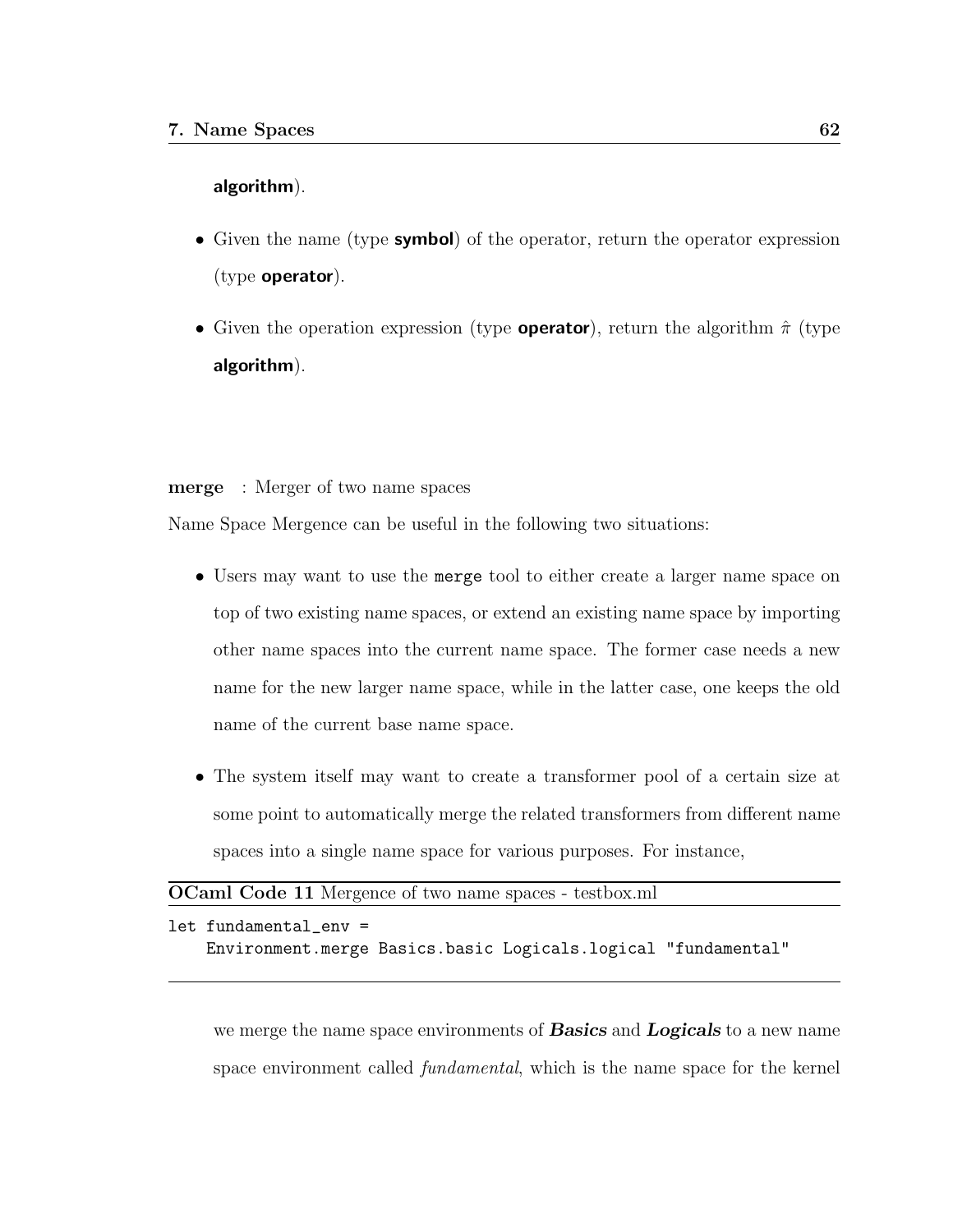theory of Chiron.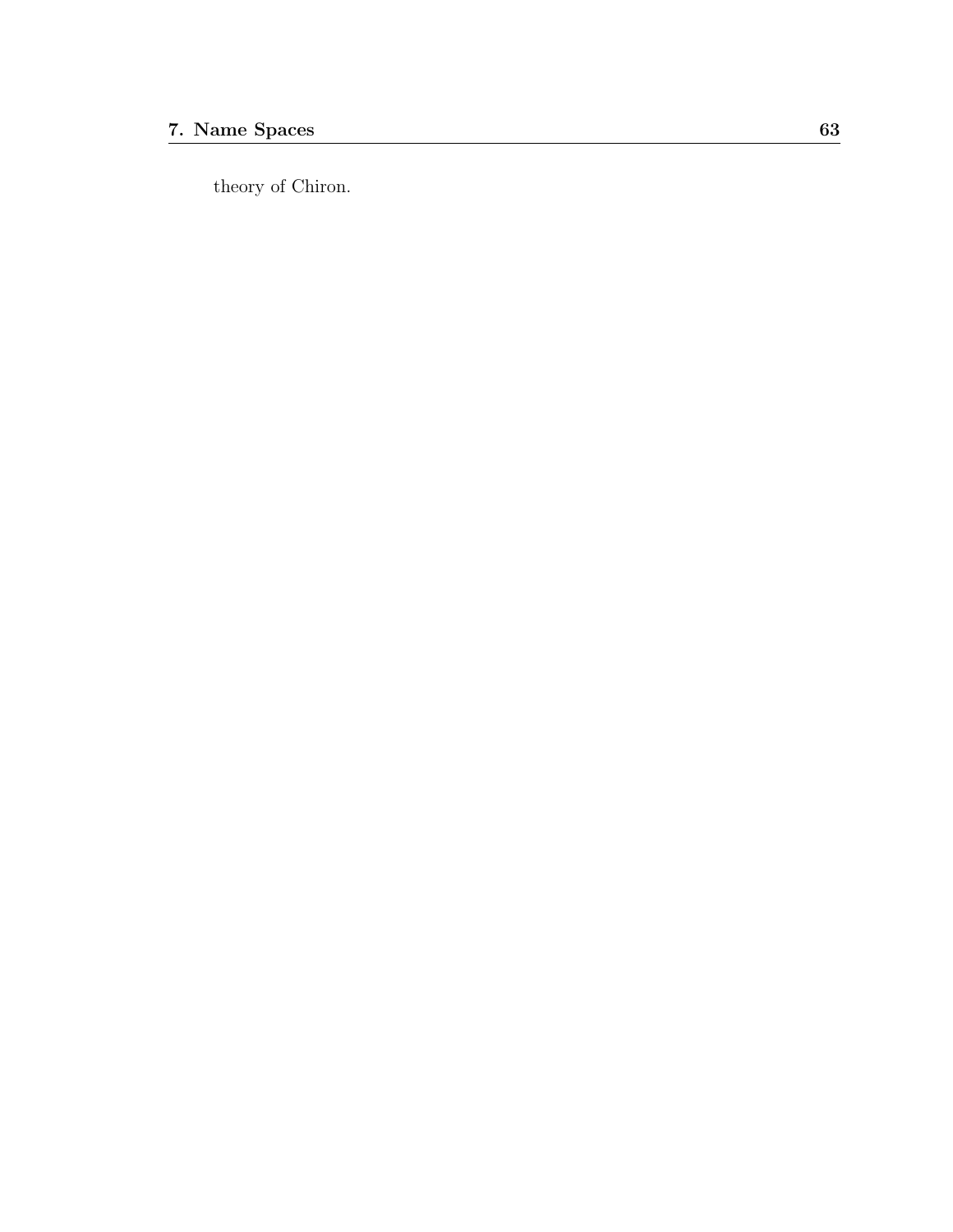# Run

This chapter presents one important meta-program developed for our MMS, called run, which is used for processing inputs of Chiron expressions with two tasks :

- (1) Check if all sub S-expressions of operator applications occuring in the input expression are known to the system.
- (2) Run the named transformers associated with those known operators.

# 8.1 Operator Applications

Operator applications in Chiron are defined by the formation rule P-Expr-2 (Operator application) from the Chiron paper [5, chap. 3] as below,

P-Expr-2 (Operator application)

$$
\frac{\textbf{operator}[(\textsf{op},s,k_1,\ldots,k_{n+1})],\textbf{expr}[e_1],\ldots,\textbf{expr}[e_n]}{\textbf{p-expr}[(\textsf{op-app},(\textsf{op},s,k_1,\ldots,k_{n+1}),e_1,\ldots,e_n):k_{n+1}]}
$$

where  $n \geq 0$  and  $(k_i = \text{type and type}[e_i])$ ,  $(\text{type}[k_i]$  and  $\text{term}[e_i])$ , or  $(k_i = \text{formula}$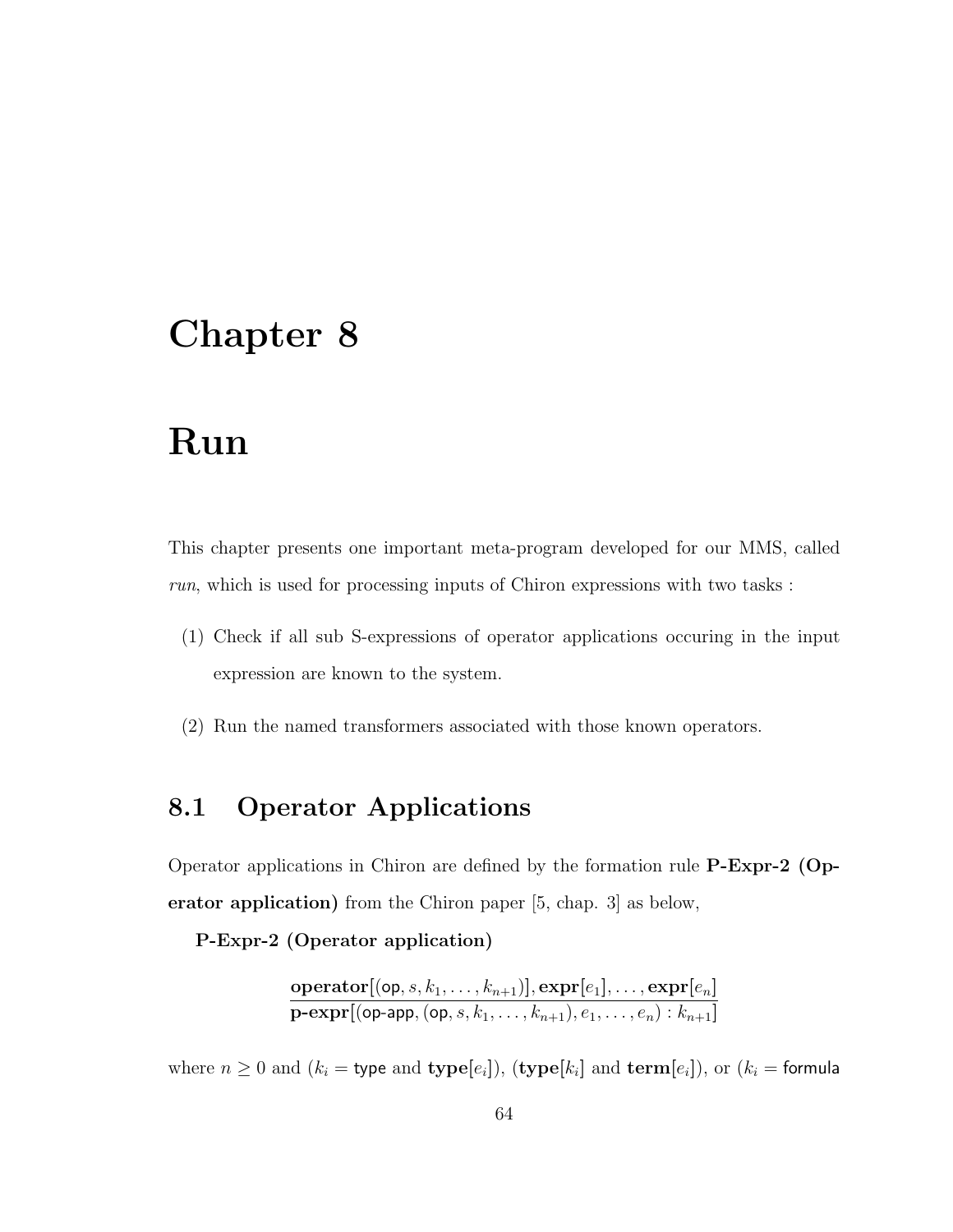and **formula** $[e_i]$  for all i with  $1 \leq i \leq n$ .

Based on the type system of *Chiron*, the **Constructors** module provides three different constructors for constructing expressions of operator applications, which are TypeApplyTerm, ApplyTerm and  $FApplyTerm<sup>1</sup>$ , for different types of operator applications of type typ, type term and type formula respectively. The type of an operator application is decided by the type of the output, namely the kind of  $k_{n+1}^2$ in the fomation rule P-Expr-2 (Operator application).

However, as the kind for the output of a Chiron transformer,  $k_{n+1}$  is always kind term since all the input expressions and the output expression of Chiron transformers are of type **quoted**<sup>3</sup> strictly, and type **quoted** is a subtype of type **term** as defined in the type system of Chiron. Therefore, all operator applications in the S-expressions that are passed to run are under the construction of  $ApplyTerm^{-4}$  since all the arguments of those operator applications,  $exp[r_i]$ , are really of type **term**<sup>5</sup>, namely **term**[ $e_i$ ] for all i with  $1 \leq i \leq n$ .

In summary, run traverses the tree structure of S-expressions in pre-order to find all possible sub S-expressions of **term** type operator applications. Follow by a validation procedure for each operator application and a possible execution step if the validation succeeds.

<sup>&</sup>lt;sup>1</sup>See section : Type Declaration - Part 3, on page 31.

<sup>2</sup>See section : Type Declaration - Part 2, on page 31.

 ${}^{3}$ Page 37.

 $^{4}$ *ApplyTerm* is the constructor used for building **term** type operator applications.

 $^5$ quoted :>term.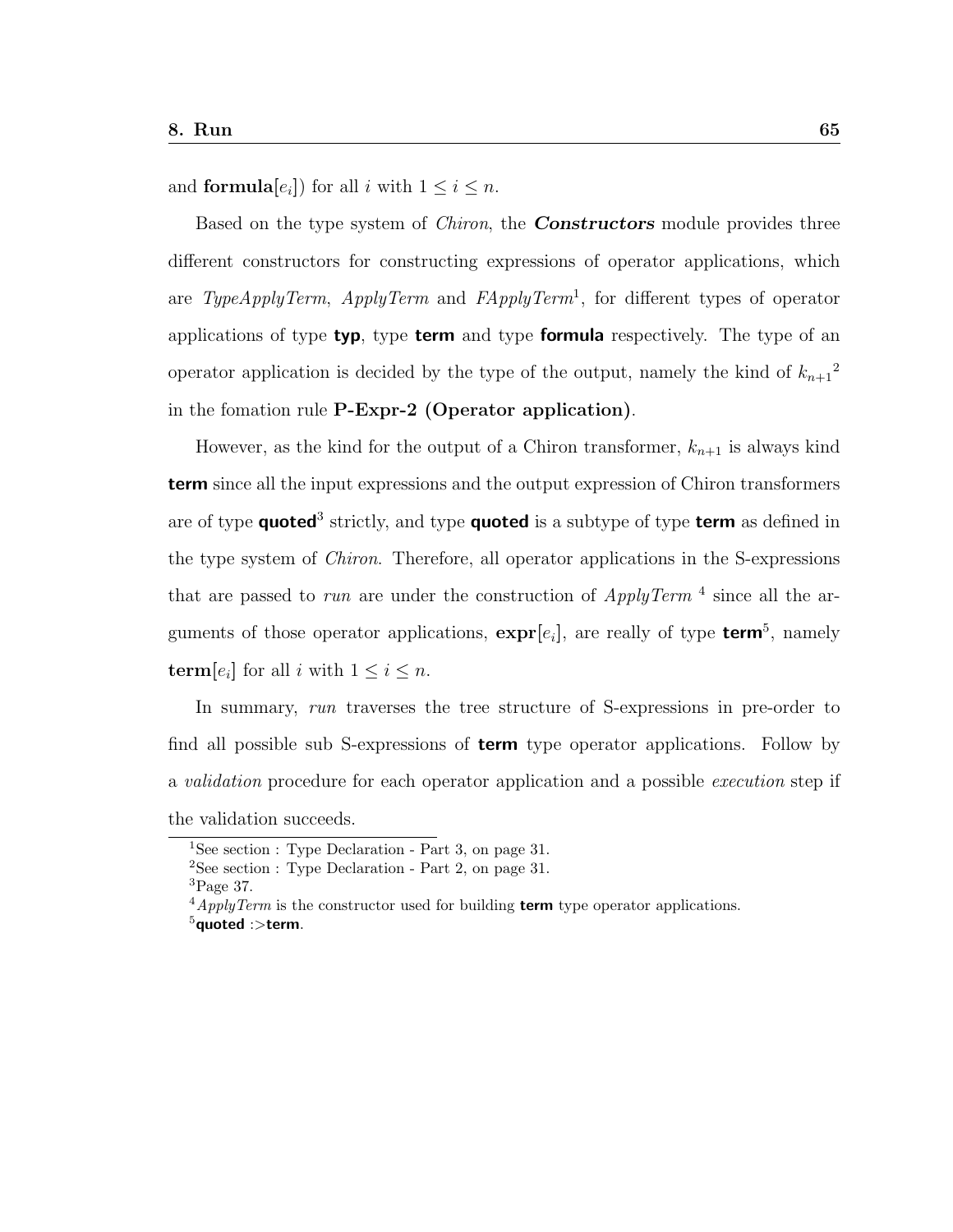# 8.2 Validation

The validation step is responsible for ensuring the existence of the transformer  $\Pi$  in the name space which is passed as one argument of run. The validation process comprises calling the lookup tool provided by the **Environment** module. The lookup tool requires two input arguments, which are the name of the operator of the transformer and the name of the name space. In particular, the name space with the name env must be valid in our Chiron system in order to pass the OCaml type checking system. A name space is valid if it is pre-defined and loaded during the *Chiron* initialization process, or it was created previously by the user before the lookup call.

Lookup searches for the pair  $(op, \hat{\pi})$  in the name space env.  $\hat{\pi}$  is the algorithm function for the operator with the name  $op.$  Since the pair structure is implemented by using the hash table data structure provided by OCaml from its built-in modules, the lookup tool is implemented as a simple OCaml function which performs a standard hash table lookup operation.

If the pair  $(op, \hat{\pi})$  exists in the name space, env. Lookup returns the corresponding algorithm function  $\hat{\pi}$ , for the operator with the name *op*, i.e., the operator is defined in the name space; and the algorithm function for that operator is coded in the name space which is about to be called. Otherwise, lookup returns a special OCaml value, *None*, to inform the *run* that the operator with the name  $op$  is invalid in the name space env.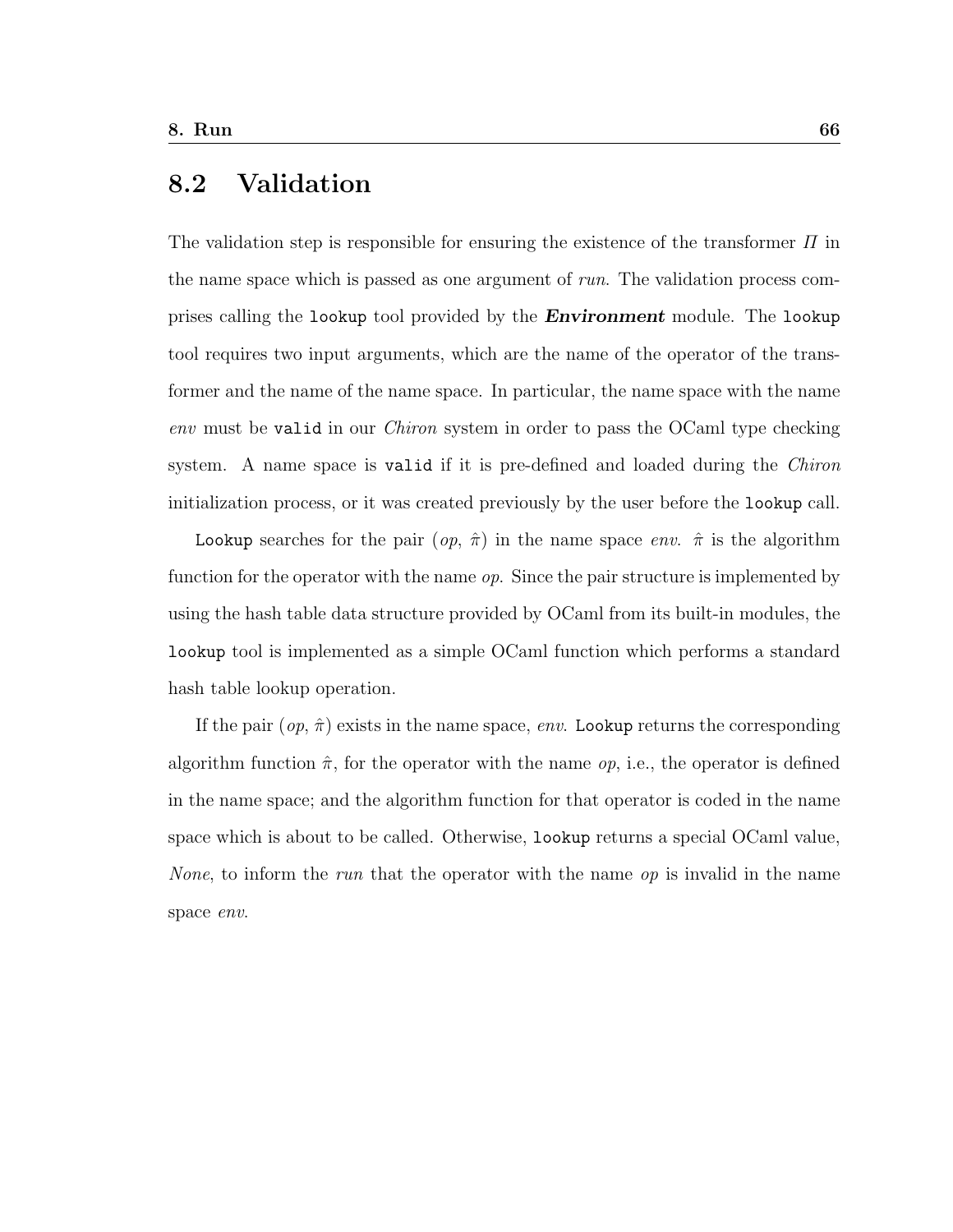## 8.3 Execution

The execution step runs only if the validation process is passed for the subexpression of an operator application. In case of success for the validation process performed by the lookup tool provided by the **Environment** module, the algorithm  $\hat{\pi}$  for the operator application is returned by the lookup function call. Since the algorithms are implemented as OCaml functions,  $run$  executes the sub S-expression  $e$  of that operator application by simply calling that algorithm function,  $\hat{\pi}$ , with all necessary arguments provided by e as parts of its S-expression construction. The subexpression  $e$  is then replaced by the expression,  $e'$ , which is the return value of the algorithm function  $\hat{\pi}$ .

#### Example :

run e, where e is an expression of a **beta** reduce operator application, which can be expressed in lambda calculus form as  $(\lambda x. f x)(y)$ .

Beta reduction is implemented as a transformer (beta\_reduce, fn\_beta\_reduce) in the current version of the *Chiron* system in the lambda calculus theory where **beta** reduce is the name of the operator of the transformer, and fn beta reduce is the name of the algorithm function of the transformer. (Details in Chapter 10 : Beta Reduction)

In this example, run calls the lookup tool to search for the beta reduction algorithm function from the name space created for lambda calculus. The algorithm implemented as an OCaml function with the name fn beta reduce is then returned by the lookup procedure. Run calls the algorithm function  $fn$ -beta-reduce with the argument y which is extracted from e to perform the beta reduction.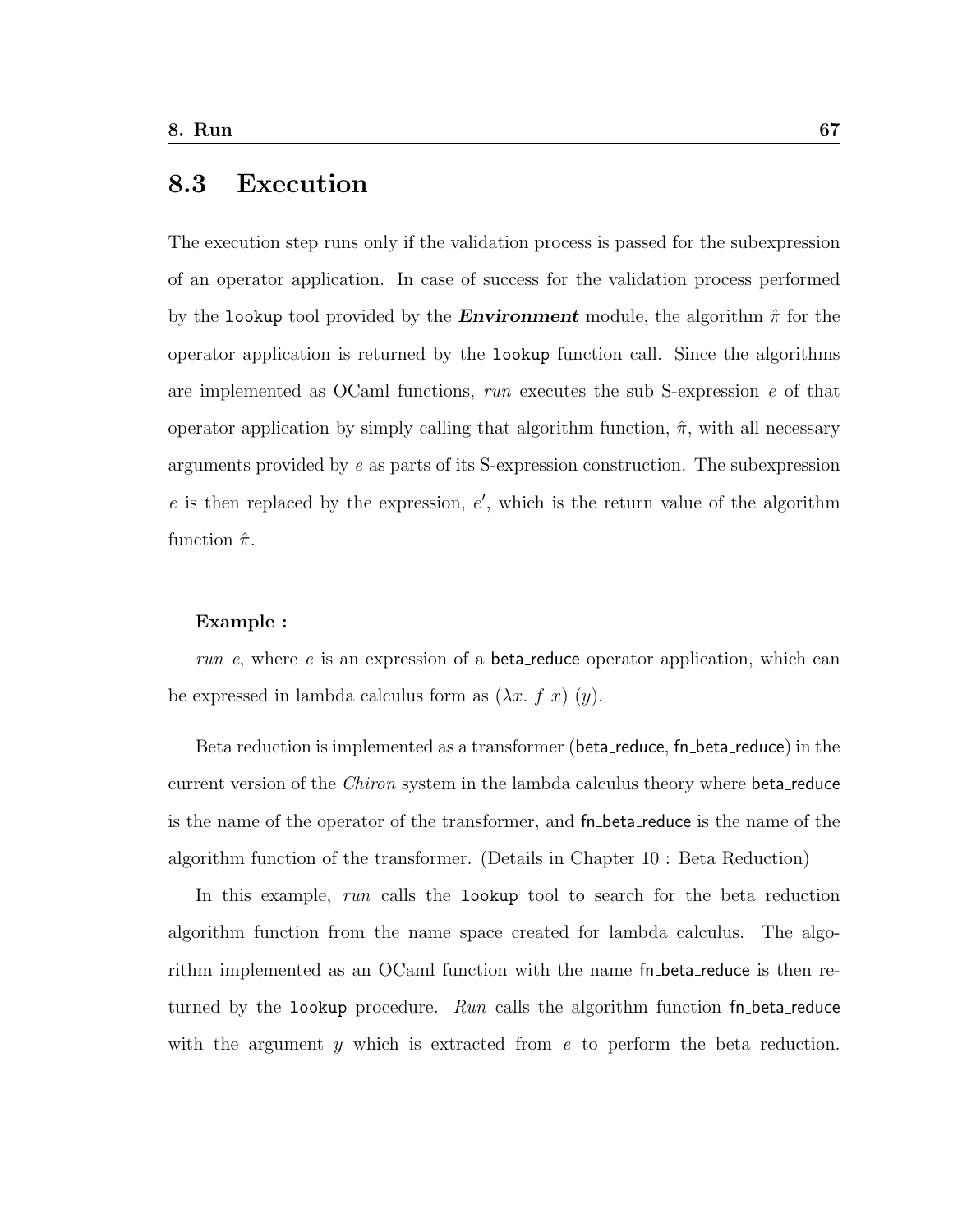Finally, the expression  $(f\ y)$  is returned by the algorithm function as its output.  $((\lambda x. f x) (y) =_{beta\_reduction} f y)$  i.e., the original expression e gets replaced by  $(f y)$ . run  $e \implies e'$ , where  $e' = f y$ .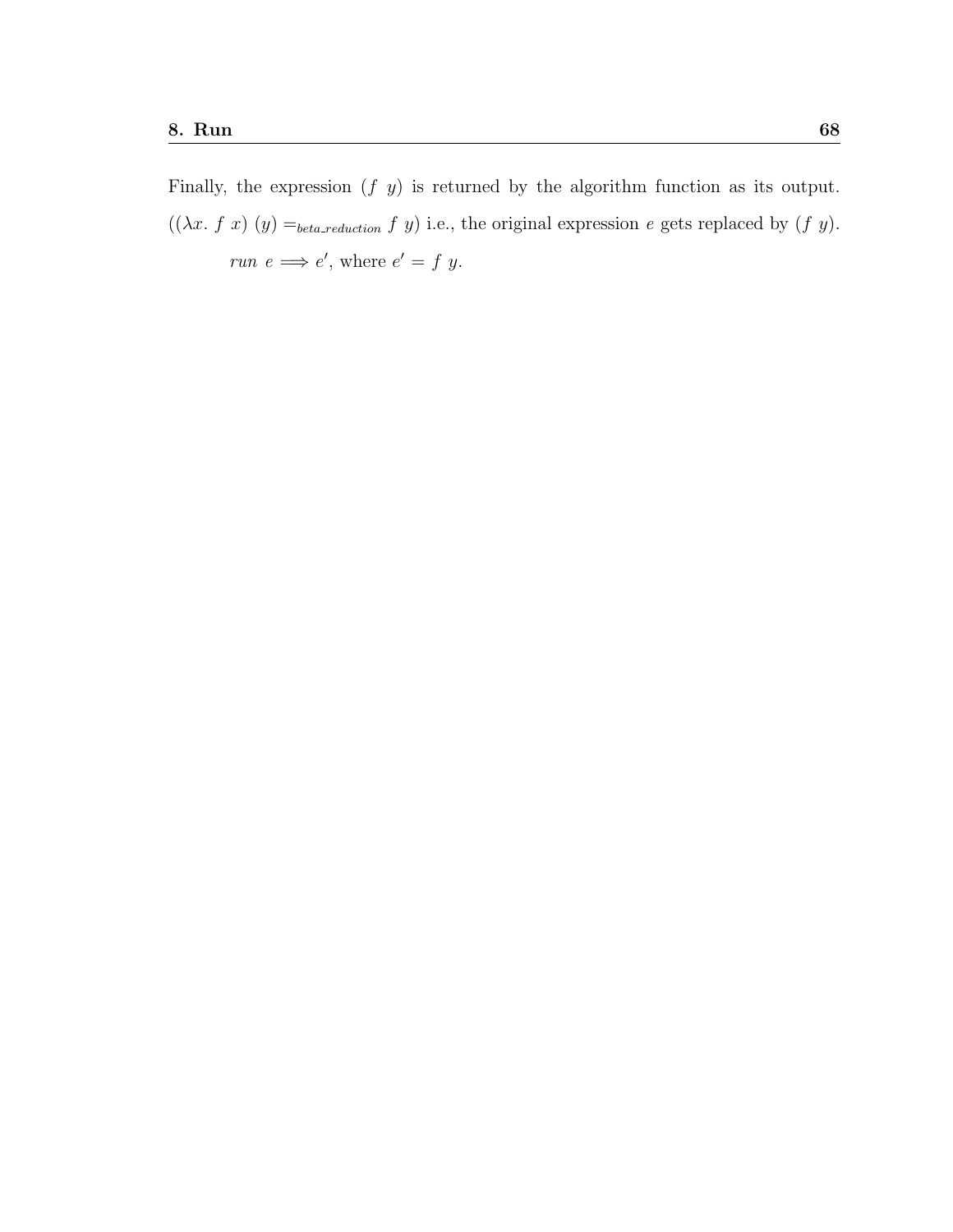# Simplify

This chapter presents another one of those important transformers developed during the first stage of the development of the MMS, called *simplify* (simplify ::  $E, E$ ), which is used for simplifying S-expressions by replacing complicated formulas by simple logically equivalent formulas. Currently, only boolean algebra simplifications are supported by the system.

## 9.1 Implementation Module

Simplify traverses the tree structure of input S-expressions in pre-order to find all sub S-expressions which can possiblely be simplified by *Chiron*. Then it simplifies those sub S-expressions and replaces them by the simplified S-expressions.

All simplifications are implemented in a submodule of the **Simplify** module called **Impl**. In this approach, we can not only make the implementation efficient, but also provide a better module structure for future development.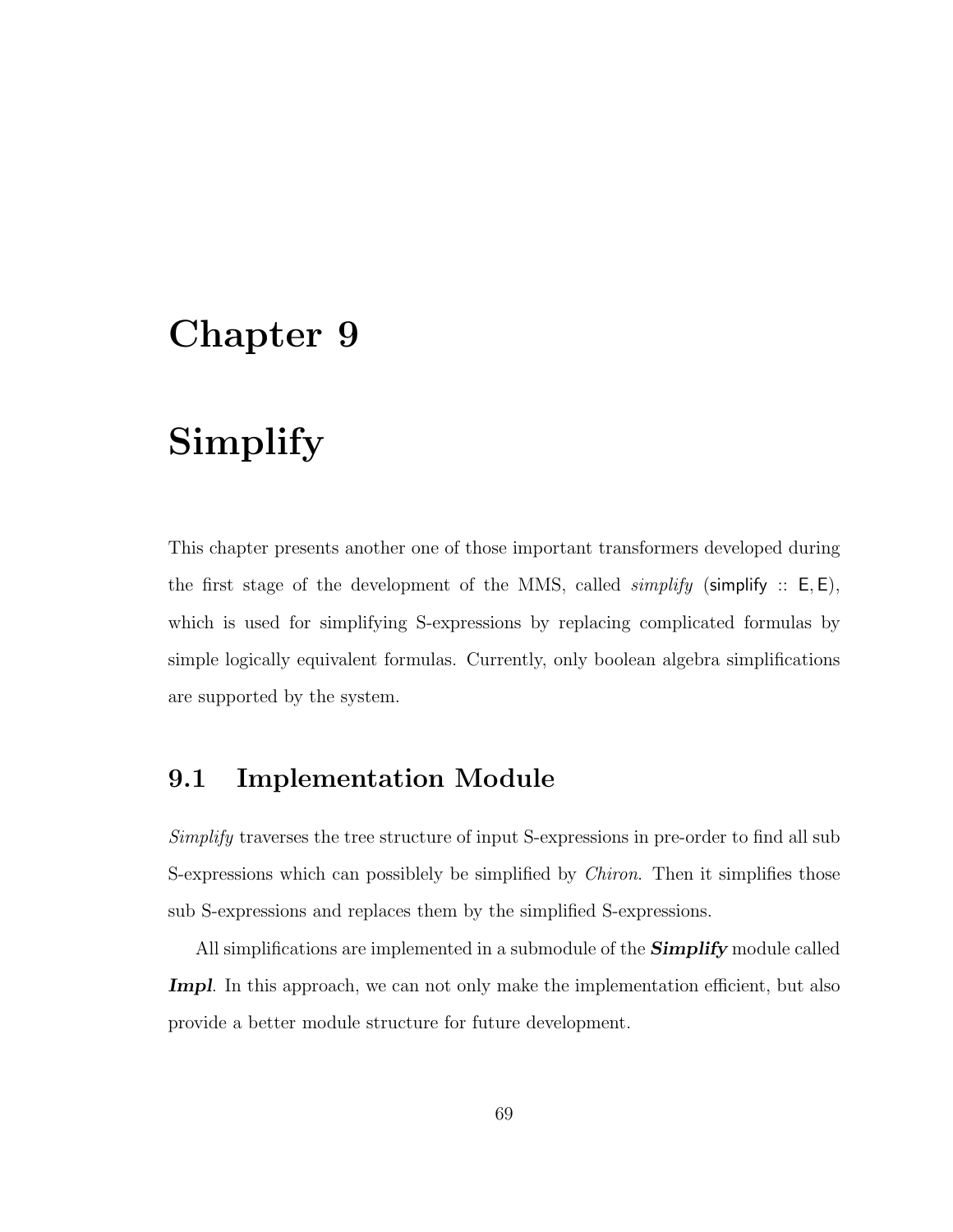#### (1) Efficiency

By having the implementations for all kinds of simplifications in a separate module, we can implement different algorithms by different routines. Since a complicated simplification algorithm is usually a composition of multiple simple simplifications, we can implement the routine for a complicated simplification algorithm by calling those simple simplification routines as parts of its implementation.

#### (2) Development

- Simplifications which are of different kinds in terms of semantics may seem to be similar in terms of their implementation. By creating simplification functions in a separate module, we can avoid a lot of possible redundant code for similar simplification implementations. We first create some generic functions, and then, develop the main simplification functions on top of these.
- Instead of implementing the simplifications as parts of the main Simplify function, we can give meaningful names for all simplification algorithm routines by implementing them in a separate module, so that the developer can locate the right function as needed easily.

#### Example :

For a simple simplification of the logical operator and.

```
[pseudocode]
   Simplify (e) = match e with
```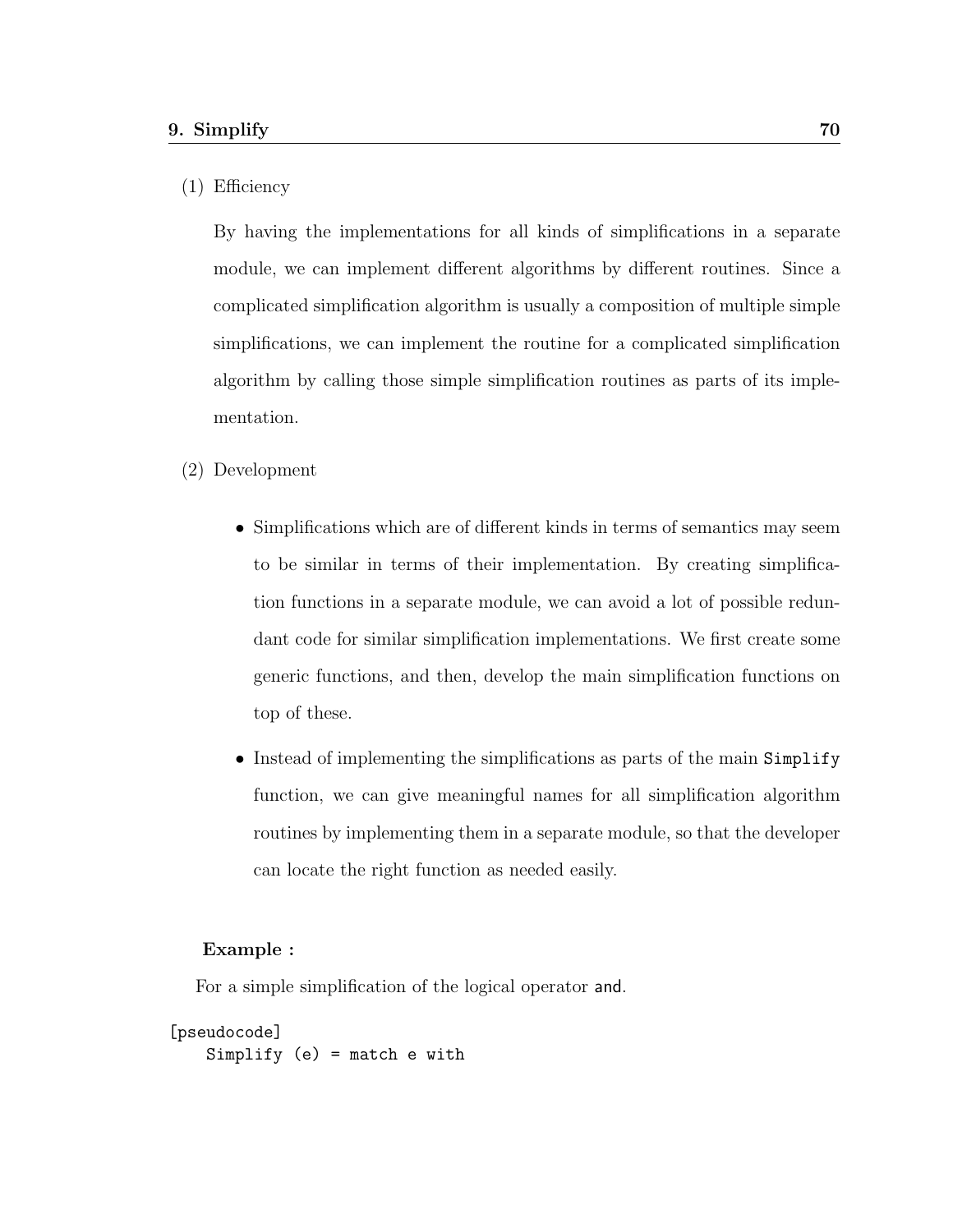```
......
......
(traversal)
......
finds the subexpression of an AND application as AND(a, b)
    \Rightarrow option 1 (in-line) : return (a == true) && (b == true)
       option 2 (dispatch) : call the routine
                              written in a separately module
                              to perform the AND simplification.
......
```
Firstly, the main function of simplify finds the subexpressions of and applications by pattern matching on the input expression e. Once it finds one, there are two options for a simplification operation. Our system chooses the second option for performing the and simplification, by creating the and simplification routine separately.

## 9.2 Boolean Algebra Simplifications

Generally, boolean algebra simplifications are supported in all sorts of MMS by a simplification tool similar to the one we created for *Chiron*, "simplify".

The current version of Chiron includes an experiment on representing Church numerals in Chiron. Various simplification tests are tested by using the Church numerals module, called **test\_input\_ch\_num**. Details will be discussed and shown in Chapter 12.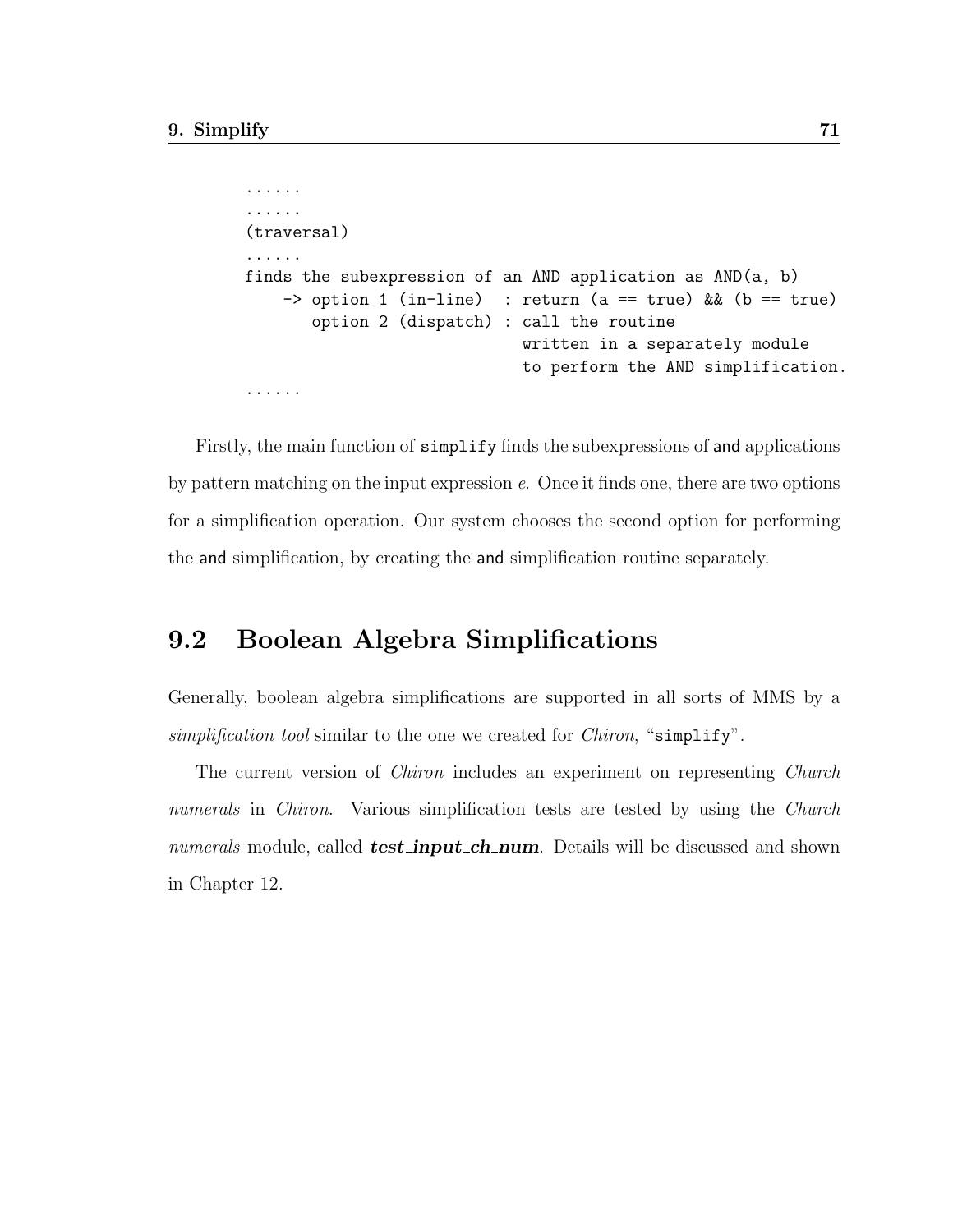# Beta Reduction

Beta reduction is implemented as a Chiron transformer beta reduce in the theory for lambda calculus. In particular, the beta reduction for expressions of type **term** has been carefully implemented and tested.

The operator is created in *Chiron* as : (beta\_reduce ::  $E, E$ ). i.e., the transformer beta reduce takes a Chiron expression as its input, and returns a Chiron expression as its output.

## 10.1 Implementation

The algorithm function of beta reduction (only for **term** type expressions currently) is implemented in a single OCaml function. The function basically needs to meet the following three requirements :

- Recursively traverse the term searching for *redex*.
- *Prevent* infinite looping.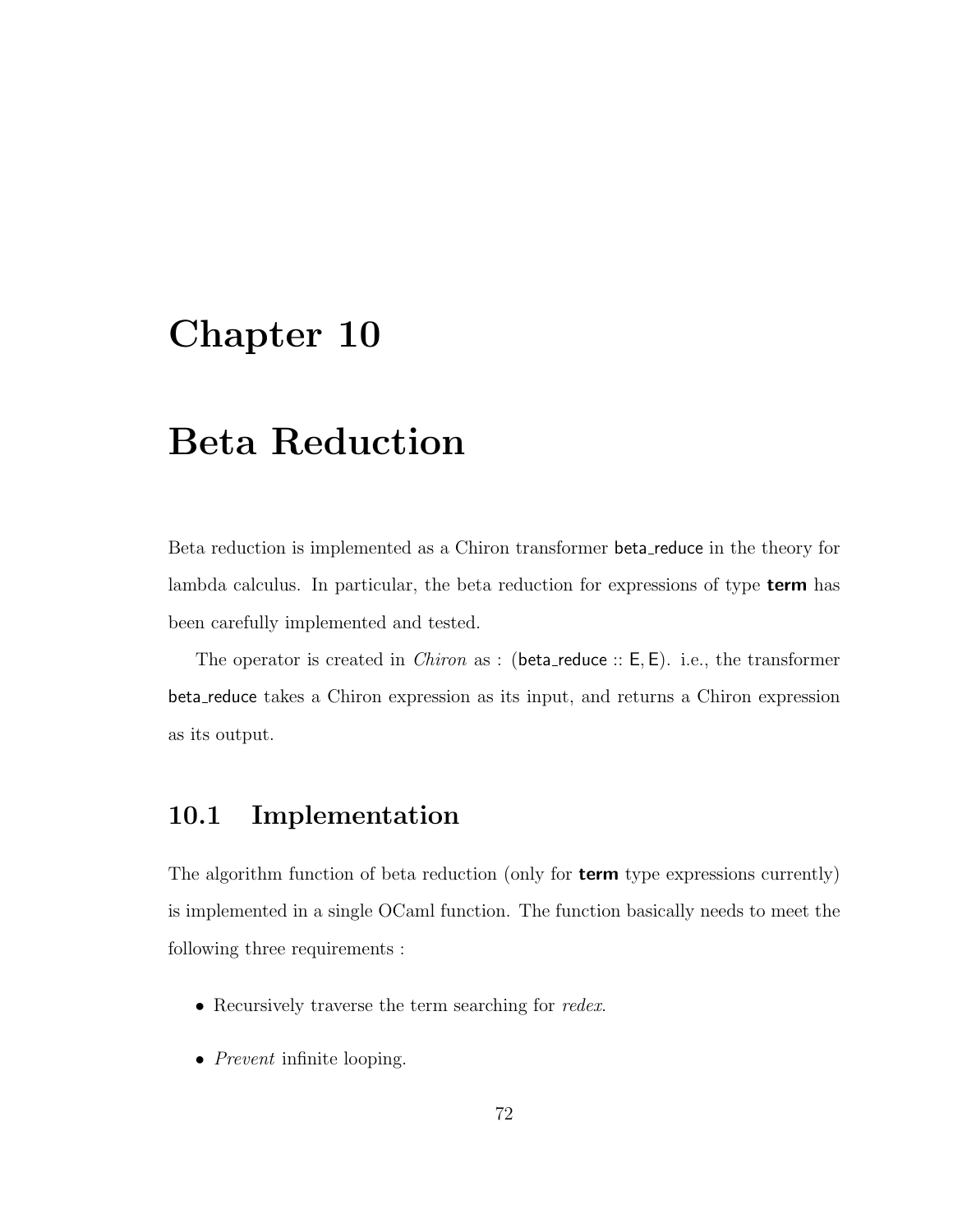• Reduce the redex.

The implementation achieves the first two goals by using the "pattern matching" feature. It matches the subexpressions of the input expression based on a correct understanding of the syntax of Chiron expressions. Once the redex is found, the third goal can be complished by applying the beta reduction rule to the redex.

## 10.1.1 Expression Syntax

Any expression  $e$  is one of the following :

- $\bullet$   $x$  a variable.
- $\lambda x.e$  a lambda abstraction.
- $e_1$   $e_2$  an application.

If  $E_1 \rightarrow_{\beta} E_2$ , then the reduction must be one of those cases :

$$
\overline{(e e_1) \rightarrow_{\beta} (e e_2)}
$$
  
\n
$$
(e_1 e) \rightarrow_{\beta} (e_2 e)
$$
  
\n
$$
(\lambda x.e_1) \rightarrow_{\beta} (\lambda x.e_2)
$$

Table 10.1: Patterns of  $E_1 \rightarrow_{\beta} E_2$  may involve a beta reduction

Therefore, we only pattern match the expression on the above three patterns for a possible reduction action; for all the other patterns, the function just returns the original expression immediately.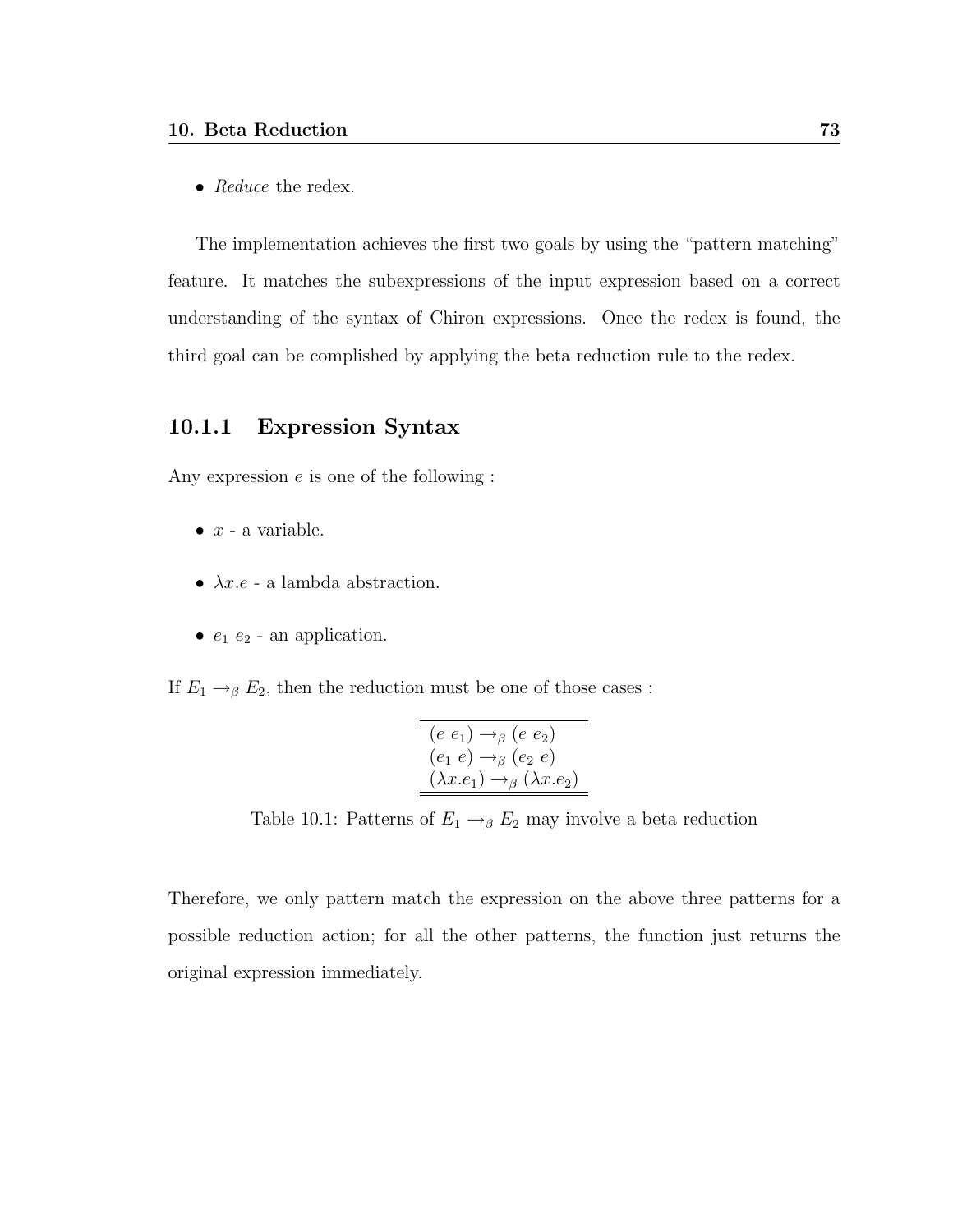#### 10.1.2 Redex

In the lambda calculus, a beta redex is a term of the form:

```
(\lambda x.b)(a)
```
where the term  $b$  may or may not involve the variable  $x$ .

An expression of the form  $((\lambda x.e_1) e_2)$  is called a redex (reducible expression). Thus, in addtion to the three cases listed in table 10.1, there is one more case needs to be pattern matched for applying the beta reduction rule.

## 10.1.3 Infinite Looping

[pseudo code]

For the first two cases in Table 10.1, if both the inside subexpressions cannot be reduced further, the expression as a whole should stop the recursive pattern matching process to prevent infinite looping.

```
OCaml Code 12 Prevent Infinite Looping
```

```
reduce_term e = match e with (* Pattern Matching on the expression *)
     ...
   | (e1, e2) -> (* Pattern Matching for the first 2 cases *)
       (* Try to reduce the expression inside *)
       let e1_reduced = reduce_term e1 in
       let e2_reduced = reduce_term e2 in
       if (e1 = e1_{reduced}) AND (e2 = e2_{reduced}) then
           return e (* Can not be reduced further, stop the recursive looping *)
       else
           reduce_term (e1_reduced, e2_reduced)
```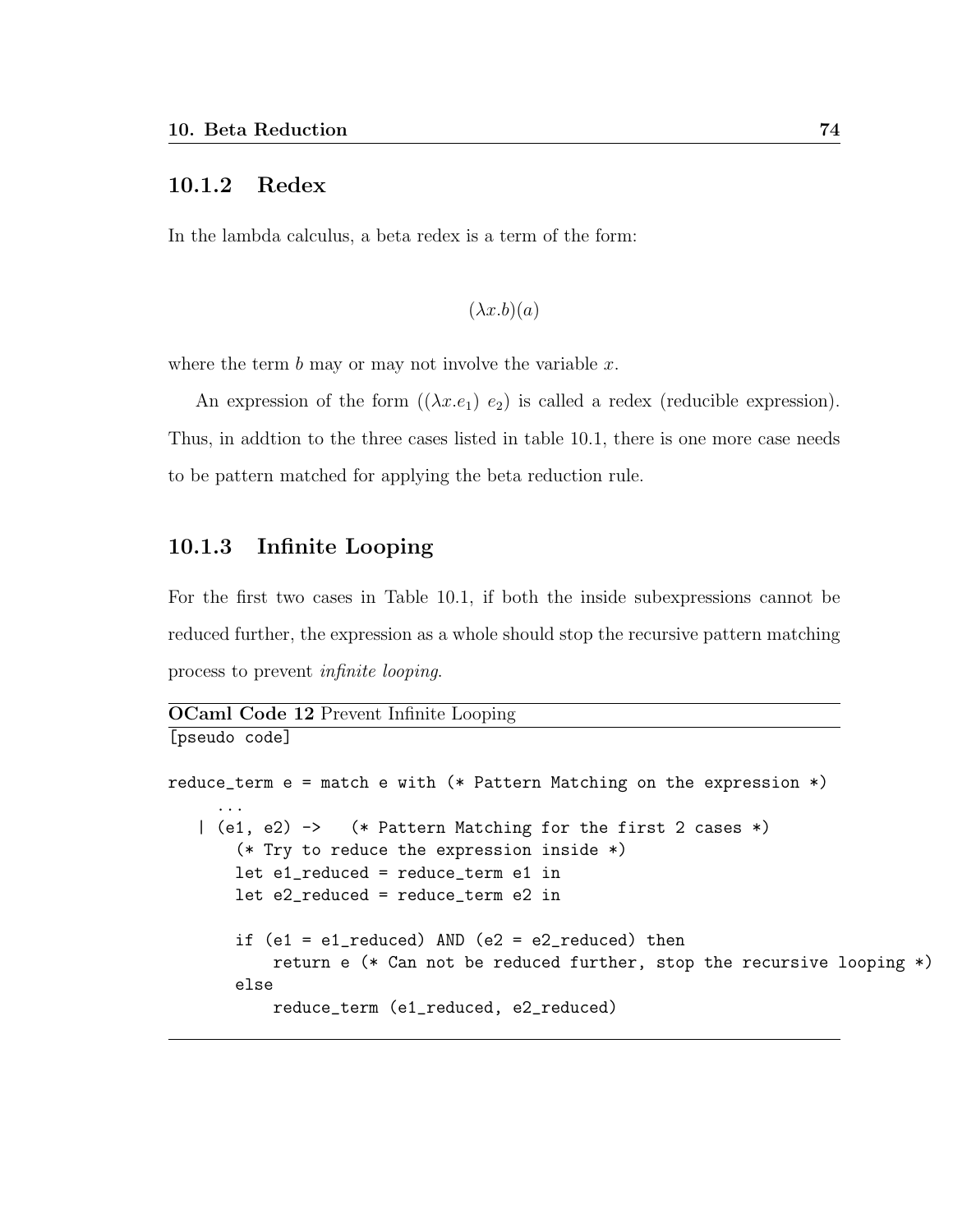For instance, the if condition clause in the OCaml Code 12 stops the recursive looping for the recursive reduction function reduce term when both the inside subexpressions e1 and e2 can not be reduced further.

## 10.1.4 Reduce the Redex

To reduce a beta redex in the form of  $(\lambda x.b)(a)$ , we call the sub transformer defined in the kernel theory to do the substitution for the variable  $a$  in the expression  $b$ . The substitution is defined in table  $10.2<sup>1</sup>$  to replace free occurrences (the set of free variables in b, denoted as  $FV(b)$ , is defined in table 10.3) of x in b with a (written as  $[a/x]b$ .

| $\bullet \left[ a/x \right] x = a$                                              |  |
|---------------------------------------------------------------------------------|--|
| • $[a/x]y = y$                                                                  |  |
| • $[a/x](e_1 \, e_2) = ([a/x]e_1) \, ([a/x]e_2)$                                |  |
| • $[a/x](\lambda x.b) = \lambda x.b$                                            |  |
| • $[a/x](\lambda y.b) = \lambda y.b$ , if $x \notin FV(b)$                      |  |
| • $[a/x](\lambda y.b) = \lambda y.[a/x]b$ , if $x \in FV(b)$ , $y \notin FV(a)$ |  |
| • $[a/x](\lambda y.b) = \lambda z.[a/x][z/y]b$ , if $x \in FV(b), y \in FV(a)$  |  |

Table 10.2: Substitution

| $FV(b) = b$                          |
|--------------------------------------|
| $FV(e_1 e_2) = FV(e_1) \cup FV(e_2)$ |
| $FV(\lambda x.e) = FV(e) - x$        |

Table 10.3: Free Variable

 $1$ Alpha Renaming has not been ingerated with the current version of Chiron beta reduction.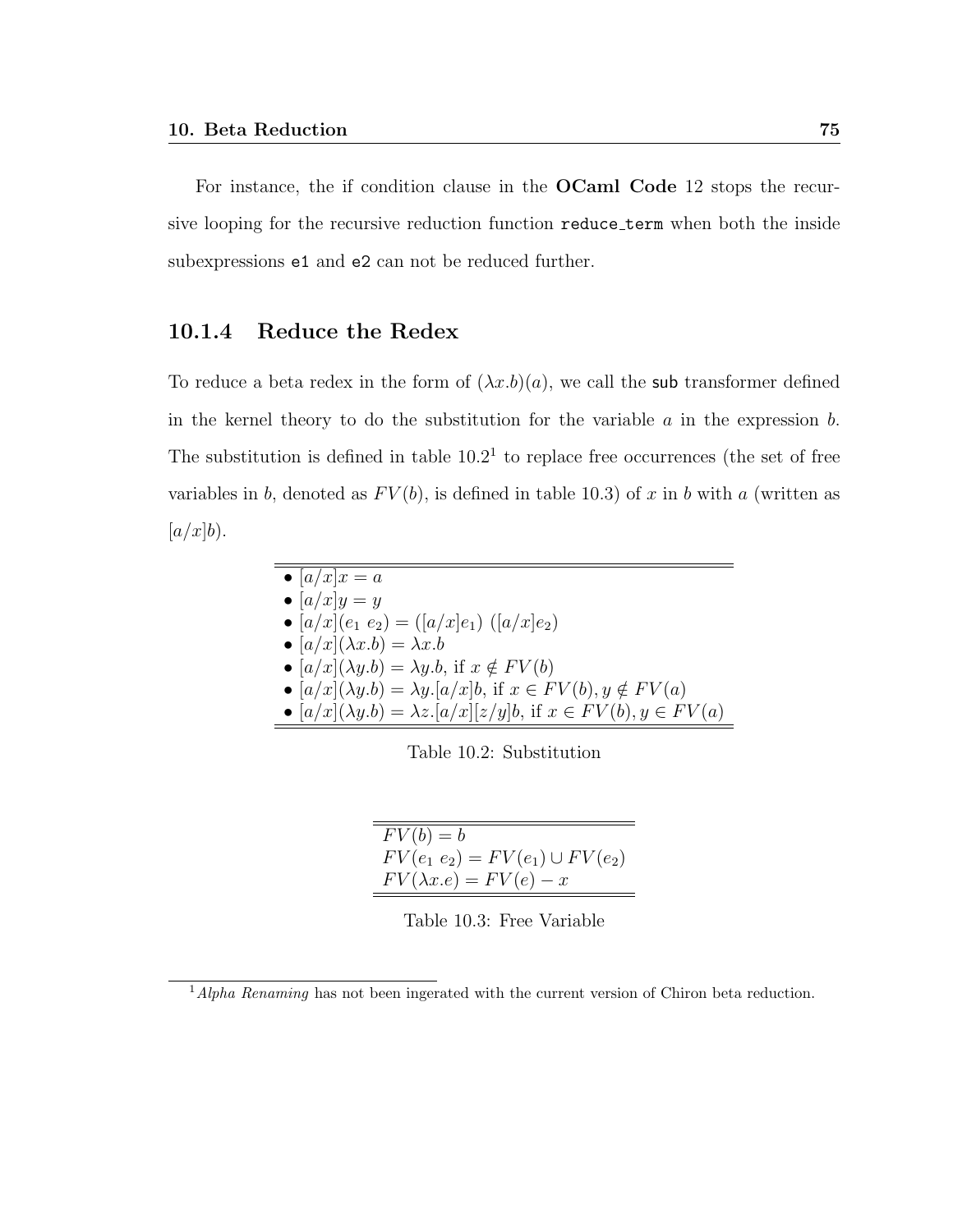# 10.2 Tests

As we have introduced in the Simplify chapter, our MMS includes an experiment on representing Church numerals in Chiron. Church numerals are well suited for testing the current implementation of beta reduction for Chiron. Details will be disscused and shown in Chapter 12.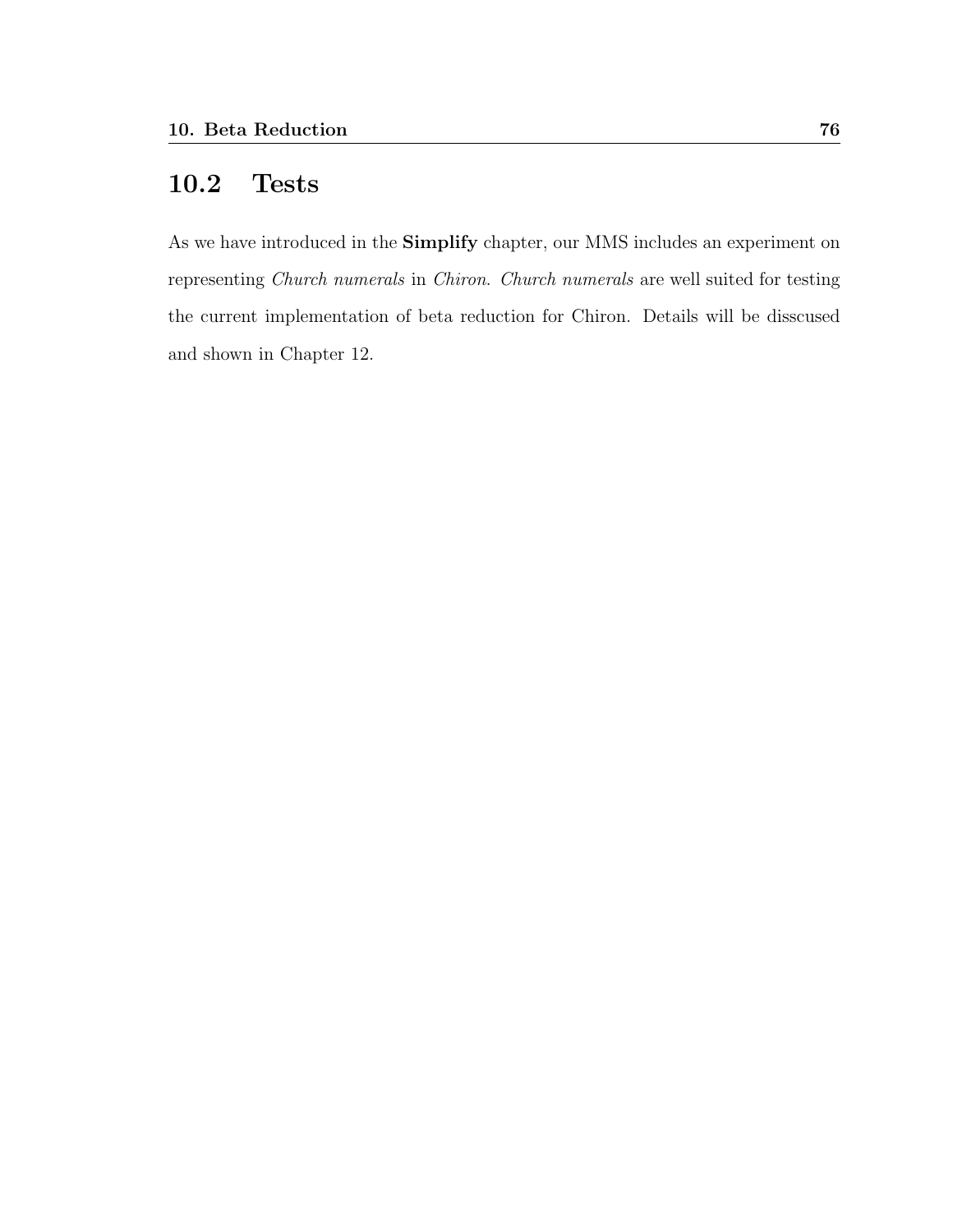# Biform Theory

The notion of a biform theory is one of those most important creative points in FFMM [6] by providing a formal context in which deduction and computation can be merged.

Chiron is an exceptionally well-suited logic for formalizing biform theories since it has a high level of both theoretical and practical expressivity. Precisely, the meaning formulas of rules can be directly expressed in Chiron.

For my part of Chiron development as my graduate work, the definition of the notion of a biform theory has been coded on a very basic basis with three experiments for the three name space environments shown in the second half of Chapter 7.

# 11.1 Definition

## 11.1.1 Biform Theories in Chiron

A biform theory in a general logic **K** is a triple  $T = (L, \Gamma, \Omega)$ , where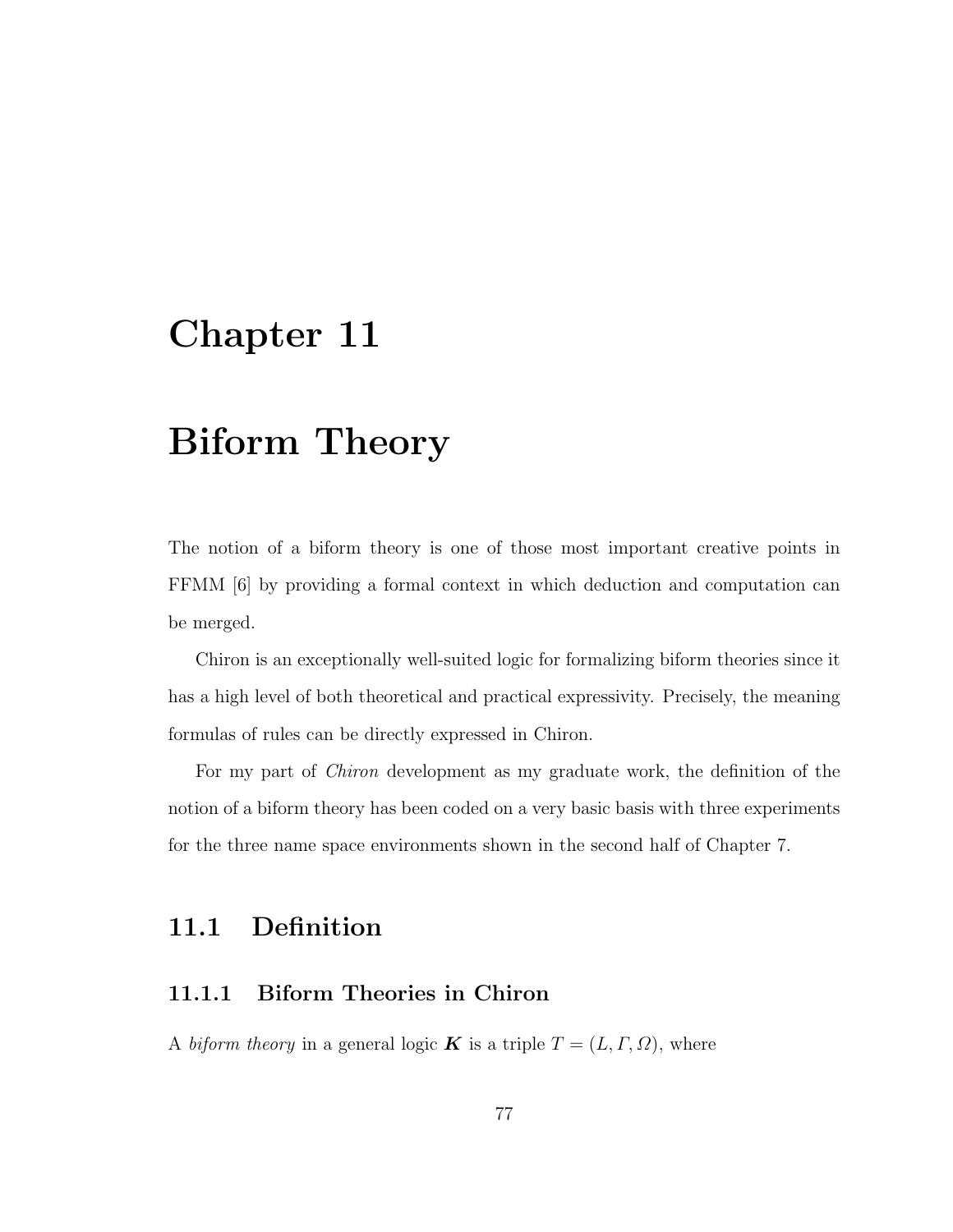- L is the language of  $\mathbf{K}$ . ( $\mathbf{K}$  is Chiron for our MMS) i.e., a set of **operators**. There are two sorts of operators in T.
	- (1) transformer-less operators which are representing the concepts of  $T$ . They do not require to have transformers associated with.
	- (2) transformer operators which specify the name of the  $transformer$  in type symbol and the type of expressions for both the inputs and the output of the transformers.
- The members of  $\Gamma$  are the axioms of  $T$ . The axioms specify the meanings of the concepts and the transformers of T. Since an axiom specifies the semantic relationship between the inputs and the output of the algorithm of the transformer, we also name the axiom as meaning formula,  $M$ , in Chiron.
- $\Omega$  is a set of **transformers** for L. The definition of a transformer  $\Pi$  which is a pair of  $(\pi, \hat{\pi})$  in T has been explained at the beginning of Chapter 7 on page 48, where  $\pi$  is a **symbol** used to represent the name of the transformer, and  $\hat{\pi}$  is the corresponding algorithm of the transformer.

## 11.1.2 Rules

A rule in L is a pair  $R = (\Pi, M)$  where

- $\Pi$  is the *n*-ary transformer in  $L$ .
- M is a formula that uses  $\pi$  to relate the values of the inputs to  $\hat{\pi}$  to the value of the output of  $\hat{\pi}$ .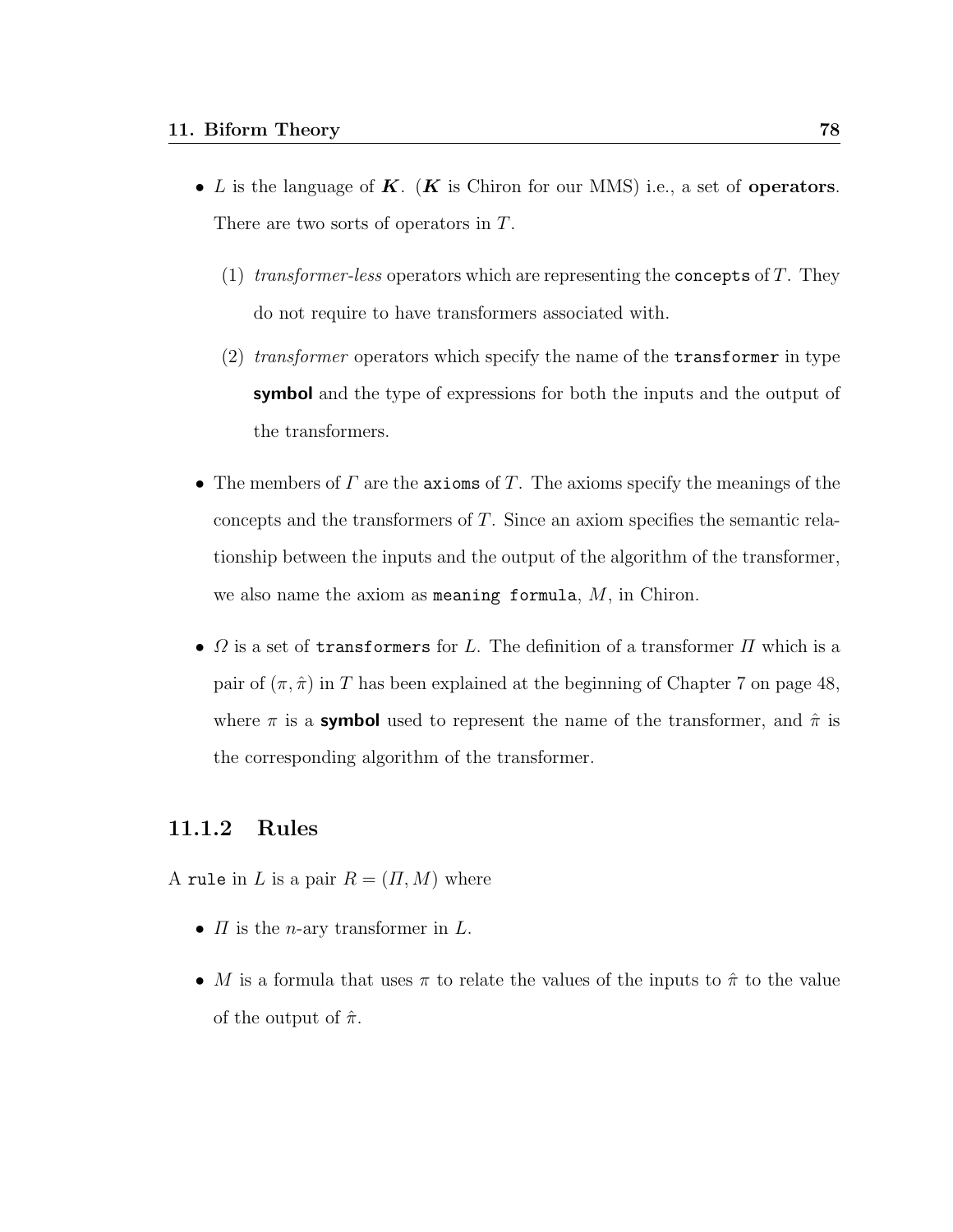**Proposition 11.1.1** For every transformer operator with the name  $\pi$  in T, Chiron has exactly one corresponding transformer algorithm  $\hat{\pi}$  and has n meaning formula(s), where  $n \geq 1$ , to specify the semantic meaning of the transformer.

## 11.2 Chiron Representation

For every theory in Chiron, the *transformers* of the theory have been implemented in a separated implementation module firstly; and the implementation of those transformers then gets exported in a name space which is created on top of the implementation module. The current version of *Chiron* contains four *name spaces*. Two name spaces, **Basics** and **Logicals**, are created for composing the kernel theory. Two name spaces for the theory of the natural numbers and lambda calculus, **Nats** and **lambdacalc** respectively.

In Chapter 7, Name Space, we have shown that a name space environment is a well-designed interface for bundling together the low level implementations for the named transformers for each biform theory. The transformers of each theory have been organized into pair relations by using the hash table data structure, and then, a biform theory from an existing *Chiron* name space can just be constructed by adding

- (1) transformer-less operators for representing the base elements of the theory, such as constants, types.
- $(2)$  **Formulas** in L viewed as transformer-less rules.
- $(3)$  Formulas in L viewed as the meaning formulas for the transformers of the theory.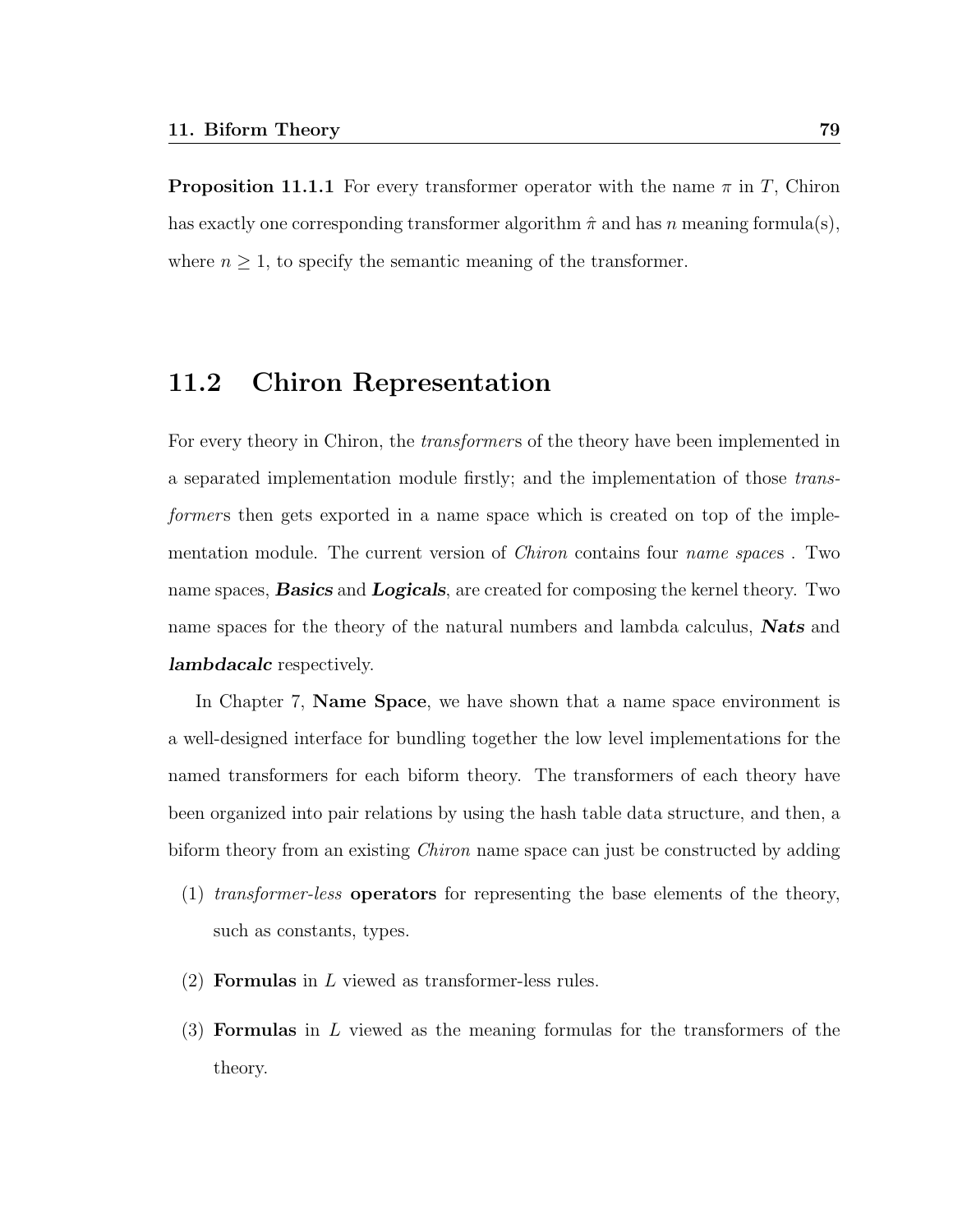In the next section, I create a simple biform theory of (high-order) Peano arithmetic to show the formalization of a nontrivial biform theory in *Chiron* step by step. The example was previously sketched in words in the paper of Biform Theories in Chiron. [3, pg. 12]

## 11.3 Biform Theory of Peano Arithmetic

The following abbreviations have been used in this example while both the module **Types** and **Environments** are opened for directly inheritance.

OCaml Code 13 Module Abbreviations

```
module K = Keywords
module C = Types.Constructors.Raw
module M = Types.Constructors.Main
module B = Types. Builtin
module P = Pa.PaLib
module Bi = Biform
module U = Biform_utilities
```
We would firstly sketch the development of the *biform theory* for Peano Arithmetic briefly, and then, continue with the example fully.

- Create the type **nat** of natural numbers (as 0-ary operator).
- Create  $(0: \textbf{nat})$  (as 0-ary operator) to represent the constant 0.
- Create the transformer operator for the successor function by coding the transformer  $\Pi_{suc}$ , and then adding the meaning formulas for expressing the axioms related to it.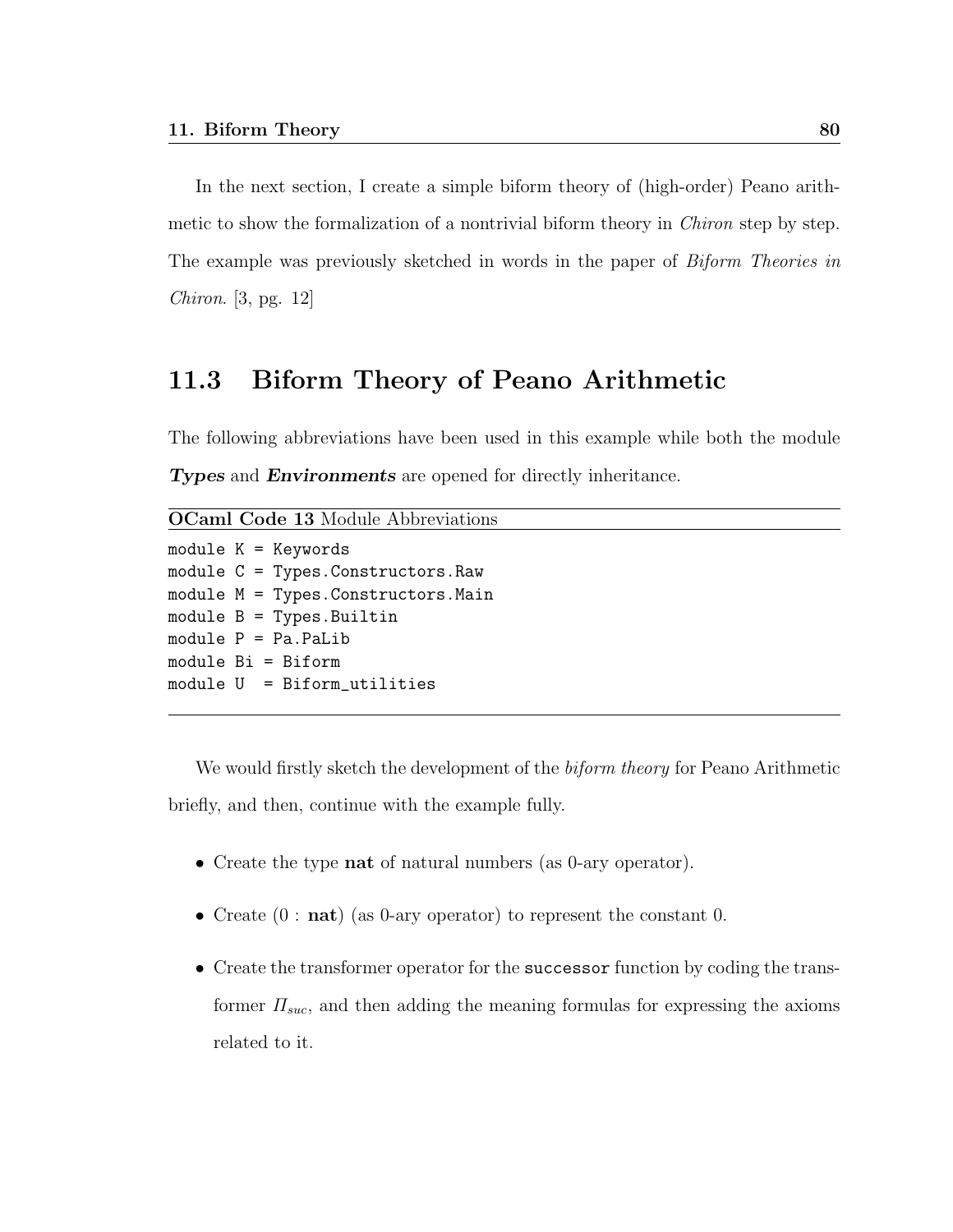- Add the meaning formulas for expressing the induction axiom of Peano Arithmetic.
- Create the transformer operators  $1, +, \times$  for 1, the addition function, and the multiplication function respectively with the same approach as we do for the successor function.

The development of the *biform theory*  $T$  of Peano arithmetic in *Chiron* starts with the base operator nat which specifies the type of the natural number.

(1) L contains operator nat e that represents the type of natural number.

OCaml Code 14 operator nat - pa bif.ml

```
let nat_e : operator = M.create_type "nat"
let nat_typ : typ = B.type_from_oper nat_e
```
(2) L contains operator 0 that represents the constant 0, which is assumed to be a natural number in PA.

| OCaml Code 15 operator zero - pa_bif.ml |  |
|-----------------------------------------|--|
|-----------------------------------------|--|

|  |  | let zero_e : operator = C.signature sym_zero [] (B.kind_from_type nat_typ) |  |  |  |  |
|--|--|----------------------------------------------------------------------------|--|--|--|--|
|  |  | let zero : term = M.apply sym_zero P.nat_typ                               |  |  |  |  |

For both the operator **nat** e and the operator 0, there is no transformer created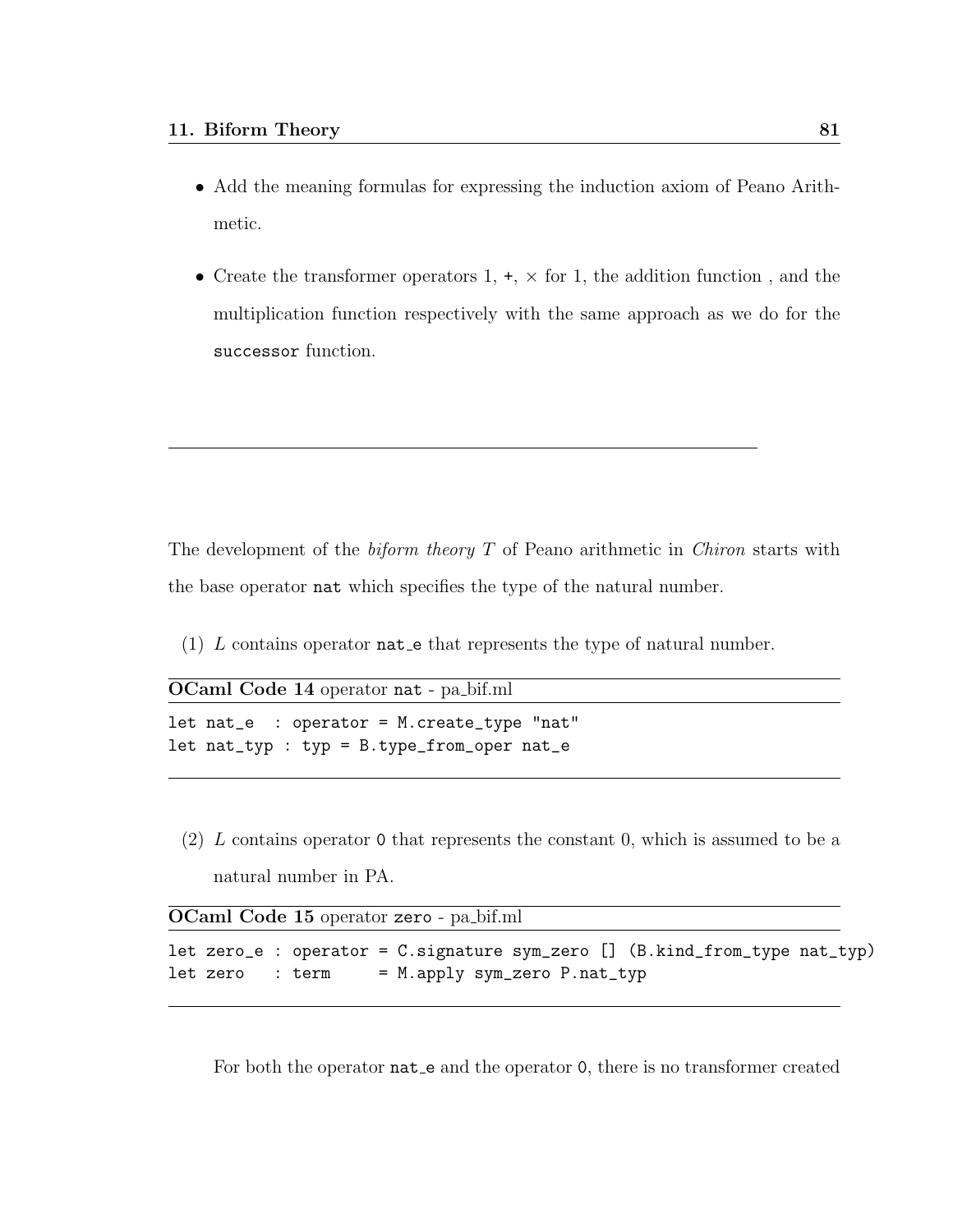for any of them since they are transformer-less operators which represent the concepts of T.

(3) On the other hand, Γ contains a series of axioms (meaning formulas) for defining the properties of natural numbers.

| $\forall x, x \in \text{nat. } x = x$ i.e., equality is reflexive.                                                           |
|------------------------------------------------------------------------------------------------------------------------------|
| $\forall x, y \in \text{nat. } x = y \supset y = x$ i.e., equality is symmetric.                                             |
| $\forall x, y, z \in \text{nat.}$ $(x = y) \wedge (y = z) \supset x = z$ i.e., equality is transitive.                       |
| $\forall x, y, x \in \text{nat} \land (x = y) \supset y \in \text{nat}$ i.e., the natural numbers are closed under equality. |

Table 11.1: A Series of Axioms for Defining The Properties of Natural Numbers

(4)  $L$  contains another important operator  $S$  which represents the successor function. By having the constant  $0$  as the *first* natural number, the natural numbers are assumed to be closed under the successor function. The successor operator is the first transformer operator in our Peano Arithmetic example which has the algorithm of taking one arbitrary natural number  $n$  as its input and returns the natural number  $n + 1$ .

| OCaml Code 16 suc_e operator - pa.ml |  |  |  |  |  |
|--------------------------------------|--|--|--|--|--|
| $let succ_e = build "succ_e" 1$      |  |  |  |  |  |

The function build creates the S-expression  $E_{op}$  of type **operator** in the form of (sub\_e ::  $E_{nat}$ ,  $E_{nat}$ ).

(5) By having the successor function, we are able to write more meaning formulas to express more axioms of natural numbers :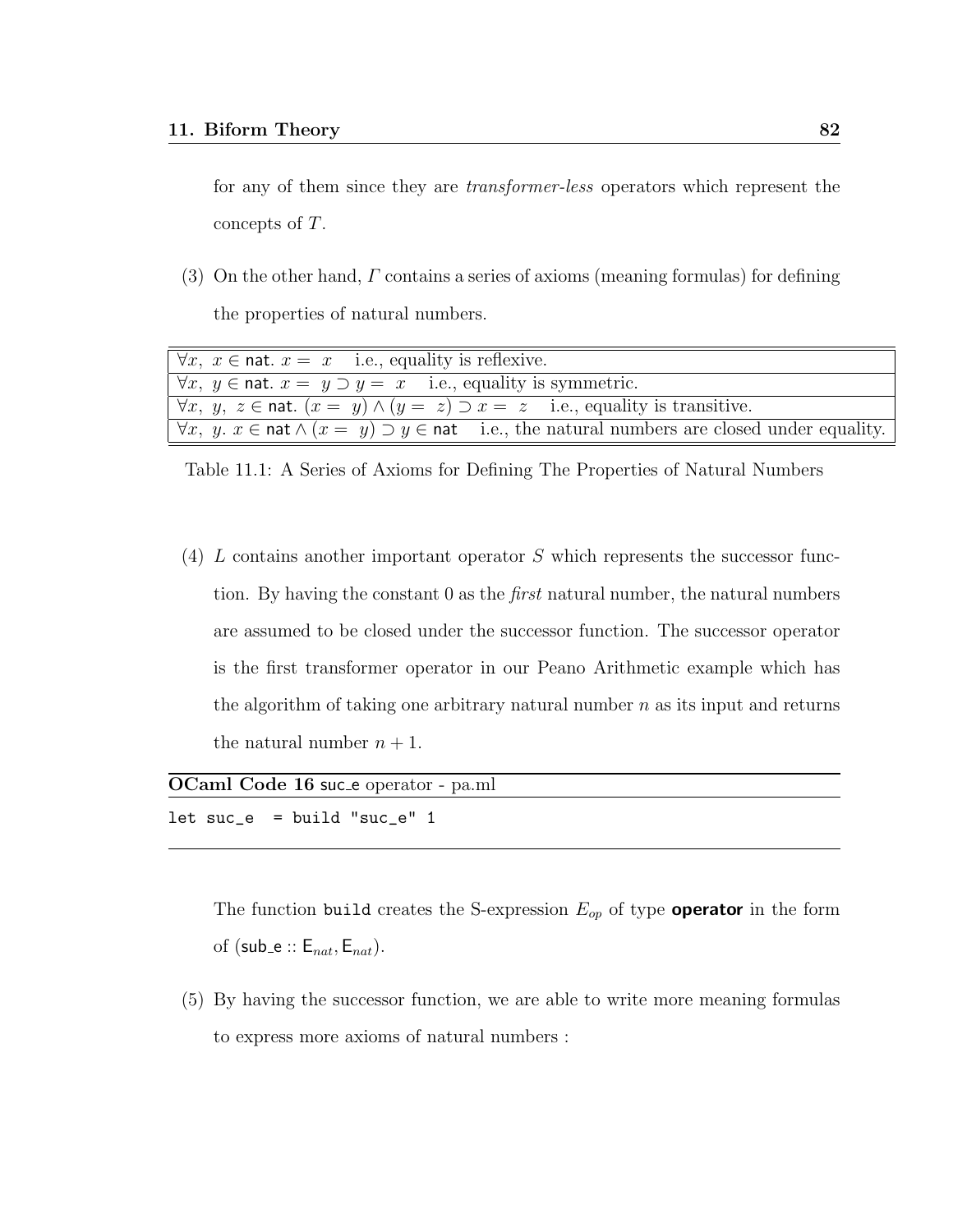| $\forall x, x \in \text{nat.}$ suc $(x) \in \text{nat}$                                                                |  |
|------------------------------------------------------------------------------------------------------------------------|--|
| $\forall x, x \in \text{nat.}$ suc $(x) \neq 0$                                                                        |  |
| $\forall x, y \in \text{nat.}$ suc $(x) = \text{succ}(y) \supset x = y$ i.e., successor function is <i>injective</i> . |  |
| If K is a set $0 \in K \wedge \forall x, x \in \text{nat. } x \in K \supset \text{succ}(x) \in K$ ,                    |  |
| Then K constains every natural numbers.                                                                                |  |

Table 11.2: More Axioms for The Natural Numbers

(6) We introduce the operator 1 to represent the natural number  $1 = S(0)$  as one example of representing natural numbers by using the successor function. The OCaml Code 17 is the algorithm function used for constructing the Chiron expression  $S(0)$ , namely the natural number 1.

OCaml Code 17 natural number 1 - pa.ml

let one () : term  $=$ let zero\_tm = M.apply sym\_zero nat\_typ in M.apply\_pa sym\_suc\_e zero\_tm nat\_typ

(7) Lastly, we would like to add two basic arithmetic operators,  $+$  and  $\times$ , to represent the addition function and the multiplication function respectively.

i.e., the addition function is defined recursively as

$$
a + 0 = a
$$

$$
a + S(b) = S(a + b)
$$

and the multiplication is defined recursively as

$$
a \times 0 = 0
$$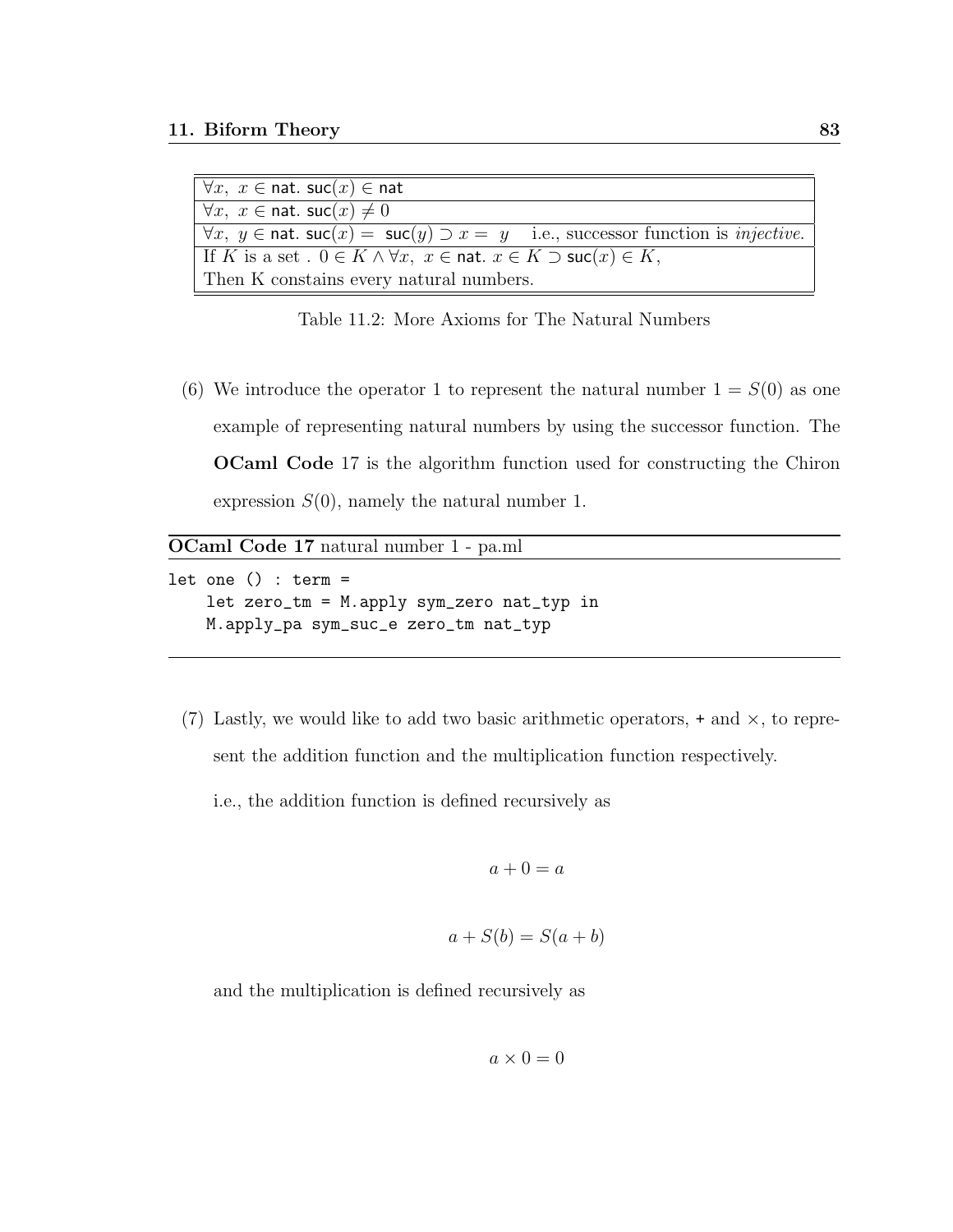$$
a \times S(b) = a + (a \times b)
$$

The meaning formulas of the two arithmetics are expressed as

 $\forall e_1, e_2 : \mathsf{E}_{\mathsf{te}} \ . \ e_1 \downarrow \mathsf{nat} \land e_2 \downarrow \mathsf{nat} \supset$ 

 $[\![ (\mathsf{plus}\_\mathsf{e}\xspace: \mathsf{E}_\mathsf{te}, \mathsf{E}_\mathsf{te}, \mathsf{E}_\mathsf{te})(e_1, e_2)]\!]_\mathsf{te} \equiv (\mathsf{fn}\_\mathsf{plus}\_\mathsf{e}\xspace: \mathsf{term}, \mathsf{term}, \mathsf{term})([\![ e_1]\!]_\mathsf{te}, [\![ e_2]\!]_\mathsf{te})$  $\forall e_1, e_2 : \mathsf{E}_{\mathsf{te}}$  .  $e_1 \downarrow$  nat  $\wedge e_2 \downarrow$  nat  $\supset$ 

 $[\![ (\mathsf{mult}\_\mathsf{e} \text{:: } \mathsf{E}_\mathsf{te}, \mathsf{E}_\mathsf{te}, \mathsf{E}_\mathsf{te}) (e_1, e_2)]\!]_\mathsf{te} \equiv (\mathsf{fn}\_\mathsf{mult}\_\mathsf{e} \text{:: } \mathsf{term}, \mathsf{term}, \mathsf{term}) (\llbracket e_1 \rrbracket_\mathsf{te}, \llbracket e_2 \rrbracket_\mathsf{te})$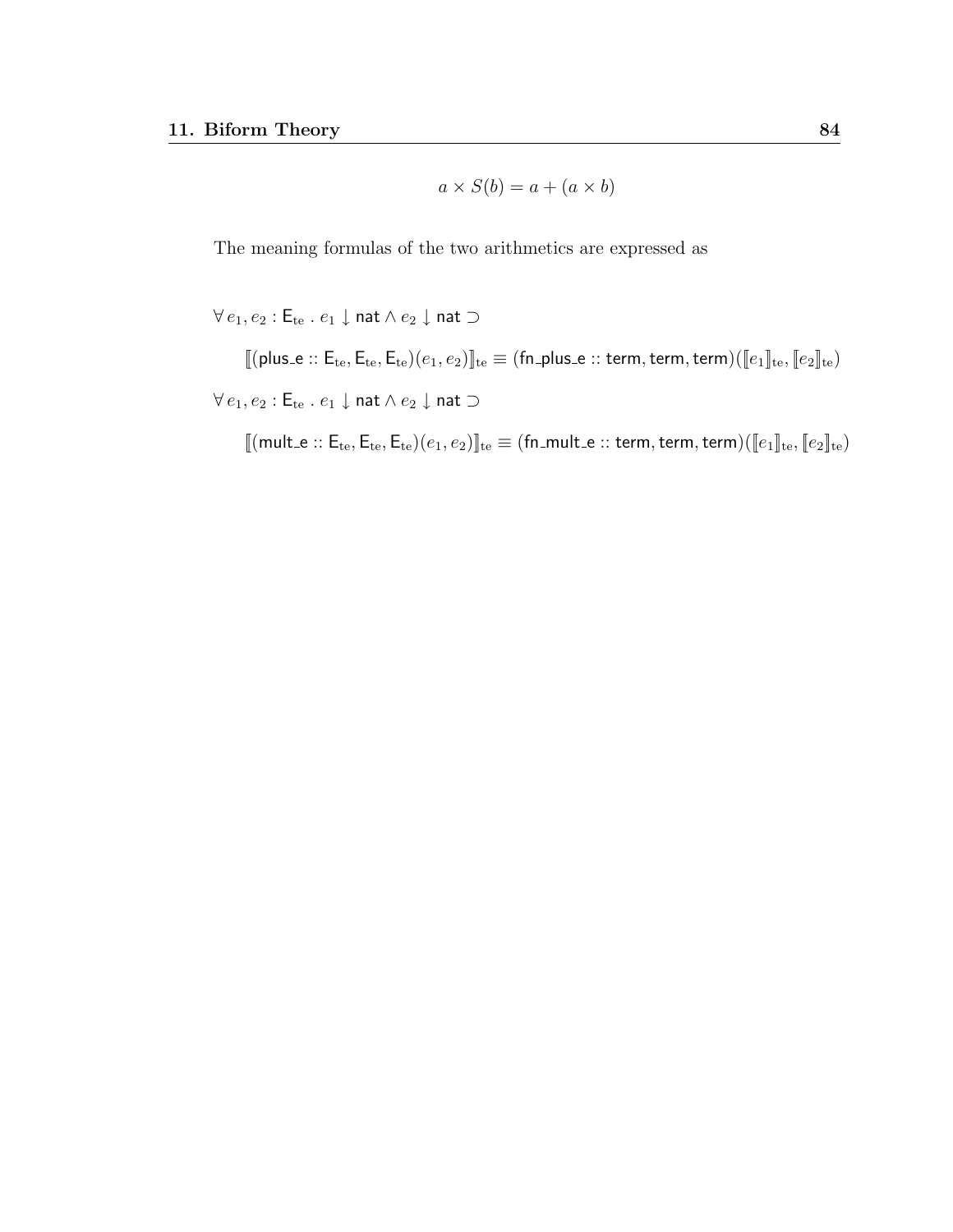# Testing : Church Numerals in Chiron

Church numerals are representations of natural numbers using lambda notation under Church encoding [10, Chap 2], which is a means of embedding data and operators into the lambda calculus. Integers, booleans, and boolean arithmetic are mapped to higher-order functions under Church encoding. Because of the heavy use of lambda notation, the implementation of Church numerals is a very good choice to test programs involve lambda constructions.

This chapter presents our work in two parts<sup>1</sup>:

- (1) Representing Church numerals in Chiron data structure.
- (2) Testing the implementation of beta reduction in Chiron.

<sup>&</sup>lt;sup>1</sup>All related code discussed for these two parts are located in test\_input\_ch\_num.ml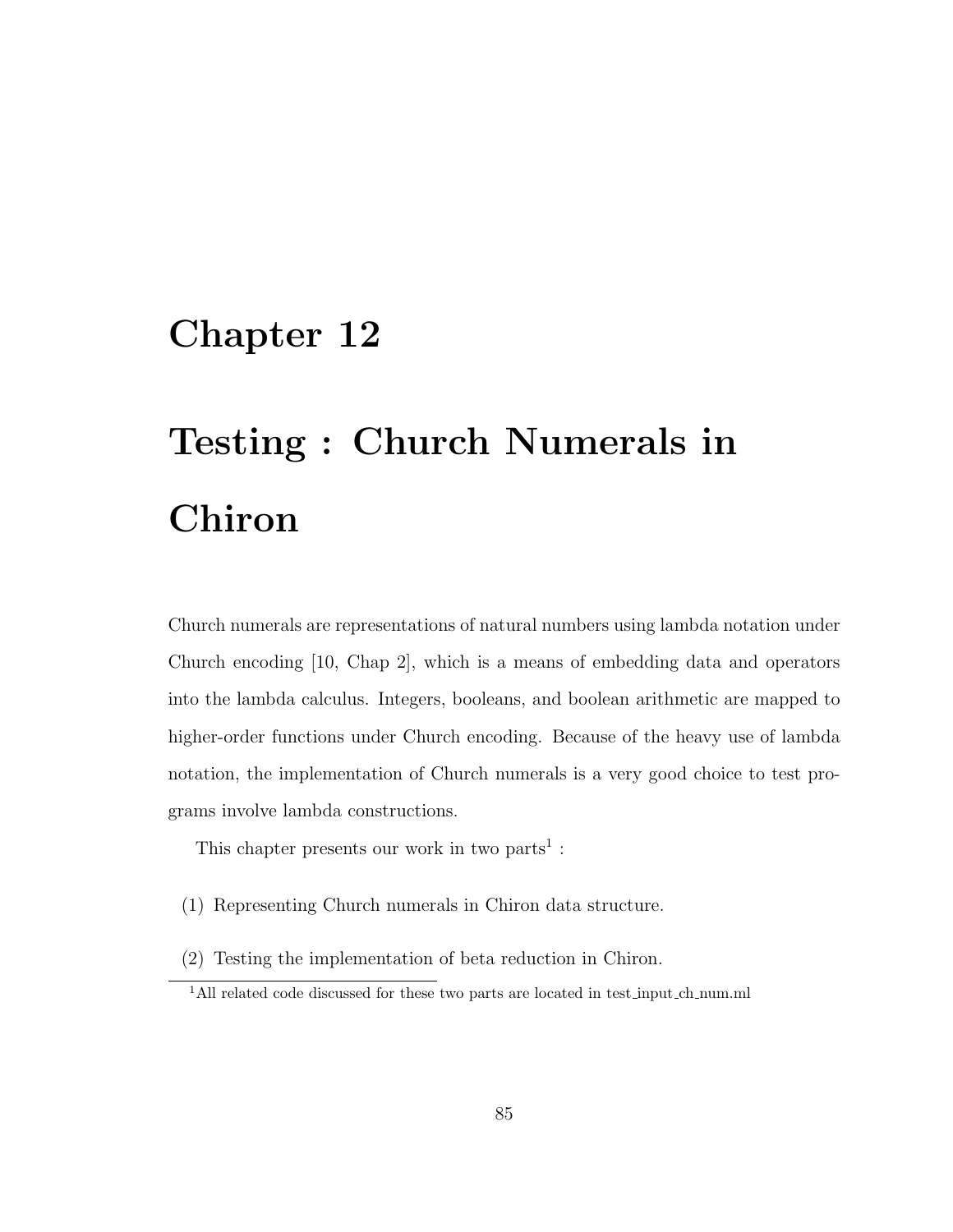# 12.1 Chiron Representation

#### Natural numbers

We first describe Church's representation of the natural numbers in the lambda calculus. Zero is represented as

$$
0 \equiv \lambda s.\lambda z. z.
$$

Then the natural number  $n (n > 0)$  is represented by the higher-order function which maps any other function  $f$  to its n-fold composition :

$$
1 \equiv \lambda s.\lambda z. \ s \ z
$$
  

$$
2 \equiv \lambda s.\lambda z. \ s \ (s \ z)
$$
  

$$
3 \equiv \lambda s.\lambda z. \ s \ (s \ (s \ z))
$$
  

$$
\cdots
$$
  

$$
n \equiv \lambda s.\lambda z. \ s^n \ z
$$

Hence, natural numbers are represented as a Chiron data structure as follows :

|          |                                   | natural number   lambda term   Chiron representation                                                       |
|----------|-----------------------------------|------------------------------------------------------------------------------------------------------------|
|          |                                   | $\mathbf{s} \equiv (\mathsf{var}, s, \mathsf{class}), \mathbf{z} \equiv (\mathsf{var}, z, \mathsf{class})$ |
| ()       | $\lambda s.\lambda z. z$          | $\vert$ (fun-abs, s, (fun-abs, z, z))                                                                      |
|          | $1 \mid \lambda s.\lambda z. s z$ | $(fun-abs, s, (fun-abs, z, (fun-app, s, z)))$                                                              |
|          |                                   | $2   \lambda s.\lambda z. s (s z)   (fun-abs, s, (fun-abs, z, (fun-app, s, (fun-app, s, z))))$             |
| $\cdots$ | $\cdots$                          | .                                                                                                          |

Table 12.1: Natural Numbers

By looking at the first three examples of the Chiron representation of natural numbers, we notice that the Chiron representation of  $(n + 1)$  is constructed from the Chiron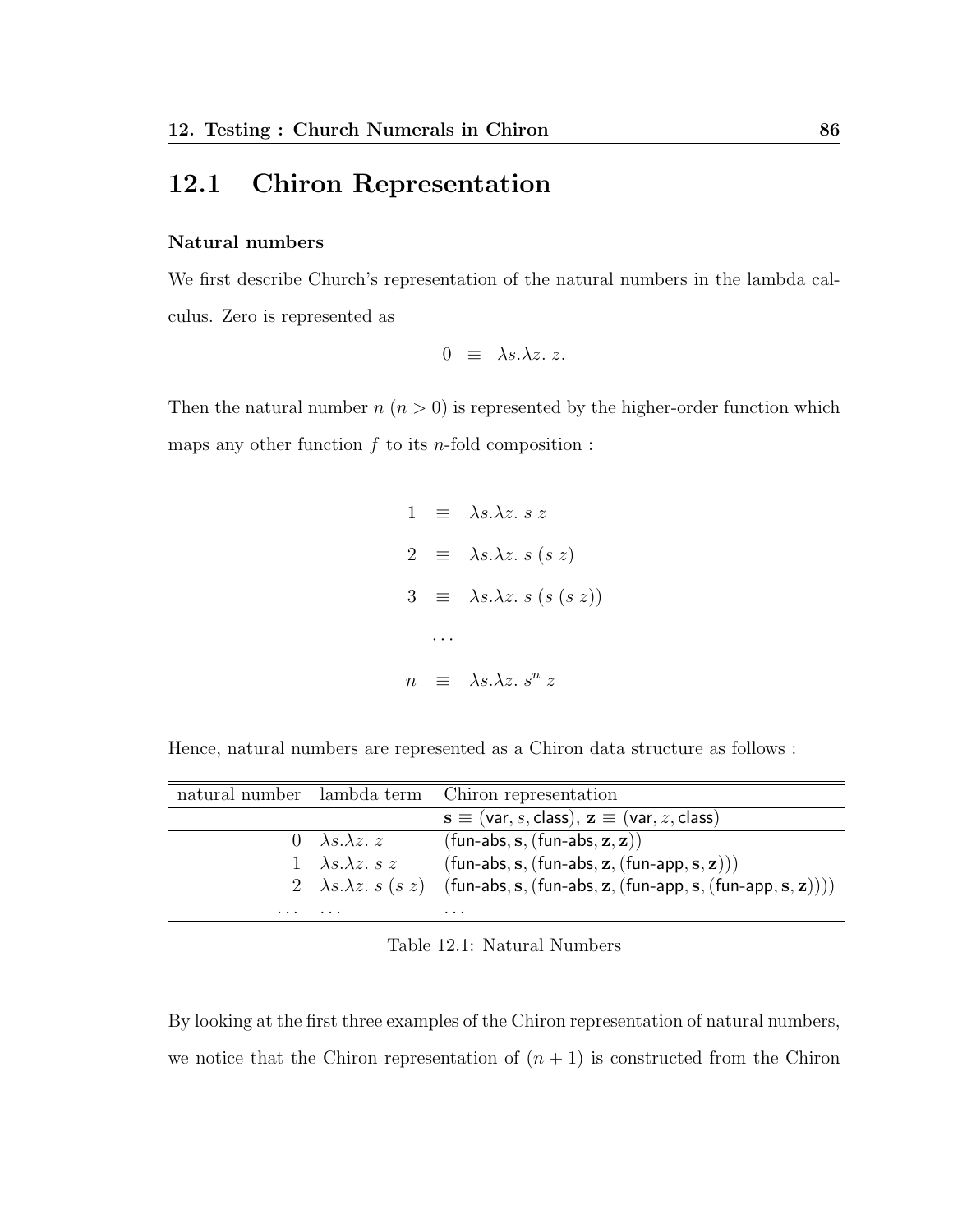representation of *n* simply by replacing the last occurrence of the **z** by (fun-app, s, **z**).

#### **Successor**

One of the foundamental functions in Church numerals is the successor function,  $succ \equiv \lambda n.\lambda s.\lambda z. s (n s z).$ 

### Number Arithmetic

Number arithmetic can be represented in Chiron similarly by directly translation of lambda terms.

Abbreviations:  $s \equiv (var, s, class), z \equiv (var, z, class), m \equiv (var, m, class), n \equiv (var, n, class)$ 

### Addition

Addition 
$$
\equiv \lambda m.\lambda n.\lambda s.\lambda z.
$$
 (((m succ) n) s) z)

#### Multiplication

$$
Multiplication \equiv \lambda m.\lambda n.\lambda s. (m (n s))
$$

Power

$$
Power \equiv \lambda m. \lambda n. (m n)
$$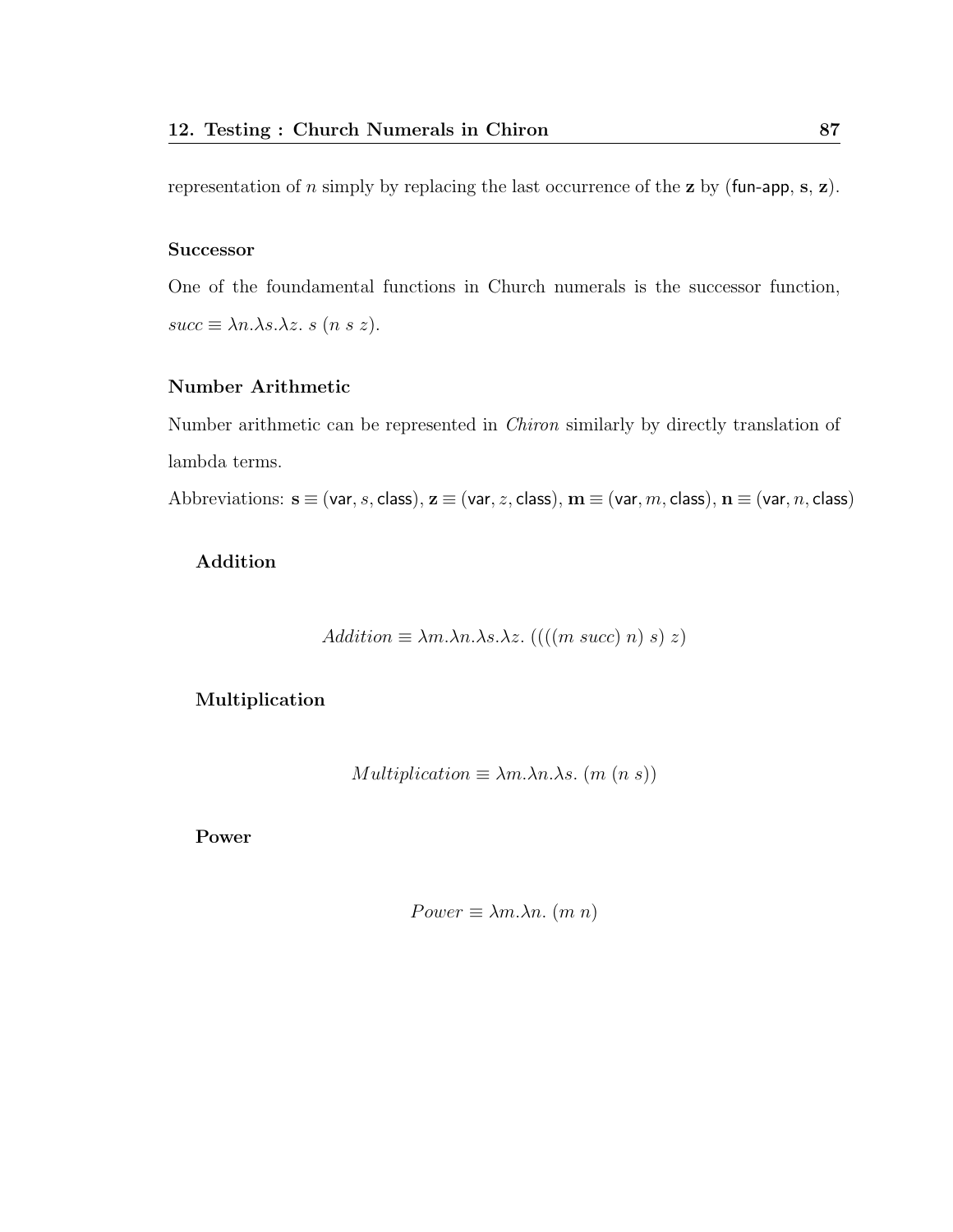#### Church Booleans

Church booleans are formally defined in the lambda calculus as

$$
true \equiv \lambda t. \lambda f. t
$$

false 
$$
\equiv \lambda t \cdot \lambda f
$$
. f

#### Boolean Arithmetic

Common boolean functions are implemented in Chiron as

AND

and 
$$
\equiv \lambda b \cdot \lambda c
$$
. ((b c) false)

OR

or  $\equiv \lambda b.\lambda c.$  ((*b* true) c)

NOT

$$
\mathsf{not} \equiv \lambda b.~((b \mathsf{ false}) \mathsf{ true})
$$

Table 12.2 introduces the compact notation for the names of variables and functions defined in Chiron for Church Numerals which we will use for the rest of paper whenever it is convenient.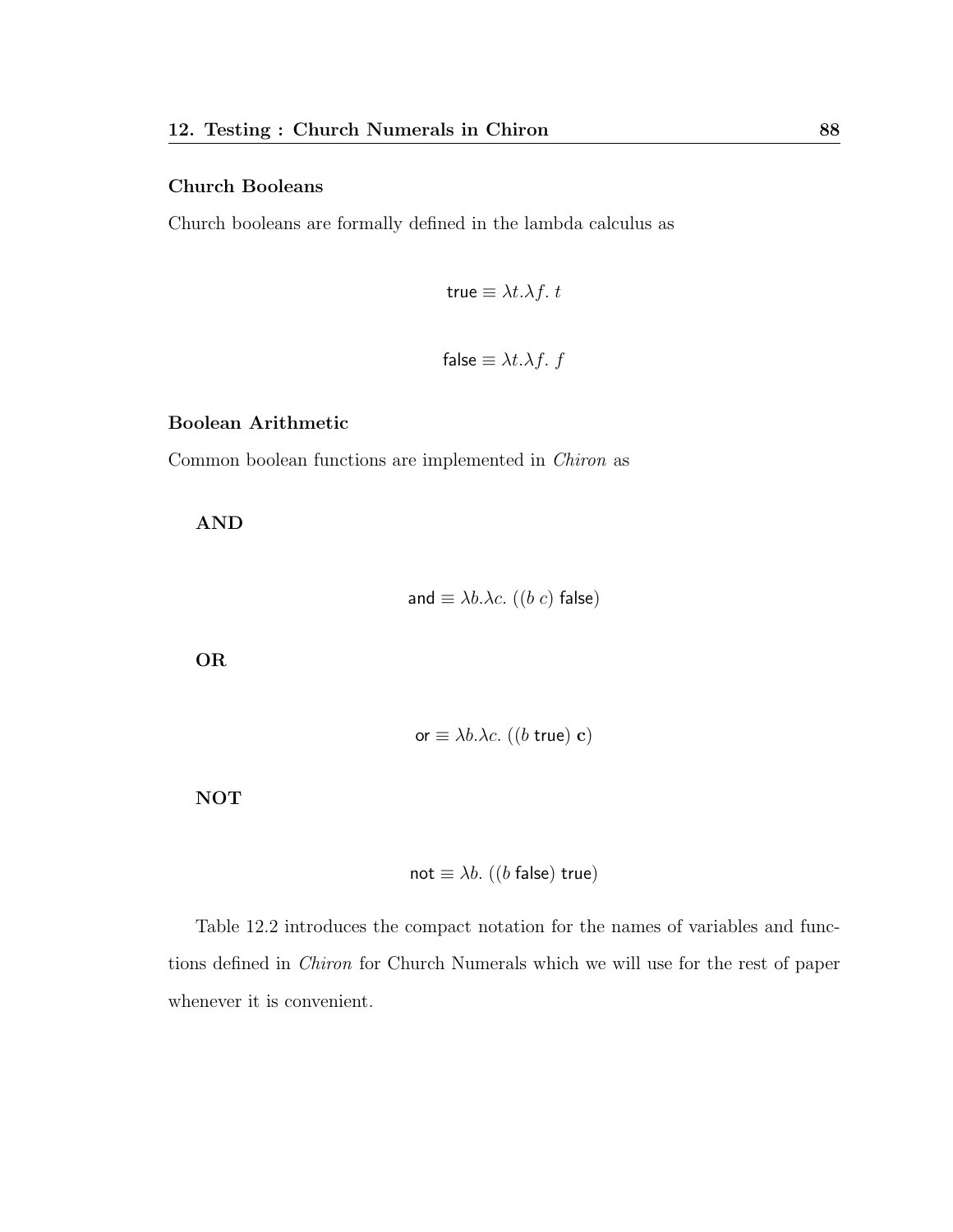| Compact Notation | Names in Code                   | Representing                                                |
|------------------|---------------------------------|-------------------------------------------------------------|
| $0_{ch}$         | ch_zero                         | natural number 0                                            |
| $n_{ch}$         | $ch_n$                          | natural number n                                            |
| <b>SUCC</b>      | ch_next                         | successor function, (succ n) $\rightarrow$ n+1              |
| $ch$ gen         | $ch$ <sub><math>f</math>x</sub> | generic function for constructing                           |
|                  |                                 | the natural number, n. (ch_gen $n$ ) $\rightarrow$ $n_{ch}$ |
| $T_{ch}$         | ch_tru                          | $\lambda x.\lambda y. x$                                    |
| $F_{ch}$         | $ch$ <sub>f</sub> $f$ s         | $\lambda x.\lambda y. y$                                    |
| $\wedge_{ch}$    | chur_and                        | $\wedge$                                                    |
| $V_{ch}$         | chur_or                         | $\vee$                                                      |
| $NOT_{ch}$       | chur_not                        | $\overline{\phantom{0}}$                                    |
| $IF_{ch}$        | chur_if                         | if - boolean conditional operator                           |
| $+_{ch}$         | ch_add                          | addition - number arithmetic operator                       |
| $*_{ch}$         | ch_mult                         | multiplication - number arithmetic operator                 |
| $exp_{ch}$       | ch_power                        | exponentiation - number arithmetic operator                 |

Table 12.2: Compact Notation for Church Numerals in Chiron

# 12.2 Tests for Beta Reduction

Since Church encoding is a means of embedding data and operators into the lambda calculus, the Church numerals, as one of those most familiar examples based on Church encoding, form an exceptionally well-suited data structure for testing the beta reduction of Chiron.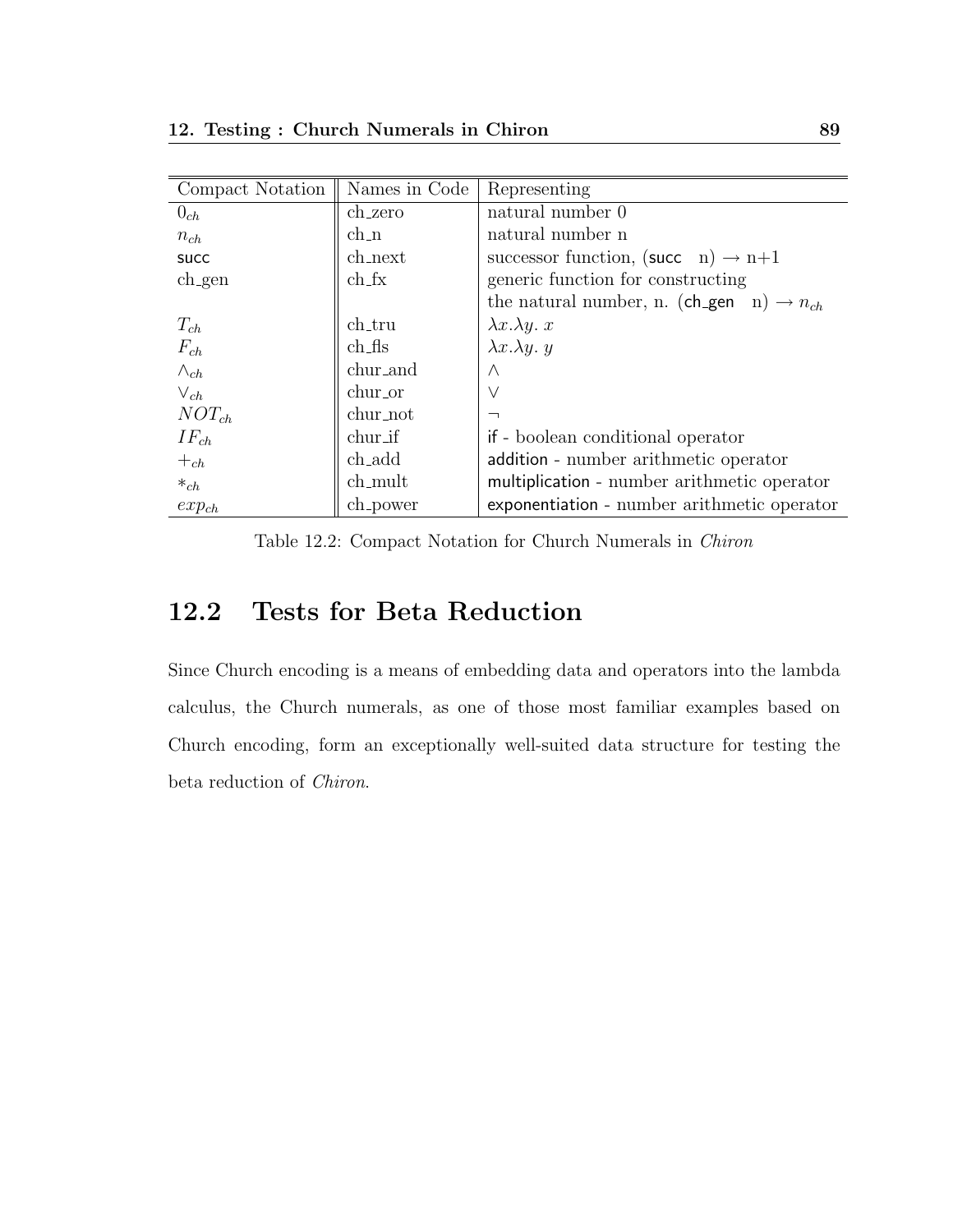#### Example 1 :

$$
\begin{aligned}\n\text{succ 1} & \equiv_{definition \; expansion} \quad (\lambda n. \lambda f. \lambda x. (f ((n f) x)) 1) \\
& \equiv_{\eta-reduction} \quad (\lambda n. \lambda f. \lambda x. (f ((n f) x)) (\lambda f. \lambda x. f x)) \\
& \equiv_{\beta-reduction} \quad (\lambda f. \lambda x. (f ((\lambda f. \lambda x. f x) f) x))) \\
& \equiv_{\beta-reduction} \quad (\lambda f. \lambda x. (f ((\lambda x. f x) x))) \\
& \equiv_{\beta-reduction} \quad (\lambda f. \lambda x. (f (f x))) \\
& \equiv_{\beta-reduction} \quad 2\n\end{aligned}
$$

## Example 2 :

Note: use  $(\lambda s.\lambda x.(s (s (s x))))$  to represent 3 instead of  $(\lambda s.\lambda z.(s (s (s z))))$  to avoid name capture, since alpha convention has not been integrated with the beta reduction of Chiron yet.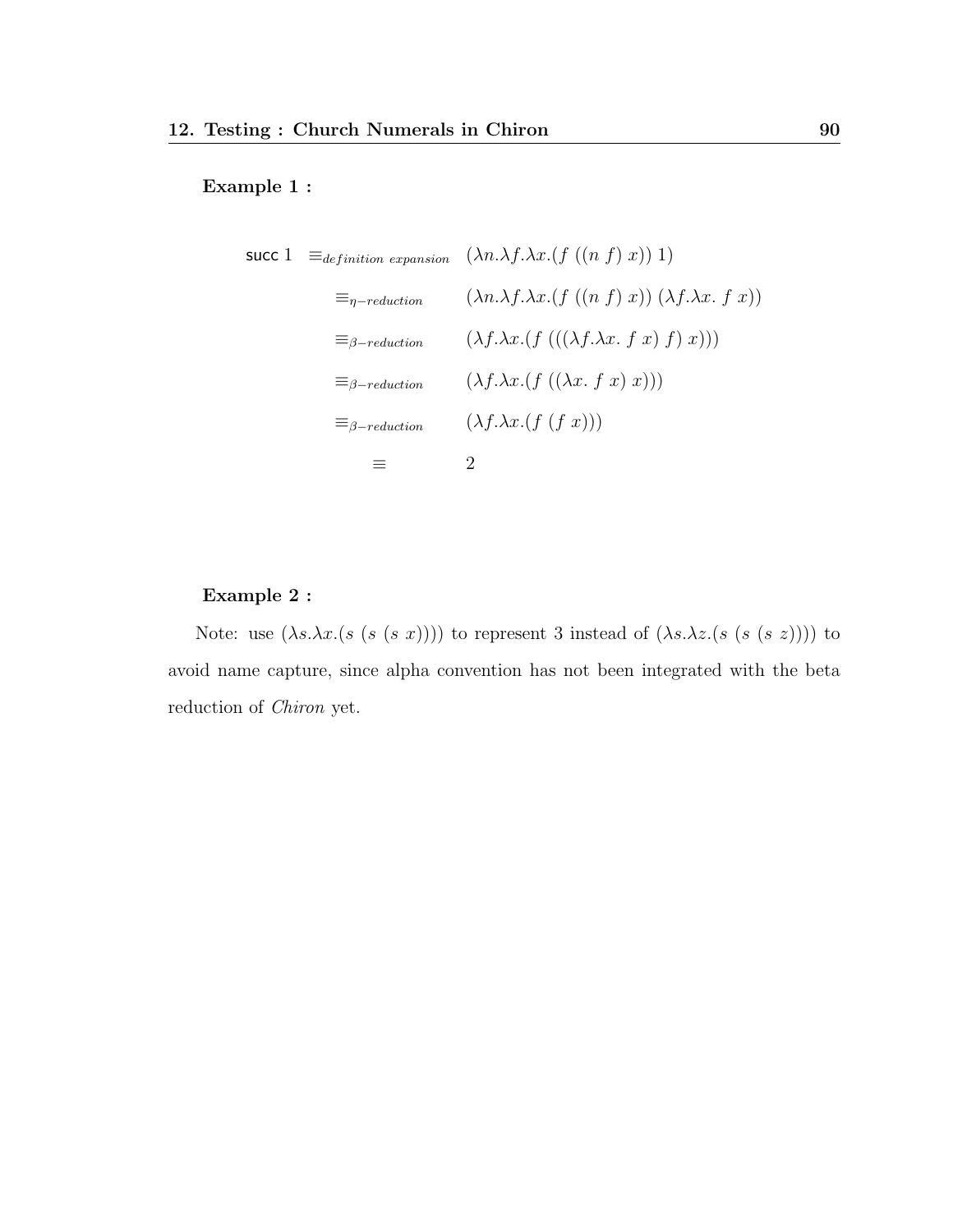$$
\begin{aligned}\n\text{mult}_{ch} \quad & 2 \quad 3 \quad \equiv_{definition \; expansion} \quad ((\lambda m.\lambda n.\lambda z.(\mathbf{m} \cdot (\mathbf{n} \cdot \mathbf{z})) \cdot 2) \cdot 3) \\
& \equiv_{\beta-reduction} \quad (\lambda n.\lambda z.(\mathbf{2} \cdot (\mathbf{n} \cdot \mathbf{z})) \cdot 3) \\
& \equiv_{\beta-reduction} \quad \lambda z.(\mathbf{2} \cdot (\mathbf{3} \cdot \mathbf{z})) \\
& \equiv_{definition \; expansion} \quad \lambda z.(\mathbf{2} \cdot ((\lambda s.\lambda x.(\mathbf{s} \cdot (\mathbf{s} \cdot \mathbf{x})))) \cdot \mathbf{z})) \\
& \equiv_{\beta-reduction} \quad \lambda z.(\mathbf{2} \cdot (\lambda x.(\mathbf{z} \cdot (\mathbf{z} \cdot (\mathbf{z} \cdot \mathbf{x})))))) \\
& \equiv_{definition \; expansion} \quad ((\lambda s.\lambda x.(\mathbf{s} \cdot (\mathbf{s} \cdot \mathbf{x})) \cdot (\lambda x.(\mathbf{z} \cdot (\mathbf{z} \cdot (\mathbf{z} \cdot \mathbf{x})))))) \\
& \equiv_{\beta-reduction} \quad \lambda z.(\lambda x.(\lambda x.(\mathbf{z} \cdot (\mathbf{z} \cdot (\mathbf{z} \cdot \mathbf{x})))) \cdot ((\mathbf{z} \cdot (\mathbf{z} \cdot (\mathbf{z} \cdot \mathbf{x})))))) \\
& \equiv_{\beta-reduction} \quad \lambda z.(\lambda x.(\lambda x.(\mathbf{z} \cdot (\mathbf{z} \cdot (\mathbf{z} \cdot (\mathbf{z} \cdot (\mathbf{z} \cdot \mathbf{x}))))))) \\
& \equiv_{\beta-reduction} \quad \lambda z.(\lambda x.(\mathbf{z} \cdot (\mathbf{z} \cdot (\mathbf{z} \cdot (\mathbf{z} \cdot (\mathbf{z} \cdot \mathbf{x}))))))) \\
& \equiv_{\beta-reduction} \quad \lambda z.(\lambda x.(\mathbf{z} \cdot (\mathbf{z} \cdot (\mathbf{z} \cdot (\mathbf{z} \cdot (\mathbf{z} \cdot \mathbf{x}))))))) \\
& \equiv_{\beta-reduction} \quad \lambda z.(\lambda x.(\mathbf{z} \cdot (\mathbf{z} \cdot (\mathbf{z} \cdot (\mathbf{z} \cdot \mathbf{x})))))) \\
& \equiv_{\beta-reduction} \quad \lambda z.(\lambda x.(\mathbf{z} \cdot (\mathbf{z} \cdot (\mathbf{z
$$

All the test cases listed in Table 12.3 have been successfully tested in *Chiron*.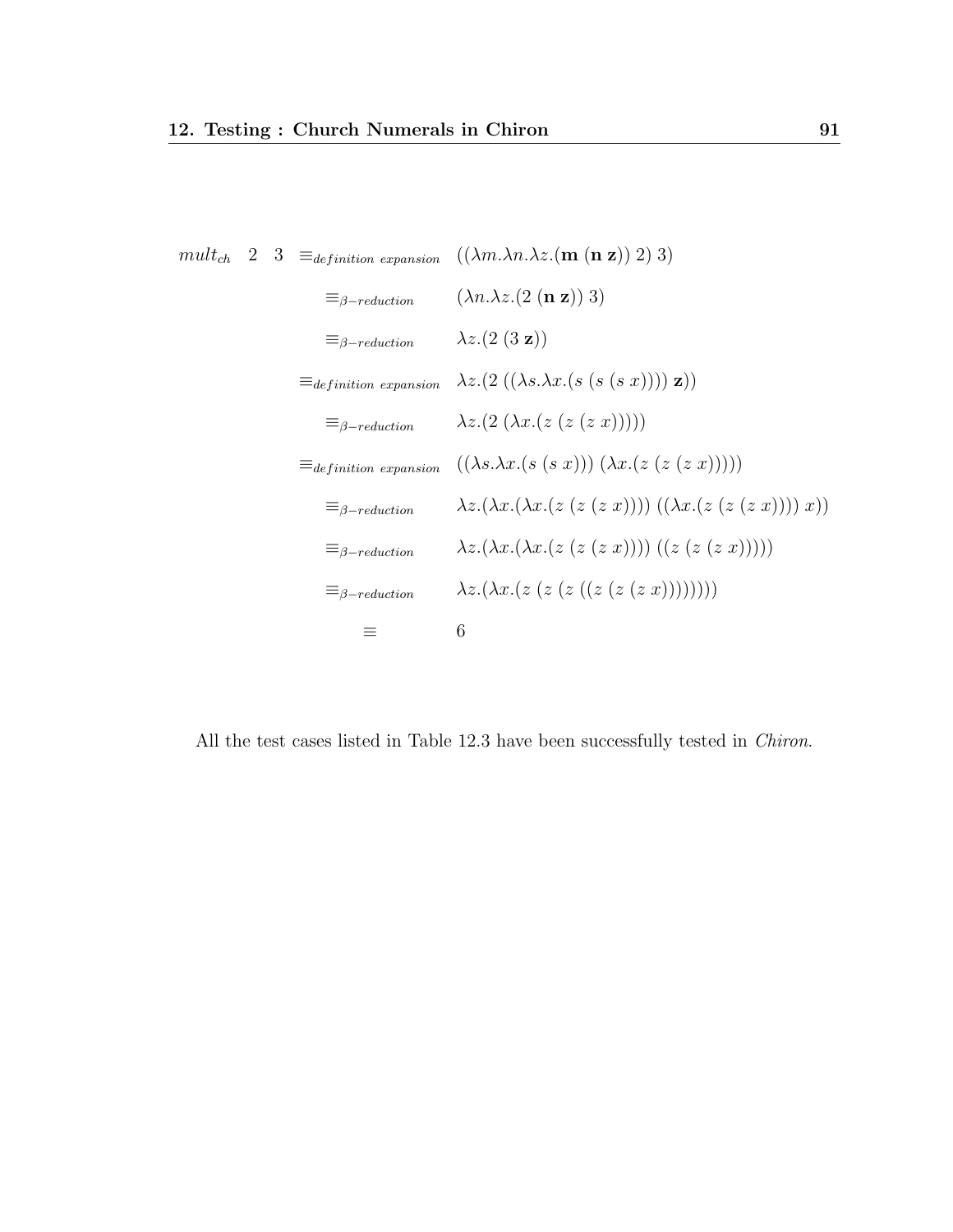| Testing: Church Numerals in Chiron |                   |                            |                 |                       |  |  |  |
|------------------------------------|-------------------|----------------------------|-----------------|-----------------------|--|--|--|
| Natural Numbers                    |                   |                            |                 |                       |  |  |  |
|                                    |                   | succ $0$                   | $\equiv$        | $\mathbf{1}$          |  |  |  |
| (succ<br>succ                      | (succ             | 0))                        | ≡               | 3                     |  |  |  |
|                                    | $ch_{gen}$        | $\boldsymbol{0}$           | $\equiv$        | $0_{ch}$              |  |  |  |
|                                    |                   |                            |                 |                       |  |  |  |
|                                    | $ch_{gen}$        | $6\quad$                   | $\equiv$        | $6_{ch}$              |  |  |  |
|                                    | Church            |                            |                 | <b>Booleans</b>       |  |  |  |
|                                    | $T_{ch}$          | $\mathbf X$<br>y           | $\equiv$        | $\mathbf x$           |  |  |  |
|                                    | $F_{ch}$          | $\mathbf x$<br>y           | ≡               | y                     |  |  |  |
| $T_{ch}$                           | $T_{ch}$ $T_{ch}$ |                            | $\equiv$        | $T_{ch}$              |  |  |  |
| $T_{ch}$                           | $F_{ch}$          | $F_{ch}$                   |                 | $F_{ch}$              |  |  |  |
| <b>Boolean</b>                     |                   |                            |                 | Arithmetics           |  |  |  |
| $\mathcal{T}_{ch}$                 | $\wedge_{ch}$     | $T_{ch}$                   | $\equiv$        | $\mathcal{T}_{ch}$    |  |  |  |
| $T_{ch}$                           | $\wedge_{ch}$     | $F_{ch}$                   | $\equiv$        | $F_{ch}$              |  |  |  |
| $F_{ch}$                           | $\wedge_{ch}$     | $F_{ch}$                   | $\equiv$        | $F_{ch}$              |  |  |  |
| $T_{ch}$                           | $\vee_{ch}$       | $\mathcal{T}_{ch}$         | $\equiv$        | $\mathcal{T}_{ch}$    |  |  |  |
| $T_{ch}$                           | $\vee_{ch}$       | $F_{ch}$                   | $\equiv$        | $T_{ch}$              |  |  |  |
| $F_{ch}$                           | $\vee_{ch}$       | $F_{ch}$                   | $\equiv$        | $F_{ch}$              |  |  |  |
|                                    | $\neg_{ch}$       | $T_{ch}$                   | ≡               | $F_{ch}$              |  |  |  |
|                                    | $\neg_{ch}$       | $F_{\underline{ch}}$       | ≡               | $\mathcal{T}_{ch}$    |  |  |  |
| Number                             |                   |                            |                 | Arithmetics           |  |  |  |
| $+$ <sub>ch</sub>                  | $1_{ch}$          |                            | $2_{ch} \equiv$ | $3_{ch}$              |  |  |  |
| $+$ <sub>ch</sub>                  |                   | $2_{ch}$                   | $2_{ch} \equiv$ | $4_{\ensuremath{ch}}$ |  |  |  |
| $+_{ch}$                           |                   | $0_{ch}$                   | $0_{ch} \equiv$ | $0_{\ensuremath{ch}}$ |  |  |  |
| $*_{ch}$                           |                   | $0_{ch}$ $0_{ch}$ $\equiv$ |                 | $0_{\ensuremath{ch}}$ |  |  |  |
| $\ast_{ch}$                        |                   | $1_{ch}$ $3_{ch}$ $\equiv$ |                 | $3_{ch}$              |  |  |  |
| $*_{ch}$                           |                   | $2_{ch}$                   | $3_{ch} \equiv$ | $6_{\ensuremath{ch}}$ |  |  |  |
| $*_{ch}$                           |                   | $0_{ch}$                   | $6_{ch} \equiv$ | $0_{\ensuremath{ch}}$ |  |  |  |
| $exp_{ch}$                         |                   | $2_{ch}$ $1_{ch}$ $\equiv$ |                 | $2_{ch}$              |  |  |  |
| $exp_{ch}$                         | $2_{ch}$          |                            | $2_{ch} \equiv$ | $4_{ch}$              |  |  |  |
| $exp_{ch}$                         |                   | $2_{ch}$                   | $3_{ch} \equiv$ | $8_{\ensuremath{ch}}$ |  |  |  |
| $exp_{ch}$                         | $4_{ch}$          | $3_{ch} \equiv$            |                 | $64_{ch}$             |  |  |  |

Table 12.3: Testing : Church Representation in Chiron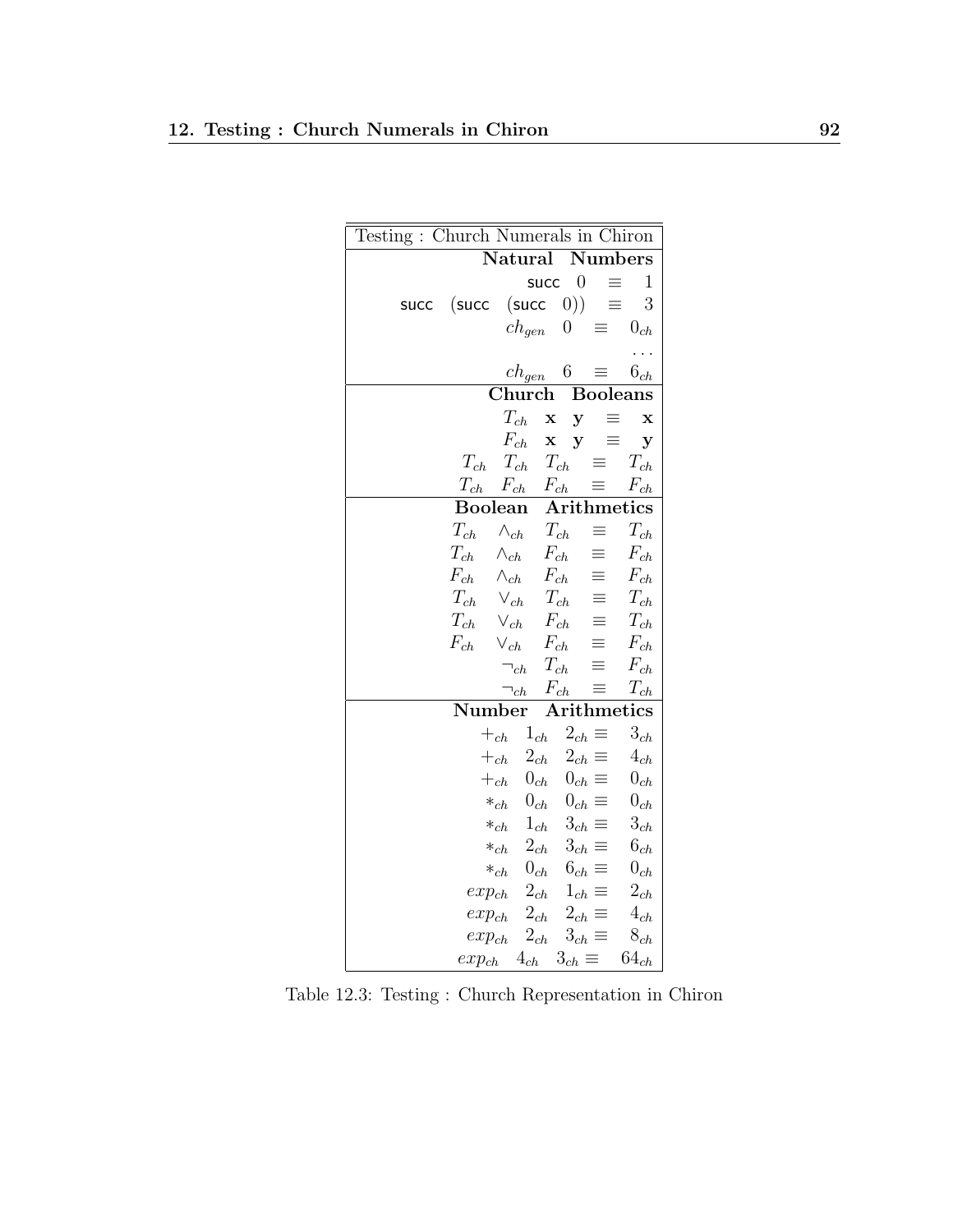# User-defined Transformers

## 13.1 Compiler

This small compiler is just used for creating new user defined transformers. Users can define their own transformer by calling the main function of the **Compiler** module, called create\_tr.

```
create_tr (name<sup>1</sup> : string, algorithm<sup>2</sup> : term) : unit
```
Since all *transformers* need to be retrieved later from a *name space*, another function, called **add\_to\_env**, is used to complish the work of adding the new user defined transformer to a name space.

<sup>&</sup>lt;sup>1</sup>The name of the transformer is optional, however, it should be the first argument of the create tr function if it is provided by users. If the user does not name the transformer, the create tr function generates a random name automatically for the new transformer by calling the name generator function.

<sup>&</sup>lt;sup>2</sup>The algorithm function,  $\hat{\pi}_{user\_define}$ , is required for creating a new user defined transformer. It should be provided by the user, written in lambda form.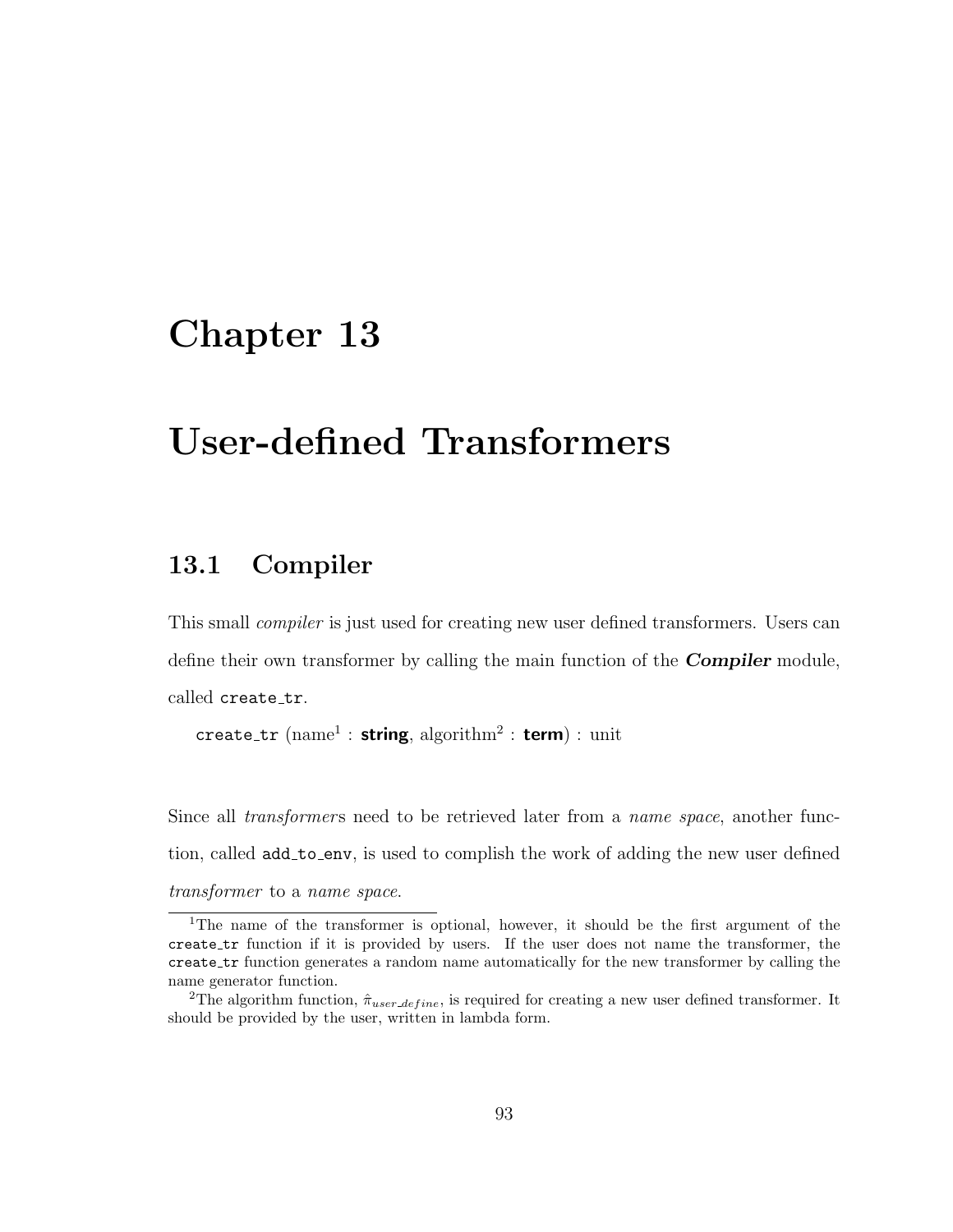add\_to\_env (name<sup>3</sup>: string) (env<sup>4</sup>: environment) : unit

Example : Creating the new transformer with the operator, called "union", for the **Basics** name space.

Note : Code below is running at low implementation level of Chiron in OCaml syntax, an end user should able to enter all those data and the commands in a high level well-designed GUI in the future. The term, user union input is math equivalent to  $\lambda x.C.(\lambda y.C.(\text{union}::$  $C, C, C$   $(x, y)$ 

let user\_union\_input :  $term =$ 

```
let tm = C.\text{apply} (C.s_sym "union")
            [C.kd_term (C.variable (C.s_sym "x") class_typ) class_typ;
            C.kd term (C.variable (C.s sym "y") class typ) class typ]
           class typ in
let abs_y = C.fabs (C.s_5ym "y") class_typ tm in
C.fabs (C.s.sym "x") class_typ abs_y
```
create tr name:"union" user union input

add to env Basics.basic "union"

<sup>3</sup>The name of the transformer.

<sup>&</sup>lt;sup>4</sup>The name of the name space. Importantly, the name space argument provided for the add\_to\_env function needs to be valid before the add\_to\_env call. i.e., *Chiron* only allows users to add new transformer to an existing name space environment.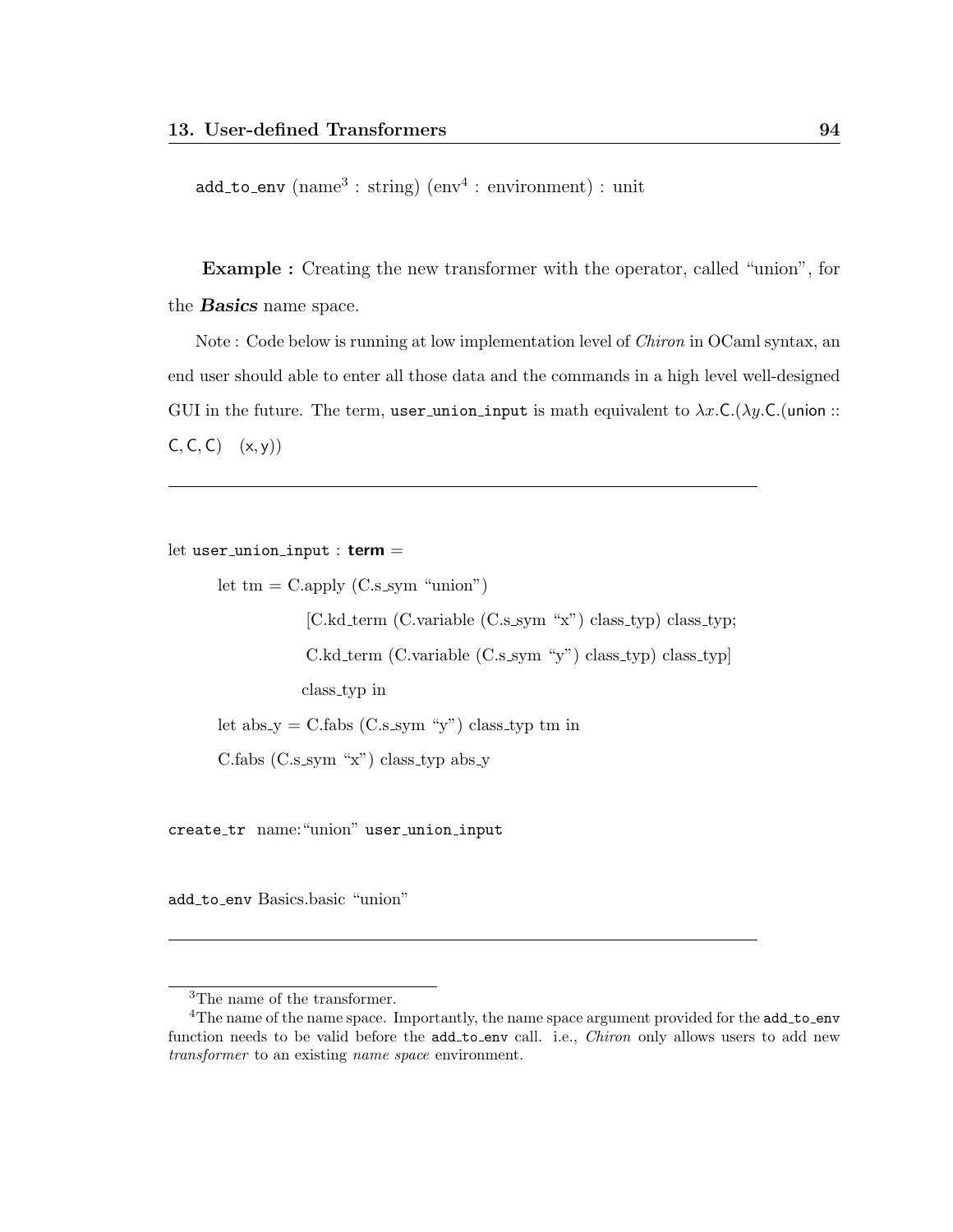The term type variable, user\_union\_input, represents the algorithm for the union operator which is defined as

$$
(\lambda x \lambda y. union(x, y))
$$

in lambda calculus form. The creation of the new union transformer,  $\Pi_{union}$ , is done by calling the create tr function by providing the name of the operator, union, and the algorithm of the new union transformer,  $user\_union\_input^5$ . In order to use it, we call the add to env function to add  $\Pi_{union}$  into the kernel theory, Basics.

<sup>&</sup>lt;sup>5</sup>The creation will be failed if the **algorithm** does not exist in the system, and a warning message will be returned by the creation function to the user.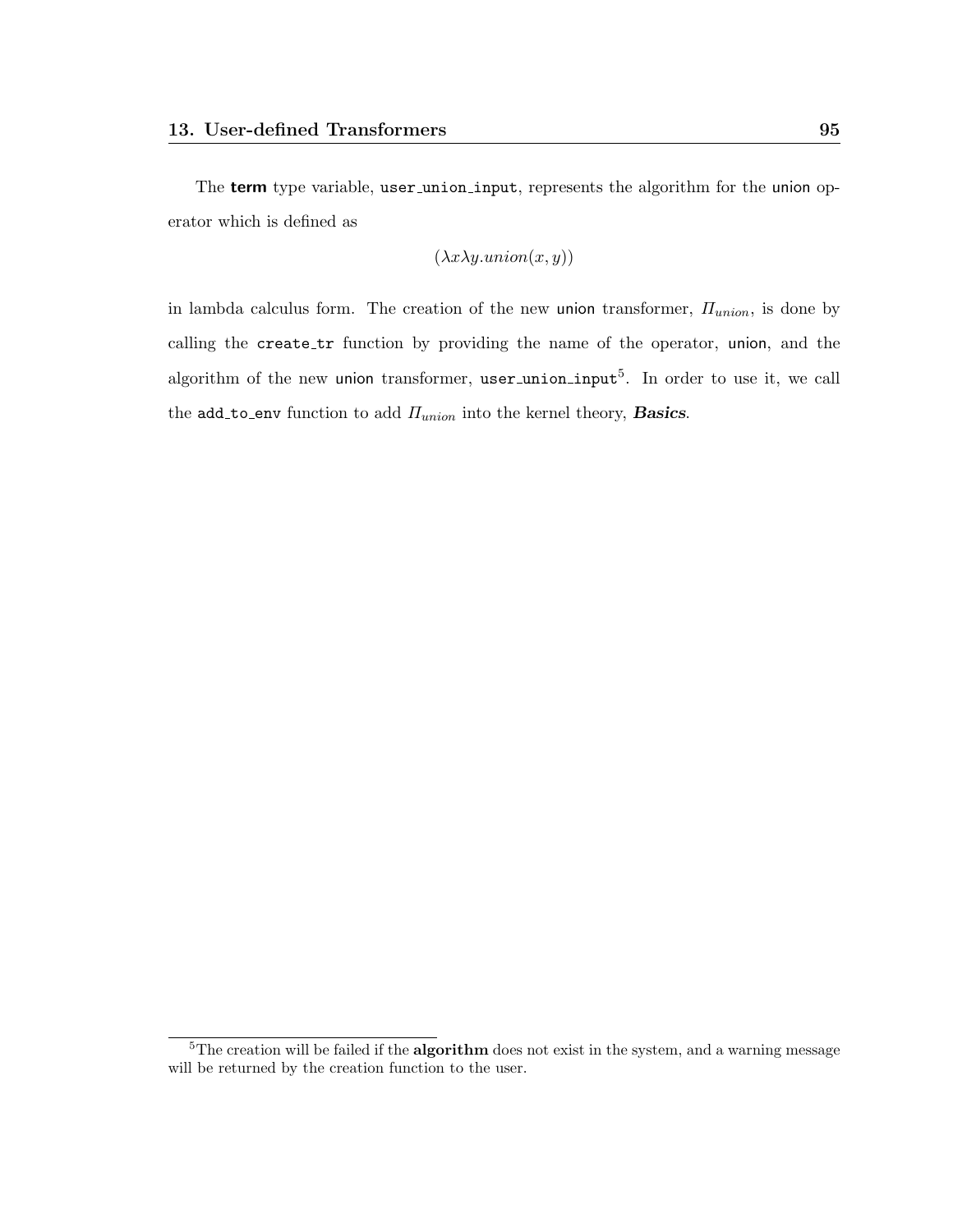# Conclusion

In this thesis, we have shown the first stage of the development of a mechanized mathematics system (MMS) based on a formal framework that integrates and generalizes symbolic computation and formal deduction. The central idea of the framework, developed as part of the MathScheme project at McMaster University, consists the notion of a biform theory, which is simultaneously an axiomatic theory and an algorithmic theory, provides a formal context for both deduction and computation. In order to utilize biform theories to represent mathematics, Chiron is the logic we used for our MMS so that biform theories can be expressed directly.

The development starts with the design of the base type system for the MMS. We designed and implemented the typed type system for Chiron by using the strong static typing programming language, OCaml. The current type system categories the type of all expressions into two major types, proper expressions and improper expressions. There are four different kinds of proper expressions, which are **operators**, types, terms and formulas, defined in *Chiron* based on the total mapping between the values in NBG set theory and the expressions in Chiron. On the other hand, four kinds of expressions are defined for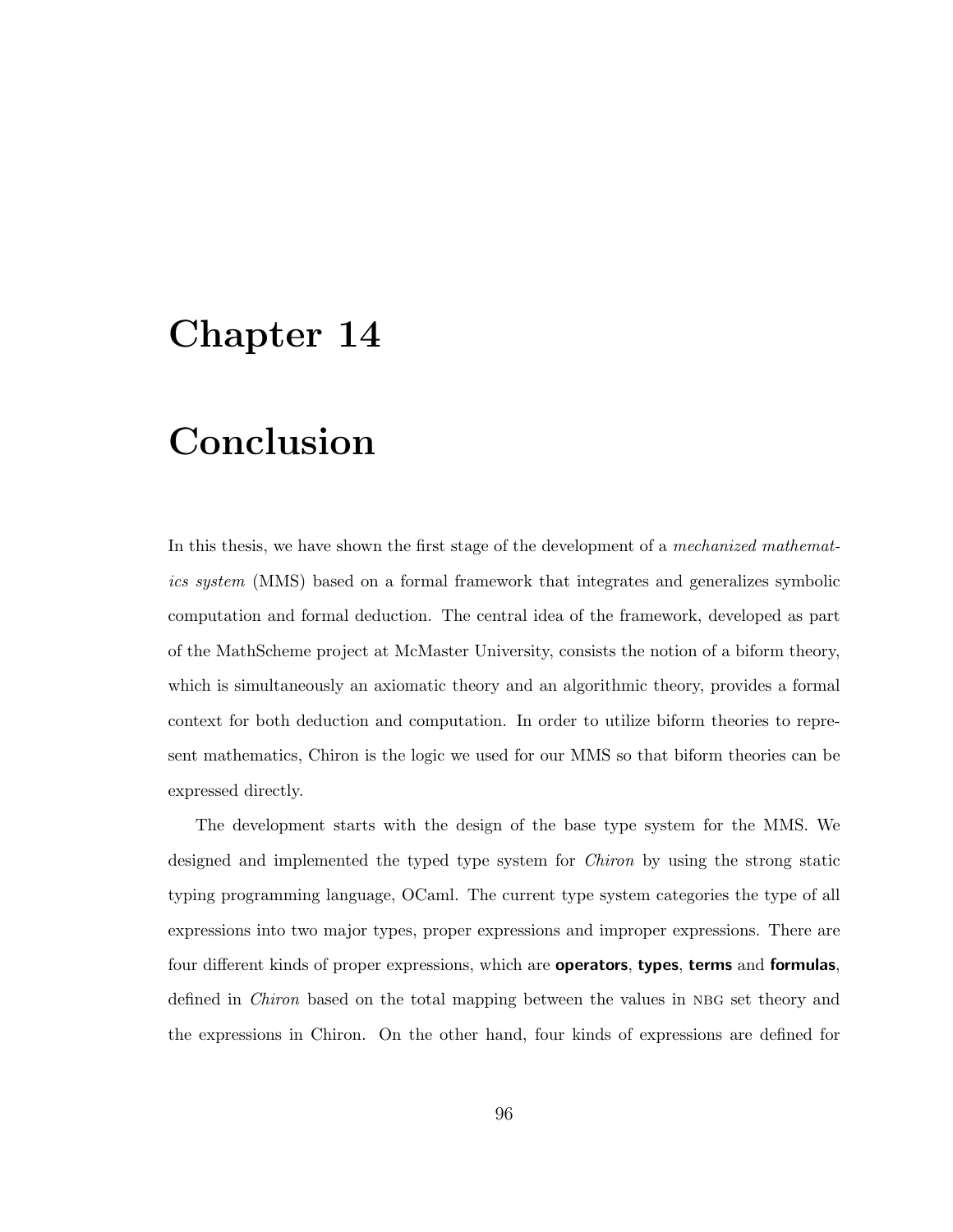improper expressions.

Secondly, since the type system of Chiron is hidden from the end user for the purpose of preventing all sorts of unexcepted system harmfulness, we created all necessary constructor functions in the **Constructors** module for translating user input expressions to expressions constructed in Chiron data structure. The module acts as a black box for bridging the expressions that are input by the user and the expressions recognized by our MMS. Importantly, we ensure that the output expression in Chiron data structure, constructed through the **Constructors** module, is unique for any unique input expression.

Then, we start the formalization of biform theories of Chiron in two steps.

- Firstly, for all of the transformers in a theory, a name space is created for each theory as an interface for exporting the low level implementations of both the operators and the algorithm functions of the transformers. The name space environment organizes the operator and the algorithm of a transformer in pair relation and provides three different lookup tools for various purposes to the user for quick access. Name spaces can be merged into larger name spaces upon user's needs. The name spaces for kernel theories of Chiron have been completed while the name spaces for both the theory of the natural numbers and the lambda calculus are implemented at a very basic level.
- Secondly, in order to form the biform theories in *Chiron* fully, we add the implementation for those non-transformable operators to represent the concepts of the theory; and finally, express the meaning formulas for all the concepts and the transformers of the theories. The four theories mentioned in the first step have all been extended to biform theories.

Transformers in biform theories need to be recognized and then able to be executed by the MMS, the meta-tool called run is created for this purpose. It traverses the input expression to find all possible subexpressions of transformer operator applications. For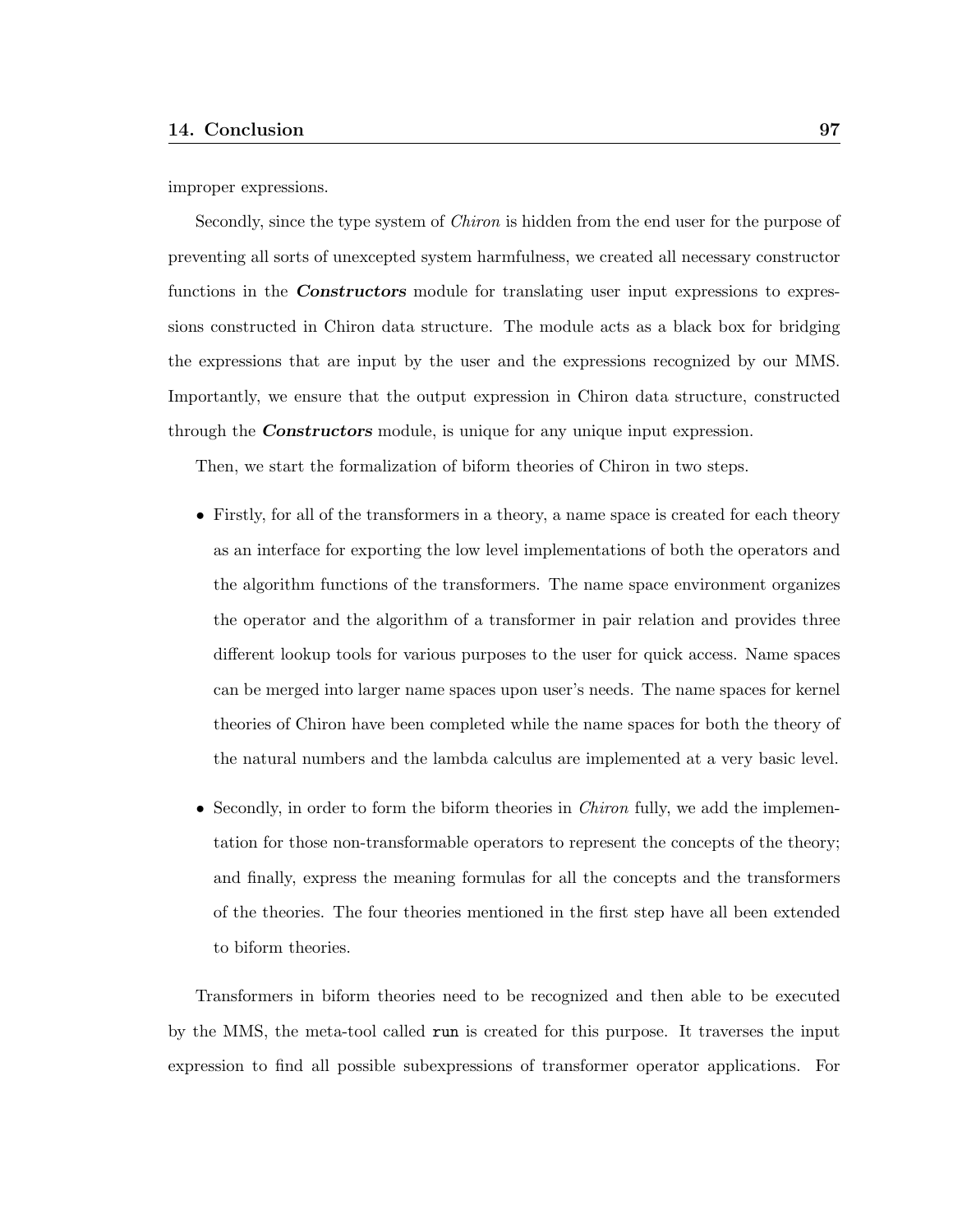each operator application, run first does a validation procedure used to make sure that the transformer has been properly defined in the system; and then replaces the subexpression of the operator application by the output expression returned from the algorithm function of the transformer.

There are two important transformers have been implemented separately.

- A simple version of simplify is included in our MMS for boolean algebra simplifications.
- Beta reduction is implemented as an example of creating non-built-in transformers on top of the Chiron kernel theories. Beta reduction of Chiron has been tested with the Chiron representation of Church numerals successfully.

Finally, all the work documented in this thesis have been fully tested by our testing modules. Since the amount of the testing work is expected to be large enough, we create different modules to prepare tests, create tests, run the tests and report statistic separately.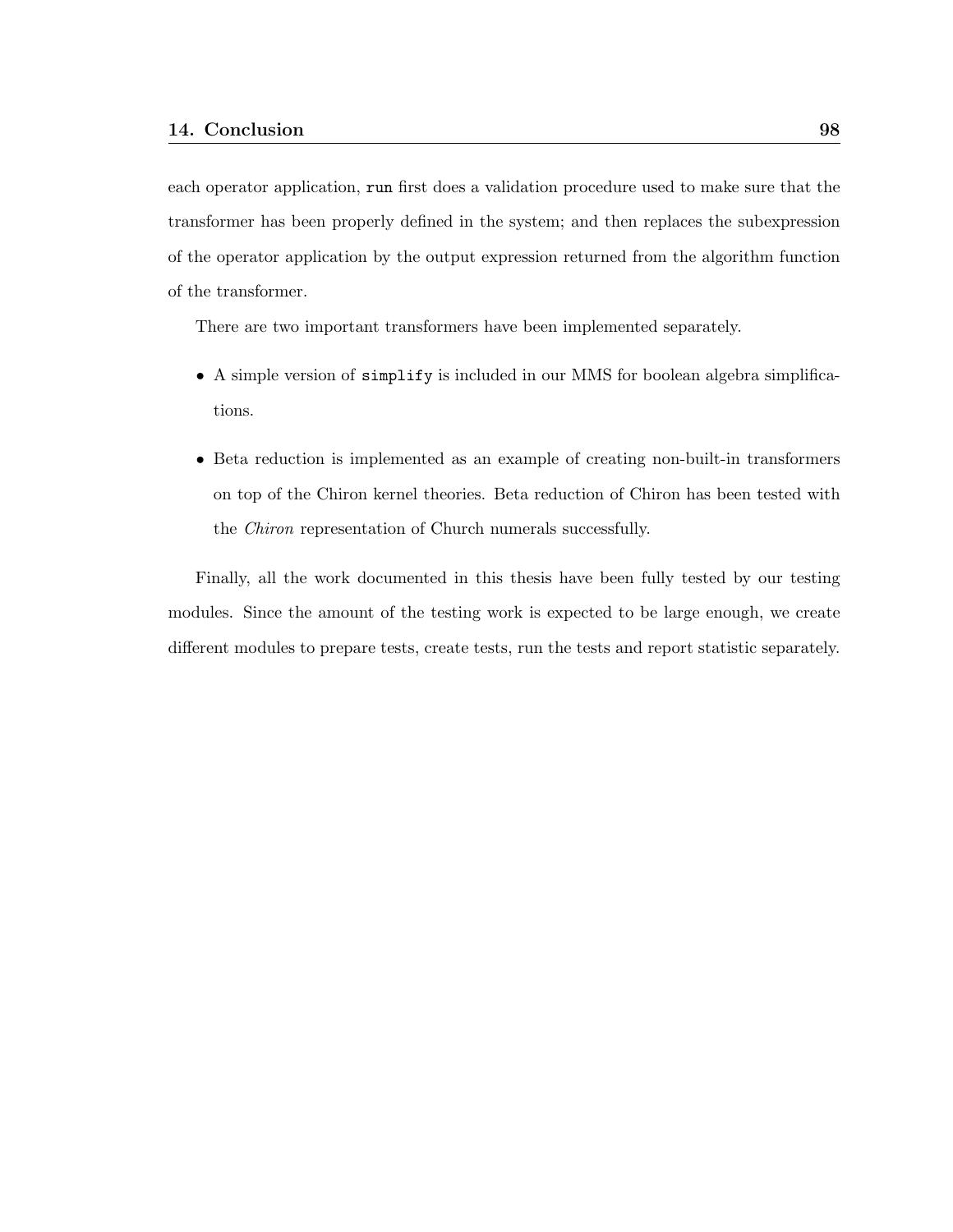#### Appendix A

#### Compact Notation

Compact notation for proper expressions from [5]. The first group of definitions in table A.1 defines the compact notation for each of the 13 proper expression categories.

| <b>Compact Notation</b>         | <b>Official Notation</b>                                                                                   |
|---------------------------------|------------------------------------------------------------------------------------------------------------|
| $(s: k_1, \ldots, k_{n+1})$     | $(op, s, k_1, \ldots, k_{n+1})$                                                                            |
|                                 | $(s:: k_1, \ldots, k_{n+1})(e_1, \ldots, e_n)$ (op-app, (op, s, $k_1, \ldots, k_{n+1}, e_1, \ldots, e_n$ ) |
| $(x:\alpha)$                    | $(\mathsf{var}, x, \alpha)$                                                                                |
| $\alpha(a)$                     | (type-app, $\alpha, a$ )                                                                                   |
| $(Ax : \alpha \cdot \beta)$     | (dep-fun-type, (var, $x, \alpha$ ), $\beta$ )                                                              |
| f(a)                            | (fun-app, $f, a$ )                                                                                         |
| $(\lambda x : \alpha b)$        | (fun-abs, $(\mathsf{var}, x, \alpha)$ , b)                                                                 |
| if(A, b, c)                     | $(i\mathsf{f},A,b,c)$                                                                                      |
| $(\exists x : \alpha \cdot B)$  | $(\textsf{exist}, (\textsf{var}, x, \alpha), B)$                                                           |
| $(\iota x : \alpha \cdot B)$    | (def-des, (var, $x,\alpha$ ), $B$ )                                                                        |
| $(\epsilon x : \alpha \cdot B)$ | (indef-des, $(\mathsf{var}, x, \alpha)$ , $B)$                                                             |
| e                               | (quote, $e)$                                                                                               |
| $\ a\ _k$                       | (eval, $a,k)$                                                                                              |
| $\ a\ _{\rm ty}$                | (eval, $a,$ type)                                                                                          |
| $\ a\ _{\text{te}}$             | $(\textsf{eval}, a, (\textsf{op-app}, \textsf{(op, class, type})))$                                        |
| $[\![a]\!]_{\mathrm{fo}}$       | [eval, $a,$ formula)                                                                                       |

Table A.1: Compact Notation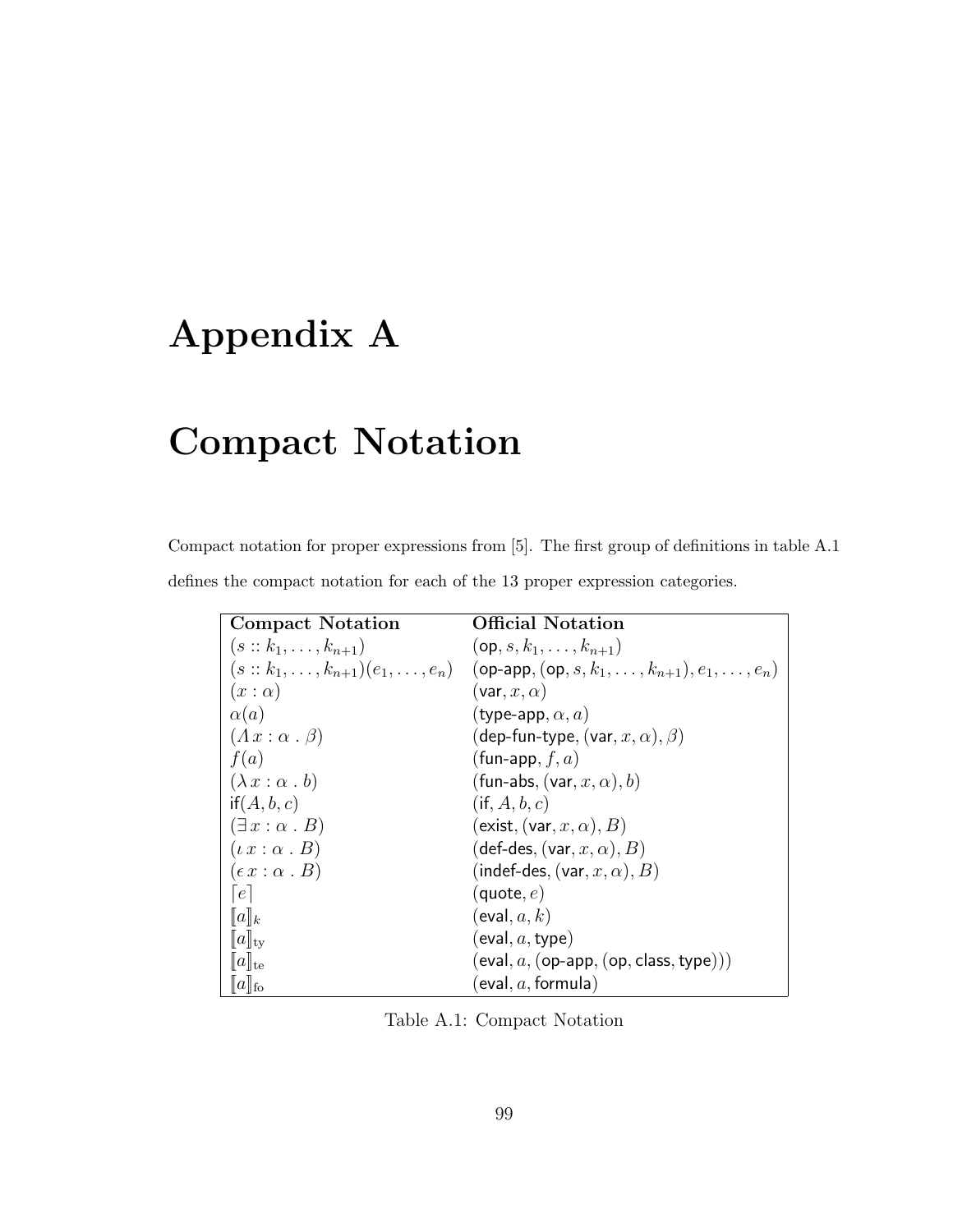The next group of definitions in table A.2 defines additional compact notation for the builtin operators and the universal quantifier [5].

| <b>Compact Notation</b>        | Defining Expression                                                  |
|--------------------------------|----------------------------------------------------------------------|
| V                              | (set::type)( )                                                       |
| C                              | (class::type)( )                                                     |
| Е                              | (expr::type)( )                                                      |
| $E_{sy}$                       | $(expr-sym::type)(')$                                                |
| $E_{op}$                       | $(expr-op::type)($ )                                                 |
| $E_{\rm ty}$                   | $(expr-type::type)( )$                                               |
| $E_{te}$                       | $(expr-term :: type)(')$                                             |
| $E_a$                          | $(\textsf{expr-term-type}::\mathsf{E}_{\text{tv}},\textsf{type})(a)$ |
| $E_{\rm fo}$                   | $(expr-formula :: type)()$                                           |
| $(a \in b)$                    | (in :: V, C, formula) $(a, b)$                                       |
| $(\alpha =_{\rm tv} \beta)$    | (type-equal :: type, type, formula) $(\alpha,\beta)$                 |
| $(a=_\alpha b)$                | (term-equal $::$ C, C, type, formula) $(a,b,\alpha)$                 |
| $(a = b)$                      | $(a =_c b)$                                                          |
| $(A \equiv B)$                 | (formula-equal :: formula, formula, formula) $(A,B)$                 |
| $(\neg A)$                     | (not $::$ formula, formula) $(A)$                                    |
| $(a \notin b)$                 | $(\neg (a \in b))$                                                   |
| $(a \neq b)$                   | $(\neg (a = b))$                                                     |
| $(A \vee B)$                   | (or :: formula, formula, formula) $(A, B)$                           |
| $(\forall x : \alpha \cdot A)$ | $(\neg(\exists x : \alpha \cdot (\neg A)))$                          |

Table A.2: Additional Compact Notation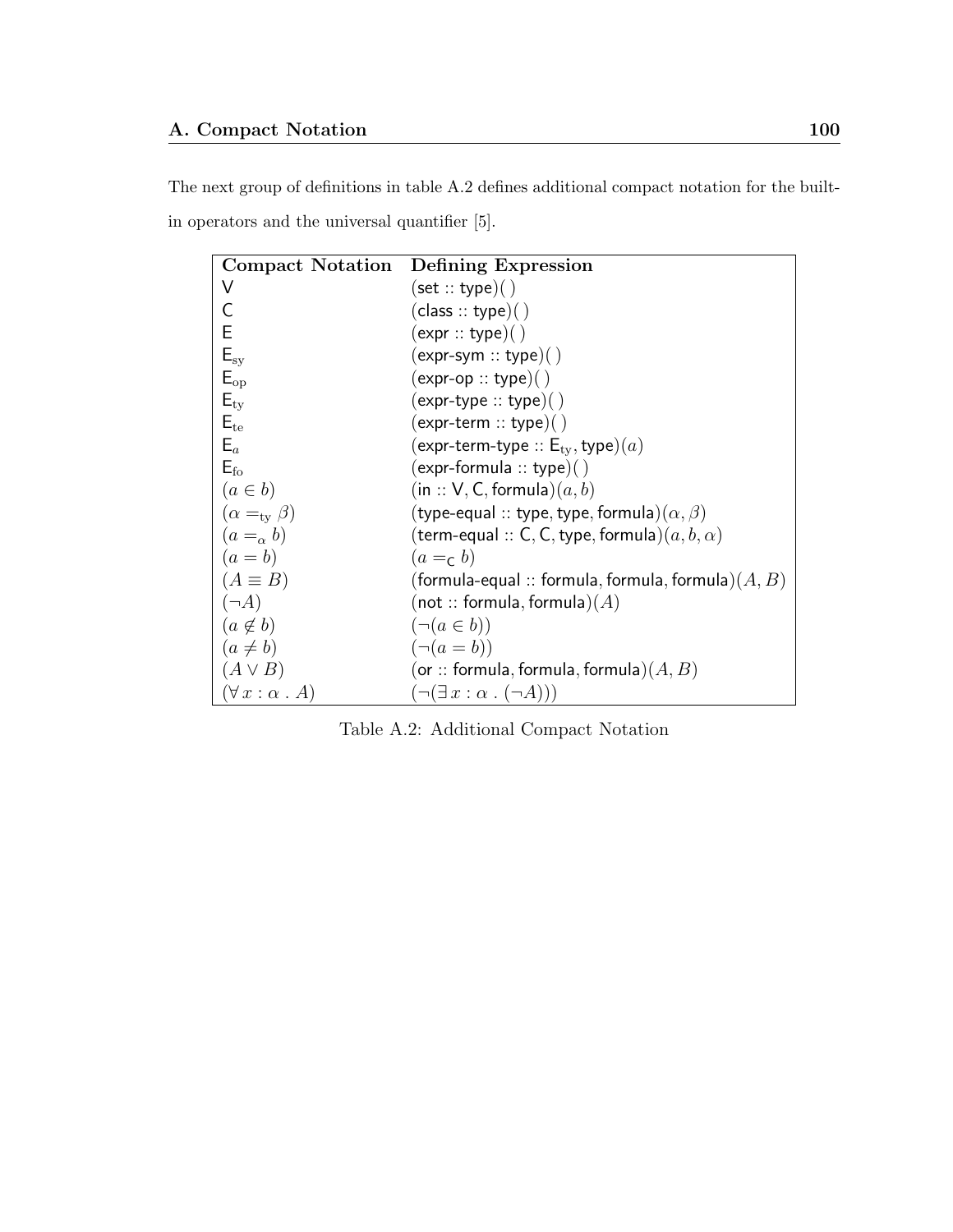# Appendix B

# Chiron Types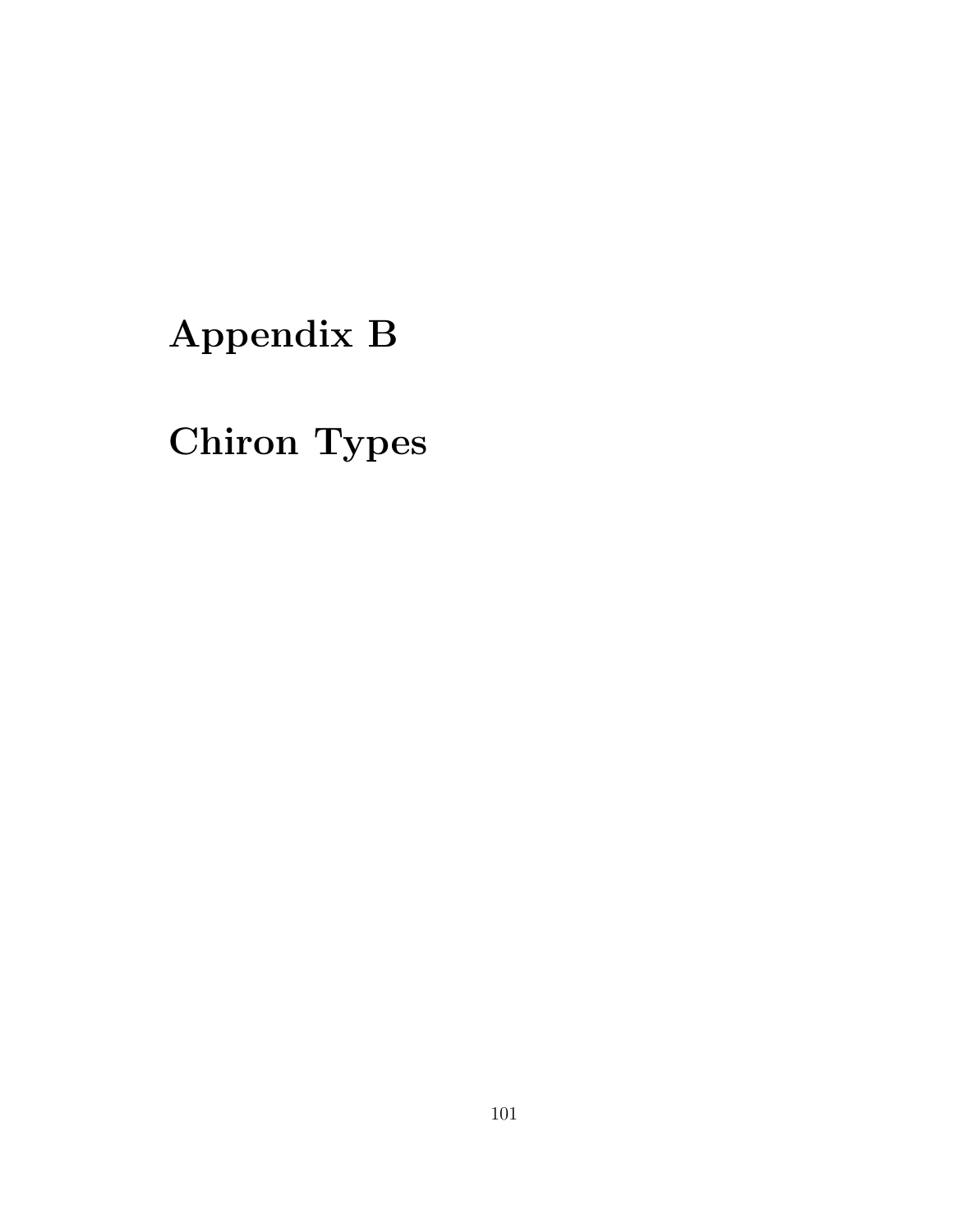

Figure B.1: Chiron Types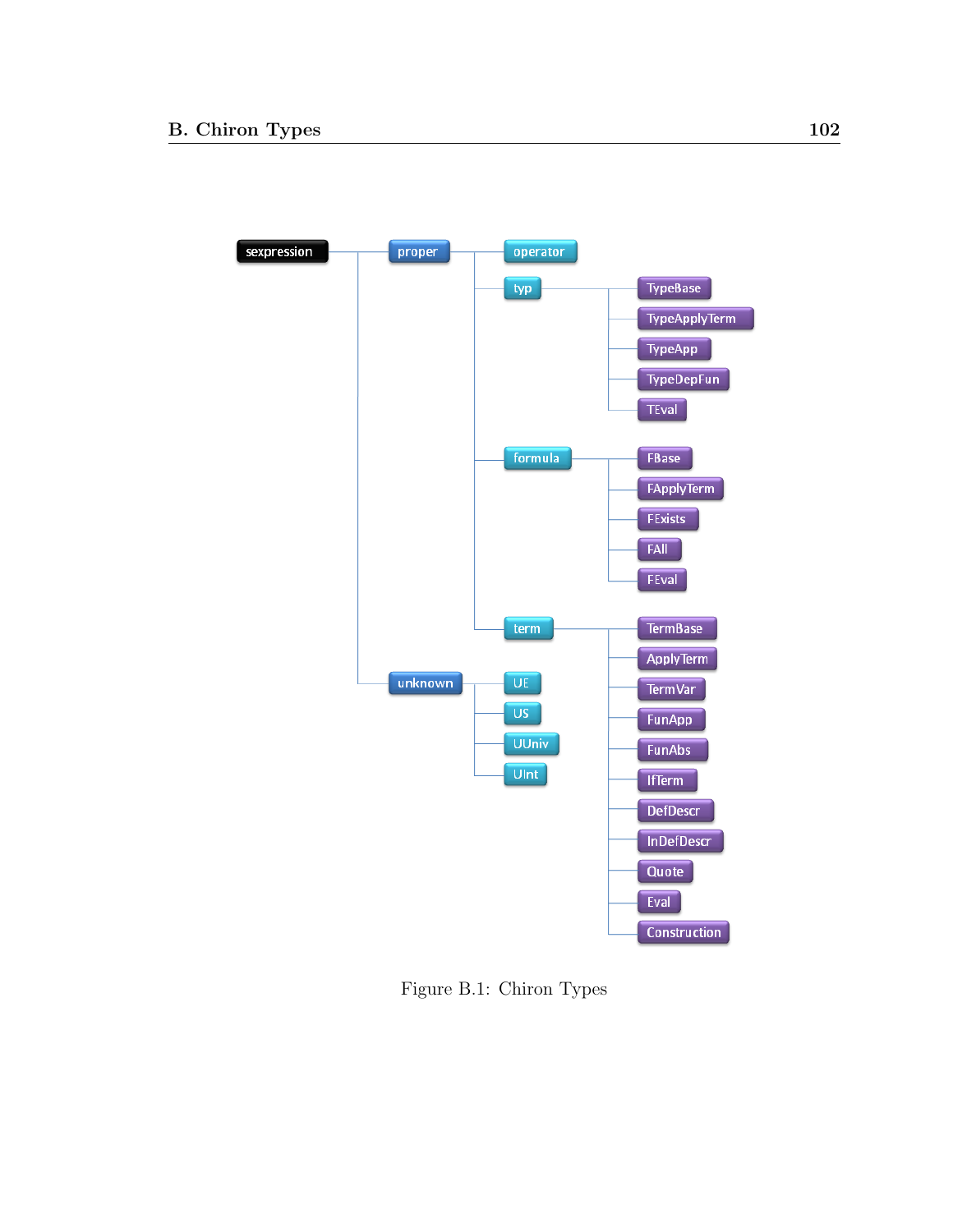#### Appendix C

# Logicals Library

| Operator                                     |                                                    |
|----------------------------------------------|----------------------------------------------------|
| $(\pi, \hat{\pi})$                           | [main]Impl. Func. for the algorithm<br>$\hat{\pi}$ |
| (and :: formula, formula, formula)           |                                                    |
| $($ and $e$ , fn and $e$ )                   | two <sub>-args</sub>                               |
| (or :: formula, formula, formula)            |                                                    |
| $($ or_e, fn_or_e $)$                        | two <sub>-args</sub>                               |
| (not :: formula, formula)                    |                                                    |
| $(not_e, fin\_not_e)$                        | one_arg                                            |
| $($ implies :: formula, formula, formula $)$ |                                                    |
| $($ implies $e$ , fn implies $e$ )           | two <sub>-args</sub>                               |
| (type-equal :: type, type, formula)          |                                                    |
| (type_equal_e, fn_type_equal_e)              | two <sub>-args</sub>                               |
| (term-equal :: term, term, type, formula)    |                                                    |

#### Table C.1: Logicals Library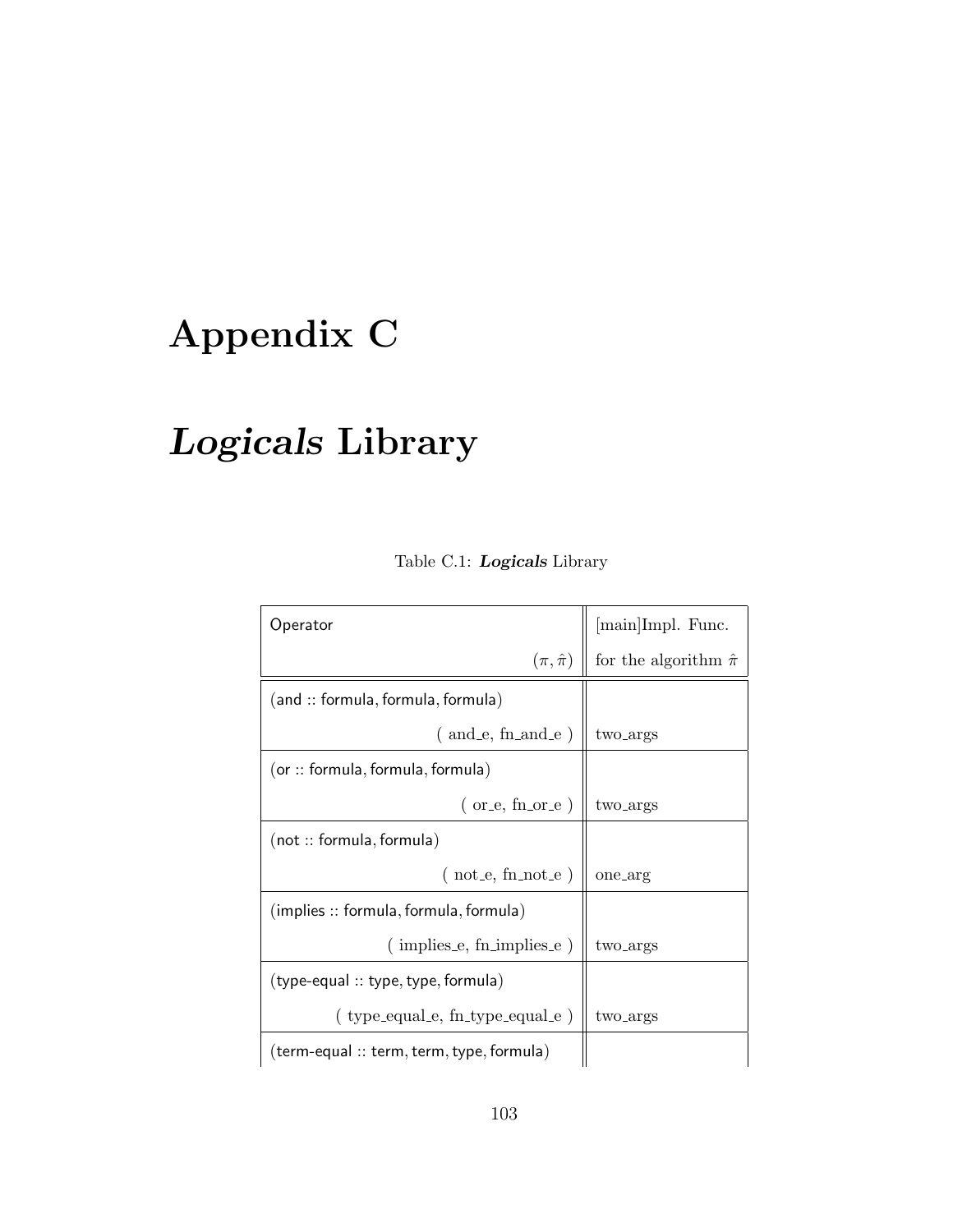| (term_equal_e, fn_term_equal_e)              | three_args           |
|----------------------------------------------|----------------------|
| (equal :: term, term, type, formula)         |                      |
| $(equal.e, in-equal.e)$                      | three_args           |
| $(not-equal :: term, term, type, formula)$   |                      |
| $(not.equals, fn\_not.equals])$              | three_args           |
| (formula-equal :: formula, formula, formula) |                      |
| $( formula_equal_e, fn_formula_equal_e)$     | two <sub>-args</sub> |
| (in :: term, term, formula)                  |                      |
| $(i \sin e, \text{fn} \sin e)$               | two <sub>-args</sub> |
| $($ not-in :: term, term, formula $)$        |                      |
| $($ not_in_e, fn_not_in_e $)$                | two_args             |
| (defined-in :: term, type, formula)          |                      |
| $defined_in.e, find defined_in.e)$           | two_args             |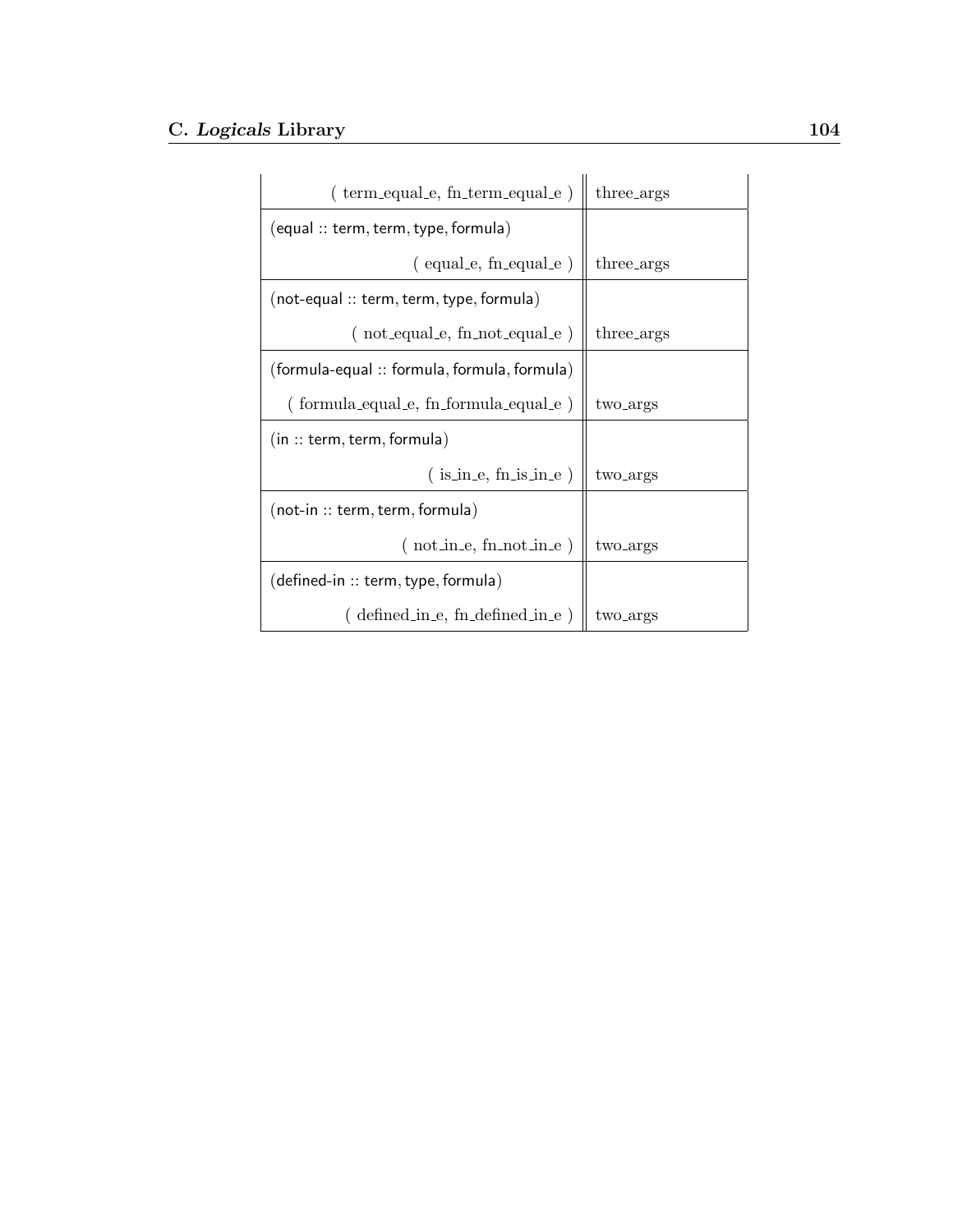# Appendix D

# Basics Library

| Operator                             | [main]Impl. Func.             |
|--------------------------------------|-------------------------------|
| $(\pi, \hat{\pi})$                   | for the algorithm $\hat{\pi}$ |
| $(is-p-expr :: E, formula)$          |                               |
| $($ is $-p$ -expr, fn is $-p$ -expr) | is_proper                     |
| $(1st\text{-comp} :: E, E)$          |                               |
| $($ first_comp, fn_first_comp)       | get_comp_expr                 |
| $(is-op :: E, formula)$              |                               |
| $(is_op, fn.is_op)$                  | is_op                         |
| $(is-var :: E, formula)^{[1]}$       |                               |
| $($ is_var, fn_is_var $)$            | is_var                        |
| $(is-type\text{-}eqn :: E, formula)$ |                               |
| $($ is_type_eqn, fn_is_type_eqn $)$  | is_type_eqn                   |
| $(is$ -empty-set $:: E$ , formula)   |                               |

Table D.1: Basics Library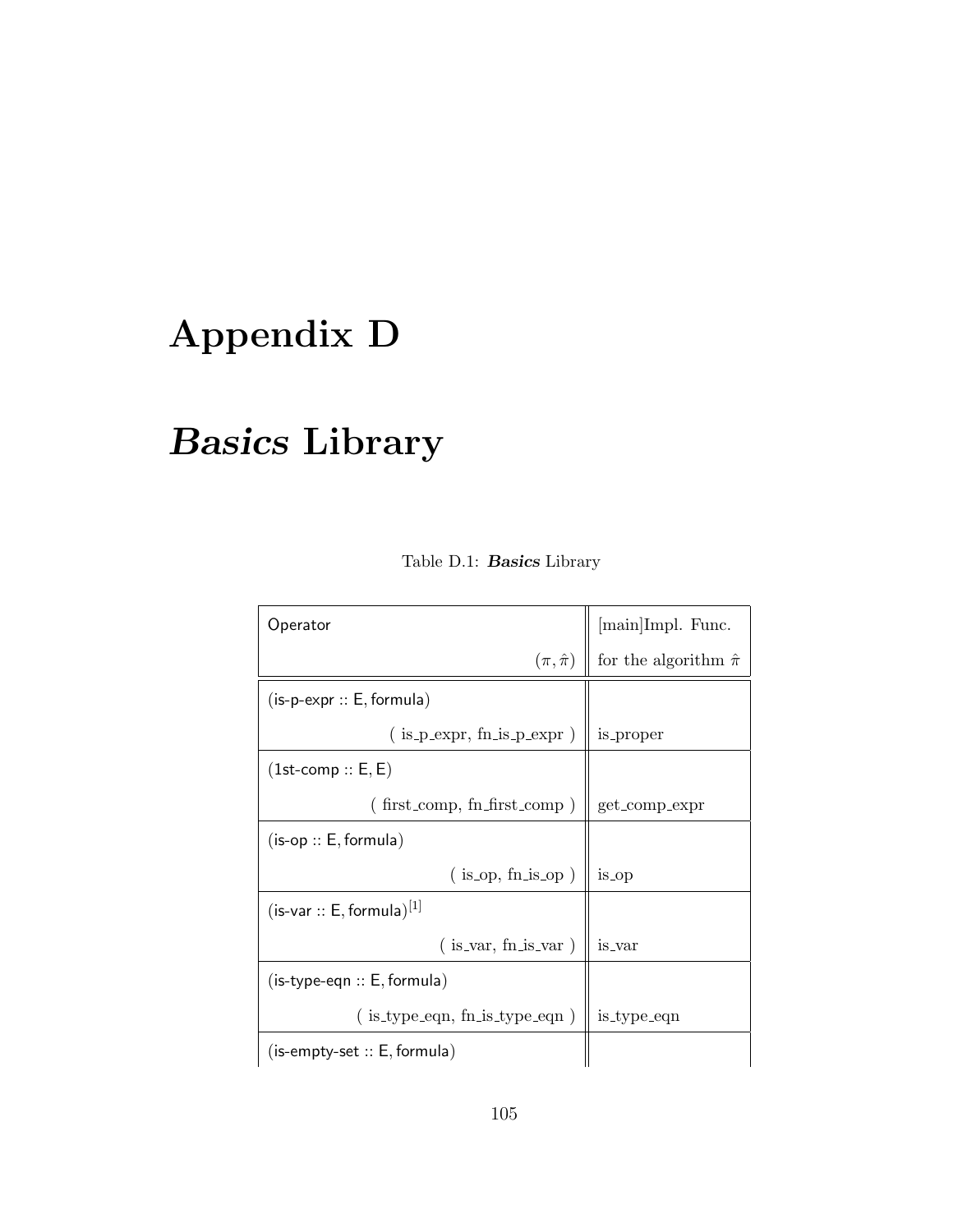| (is_empty_set, fn_is_empty_set)                 | is_empty_set        |
|-------------------------------------------------|---------------------|
| $(is$ -binder $:: E$ , formula)                 |                     |
| $($ is binder, fn is binder)                    | is_binder           |
| (binder-var :: $E, E$ ) <sup>[2]</sup>          |                     |
| (binder_var, fn_binder_var)                     |                     |
| $(is-fun-redex :: E, formula)$                  |                     |
| $($ is fun redex, fn is fun redex $)$           | is_fun_redex        |
| $(is-fun-type_redex :: E, formula)$             |                     |
| $($ is fun_type_redex, fn_is_fun_type_redex $)$ | is_fun_type_redex   |
| $($ is-redex :: E, formula $)$                  |                     |
| $($ is redex, fn is redex $)$                   | is_redex            |
| $(var-sim :: E, E, formula)$                    |                     |
| $(var_sim, fn\_var_sim)$                        |                     |
| $(is-eval-free :: E, formula)$                  |                     |
| $($ is eval free, fn is eval free $)$           | is_eval_free        |
| $(free-in :: E, E, formula)$                    |                     |
| $($ free_in, fn_free_in $)$                     | free_in_expression  |
| $(free-for :: E, E, E, formula)$                |                     |
| $($ free_for, fn_free_for $)$                   | free_for_expression |
| (sub :: E, E, E, formula)                       |                     |
| (sub, fn.sub)                                   | sub_expression      |

[1]: Checkers for the other 12 proper expression categories are defined and implemented in a similar way: is-op-app, is-var, is-type-app, is-dep-fun-type, is-fun-app, is-fun-abs, is-if, is-exist, is-def-des, is-indef-des, is-quote, is-eval.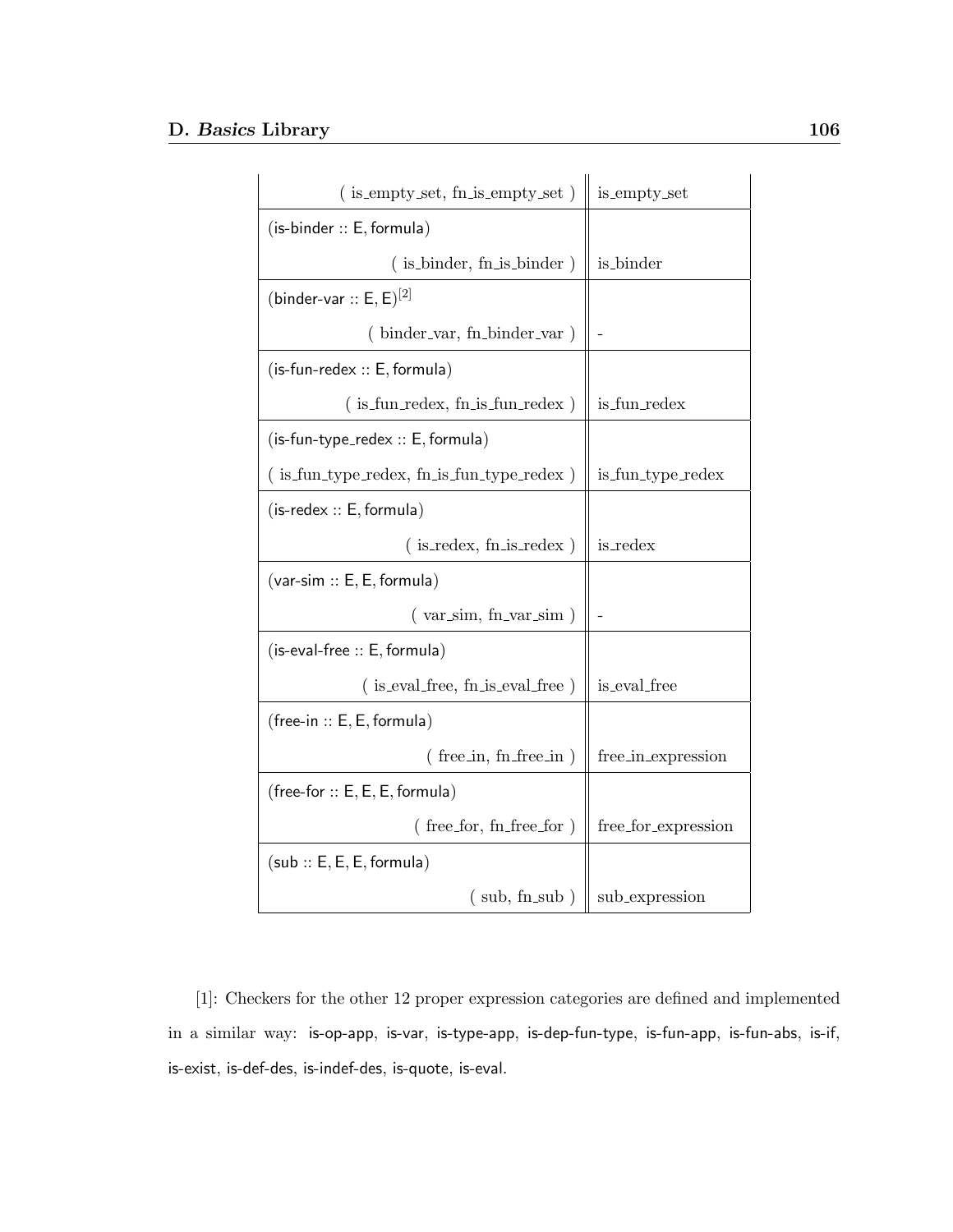[2]: Selectors for a binder name and a binder body are defined in a similar way: binder-name and binder-body.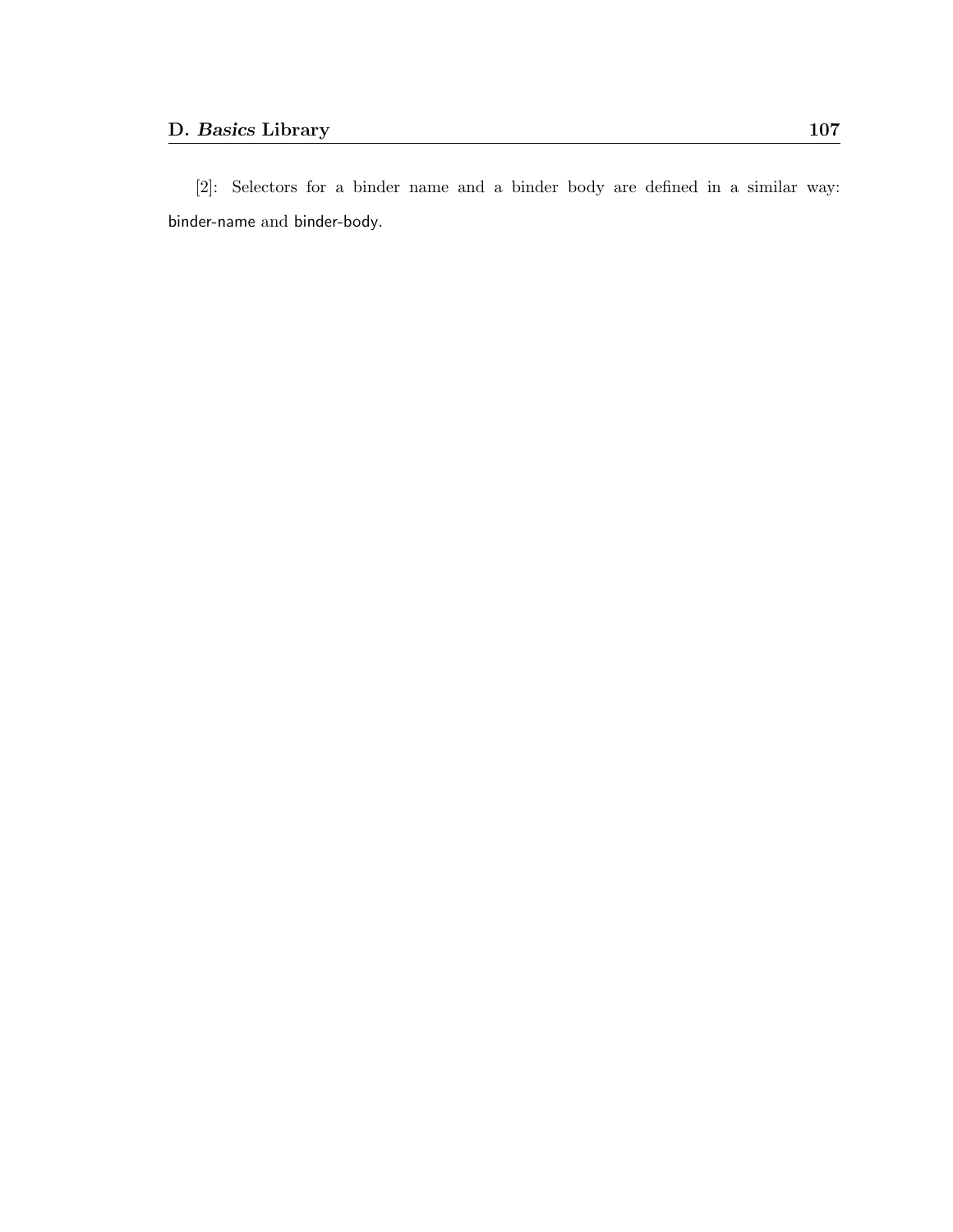#### Bibliography

- [1] Jacques Carette and William M. Farmer. High-level theories. Calculemus, 2008.
- [2] B. W. Char, K. O. Geddes, G. H. Gonnet, B. L. Leong, M. B. Monagan, and S. M. Watt. Maple v language reference manual. Spring-Verlag, 1991.
- [3] W. M. Farmer. Biform theories in Chiron. In M. Kauers, M. Kerber, R. R. Miner, and W. Windsteiger, editors, Towards Mechanized Mathematical Assistants, volume 4573 of Lecture Notes in Computer Science, pages 66–79. Springer-Verlag, 2007.
- [4] W. M. Farmer. Chiron: A multi-paradigm logic. In R. Matuszewski and A. Zalewska, editors, From Insight to Proof: Festschrift in Honour of Andrzej Trybulec, volume  $10(23)$  of *Studies in Logic, Grammar and Rhetoric*, pages  $1-19$ . University of Białystok, 2007.
- [5] W. M. Farmer. Chiron: A set theory with types, undefinedness, quotation, and evaluation. SQRL Report No. 38, McMaster University, 2007. Revised 2008.
- [6] W. M. Farmer and M. von Mohrenschildt. An overview of a formal framework for managing mathematics. Annals of Mathematics and Artificial Intelligence, 38:165–191, 2003.